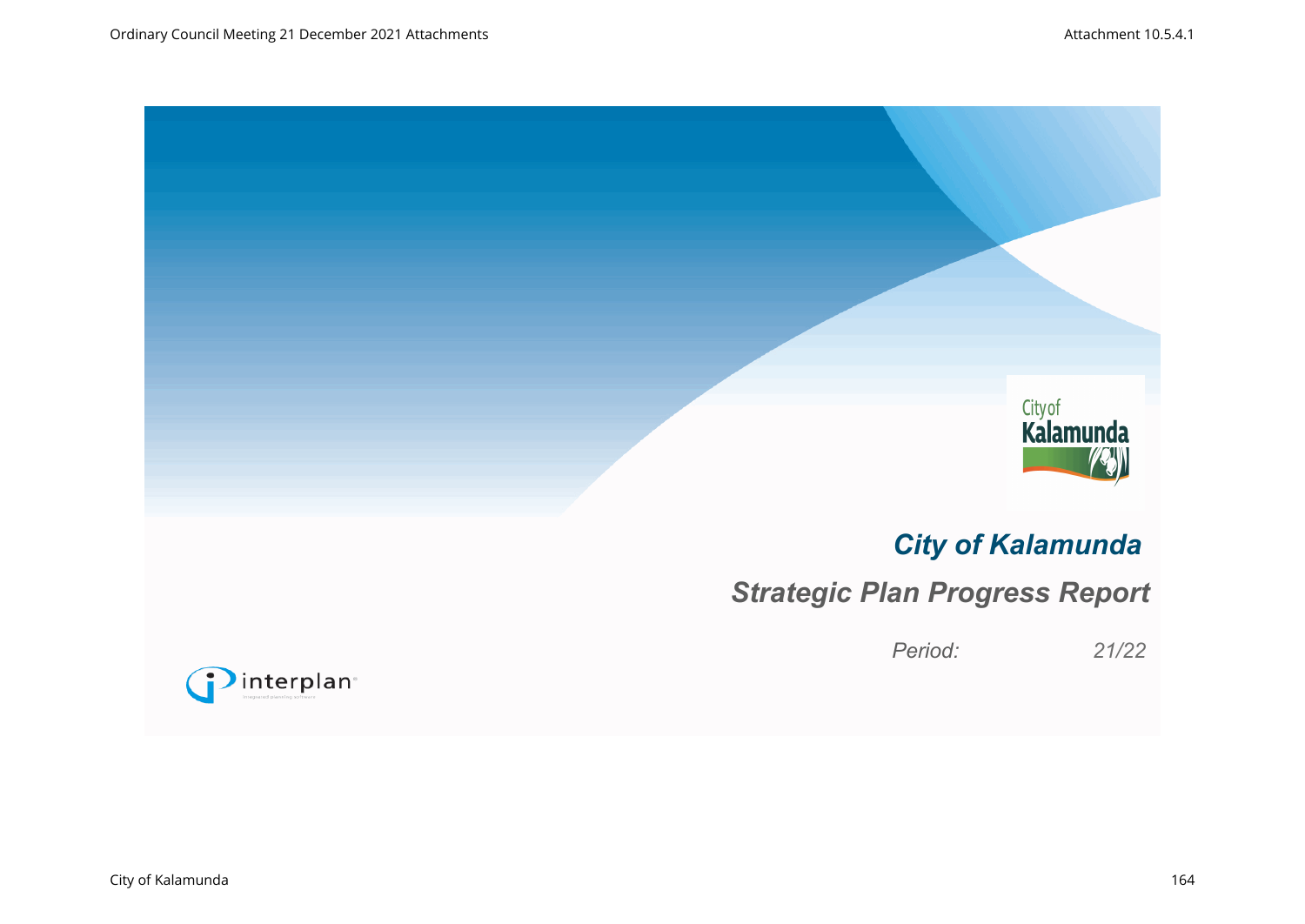## *Strategic Plan Progress Report*

### *Goal: 1 Kalamunda Cares & Interacts*

| <b>Actions</b>                                                                                                        | <b>RISK</b> | <b>STATUS</b> | % COMP | <b>PROGRESS COMMENTS</b>                                                                                                                                                                                                                                                                                                                                                                                                                                                                                                                                                                                                                                                                                                                                                                                                                                 | <b>RESP. OFFICER</b>                          | <b>COMP DATE</b> |  |  |  |  |
|-----------------------------------------------------------------------------------------------------------------------|-------------|---------------|--------|----------------------------------------------------------------------------------------------------------------------------------------------------------------------------------------------------------------------------------------------------------------------------------------------------------------------------------------------------------------------------------------------------------------------------------------------------------------------------------------------------------------------------------------------------------------------------------------------------------------------------------------------------------------------------------------------------------------------------------------------------------------------------------------------------------------------------------------------------------|-----------------------------------------------|------------------|--|--|--|--|
| 1.1.1 Ensure the entire community has access to information, facilities, and services.<br>Strategy:                   |             |               |        |                                                                                                                                                                                                                                                                                                                                                                                                                                                                                                                                                                                                                                                                                                                                                                                                                                                          |                                               |                  |  |  |  |  |
| 1.1.1.5 Facilitate the release of land and<br>development assessments for the<br>development of aged care facilities. | None        | In Progress   | 80%    | Heidelberg Park currently being marketed for<br>aged residential care land uses.<br>Details regarding the Cambridge Reserve<br>purchase agreed in-principle between the City<br>and Department of Planning Lands and<br>Heritage. The finalisation of this purchase is<br>subject to the Local Government Act 1995<br>requirements for Major Land Transactions.<br>This is anticipated to be settled in the first<br>quarter of 2022.                                                                                                                                                                                                                                                                                                                                                                                                                    | Manager Strategic<br>Planning (TO00041)       | 30/06/2025       |  |  |  |  |
| 1.1.1.6 Work with seniors' groups to<br>provide age friendly support and<br>initiatives.                              | None        | In Progress   | 25%    | City staff have developed Inclusive<br>Kalamunda - Social Inclusion Plan 2021-2025<br>and this plan incorporates deliverables from<br>the previous Age Friendly Plan. The following<br>activities have recently been undertaken in<br>support of our Seniors:<br>- Intergenerational Tech Savvy Seniors<br>Workshop 21 July Jack Healey Centre. 16<br>participants. Outcome - participants<br>discovered how to use different apps and<br>became more knowledgeable in operating<br>their devices.<br>- Intergenerational Tech Savvy Seniors<br>Workshop Darling Range Hub Session 29 July<br>Jack Healey Centre. 19 participants. Outcome<br>- participants discovered how to use different<br>apps and became more knowledgeable in<br>operating their devices.<br>- Barista Workshop 14 September Dome<br>Kalamunda. Attended by 4 Seniors, including | Manager Community<br>Development<br>(DE00007) | 30/06/2025       |  |  |  |  |

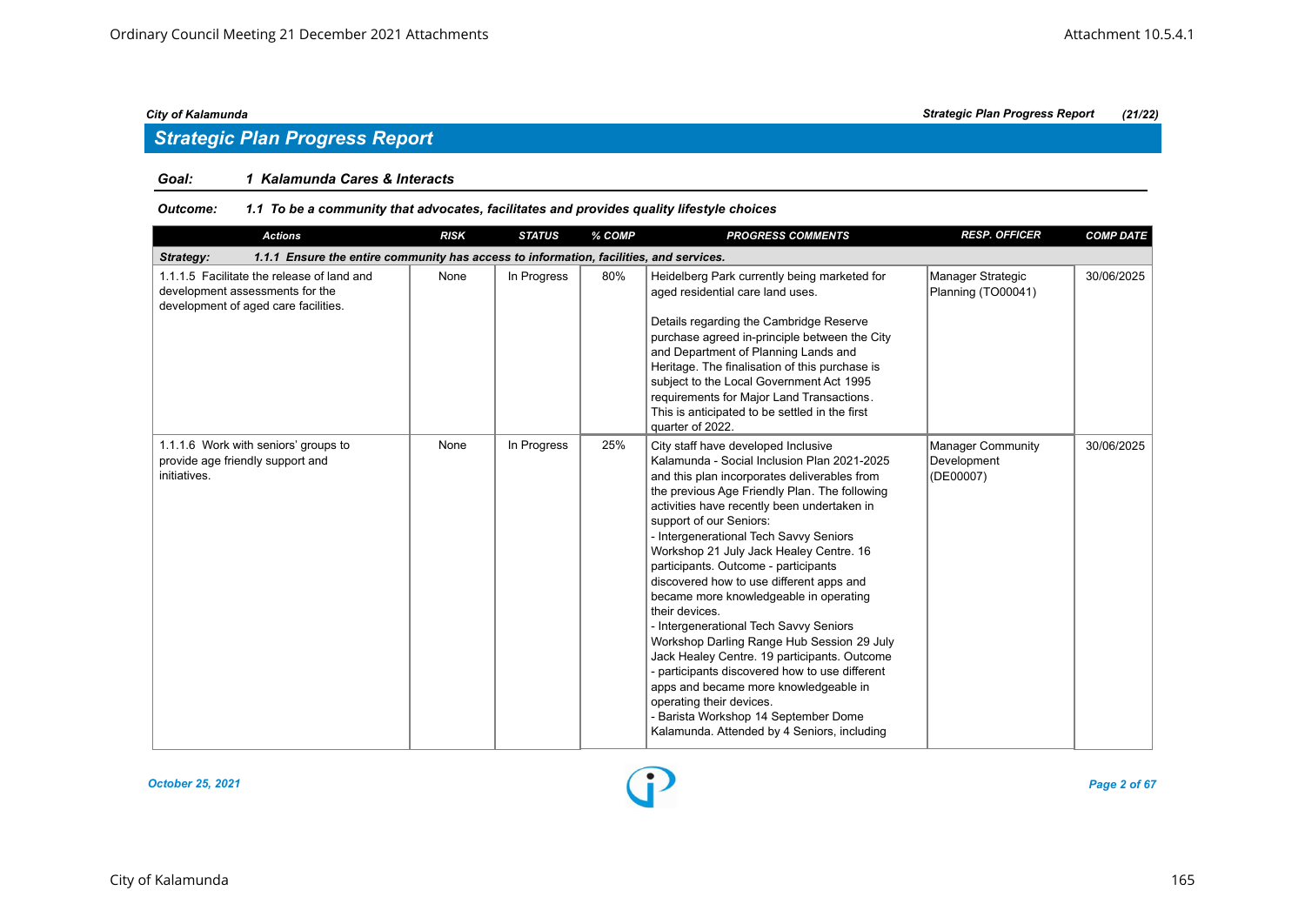## *Strategic Plan Progress Report*

### *Goal: 1 Kalamunda Cares & Interacts*

| <b>Actions</b>                                                                                      | <b>RISK</b> | <b>STATUS</b> | % COMP | <b>PROGRESS COMMENTS</b>                                                                                                                                                                                                                                                                                                                                                                                                                                                                                                                                                                                                                  | <b>RESP. OFFICER</b>                                 | <b>COMP DATE</b> |  |  |  |
|-----------------------------------------------------------------------------------------------------|-------------|---------------|--------|-------------------------------------------------------------------------------------------------------------------------------------------------------------------------------------------------------------------------------------------------------------------------------------------------------------------------------------------------------------------------------------------------------------------------------------------------------------------------------------------------------------------------------------------------------------------------------------------------------------------------------------------|------------------------------------------------------|------------------|--|--|--|
| 1.1.1 Ensure the entire community has access to information, facilities, and services.<br>Strategy: |             |               |        |                                                                                                                                                                                                                                                                                                                                                                                                                                                                                                                                                                                                                                           |                                                      |                  |  |  |  |
|                                                                                                     |             |               |        | 2 from Darling Range Hub. Outcome -<br>participants have now learnt to make great<br>coffee and will take back to the Hubs<br>CommuniTea Matters morning teas.<br>- Positive Ageing Workshop 7 September<br>Hartfield Park Recreation Centre, 55<br>participants. Outcome - participants learnt a<br>variety of mindful and wellbeing techniques<br>including meditation, injury prevention,<br>mobility, flexibility, balance and Yoga.<br>- Partnerships formed with Darling Range<br>Hub, Probus Club, Forget-Me-Not-Cafe,<br>National Seniors and Seniors Coffee Lounge<br>to support their organisation and promote their<br>events. |                                                      |                  |  |  |  |
| 1.1.1.7 Finalise consolidation of social<br>plans and commence implementation.                      | None        | In Progress   | 25%    | The City developed Inclusive Kalamunda-<br>Social Inclusion Plan 2021-2025 and the Plan<br>was adopted by Council in September 2021.                                                                                                                                                                                                                                                                                                                                                                                                                                                                                                      | <b>Manager Community</b><br>Development<br>(DE00007) | 30/06/2025       |  |  |  |
| <b>Actions</b>                                                                                      | <b>RISK</b> | <b>STATUS</b> | % COMP | <b>PROGRESS COMMENTS</b>                                                                                                                                                                                                                                                                                                                                                                                                                                                                                                                                                                                                                  | <b>RESP. OFFICER</b>                                 | <b>COMP DATE</b> |  |  |  |
| Strategy:<br>1.1.2 Empower, support, and engage all of the community.                               |             |               |        |                                                                                                                                                                                                                                                                                                                                                                                                                                                                                                                                                                                                                                           |                                                      |                  |  |  |  |
| 1.1.2.1 Review and deliver the Youth<br>Plan.                                                       | None        | In Progress   | 25%    | City staff have commenced year five of the<br>Youth Plan (2017-2022), delivering several<br>projects to the City of Kalamunda community<br>including:<br>- Smoke-Free Youth Workshops 6 and 15<br>July, Kalamunda Central (in partnership with<br>Community Wellbeing Officer & Eastern<br>Metropolitan Health Service, 30 participants.<br>Outcome - 3 artwork options were created<br>using components of artworks and community                                                                                                                                                                                                        | <b>Manager Community</b><br>Development<br>(DE00007) | 30/06/2025       |  |  |  |

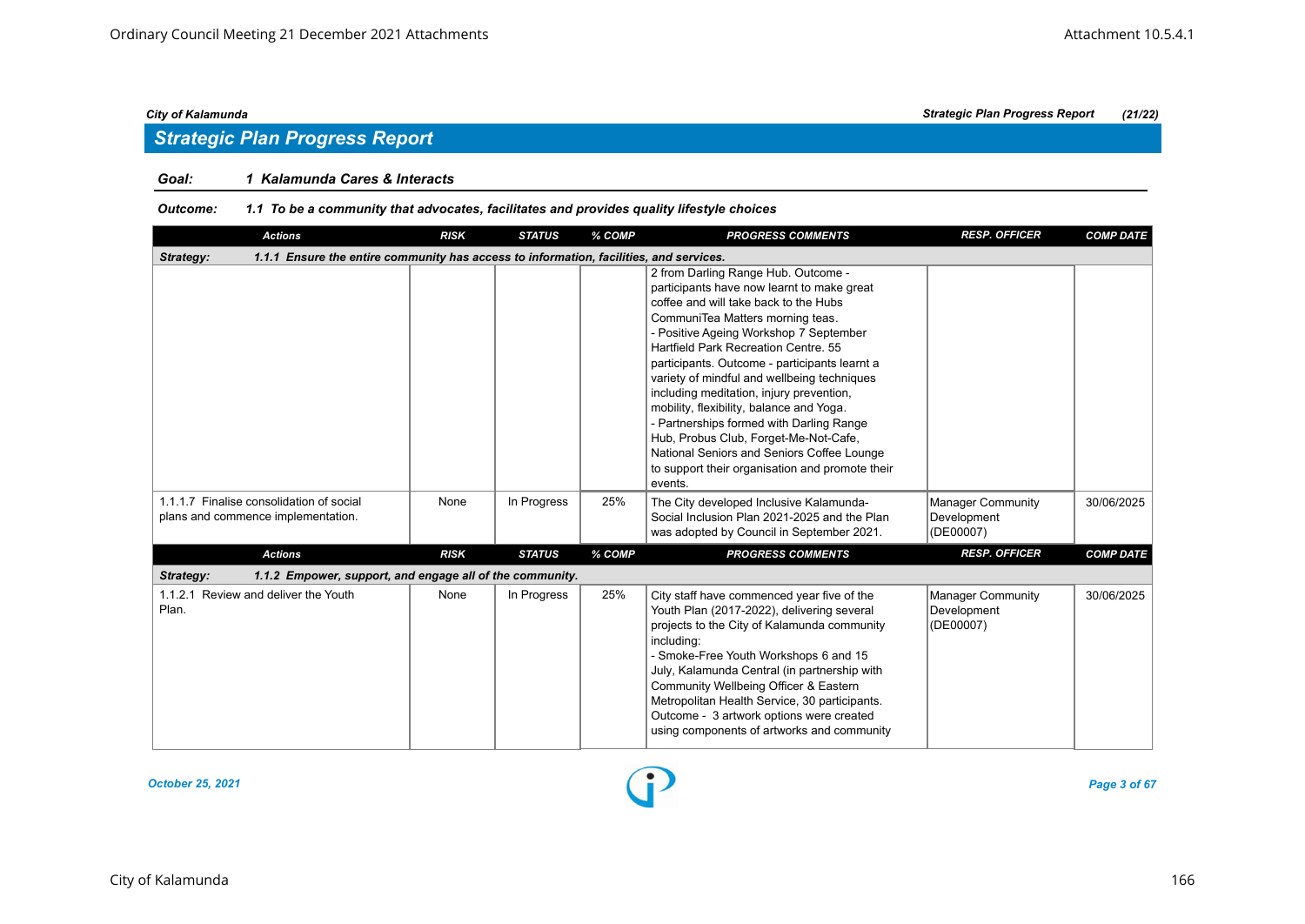## *Strategic Plan Progress Report*

### *Goal: 1 Kalamunda Cares & Interacts*

| <b>Actions</b>                                                        | <b>RISK</b> | <b>STATUS</b> | % COMP | <b>PROGRESS COMMENTS</b>                                                                                                                                                                                                                                                                                                                                                                                                                                                                                                                                                                                                                                                                                                                                                                                                                                                                                                                                                                                                                                                                                                                                                                                                                                                                                                                                    | <b>RESP. OFFICER</b> | <b>COMP DATE</b> |
|-----------------------------------------------------------------------|-------------|---------------|--------|-------------------------------------------------------------------------------------------------------------------------------------------------------------------------------------------------------------------------------------------------------------------------------------------------------------------------------------------------------------------------------------------------------------------------------------------------------------------------------------------------------------------------------------------------------------------------------------------------------------------------------------------------------------------------------------------------------------------------------------------------------------------------------------------------------------------------------------------------------------------------------------------------------------------------------------------------------------------------------------------------------------------------------------------------------------------------------------------------------------------------------------------------------------------------------------------------------------------------------------------------------------------------------------------------------------------------------------------------------------|----------------------|------------------|
| 1.1.2 Empower, support, and engage all of the community.<br>Strategy: |             |               |        |                                                                                                                                                                                                                                                                                                                                                                                                                                                                                                                                                                                                                                                                                                                                                                                                                                                                                                                                                                                                                                                                                                                                                                                                                                                                                                                                                             |                      |                  |
|                                                                       |             |               |        | voted for their favourite to be installed.<br>- SEED Young Entrepreneurs Program Pitch<br>Session 16 July, Kalamunda Community<br>Centre. Outcome - 3 finalists presented final<br>concepts to a panel of 4 judges from Fastbrick<br>Robotics, Kalamunda Chamber of Commerce,<br>Hawaiian and the City.<br>- Intergenerational Tech Savvy Seniors<br>Workshop 21 July, Jack Healey Centre. 20<br>participants who were supported by 4 Youth<br>Action Kalamunda (YAK) Volunteers.<br>Outcome - participants discovered how to use<br>different apps and became more<br>knowledgeable in operating their devices.<br>- Intergenerational Tech Savvy Seniors<br>Workshop Darling Range Hub Session 29 July<br>Jack Healey Centre. 19 participants and<br>supported by 3 YAK Volunteers at the Jack<br>Healey Centre Kalamunda. Outcome -<br>participants discovered how to use different<br>apps and became more knowledgeable in<br>operating their devices.<br>- Youth Action Kalamunda Mock Council<br>Meeting 30 August City Council Chambers. 7<br>members of YAK attended. Outcome - YAK<br>members gained insight into the workings of<br>local council operations.<br>- Right Track Youth Art Project (partnership<br>with Public Transport Authority) 7 August,<br>Village Shopping Centre High Wycombe. 10<br>participants. Outcome - completion of |                      |                  |

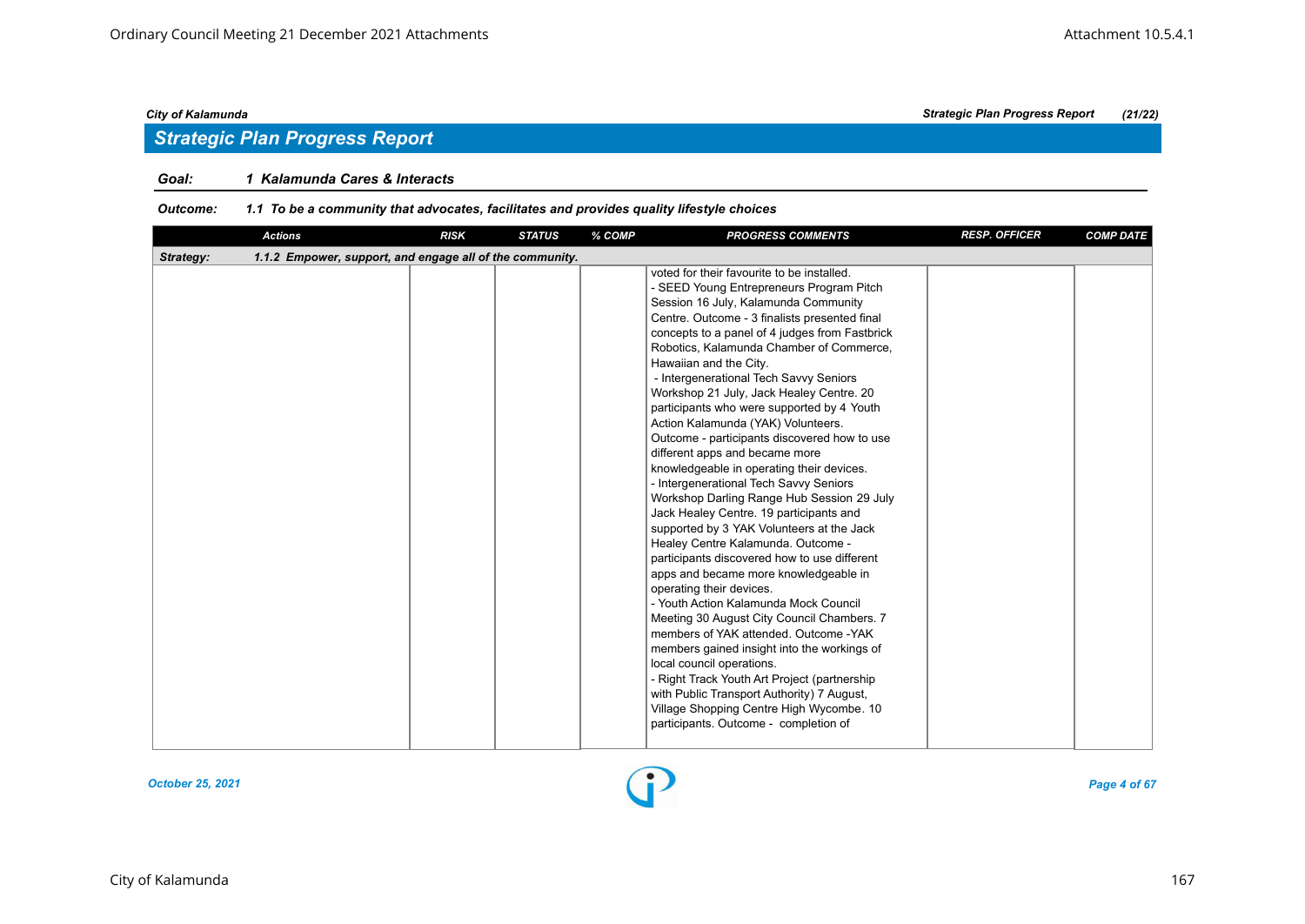## *Strategic Plan Progress Report*

### *Goal: 1 Kalamunda Cares & Interacts*

| <b>Actions</b>                                                        | <b>RISK</b> | <b>STATUS</b> | % COMP | <b>PROGRESS COMMENTS</b>                                                                                                                                                                                                                                                                                                                                                                                                                                                                                                                                                                                                                                                                                                                                                                                                                                                                                                                                                                                                                                                                                                                                                                                                                                                            | <b>RESP. OFFICER</b> | <b>COMP DATE</b> |
|-----------------------------------------------------------------------|-------------|---------------|--------|-------------------------------------------------------------------------------------------------------------------------------------------------------------------------------------------------------------------------------------------------------------------------------------------------------------------------------------------------------------------------------------------------------------------------------------------------------------------------------------------------------------------------------------------------------------------------------------------------------------------------------------------------------------------------------------------------------------------------------------------------------------------------------------------------------------------------------------------------------------------------------------------------------------------------------------------------------------------------------------------------------------------------------------------------------------------------------------------------------------------------------------------------------------------------------------------------------------------------------------------------------------------------------------|----------------------|------------------|
| 1.1.2 Empower, support, and engage all of the community.<br>Strategy: |             |               |        |                                                                                                                                                                                                                                                                                                                                                                                                                                                                                                                                                                                                                                                                                                                                                                                                                                                                                                                                                                                                                                                                                                                                                                                                                                                                                     |                      |                  |
|                                                                       |             |               |        | co-designed mural at the new High Wycombe<br>Station.<br>- Young Artist Awards.<br>Preparing for an Exhibition Workshop 12<br>August, Zig Zag Gallery. 8 participants.<br>Outcome - preparation of their works to be<br>submitted in the Young Artist Awards<br>Opening Night 10 September, Zig Zag Gallery.<br>15 entrants and 100 people attending<br>including 4 YAK Volunteers. Outcome - YAK<br>member Halle Rose performed<br>Acknowledgement of Country, West Australian<br>Music Award Nominee Anna Schneider<br>Performed, Mayor assisted in awarding the 5<br>winners.<br>- R U OK Day 9 September Darling Range<br>Sports College and Lesmurdie Senior High<br>School. 400 students participated. Outcome -<br>Youth Plan consultation, promotion of<br>smoothie bike and City programs promoted.<br>- Kalamunda Senior High School Career &<br>Enterprise Interviews: Sept 15 400 students<br>participated. Outcome - Conducted mock<br>interviews and provided feedback.<br>- Barista Workshops, 13 September, Dome<br>Kalamunda. 3 participants. Conducted by<br>manager who participated in the youth<br>program in 2017. Outcome - learn how to<br>make coffee to assist them with potential<br>future employment.<br>- SciTech Pop Up Play Day in partnership with |                      |                  |

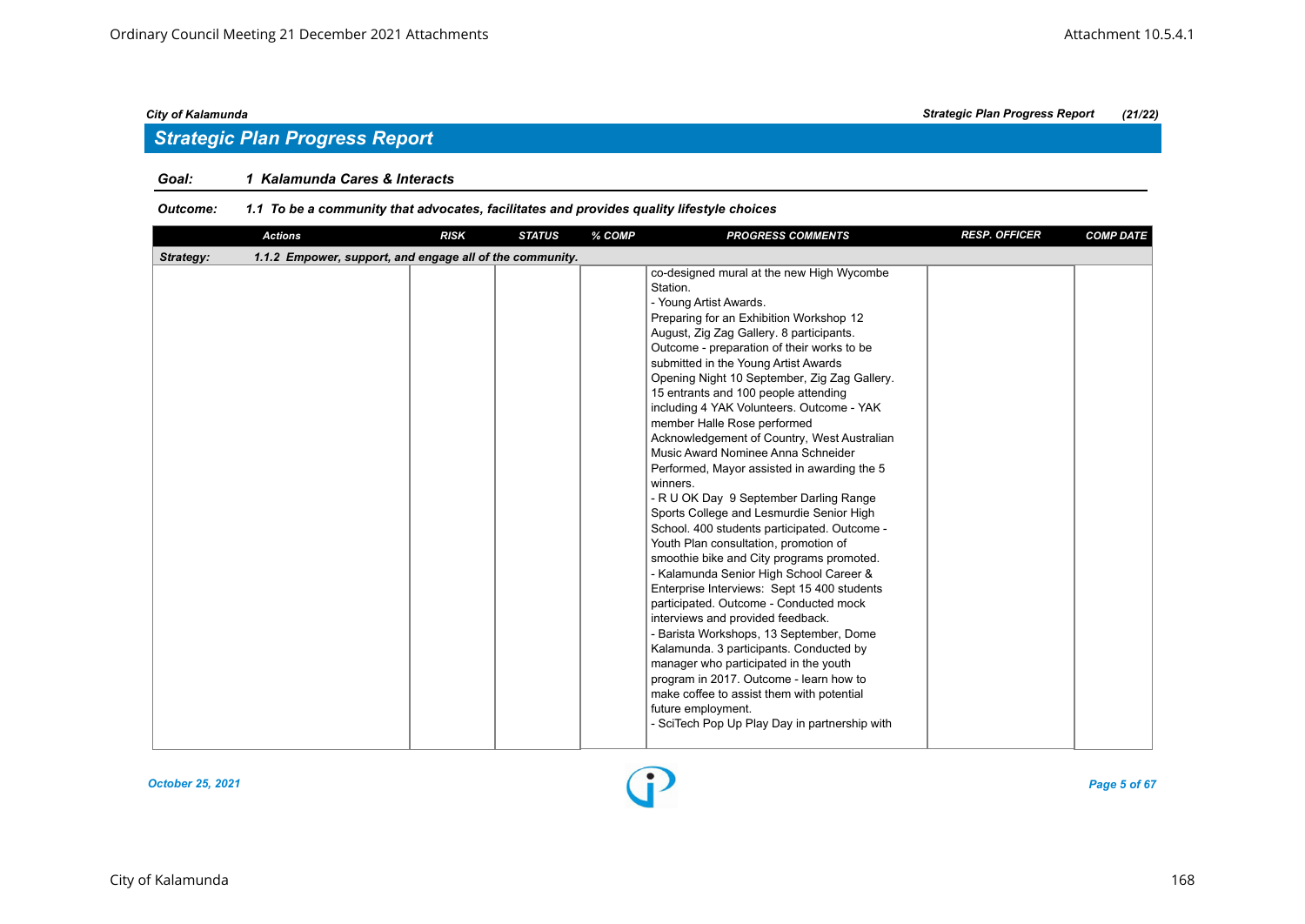## *Strategic Plan Progress Report*

### *Goal: 1 Kalamunda Cares & Interacts*

| <b>Actions</b>                                                           | <b>RISK</b> | <b>STATUS</b> | % COMP | <b>PROGRESS COMMENTS</b>                                                                                                                                                                                                                                                                                                                                                                                                                                                                                                                                                                                                                                                                                     | <b>RESP. OFFICER</b>                                       | <b>COMP DATE</b> |  |  |  |  |
|--------------------------------------------------------------------------|-------------|---------------|--------|--------------------------------------------------------------------------------------------------------------------------------------------------------------------------------------------------------------------------------------------------------------------------------------------------------------------------------------------------------------------------------------------------------------------------------------------------------------------------------------------------------------------------------------------------------------------------------------------------------------------------------------------------------------------------------------------------------------|------------------------------------------------------------|------------------|--|--|--|--|
| Strategy:<br>1.1.2 Empower, support, and engage all of the community.    |             |               |        |                                                                                                                                                                                                                                                                                                                                                                                                                                                                                                                                                                                                                                                                                                              |                                                            |                  |  |  |  |  |
|                                                                          |             |               |        | Zig Zag Early Years Partnership. 24<br>September, High Wycombe Recreation<br>Centre. 75 families participated. Outcome -<br>0-5 years engaged in early science learning,<br>including light and sound, living things and<br>movement.                                                                                                                                                                                                                                                                                                                                                                                                                                                                        |                                                            |                  |  |  |  |  |
| 1.1.2.2 Review and deliver the<br>Reconciliation Action Plan.            | None        | In Progress   | 25%    | Continued engagement with Reference Group<br>- Excellent NAIDOC week celebrations<br>despite the weather. Opening with local elder<br>Nick Abrahams and Little Durum Dancers.<br>NAIDOC celebrations ran for the week and<br>the Visitor Centre showcased aboriginal art for<br>sale with a central display.                                                                                                                                                                                                                                                                                                                                                                                                 | Manager Economic &<br><b>Cultural Services</b><br>(CSS001) | 30/06/2025       |  |  |  |  |
| 1.1.2.47 Review and implement the<br>Disability Access & Inclusion Plan. | None        | In Progress   | 25%    | City staff have developed a new Inclusive<br>Kalamunda Social Inclusion Plan 2021-2025<br>and this plan incorporates deliverables from<br>the previous Disability Access and Inclusion<br>Plan (DAIP). Progress has subsequently<br>been made on the following:<br>- Social Inclusion Plan was adopted by<br>Council at September Ordinary Council<br>Meeting (OCM).<br>- DACAC meeting was held 9 August.<br>- Successfully negotiated with Aldi to open<br>their entry doors from Mead St to ensure<br>accessibility for all.<br>- The Accessible and Inclusive Business<br>Guide has been updated and will be<br>distributed to local businesses.<br>- The Accessible Event Guide is being<br>progressed. | <b>Manager Community</b><br>Development<br>(DE00007)       | 30/06/2025       |  |  |  |  |

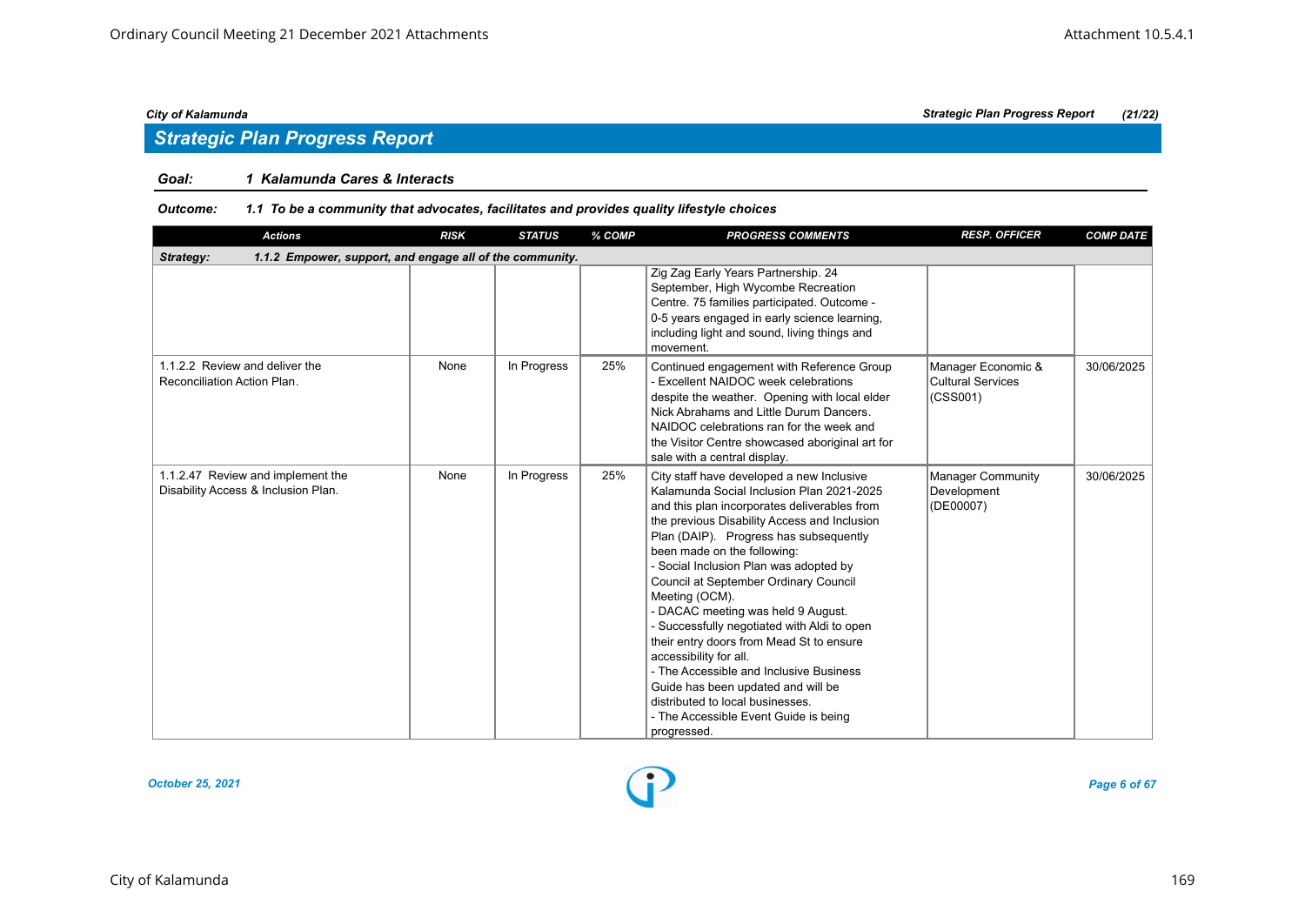### *Goal: 1 Kalamunda Cares & Interacts*

#### *Outcome: 1.1 To be a community that advocates, facilitates and provides quality lifestyle choices*

| <b>Actions</b>                                                                                                             | <b>RISK</b> | <b>STATUS</b>      | % COMP | <b>PROGRESS COMMENTS</b>                                                                                                                                                                                                                                                                                                                                                                                                           | <b>RESP. OFFICER</b>                                 | <b>COMP DATE</b> |  |  |  |
|----------------------------------------------------------------------------------------------------------------------------|-------------|--------------------|--------|------------------------------------------------------------------------------------------------------------------------------------------------------------------------------------------------------------------------------------------------------------------------------------------------------------------------------------------------------------------------------------------------------------------------------------|------------------------------------------------------|------------------|--|--|--|
| 1.1.3 Facilitate opportunities to pursue learning.<br>Strategy:                                                            |             |                    |        |                                                                                                                                                                                                                                                                                                                                                                                                                                    |                                                      |                  |  |  |  |
| 1.1.3.3 Implement strategic review<br>recommendations for enhancement to<br>library services.                              | None        | In Progress        | 30%    | Following Council's endorsement of the<br>Library Services Review in November 2020,<br>the City has commenced transitioning the<br>Forrestfield Library Services from the current<br>freehold land site into the Forrestfield<br>Hawaiian Shopping Centre.<br>Valuations have been received for the current<br>Forrestfield Library site and negotiations with<br>the WA Police have progressed regarding the<br>sale of the site. | Coordinator Culture.<br>Arts & Libraries<br>(CSS002) | 30/06/2025       |  |  |  |
| 1.1.3.5 Coordinate the relocation of the<br>Forrestfield Library to release the current<br>site for sale.                  | None        | In Progress        | 25%    | Project Group has been established and<br>weekly actions are being managed. Brief and<br>scope delivered to the Assets team for<br>creation and procurement of architectural<br>brief.                                                                                                                                                                                                                                             | Coordinator Culture,<br>Arts & Libraries<br>(CSS002) | 30/06/2022       |  |  |  |
| 1.1.3.6 Commence planning and<br>advocacy for relocation of a new library in<br>the High Wycombe South hub<br>development. | None        | <b>Not Started</b> | 0%     |                                                                                                                                                                                                                                                                                                                                                                                                                                    | Coordinator Culture,<br>Arts & Libraries<br>(CSS002) | 30/06/2025       |  |  |  |

*Outcome: 1.2 To provide safe and healthy environments for the community to enjoy*

| Actions                                                                    | RISK | <b>STATUS</b> | % COMP | <b>PROGRESS COMMENTS</b>                                                                                                                                                                                                                            | <b>RESP. OFFICER</b>                                                                  | <b>COMP DATE</b> |  |  |  |
|----------------------------------------------------------------------------|------|---------------|--------|-----------------------------------------------------------------------------------------------------------------------------------------------------------------------------------------------------------------------------------------------------|---------------------------------------------------------------------------------------|------------------|--|--|--|
| 1.2.1 Facilitate a safe community environment.<br>Strategy:                |      |               |        |                                                                                                                                                                                                                                                     |                                                                                       |                  |  |  |  |
| 1.2.1.1 Implement the Community Safety<br>& Crime Prevention Plan 2020-25. | None | In Progress   | 25%    | The Community Safety & Crime Prevention<br>Plan is continuing to be implemented, key<br>actions for this quarter include:<br>In partnership with the East Metropolitan<br>Health Service and Kalamunda Shopping<br>Centre, the Smoke Free event was | Manager<br><b>IEnvironmental Health &amp;</b><br><b>Community Safety</b><br>(ACO0064) | 30/06/2025       |  |  |  |

*October 25, 2021 Page 7 of 67*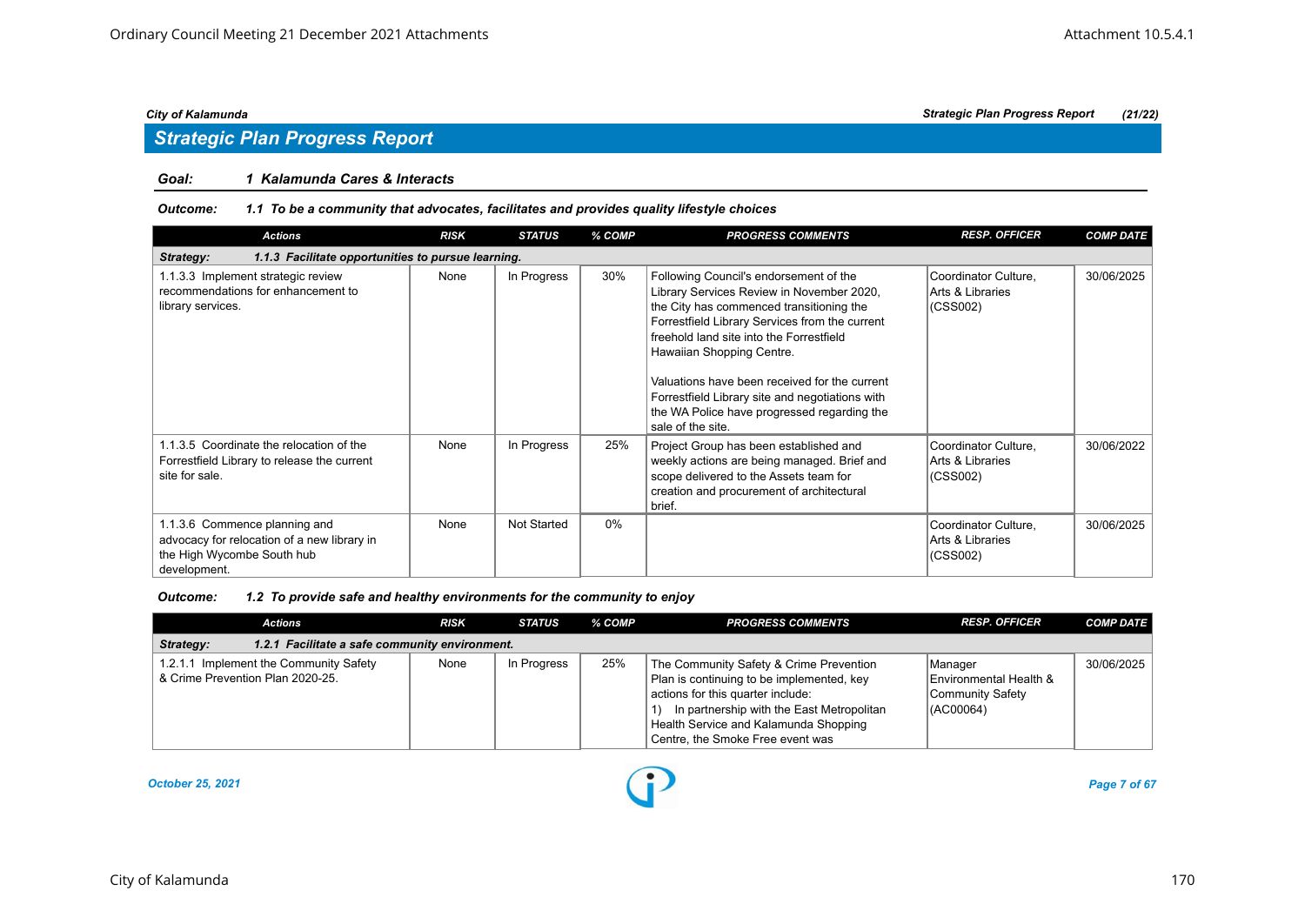## *Strategic Plan Progress Report*

### *Goal: 1 Kalamunda Cares & Interacts*

### *Outcome: 1.2 To provide safe and healthy environments for the community to enjoy*

| <b>Actions</b>                                                          | <b>RISK</b> | <b>STATUS</b> | % COMP | <b>PROGRESS COMMENTS</b>                                                                                                                                                                                                                                                                                                                                                                                                                                                                                                                                                                                                                                                                                                                                                                                                                                                                                                                                                                                                                                                                                                                                       | <b>RESP. OFFICER</b>                             | <b>COMP DATE</b> |
|-------------------------------------------------------------------------|-------------|---------------|--------|----------------------------------------------------------------------------------------------------------------------------------------------------------------------------------------------------------------------------------------------------------------------------------------------------------------------------------------------------------------------------------------------------------------------------------------------------------------------------------------------------------------------------------------------------------------------------------------------------------------------------------------------------------------------------------------------------------------------------------------------------------------------------------------------------------------------------------------------------------------------------------------------------------------------------------------------------------------------------------------------------------------------------------------------------------------------------------------------------------------------------------------------------------------|--------------------------------------------------|------------------|
| 1.2.1 Facilitate a safe community environment.<br>Strategy:             |             |               |        |                                                                                                                                                                                                                                                                                                                                                                                                                                                                                                                                                                                                                                                                                                                                                                                                                                                                                                                                                                                                                                                                                                                                                                |                                                  |                  |
|                                                                         |             |               |        | developed. 30 kids attended the event and<br>drew/designed pictures that demonstrated no<br>smoking values. This will be developed into<br>signage and used as window decals in<br>problem smoking areas around the City of<br>Kalamunda. Smoke Free Kids workshop: 30<br>kids attended (15/7/2021).<br>2) R U OK Day, 9/9/21 - Lesmurdie Senior<br>High School and Darling Range Sports<br>College, 400 students. Youth Plan<br>consultation, smoothie bike, program<br>promotions.<br>3) Science Week: 230 kids and 16<br>workshops (16/8/2021 - 20/8/2021).<br>4) Right Track Youth Art Project (partnership<br>with Public Transport Authority), 7/8/21 - 10<br>participants, painted the co-designed mural at<br>the new High Wycombe Station.<br>5) Currently communicating with Lifeline to<br>deliver a range of domestic violence<br>workshops for front line workers.<br>6) Provided flyers and posters for the<br>COVID-19 vaccination from WA Health State<br>Government to disseminate to City of<br>Kalamunda community centres and facilities<br>to promote.<br>Perth Hills and Surrounds Alliance<br>7)<br>progressing towards a launch event. |                                                  |                  |
| 1.2.1.2 Undertake Annual Bushfire<br>Readiness and Assessments Program. | None        | In Progress   | 25%    | The Fire Hazard Reduction Notice (FHRN)<br>was gazetted and issued with the rates in July<br>2021.                                                                                                                                                                                                                                                                                                                                                                                                                                                                                                                                                                                                                                                                                                                                                                                                                                                                                                                                                                                                                                                             | <b>Coordinator Community</b><br>Safety (AC00018) | 30/06/2025       |

#### *October 25, 2021 Page 8 of 67*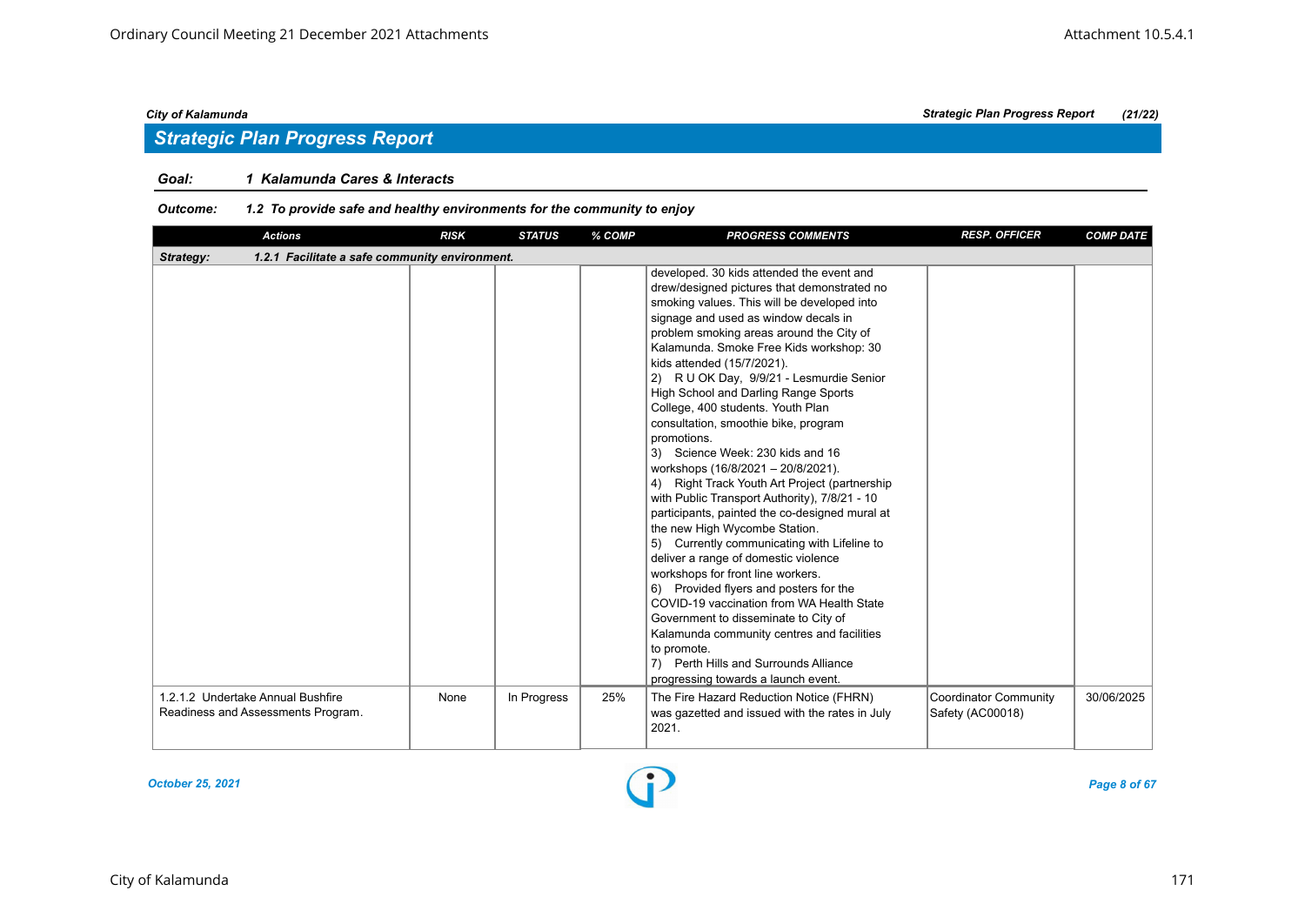## *Strategic Plan Progress Report*

### *Goal: 1 Kalamunda Cares & Interacts*

### *Outcome: 1.2 To provide safe and healthy environments for the community to enjoy*

|           | <b>Actions</b>                                 | <b>RISK</b> | <b>STATUS</b> | % COMP | <b>PROGRESS COMMENTS</b>                                                                                                                                                                                                                                                                                                                                                                                                                                                                                                                                                                                                                                                                                                                                                                                                                                                                                                                                                                                                                                                                                    | <b>RESP. OFFICER</b> | <b>COMP DATE</b> |
|-----------|------------------------------------------------|-------------|---------------|--------|-------------------------------------------------------------------------------------------------------------------------------------------------------------------------------------------------------------------------------------------------------------------------------------------------------------------------------------------------------------------------------------------------------------------------------------------------------------------------------------------------------------------------------------------------------------------------------------------------------------------------------------------------------------------------------------------------------------------------------------------------------------------------------------------------------------------------------------------------------------------------------------------------------------------------------------------------------------------------------------------------------------------------------------------------------------------------------------------------------------|----------------------|------------------|
| Strategy: | 1.2.1 Facilitate a safe community environment. |             |               |        |                                                                                                                                                                                                                                                                                                                                                                                                                                                                                                                                                                                                                                                                                                                                                                                                                                                                                                                                                                                                                                                                                                             |                      |                  |
|           |                                                |             |               |        | The 2021/22 Fire Hazard Assessment Plan<br>started in August, with pre-season inspection<br>appointments provided by the City's Fire<br>Control Officers (FCO's) with Compliance<br>inspections due to start 1 November 2021,<br>concluding 31 March 2022. Total<br>pre-inspections completed up to October 5<br>$2021 = 1,800$ letters were issued to target<br>areas, with 59 residents responding for<br>pre-inspections. 53 of those bookings have<br>been completed.<br>The City's communication plan has also<br>commenced, and the City has conducted<br>several community fire safety events.<br>Casual FCO's have been recruited and will<br>start the FCO training program in October<br>2021, to be ready for the start of inspection<br>period.<br>All resources have been secured, such as 4x4<br>hire vehicles and administration is currently<br>being updated in preparation for the<br>commencement of the program in November.<br>Restricted season started on 1 October 2021,<br>with permits to burn now required. Total<br>number of permits issued to burn from<br>October $1 = 18$ . |                      |                  |
|           |                                                |             |               |        |                                                                                                                                                                                                                                                                                                                                                                                                                                                                                                                                                                                                                                                                                                                                                                                                                                                                                                                                                                                                                                                                                                             |                      |                  |

#### *October 25, 2021 Page 9 of 67*

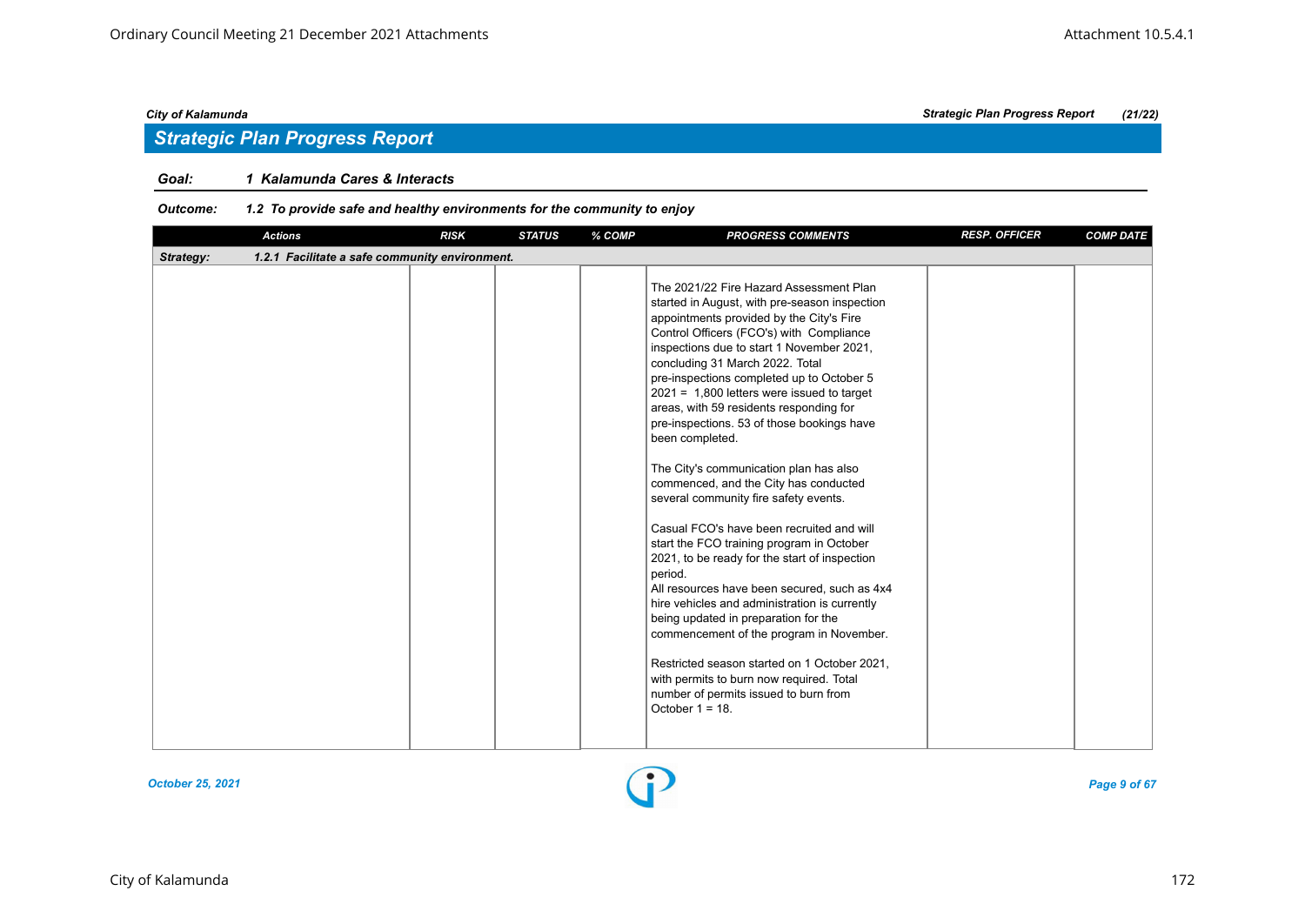## *Strategic Plan Progress Report*

### *Goal: 1 Kalamunda Cares & Interacts*

| <b>Actions</b>                                                                     | <b>RISK</b> | <b>STATUS</b> | % COMP | <b>PROGRESS COMMENTS</b>                                                                                                                                                                                                                                                                                                                                                                                                                                                                                                                                                                                                                                                                                                                                                                                                                      | <b>RESP. OFFICER</b>                             | <b>COMP DATE</b> |  |  |  |  |
|------------------------------------------------------------------------------------|-------------|---------------|--------|-----------------------------------------------------------------------------------------------------------------------------------------------------------------------------------------------------------------------------------------------------------------------------------------------------------------------------------------------------------------------------------------------------------------------------------------------------------------------------------------------------------------------------------------------------------------------------------------------------------------------------------------------------------------------------------------------------------------------------------------------------------------------------------------------------------------------------------------------|--------------------------------------------------|------------------|--|--|--|--|
| 1.2.1 Facilitate a safe community environment.<br>Strategy:                        |             |               |        |                                                                                                                                                                                                                                                                                                                                                                                                                                                                                                                                                                                                                                                                                                                                                                                                                                               |                                                  |                  |  |  |  |  |
|                                                                                    |             |               |        | Variations to the FHRN - letters were sent out<br>to all variation holders advising to renew their<br>variations, this occurred in July. Most<br>variations have now been received.<br>The City was also a winner in the Local<br>Government Professionals Western Australia<br>Innovative Partnership Award 2021, and was<br>highly commended in the 2021 Resilient<br>Australia State Local Government Award                                                                                                                                                                                                                                                                                                                                                                                                                                |                                                  |                  |  |  |  |  |
| 1.2.1.3 Local Emergency Management<br>Arrangements are reviewed and<br>maintained. | None        | In Progress   | 25%    | The Local Emergency Management<br>Arrangements (LEMA) are reviewed annually,<br>and have recently undergone a major review.<br>A new set of arrangements were endorsed by<br>Council in December 2020. In early January<br>2021 the document was signed off, and has<br>now been distributed to all members of the<br>LEMC.<br>It is a requirement that all Local Governments<br>are required to review their LEMA each year,<br>or after any major incident occurring. As a<br>result of the COVID-19 pandemic, the City will<br>conduct a review once the pandemic crisis<br>passes. A major review is undertaken at least<br>every 5 years. The next LEMA major review is<br>due to be completed by 2025.<br>The City has conducted its LEMC meetings as<br>required, with the next meeting scheduled to<br>be conducted in November 2021. | <b>Coordinator Community</b><br>Safety (AC00018) | 30/06/2025       |  |  |  |  |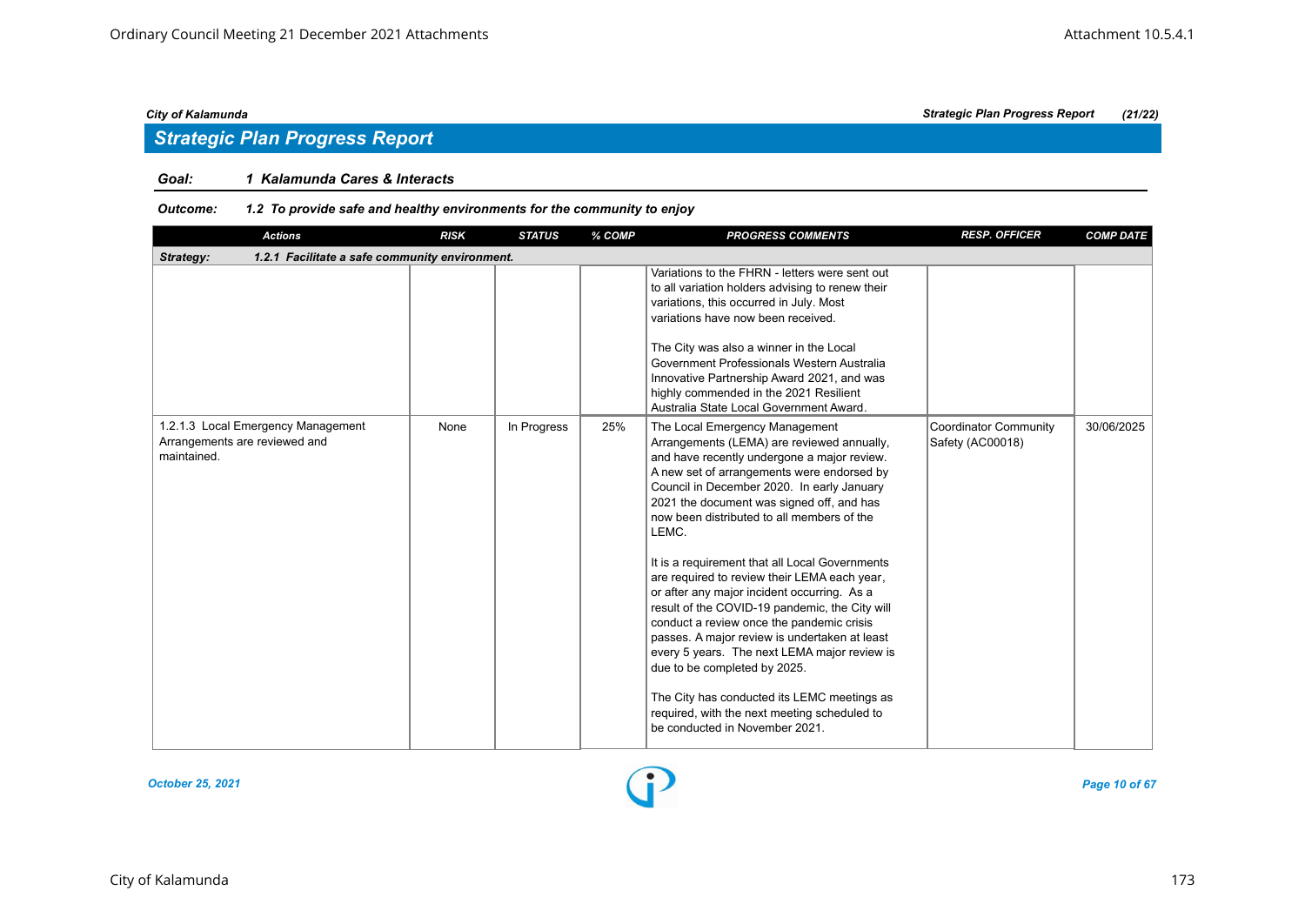## *Strategic Plan Progress Report*

### *Goal: 1 Kalamunda Cares & Interacts*

| <b>Actions</b>                                                                                                                                                                                            | <b>RISK</b> | <b>STATUS</b> | % COMP | <b>PROGRESS COMMENTS</b>                                                                                                                                                                                                                                                                                                                                                                                                                                                                                 | <b>RESP. OFFICER</b>                                          | <b>COMP DATE</b> |  |  |  |  |
|-----------------------------------------------------------------------------------------------------------------------------------------------------------------------------------------------------------|-------------|---------------|--------|----------------------------------------------------------------------------------------------------------------------------------------------------------------------------------------------------------------------------------------------------------------------------------------------------------------------------------------------------------------------------------------------------------------------------------------------------------------------------------------------------------|---------------------------------------------------------------|------------------|--|--|--|--|
| 1.2.1 Facilitate a safe community environment.<br>Strategy:                                                                                                                                               |             |               |        |                                                                                                                                                                                                                                                                                                                                                                                                                                                                                                          |                                                               |                  |  |  |  |  |
|                                                                                                                                                                                                           |             |               |        | The City also completed its requirement to<br>conduct a training exercise, which was a<br>Hazmat scenario involving the LEMC and<br>some other external agencies relevant to the<br>incident. The exercise was conducted at the<br>City on 26 August 2021. The report for this<br>exercise will be tabled at the LEMC meeting in<br>November 2021.<br>The team have also completed and submitted<br>the City's annual preparedness report to the<br>SEMC as required, this was completed in May<br>2021. |                                                               |                  |  |  |  |  |
| 1.2.1.5 Deliver upon the City's approved<br>Bushfire Risk Mitigation Plan.<br>Develop a 10 year works program on<br>premise of ongoing external supporting<br>grants from the Emergency Services<br>Levy. | None        | In Progress   | 25%    | Fire Break Improvements and ancillary works<br>funded by DFES for 2020/21 have been<br>completed.<br>Senior Fire Mitigation Officer scheduled to<br>commence program development early in<br>2022, after the current fire season.                                                                                                                                                                                                                                                                        | Manager Parks &<br><b>Environmental Services</b><br>(TO00019) | 30/06/2025       |  |  |  |  |
| 1.2.1.402 Provide a Ranger service to<br>uphold community and public safety<br>through education and implementation of<br>state and local laws.                                                           | None        | In Progress   | 25%    | Maintain and provide Ranger services, to<br>ensure all Ranger related matters are<br>attended to, and to provide correct clear<br>advice to internal and external customers as<br>required.<br>Special projects for this quarter include:<br>1. The City of Kalamunda first ever Cat Local<br>Law draft and report will be presented to<br>council later this year.                                                                                                                                      | <b>Coordinator Community</b><br>Safety (AC00018)              | 30/06/2025       |  |  |  |  |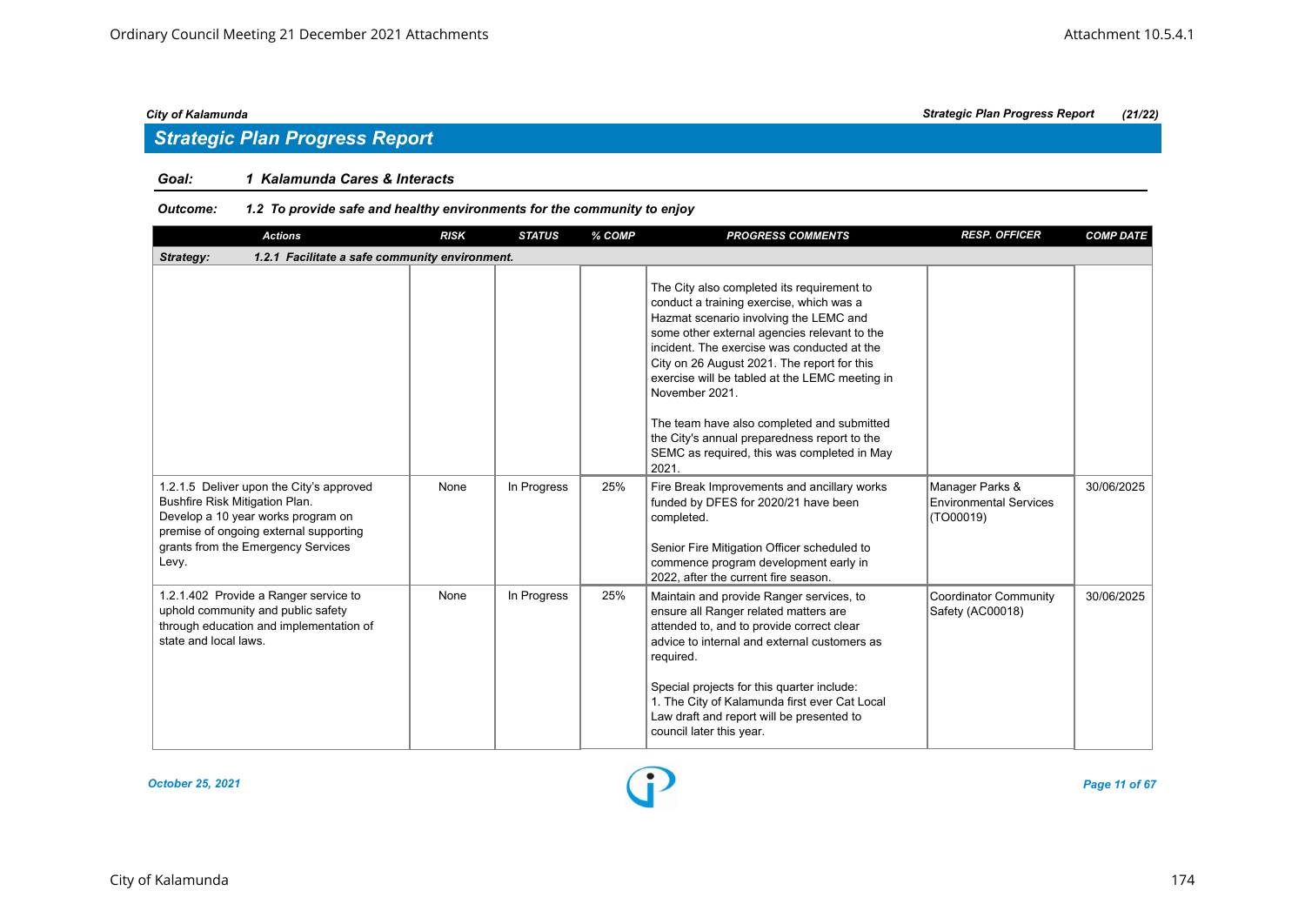### *Goal: 1 Kalamunda Cares & Interacts*

### *Outcome: 1.2 To provide safe and healthy environments for the community to enjoy*

| <b>Actions</b>                                              | <b>RISK</b> | <b>STATUS</b> | % COMP | <b>PROGRESS COMMENTS</b>                                                                                                                                                                                                                                                                                                                                                                                                                                                                                                                                                                                                                                                                                                                                                                                                                                                                                                                                                                                                                                                                                                                                                                                           | <b>RESP. OFFICER</b> | <b>COMP DATE</b> |
|-------------------------------------------------------------|-------------|---------------|--------|--------------------------------------------------------------------------------------------------------------------------------------------------------------------------------------------------------------------------------------------------------------------------------------------------------------------------------------------------------------------------------------------------------------------------------------------------------------------------------------------------------------------------------------------------------------------------------------------------------------------------------------------------------------------------------------------------------------------------------------------------------------------------------------------------------------------------------------------------------------------------------------------------------------------------------------------------------------------------------------------------------------------------------------------------------------------------------------------------------------------------------------------------------------------------------------------------------------------|----------------------|------------------|
| 1.2.1 Facilitate a safe community environment.<br>Strategy: |             |               |        |                                                                                                                                                                                                                                                                                                                                                                                                                                                                                                                                                                                                                                                                                                                                                                                                                                                                                                                                                                                                                                                                                                                                                                                                                    |                      |                  |
|                                                             |             |               |        | 2. We have been successful in securing<br>further grant funding from the Department of<br>Primary Industries and Regional Development<br>(DPIRD) and Western Australian Local<br>Government Association (WALGA) animals in<br>emergency grants. Three Community Safety<br>officers will be attending training for 3 days at<br>Muresk Institute as a result of the funding<br>from the grant, which will occur in October<br>2021.<br>3. Animal Welfare production - This item has<br>been completed and is currently being used.<br>Noting that these productions were identified<br>as being a big contribution to winning the<br>Local Government Professionals WA award.<br>Feedback from our Local Emergency<br>Management Committee and the Department<br>of Fire and Emergency Services District<br>Emergency Management Advisor has been<br>very encouraging.<br>Current Ranger performance rates from July<br>21 to October 21:<br>Dog attacks - 40<br>Parking issues - 249<br>Cat related issues - 59<br>Dog registrations - renewals - 166, total<br>registered as of 1 October = $9235$<br>Cat registration renewals - 13, total registered<br>as of 1 October = $2290$<br>Other vehicle related - 150 |                      |                  |

#### *October 25, 2021 Page 12 of 67*



*City of Kalamunda Strategic Plan Progress Report (21/22)*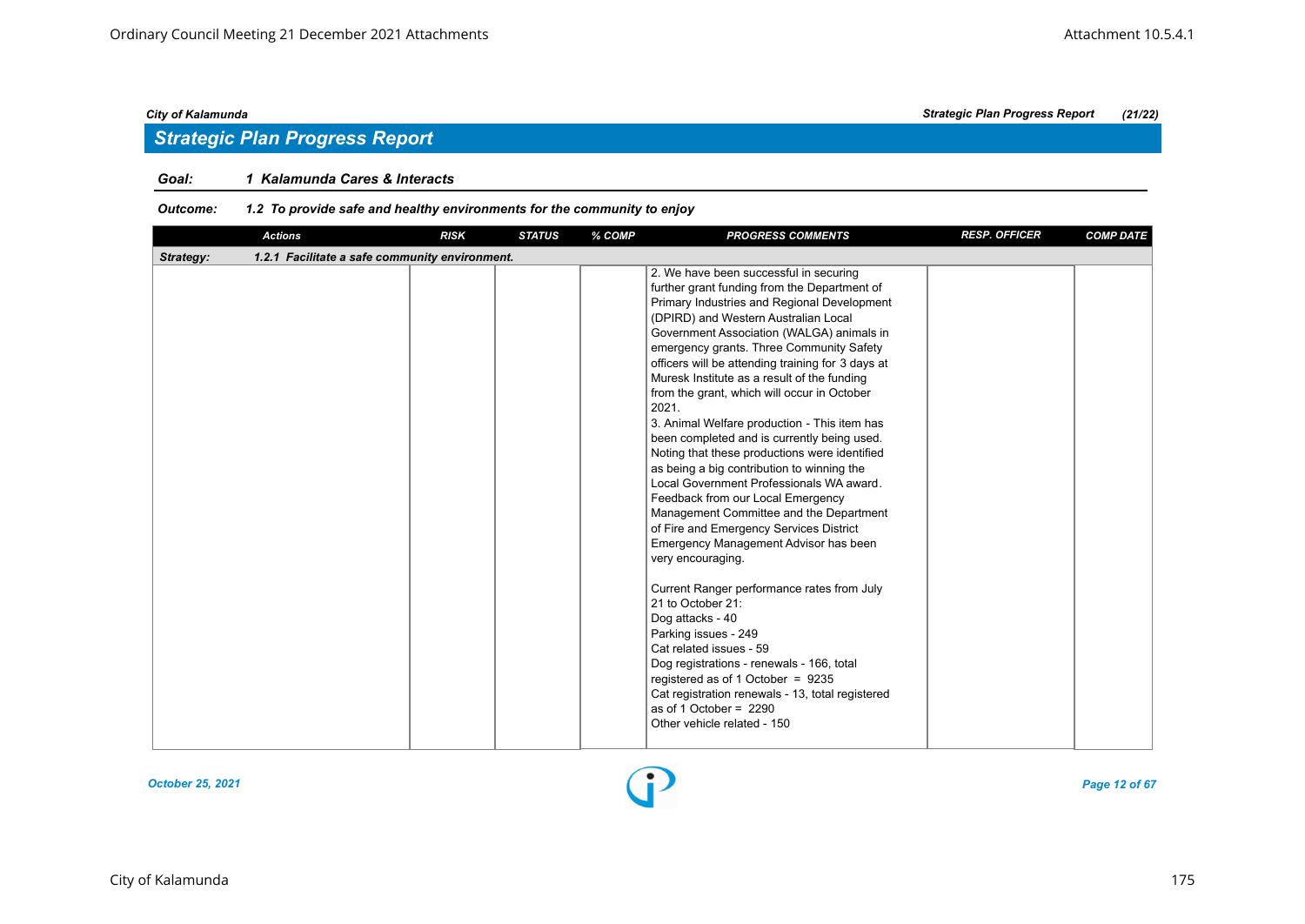## *Strategic Plan Progress Report*

### *Goal: 1 Kalamunda Cares & Interacts*

| <b>Actions</b>                                                                 | <b>RISK</b> | <b>STATUS</b> | % COMP | <b>PROGRESS COMMENTS</b>                                                                                                                                                                                                                                                                                                                                                                                                                                                                                                                                                                                                                                                                                                                                                                                                                                                                                                                                                                                                                       | <b>RESP. OFFICER</b>                                    | <b>COMP DATE</b> |  |  |  |  |
|--------------------------------------------------------------------------------|-------------|---------------|--------|------------------------------------------------------------------------------------------------------------------------------------------------------------------------------------------------------------------------------------------------------------------------------------------------------------------------------------------------------------------------------------------------------------------------------------------------------------------------------------------------------------------------------------------------------------------------------------------------------------------------------------------------------------------------------------------------------------------------------------------------------------------------------------------------------------------------------------------------------------------------------------------------------------------------------------------------------------------------------------------------------------------------------------------------|---------------------------------------------------------|------------------|--|--|--|--|
| Strategy:<br>1.2.1 Facilitate a safe community environment.                    |             |               |        |                                                                                                                                                                                                                                                                                                                                                                                                                                                                                                                                                                                                                                                                                                                                                                                                                                                                                                                                                                                                                                                |                                                         |                  |  |  |  |  |
| 1.2.1.403 Review and implement the                                             | None        | In Progress   | 25%    | Total customer service requests received -<br>1967<br>Fire complaints - 16<br>Total infringements issued - 96<br>Total cautions issued - 119<br>The Closed Circuit Television (CCTV) strategy                                                                                                                                                                                                                                                                                                                                                                                                                                                                                                                                                                                                                                                                                                                                                                                                                                                  | Manager                                                 | 30/06/2025       |  |  |  |  |
| City's CCTV Strategy to ensure it aligns<br>with current Australian Standards. |             |               |        | continue to be implemented.<br>Actions this quarter include:<br>- Internal CCTV working group continues to<br>meet on a quarterly basis, with the last<br>meeting in September.<br>- Internal processes have been reviewed.<br>- Revised CCTV policy has been drafted and<br>presented to the October Ordinary Council<br>Meeting (OCM).<br>- For this quarter there have been eight<br>requests for footage from WAPOL from seven<br>of our CCTV locations.<br>- The City submitted an application to the<br>safer communities infrastructure grants. The<br>application was for two mobile CCTV units.<br>The criteria is quite narrow and applications<br>must demonstrate how they will address crime<br>associated with religious and or racial<br>intolerance. A review of media articles, along<br>with discussion with Police, mobile CCTV<br>units were preferred as they provide a flexible<br>and rapid response to emerging issues. The<br>application was supported by the Community<br>Safety and Crime Prevention Committee and | Environmental Health &<br>Community Safety<br>(AC00064) |                  |  |  |  |  |

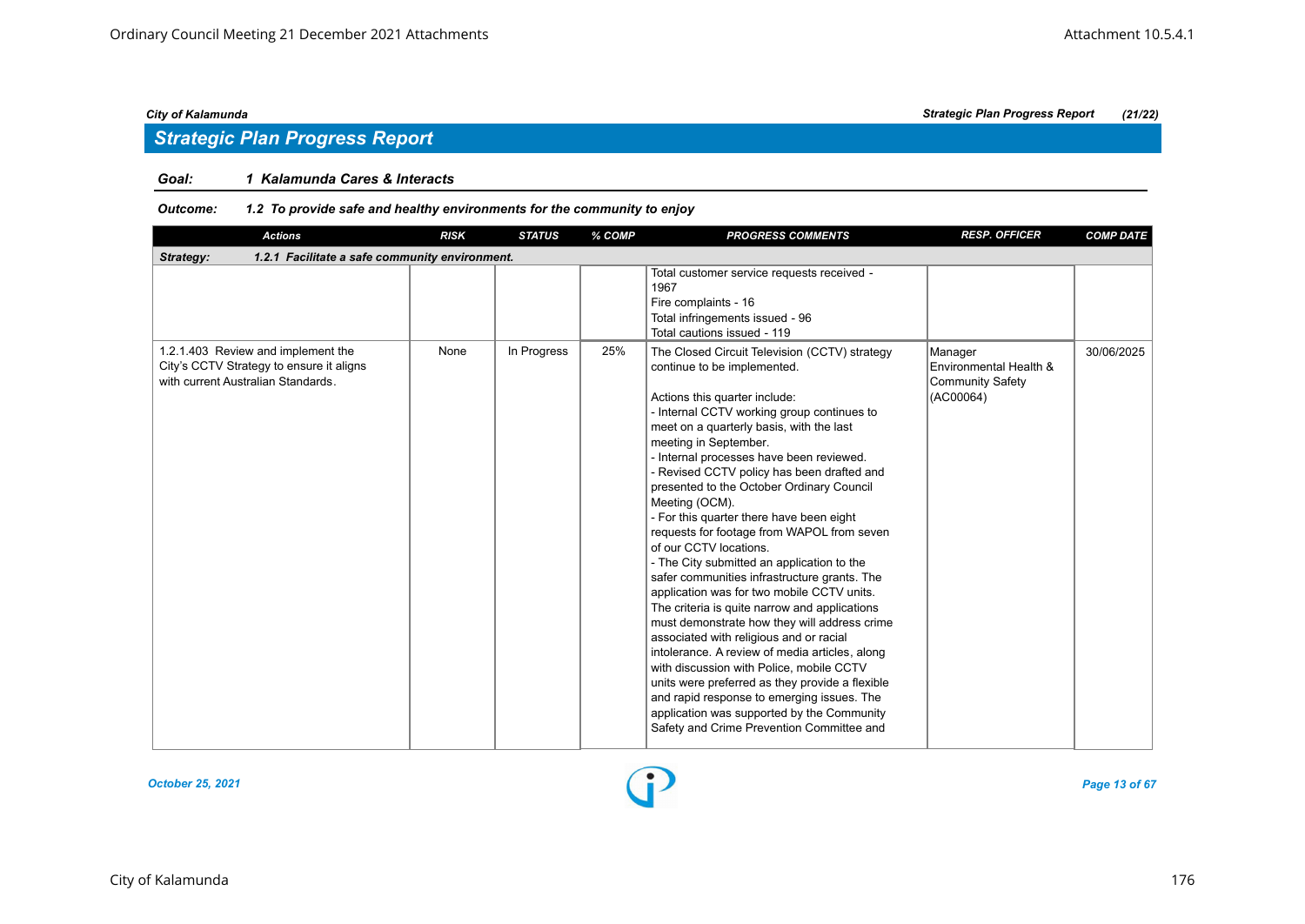## *Strategic Plan Progress Report*

### *Goal: 1 Kalamunda Cares & Interacts*

| <b>Actions</b>                                                                                                                 | <b>RISK</b> | <b>STATUS</b> | % COMP | <b>PROGRESS COMMENTS</b>                                                                                                                                                                                                                                                                                                                                                                                                                                                                                                                                                                                                | <b>RESP. OFFICER</b>                                             | <b>COMP DATE</b> |  |  |  |  |
|--------------------------------------------------------------------------------------------------------------------------------|-------------|---------------|--------|-------------------------------------------------------------------------------------------------------------------------------------------------------------------------------------------------------------------------------------------------------------------------------------------------------------------------------------------------------------------------------------------------------------------------------------------------------------------------------------------------------------------------------------------------------------------------------------------------------------------------|------------------------------------------------------------------|------------------|--|--|--|--|
| 1.2.1 Facilitate a safe community environment.<br>Strategy:                                                                    |             |               |        |                                                                                                                                                                                                                                                                                                                                                                                                                                                                                                                                                                                                                         |                                                                  |                  |  |  |  |  |
|                                                                                                                                |             |               |        | Forrestfield Police Station.<br>- The City has also recently fitted out one of its<br>variable message boards (VMB) with CCTV to<br>act a deterrent to prevent vandalism to the<br>boards. Only one board has been fitted out at<br>this stage and will be trialled for a period to<br>see if the installation has the desired impact.<br>The VMB's display important messaging to the<br>community, particularly emergency messaging<br>throughout the year.                                                                                                                                                           |                                                                  |                  |  |  |  |  |
| 1.2.1.405 Provide an Environmental<br>Health Service that protects and<br>enhances the safety and amenity of the<br>community. | None        | In Progress   | 25%    | Statistics for the quarter:<br>179 health risk assessments completed of<br>food businesses, public buildings and other<br>health related premises.<br>61 service requests actioned and investigated.<br>62 Building and Planning Applications<br>assessed and health comments provided.<br>21 on-site wastewater applications assessed<br>and approved.<br>Recommendations from the recent<br>Management of Consumer Food Safety audit<br>are being implemented/actioned and<br>Environmental Health Officers (EHO's) are<br>also monitoring and enforcing contact tracing<br>requirements as per the COVID directions. | Coordinator<br>Environmental Health<br>Services (CS00006)        | 30/06/2025       |  |  |  |  |
| 1.2.1.470 Prepare and implement a Food<br>Safety Assessment Plan.                                                              | None        | In Progress   | 25%    | Food Safety Assessment Plan is in the final<br>stages of development and will be completed<br>within the second quarter.<br>For this quarter there have been:                                                                                                                                                                                                                                                                                                                                                                                                                                                           | Coordinator<br><b>Environmental Health</b><br>Services (CS00006) | 30/06/2025       |  |  |  |  |

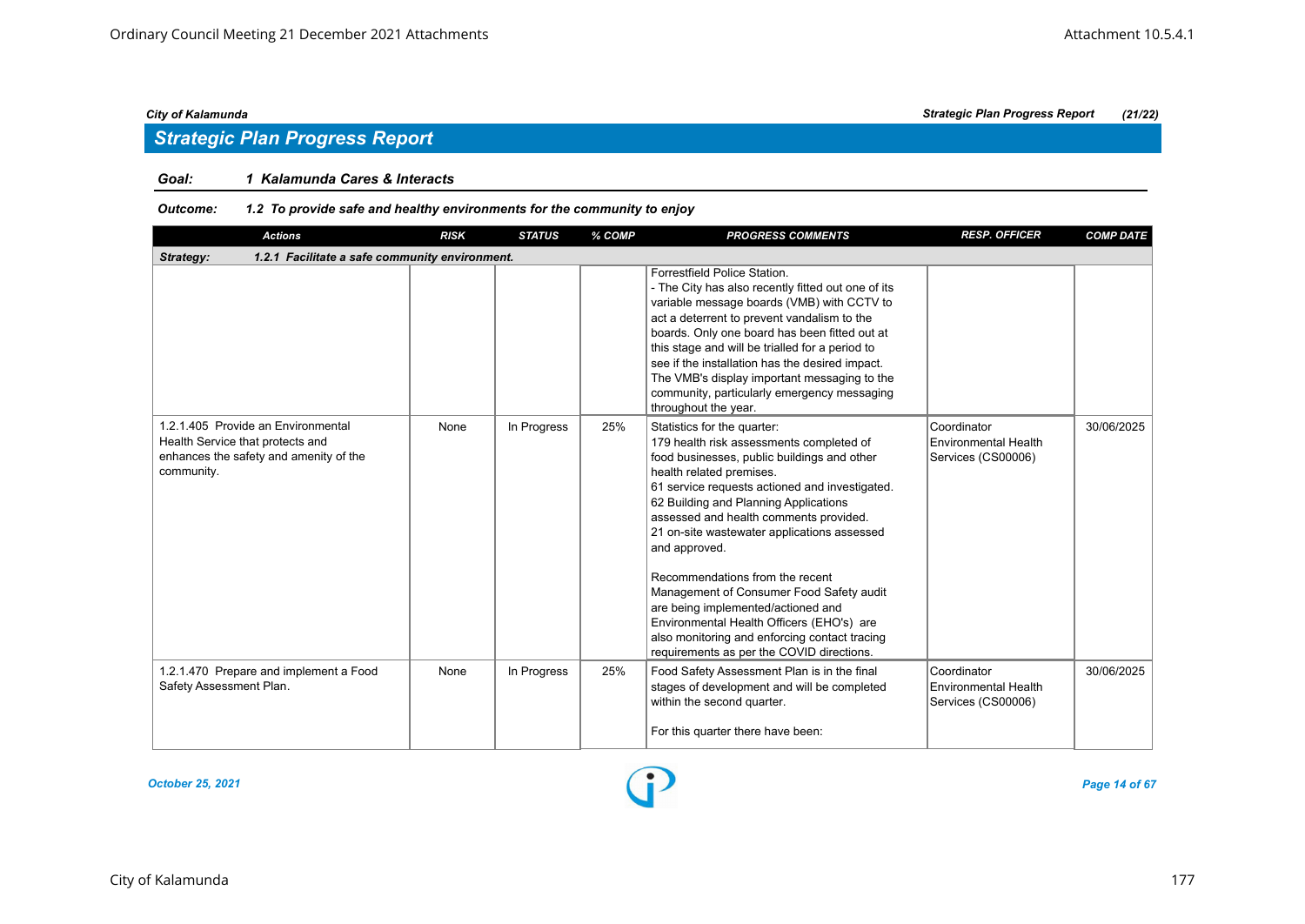## *Strategic Plan Progress Report*

### *Goal: 1 Kalamunda Cares & Interacts*

| <b>Actions</b>                                                                                       | <b>RISK</b> | <b>STATUS</b> | % COMP | <b>PROGRESS COMMENTS</b>                                                                                                                                                                                                                                                                                                                                                                                                       | <b>RESP. OFFICER</b>                                                      | <b>COMP DATE</b> |  |  |  |  |
|------------------------------------------------------------------------------------------------------|-------------|---------------|--------|--------------------------------------------------------------------------------------------------------------------------------------------------------------------------------------------------------------------------------------------------------------------------------------------------------------------------------------------------------------------------------------------------------------------------------|---------------------------------------------------------------------------|------------------|--|--|--|--|
| 1.2.1 Facilitate a safe community environment.<br>Strategy:                                          |             |               |        |                                                                                                                                                                                                                                                                                                                                                                                                                                |                                                                           |                  |  |  |  |  |
|                                                                                                      |             |               |        | 122 Food safety risk assessments completed.<br>8 Food complaints received and investigated.<br>The City has also received 11 Food Business<br>Registration Forms this quarter, this<br>represents a 2.5% increase in food<br>businesses registered within the City, and is a<br>positive sign for the future.                                                                                                                  |                                                                           |                  |  |  |  |  |
|                                                                                                      |             |               |        | The City also continues to promote food<br>safety training and has continued to provide<br>access to the FoodSafe Online Food Handler<br>Training Program, which is free for all City of<br>Kalamunda Food Businesses.                                                                                                                                                                                                         |                                                                           |                  |  |  |  |  |
| <b>Actions</b>                                                                                       | <b>RISK</b> | <b>STATUS</b> | % COMP | <b>PROGRESS COMMENTS</b>                                                                                                                                                                                                                                                                                                                                                                                                       | <b>RESP. OFFICER</b>                                                      | <b>COMP DATE</b> |  |  |  |  |
| Strategy:                                                                                            |             |               |        | 1.2.2 Advocate and promote healthy lifestyle choices by encouraging the community to become more active citizens.                                                                                                                                                                                                                                                                                                              |                                                                           |                  |  |  |  |  |
| 1.2.2.1 Implement the Community Health<br>& Wellbeing Plan 2018-2022 and review<br>the Plan in 2022. | None        | In Progress   | 25%    | The Community Health & Wellbeing Plan<br>2018-2022 is continuing to be implemented.<br>Key actions for this quarter include:<br>Hartfield Park Recreation Centre (HPRC)<br>membership offer of 20% off for 6 and 12<br>month memberships was offered to the<br>community again in September. HPRC Gym<br>and Group Fitness 7-Day trial also ran during<br>this quarter (ongoing). We gave away 41 of<br>these for the quarter. | Manager<br>Environmental Health &<br><b>Community Safety</b><br>(AC00064) | 30/06/2025       |  |  |  |  |
|                                                                                                      |             |               |        | Train the Brain ran on Tuesday 7 September<br>at HPRC with give-aways, presentations and                                                                                                                                                                                                                                                                                                                                       |                                                                           |                  |  |  |  |  |

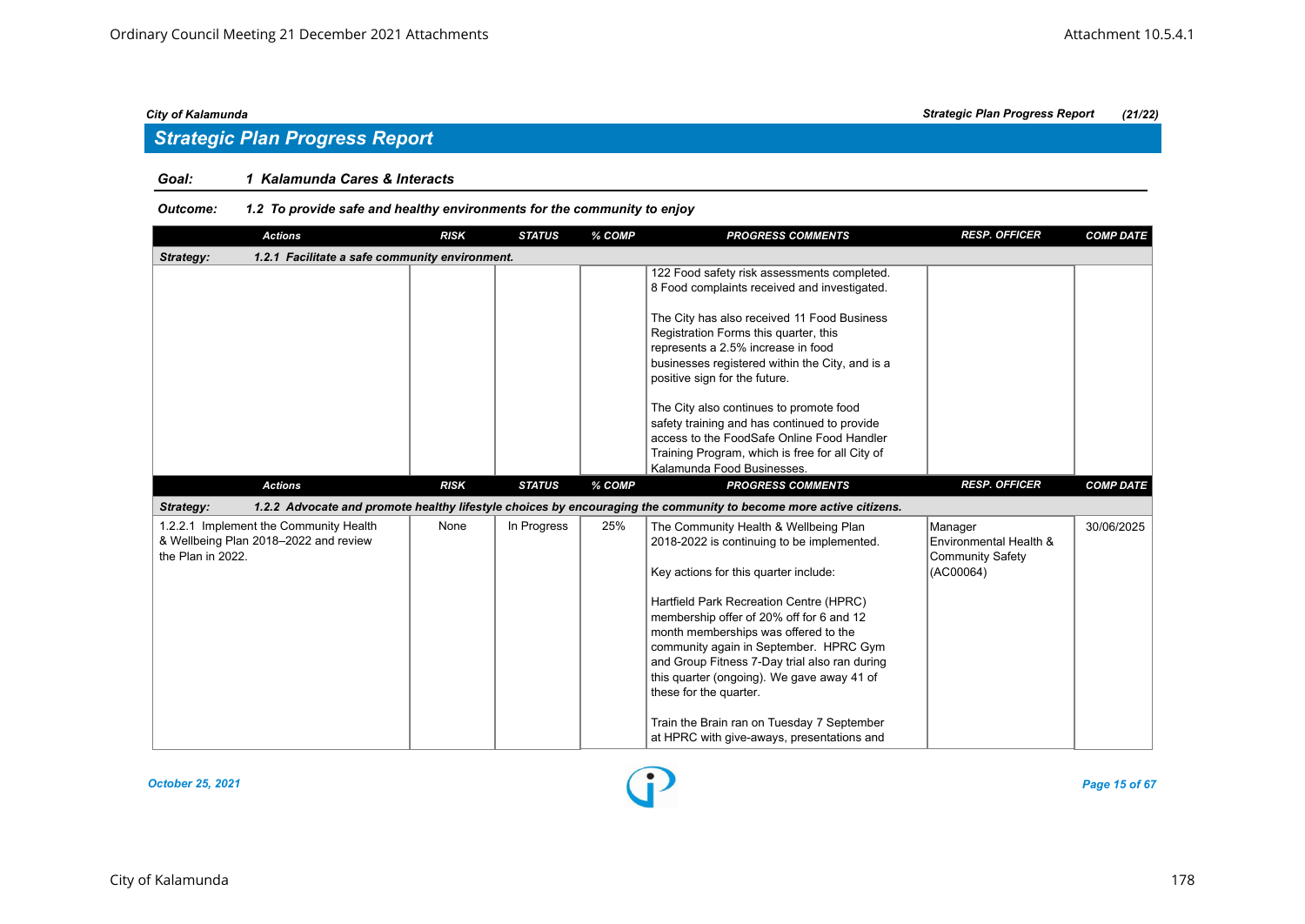## *Strategic Plan Progress Report*

### *Goal: 1 Kalamunda Cares & Interacts*

|           | <b>Actions</b> | <b>RISK</b> | <b>STATUS</b> | % COMP | <b>PROGRESS COMMENTS</b>                                                                                                                                                                                                                                                                                                           | <b>RESP. OFFICER</b> | <b>COMP DATE</b> |
|-----------|----------------|-------------|---------------|--------|------------------------------------------------------------------------------------------------------------------------------------------------------------------------------------------------------------------------------------------------------------------------------------------------------------------------------------|----------------------|------------------|
| Strategy: |                |             |               |        | 1.2.2 Advocate and promote healthy lifestyle choices by encouraging the community to become more active citizens.                                                                                                                                                                                                                  |                      |                  |
|           |                |             |               |        | information sessions for the community.<br>Approximately 60 community members were<br>present.                                                                                                                                                                                                                                     |                      |                  |
|           |                |             |               |        | The Community Wellbeing Page on the City of<br>Kalamunda website continues to be<br>maintained.                                                                                                                                                                                                                                    |                      |                  |
|           |                |             |               |        | Successful with the Healthy Venues Grant<br>from Healthway. Currently implementing the<br>healthy food plan with East Metropolitan<br>Health Service (EMHS) and have received two<br>blenders for the Kalamunda Water Park to<br>use to create health smoothies and drinks for<br>when they open in November.                      |                      |                  |
|           |                |             |               |        | In partnership with the EMHS and Kalamunda<br>Shopping Centre, a Smoke Free event was<br>developed. 30 kids attended the event and<br>drew/designed pictures that demonstrated no<br>smoking values. This will be developed into<br>signage and used as window decals in<br>problem smoking areas around the City of<br>Kalamunda. |                      |                  |
|           |                |             |               |        | Positive Ageing Workshop 7/9/2021, Hartfield<br>Park Recreation Centre, 55 participants.<br>Participants learnt a variety of mindful and<br>wellbeing techniques including meditation,<br>injury prevention, mobility, flexibility, balance<br>and Yoga.                                                                           |                      |                  |

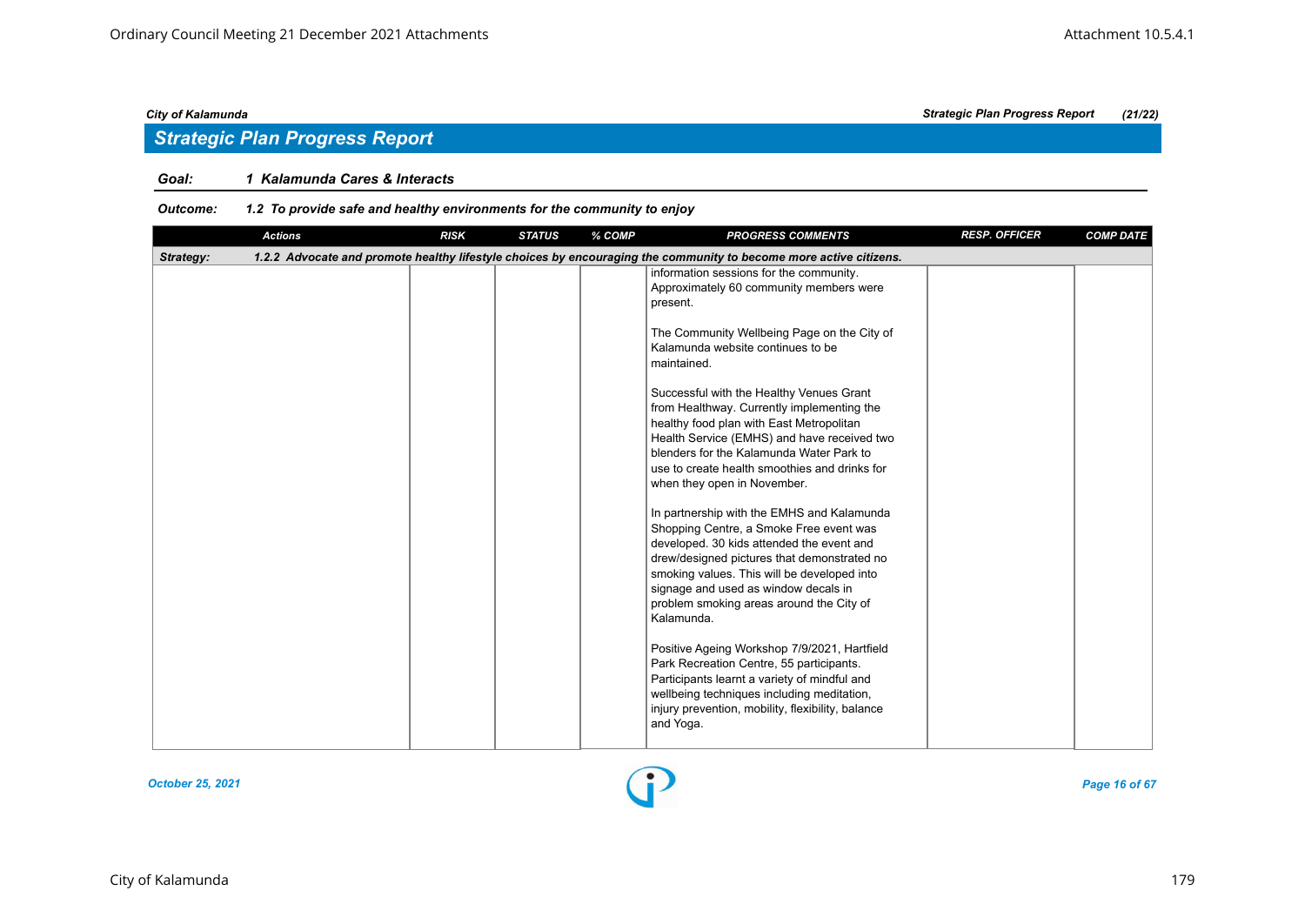## *Strategic Plan Progress Report*

### *Goal: 1 Kalamunda Cares & Interacts*

| <b>Actions</b>                                                                                                                                                            | <b>RISK</b> | <b>STATUS</b> | % COMP | <b>PROGRESS COMMENTS</b>                                                                                                                                                                                                                                                                                                                                                                                                                                                                                                                                                                | <b>RESP. OFFICER</b>                          | <b>COMP DATE</b> |  |  |  |  |
|---------------------------------------------------------------------------------------------------------------------------------------------------------------------------|-------------|---------------|--------|-----------------------------------------------------------------------------------------------------------------------------------------------------------------------------------------------------------------------------------------------------------------------------------------------------------------------------------------------------------------------------------------------------------------------------------------------------------------------------------------------------------------------------------------------------------------------------------------|-----------------------------------------------|------------------|--|--|--|--|
| 1.2.2 Advocate and promote healthy lifestyle choices by encouraging the community to become more active citizens.<br>Strategy:                                            |             |               |        |                                                                                                                                                                                                                                                                                                                                                                                                                                                                                                                                                                                         |                                               |                  |  |  |  |  |
|                                                                                                                                                                           |             |               |        | R U OK Day, 9/9/2021 - Lesmurdie SHS and<br>Darling Range Sports College, 400 students.<br>Youth Plan consultation, smoothie bike,<br>program promotions.<br>Provided Act Belong Commit Signage and<br>merchandise to all relevant health promotion<br>and community development events.<br>Provided flyers and posters for the COVID-19<br>vaccination from WA Health State<br>Government to disseminate to City of<br>Kalamunda community centres and facilities<br>to promote the Roll up for WA COVID-19<br>Vaccination campaign.                                                   |                                               |                  |  |  |  |  |
| 1.2.2.3 Ensure maximum community<br>utilisation of the City's Recreation<br>Facilities by providing high quality,<br>affordable and sustainable programs and<br>services. | None        | In Progress   | 25%    | The City's Recreation Centres offered a<br>diverse range of activities across their four<br>main facilities, including fitness classes,<br>holiday programs, sport competitions, junior<br>programs, gym and active seniors classes.<br>Participant growth has been seen in Junior<br>Volleyball and Yoga classes.<br>Attendances at the Recreation Centres for the<br>quarter were:<br>Hartfield Park Recreation Centre - 28,656<br>High Wycombe Recreation Centre - 11,497<br>Maida Vale Netball Centre (360 Fitness<br>Program) - 135<br>Ray Owen Sports Centre (Live Active Seniors | Manager Community<br>Development<br>(DE00007) | 30/06/2025       |  |  |  |  |

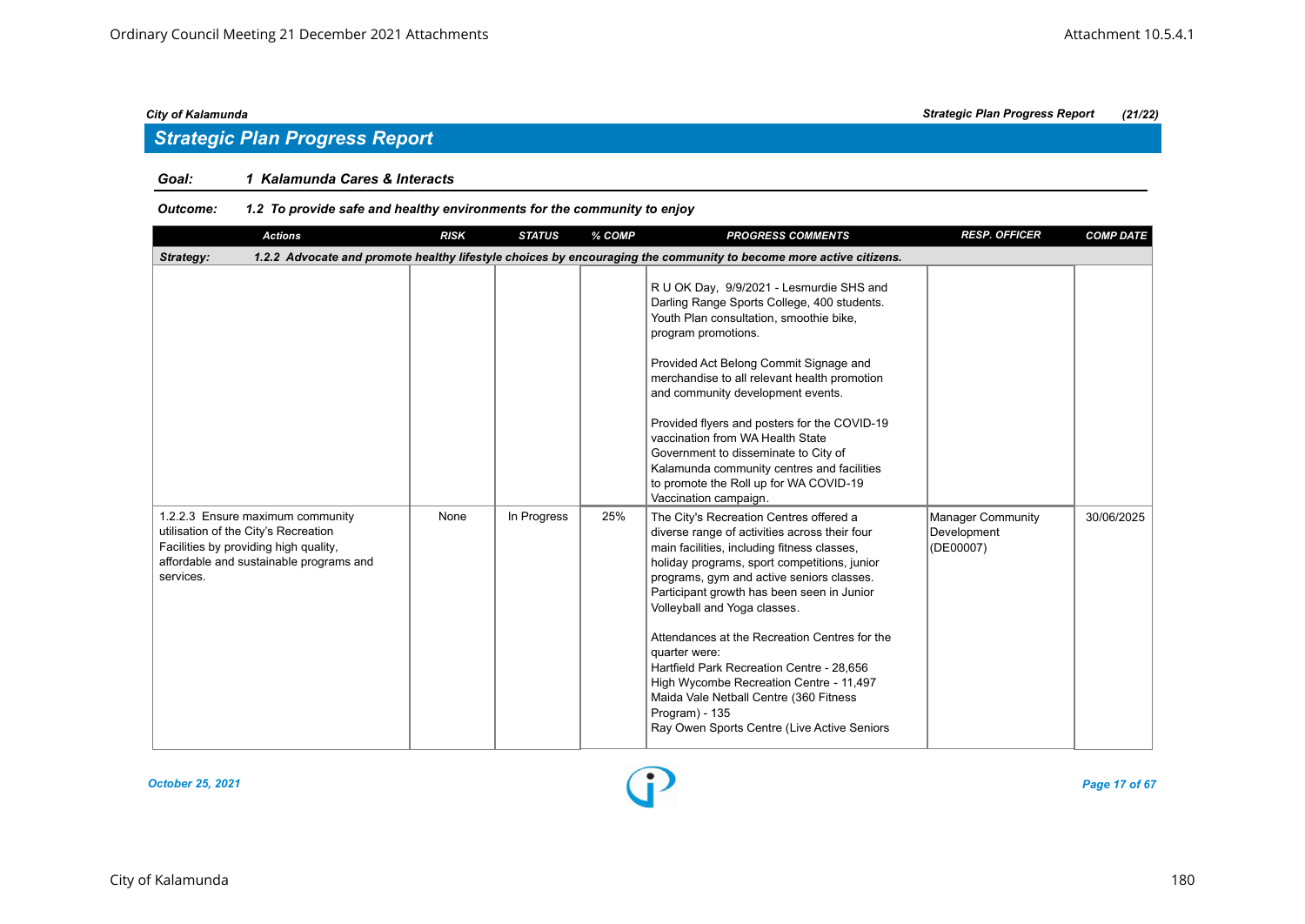## *Strategic Plan Progress Report*

### *Goal: 1 Kalamunda Cares & Interacts*

### *Outcome: 1.2 To provide safe and healthy environments for the community to enjoy*

| <b>Actions</b>                                                                                                                 | <b>RISK</b> | <b>STATUS</b> | % COMP | <b>PROGRESS COMMENTS</b>                                                                                                                                                                                                                                                                                                                                                                                | <b>RESP. OFFICER</b>                                 | <b>COMP DATE</b> |  |  |
|--------------------------------------------------------------------------------------------------------------------------------|-------------|---------------|--------|---------------------------------------------------------------------------------------------------------------------------------------------------------------------------------------------------------------------------------------------------------------------------------------------------------------------------------------------------------------------------------------------------------|------------------------------------------------------|------------------|--|--|
| Strategy:<br>1.2.2 Advocate and promote healthy lifestyle choices by encouraging the community to become more active citizens. |             |               |        |                                                                                                                                                                                                                                                                                                                                                                                                         |                                                      |                  |  |  |
|                                                                                                                                |             |               |        | Fitness) - 65                                                                                                                                                                                                                                                                                                                                                                                           |                                                      |                  |  |  |
| 1.2.2.4 Produce information promoting<br>City of Kalamunda Sporting Clubs and<br>recreational opportunities.                   | None        | In Progress   | 25%    | The City produces a variety of information to<br>our community to promote local sporting clubs<br>and recreational opportunities as follows:<br>- Monthly E-news sent with 257 sporting and<br>community groups reached.<br><b>Recreation Facilities</b><br>- Hartfield Park Recreation Centre (HPRC)                                                                                                   | <b>Manager Community</b><br>Development<br>(DE00007) | 30/06/2025       |  |  |
|                                                                                                                                |             |               |        | membership offer 20% off 6 and 12 month<br>memberships during September. Outcome<br>was 54 new were purchased.<br>- Train the Brain was attended by 60                                                                                                                                                                                                                                                  |                                                      |                  |  |  |
|                                                                                                                                |             |               |        | community members at HPRC. Outcome was<br>information, presentations and giveaways for<br>the community.                                                                                                                                                                                                                                                                                                |                                                      |                  |  |  |
|                                                                                                                                |             |               |        | - HPRC Gym and Group Fitness 7-Day trial<br>was offered for this quarter.<br>- Recreation Facilities E-news sent out                                                                                                                                                                                                                                                                                    |                                                      |                  |  |  |
|                                                                                                                                |             |               |        | monthly.                                                                                                                                                                                                                                                                                                                                                                                                |                                                      |                  |  |  |
| <b>Actions</b>                                                                                                                 | <b>RISK</b> | <b>STATUS</b> | % COMP | <b>PROGRESS COMMENTS</b>                                                                                                                                                                                                                                                                                                                                                                                | <b>RESP. OFFICER</b>                                 | <b>COMP DATE</b> |  |  |
| 1.2.3 Provide high quality and accessible recreational and social spaces and facilities.<br>Strategy:                          |             |               |        |                                                                                                                                                                                                                                                                                                                                                                                                         |                                                      |                  |  |  |
| 1.2.3.1 Implement and deliver the Scott<br>Reserve Master Plan.                                                                | None        | In Progress   | 25%    | The Scott Reserve Master Plan was adopted<br>by Council in June 2020. The identified<br>projects within the Master Plan are now part of<br>the City's ongoing advocacy strategy to attract<br>external funding.<br>- An advocacy poster has been developed and<br>distributed to the relevant sporting clubs.<br>- During the 2021 State Election, a funding<br>commitment of \$2m was made to the City | <b>Manager Community</b><br>Development<br>(DE00007) | 30/06/2025       |  |  |

*October 25, 2021 Page 18 of 67*

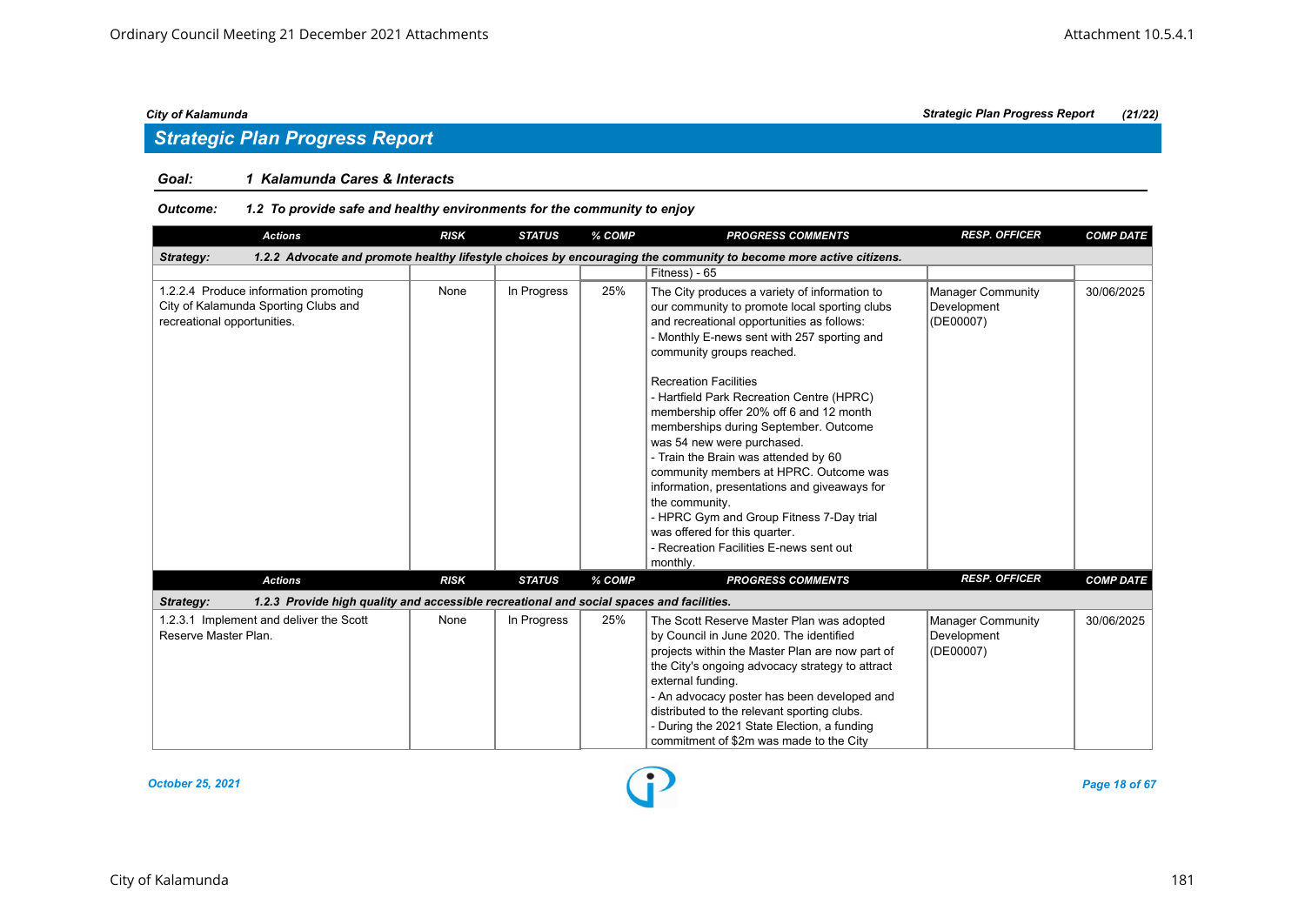### *Goal: 1 Kalamunda Cares & Interacts*

### *Outcome: 1.2 To provide safe and healthy environments for the community to enjoy*

| <b>Actions</b>                                                                                        | <b>RISK</b> | <b>STATUS</b> | % COMP | <b>PROGRESS COMMENTS</b>                                                                                                                                                                                                                                                                                                                                                                                                                                                                                                                                                                                                                                     | <b>RESP. OFFICER</b>                                 | <b>COMP DATE</b> |  |  |  |  |
|-------------------------------------------------------------------------------------------------------|-------------|---------------|--------|--------------------------------------------------------------------------------------------------------------------------------------------------------------------------------------------------------------------------------------------------------------------------------------------------------------------------------------------------------------------------------------------------------------------------------------------------------------------------------------------------------------------------------------------------------------------------------------------------------------------------------------------------------------|------------------------------------------------------|------------------|--|--|--|--|
| 1.2.3 Provide high quality and accessible recreational and social spaces and facilities.<br>Strategy: |             |               |        |                                                                                                                                                                                                                                                                                                                                                                                                                                                                                                                                                                                                                                                              |                                                      |                  |  |  |  |  |
|                                                                                                       |             |               |        | towards the replacement of Scott Reserve<br>Pavilion, as per the Scott Reserve Master<br>Plan. A funding agreement has been executed<br>between the City and State Government.<br>- Officers and ward Councillors met with<br>stakeholders in May 2021 to provide an<br>update on the project and advocacy efforts.                                                                                                                                                                                                                                                                                                                                          |                                                      |                  |  |  |  |  |
| 1.2.3.2 Continue to progress the Trails<br>Loop Plan.                                                 | None        | In Progress   | 25%    | During the 2020/2021 financial year, Stage<br>One of the plan, linking the centre of<br>Kalamunda to Pickering Brook was<br>completed.<br>Discussions continue with relevant land<br>owners and authorities in regards to the<br>progression of the remaining stages of the<br>Perth Hills Trail Loop.                                                                                                                                                                                                                                                                                                                                                       | <b>Manager Community</b><br>Development<br>(DE00007) | 30/06/2025       |  |  |  |  |
| 1.2.3.3 Implement and deliver the Maida<br>Vale Master Plan.                                          | None        | In Progress   | 25%    | The Maida Vale Reserve Master Plan was<br>adopted by Council in December 2018. The<br>identified projects within the Master Plan are<br>now part of the Long Term Financial Plan and<br>the City's ongoing advocacy strategy to attract<br>external funding.<br>The following projects are currently being<br>progressed:<br>- The upgrade of the sports floodlighting on<br>the eastern oval is funded in the 2021/22<br>financial year, with a grant funding contribution<br>of \$148,333 from the State Government<br>through the Community Sporting and<br>Recreation Facilities Fund. Tenders for the<br>project recently closed with submissions to be | <b>Manager Community</b><br>Development<br>(DE00007) | 30/06/2025       |  |  |  |  |



*City of Kalamunda Strategic Plan Progress Report (21/22)*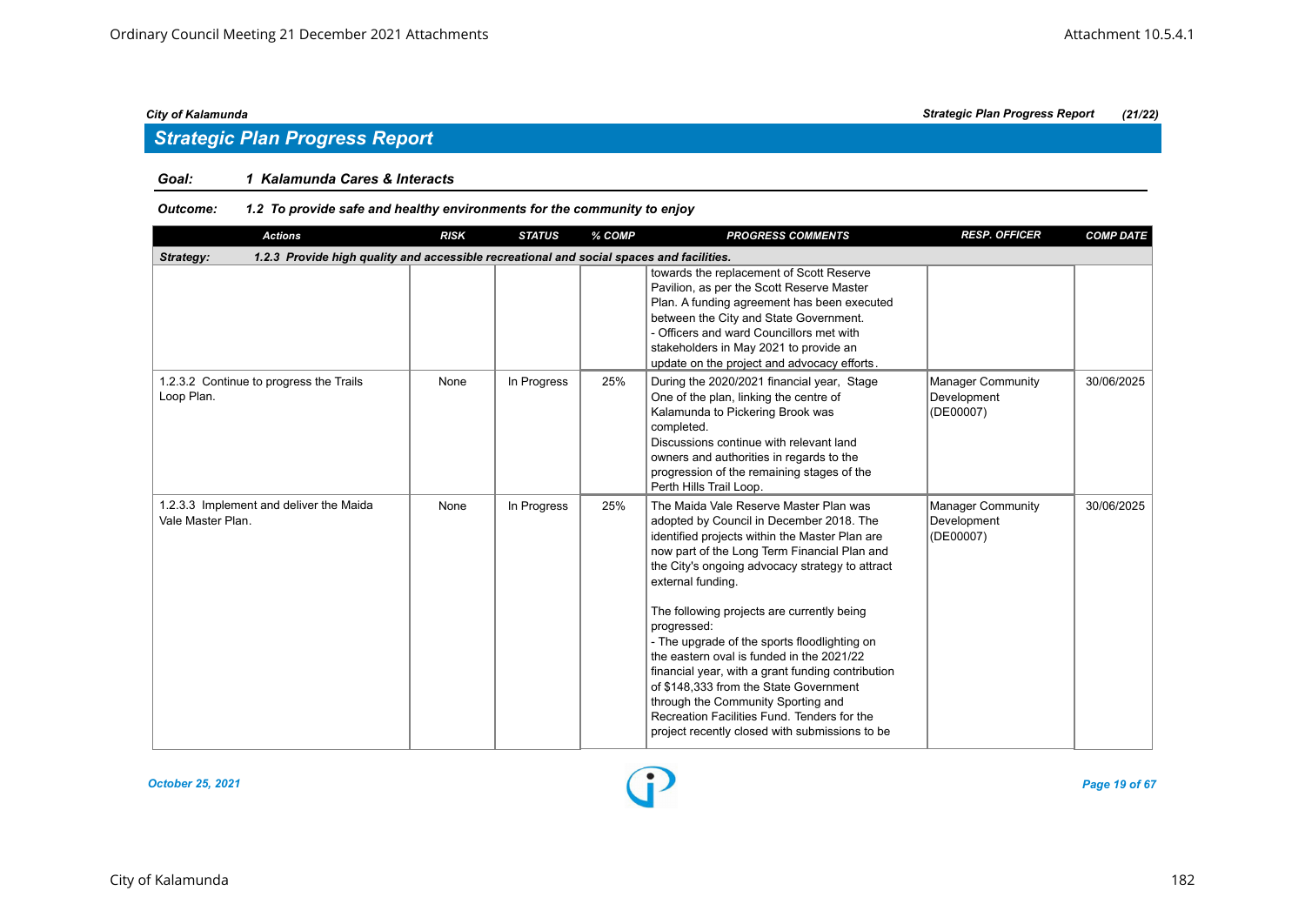## *Strategic Plan Progress Report*

### *Goal: 1 Kalamunda Cares & Interacts*

| <b>Actions</b>                                                                                        | <b>RISK</b> | <b>STATUS</b> | % COMP | <b>PROGRESS COMMENTS</b>                                                                                                                                                                                                                                                                                                                                                                                                                                                                                                                                                                                                                                                                           | <b>RESP. OFFICER</b>                                 | <b>COMP DATE</b> |  |  |  |  |
|-------------------------------------------------------------------------------------------------------|-------------|---------------|--------|----------------------------------------------------------------------------------------------------------------------------------------------------------------------------------------------------------------------------------------------------------------------------------------------------------------------------------------------------------------------------------------------------------------------------------------------------------------------------------------------------------------------------------------------------------------------------------------------------------------------------------------------------------------------------------------------------|------------------------------------------------------|------------------|--|--|--|--|
| 1.2.3 Provide high quality and accessible recreational and social spaces and facilities.<br>Strategy: |             |               |        |                                                                                                                                                                                                                                                                                                                                                                                                                                                                                                                                                                                                                                                                                                    |                                                      |                  |  |  |  |  |
|                                                                                                       |             |               |        | assessed and successful contractor to be<br>engaged in late 2021 subject to an adequate<br>tendering process.<br>- During the 2021 State Election, a funding<br>commitment of \$2.4m was made to the City<br>towards the upgrade of the Norm Sadler<br>Pavilion as per the Maida Vale Reserve<br>Master Plan. Officers are currently working<br>with the State Government to develop a<br>funding agreement for the project. The City's<br>previous planning for additional female<br>(unisex) changerooms at Norm Sadler<br>Pavilion will now need to be coordinated with<br>the \$2.4m State Government commitment.                                                                              |                                                      |                  |  |  |  |  |
| 1.2.3.4 Implement and deliver the Ray<br>Owen Reserve Master Plan.                                    | None        | In Progress   | 25%    | The Ray Owen Master Plan was adopted by<br>Council in February 2015. As part of the State<br>Government's COVID-19 Recovery Plan, the<br>City received a grant of \$5 million towards the<br>extension of a new playing field, sports<br>floodlighting and a water source through the<br>Hartfield Park Aquifer Recharge Project. The<br>City's advocacy approach remains ongoing to<br>secure further funding including through the<br>Growth Areas Perth and Peel (GAPP)<br>business case to Infrastructure Australia and<br>engagement with local Federal Members of<br>Parliament in the lead up to the 2022 Federal<br>Election.<br>The following projects are currently being<br>progressed: | <b>Manager Community</b><br>Development<br>(DE00007) | 30/06/2025       |  |  |  |  |

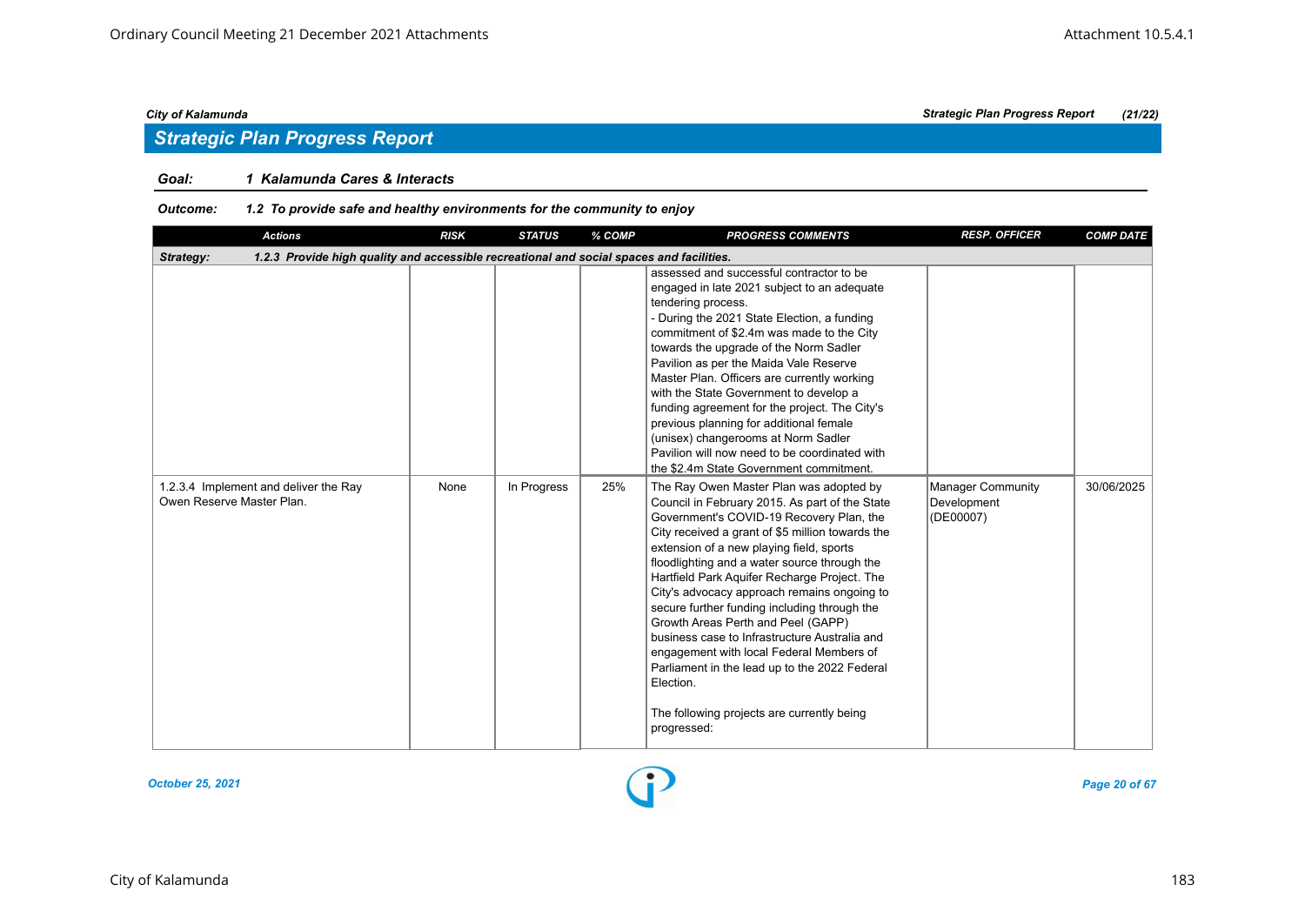## *Strategic Plan Progress Report*

### *Goal: 1 Kalamunda Cares & Interacts*

### *Outcome: 1.2 To provide safe and healthy environments for the community to enjoy*

| <b>Actions</b>                                                                                        | <b>RISK</b> | <b>STATUS</b> | % COMP | <b>PROGRESS COMMENTS</b>                                                                                                                                                                                                                                                                                                                                                                                                                                                                                                                                                                                                                                                                                                                                                                                                                                                                                                                                                                                                                                                                                                                                                                        | <b>RESP. OFFICER</b>                                 | <b>COMP DATE</b> |  |  |  |  |
|-------------------------------------------------------------------------------------------------------|-------------|---------------|--------|-------------------------------------------------------------------------------------------------------------------------------------------------------------------------------------------------------------------------------------------------------------------------------------------------------------------------------------------------------------------------------------------------------------------------------------------------------------------------------------------------------------------------------------------------------------------------------------------------------------------------------------------------------------------------------------------------------------------------------------------------------------------------------------------------------------------------------------------------------------------------------------------------------------------------------------------------------------------------------------------------------------------------------------------------------------------------------------------------------------------------------------------------------------------------------------------------|------------------------------------------------------|------------------|--|--|--|--|
| 1.2.3 Provide high quality and accessible recreational and social spaces and facilities.<br>Strategy: |             |               |        |                                                                                                                                                                                                                                                                                                                                                                                                                                                                                                                                                                                                                                                                                                                                                                                                                                                                                                                                                                                                                                                                                                                                                                                                 |                                                      |                  |  |  |  |  |
|                                                                                                       |             |               |        | - Detailed concept designs have now been<br>completed for the four court extension at Ray<br>Owen Sports Stadium.<br>- A funding agreement for the \$5m has been<br>executed between the City and State<br>Government. Detailed designs for the oval<br>expansion and water source are currently<br>being progressed by the relevant Consultants.<br>- Tenders for stage one of the car parking<br>design are currently being assessed. The site<br>clearing works for proposed area are currently<br>in progress, in the lead up to the main works<br>contractor being appointed. The car parking<br>design for stage one has been amended to<br>retain addition mature trees in good condition<br>to provide an improved environmental<br>outcome for the site.<br>- Within the City's 2020/21 budget, \$2 million<br>has been included for additional female<br>(unisex) changerooms at four sites, one of<br>which is located at Ray Owen Pavilion, Ray<br>Owen Reserve. The detailed designs have<br>now been approved by the relevant user<br>groups and the City is in the process of<br>obtaining a final cost estimate for the project,<br>prior to progressing to the tender process. |                                                      |                  |  |  |  |  |
| 1.2.3.5 Progress the Aquatic Facility<br>Study.                                                       | None        | In Progress   | 25%    | In September 2019, CCS Strategic were<br>appointed to develop a business case for a<br>future aquatic facility within the City.<br>Progress to date includes:                                                                                                                                                                                                                                                                                                                                                                                                                                                                                                                                                                                                                                                                                                                                                                                                                                                                                                                                                                                                                                   | <b>Manager Community</b><br>Development<br>(DE00007) | 30/06/2022       |  |  |  |  |

#### *October 25, 2021 Page 21 of 67*

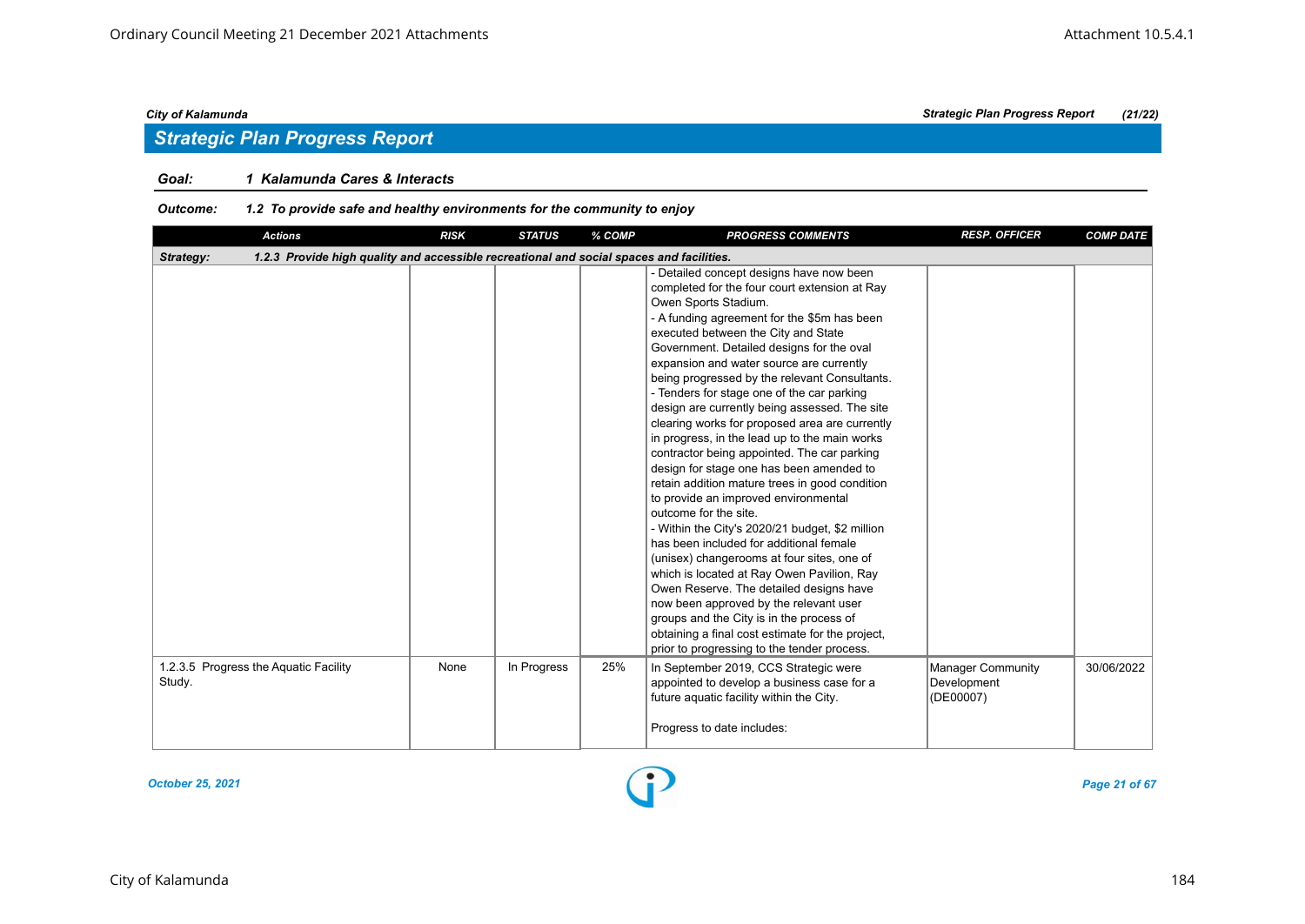## *Strategic Plan Progress Report*

### *Goal: 1 Kalamunda Cares & Interacts*

| <b>Actions</b>                                                                                        | <b>RISK</b> | <b>STATUS</b> | % COMP | <b>PROGRESS COMMENTS</b>                                                                                                                                                                                                                                                                                                                                                                                                                                                                                                                                                                                                                                                                                                                                                                                                                                                                                                                                | <b>RESP. OFFICER</b>                          | <b>COMP DATE</b> |  |  |  |  |
|-------------------------------------------------------------------------------------------------------|-------------|---------------|--------|---------------------------------------------------------------------------------------------------------------------------------------------------------------------------------------------------------------------------------------------------------------------------------------------------------------------------------------------------------------------------------------------------------------------------------------------------------------------------------------------------------------------------------------------------------------------------------------------------------------------------------------------------------------------------------------------------------------------------------------------------------------------------------------------------------------------------------------------------------------------------------------------------------------------------------------------------------|-----------------------------------------------|------------------|--|--|--|--|
| 1.2.3 Provide high quality and accessible recreational and social spaces and facilities.<br>Strategy: |             |               |        |                                                                                                                                                                                                                                                                                                                                                                                                                                                                                                                                                                                                                                                                                                                                                                                                                                                                                                                                                         |                                               |                  |  |  |  |  |
|                                                                                                       |             |               |        | - A detailed community consultation process,<br>including an initial community survey and<br>workshops in late 2019, with over 700<br>responses and attendees.<br>- A needs assessment has been undertaken<br>based on the community consultation and<br>current industry trends and research.<br>- This above information and potential<br>development opportunities and draft Business<br>Case have been workshopped with<br>Councillors.<br>- The Consultant's Needs Assessment and<br>draft Business Case were endorsed at the<br>June 2021 Ordinary Council Meeting for the<br>purpose of public advertising for a minimum of<br>90 days.<br>- The public advertising period closed on 8<br>October with a strong response rate from the<br>community. Officers will now review and<br>collate the community feedback received and<br>present the results to Councillors for final<br>consideration prior to the Business Case<br>being finalised. |                                               |                  |  |  |  |  |
| 1.2.3.6 Implement and deliver the<br>Hartfield Park Stage 2 Master Plan.                              | None        | In Progress   | 25%    | In September 2019, Dave Lanfear Consulting<br>(DLC) was appointed to develop the Hartfield<br>Park Master Plan 'Stage 2' Facilities<br>Co-location Strategy. Progress to date<br>includes:<br>- In August 2021, Council adopted the final<br>Master Plan report following feedback<br>received through the public advertising period                                                                                                                                                                                                                                                                                                                                                                                                                                                                                                                                                                                                                    | Manager Community<br>Development<br>(DE00007) | 30/06/2025       |  |  |  |  |

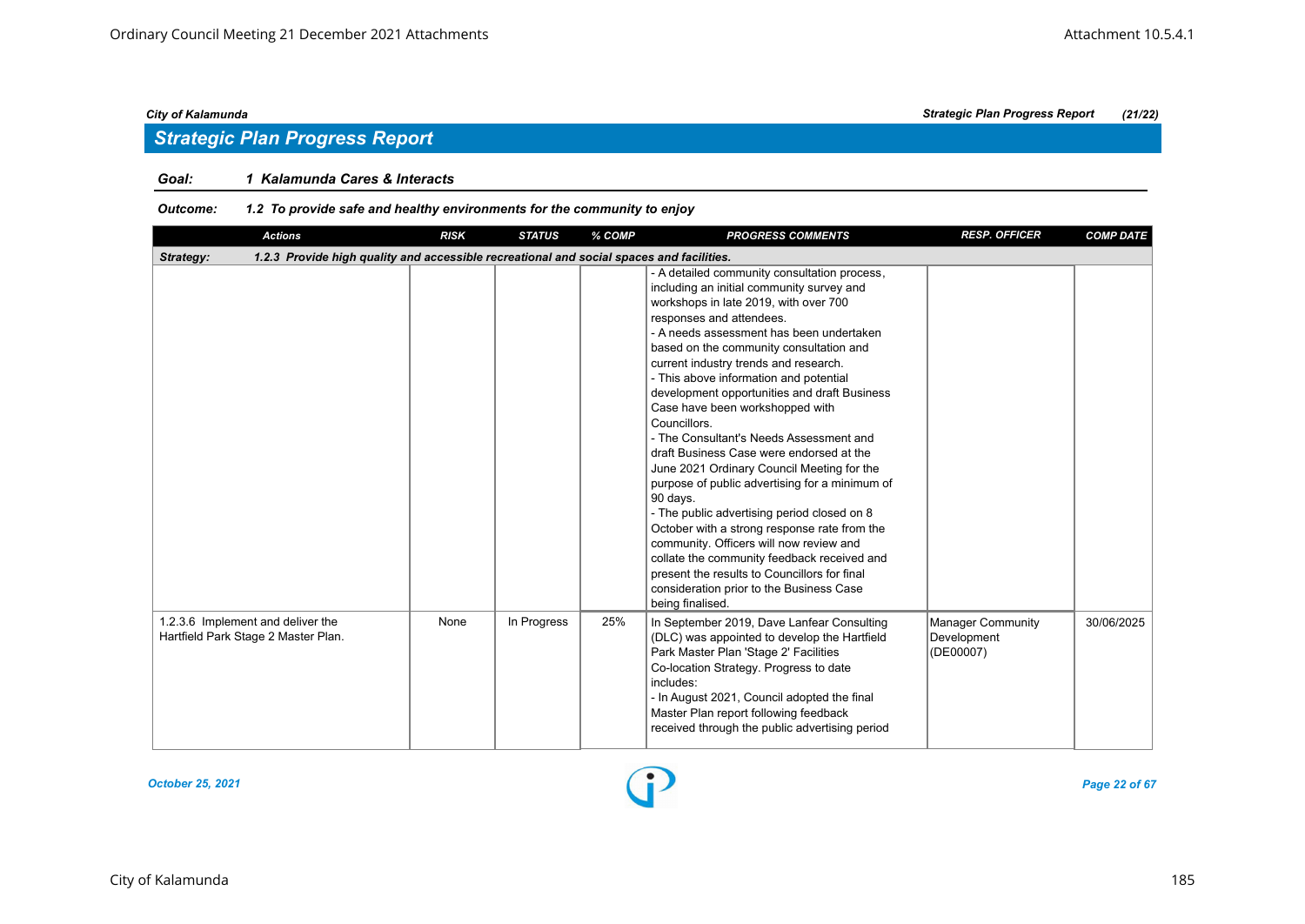## *Strategic Plan Progress Report*

### *Goal: 1 Kalamunda Cares & Interacts*

| <b>Actions</b>                                                                                        | <b>RISK</b> | <b>STATUS</b> | % COMP | <b>PROGRESS COMMENTS</b>                                                                                                                                                                                                                                                                                                                                                                                                                                                                                                                                                                                                                                                                                                                                                                                                         | <b>RESP. OFFICER</b>                                 | <b>COMP DATE</b> |  |  |  |  |
|-------------------------------------------------------------------------------------------------------|-------------|---------------|--------|----------------------------------------------------------------------------------------------------------------------------------------------------------------------------------------------------------------------------------------------------------------------------------------------------------------------------------------------------------------------------------------------------------------------------------------------------------------------------------------------------------------------------------------------------------------------------------------------------------------------------------------------------------------------------------------------------------------------------------------------------------------------------------------------------------------------------------|------------------------------------------------------|------------------|--|--|--|--|
| 1.2.3 Provide high quality and accessible recreational and social spaces and facilities.<br>Strategy: |             |               |        |                                                                                                                                                                                                                                                                                                                                                                                                                                                                                                                                                                                                                                                                                                                                                                                                                                  |                                                      |                  |  |  |  |  |
|                                                                                                       |             |               |        | on the draft Master Plan.<br>- In September 2021, the City submitted a<br>CSRFF application to the State Government<br>seeking funding assistance for Stage 2A. This<br>will also utilise the \$2 million Federal<br>Government commitment as previously<br>endorsed in November 2020 by Council. An<br>outcome of the CSRFF grant application will<br>be known in January/February 2022.<br>- The City will shortly seek to engage the<br>services of a suitable qualified Aboriginal<br>Heritage consultant to undertake consultation<br>with Traditional Owners and commence the<br>approval process to comply with the Aboriginal<br>Heritage Act.<br>- The City will develop and distribute an<br>Advocacy poster to the user groups to assist<br>with the advocacy efforts in the lead up to the<br>2022 Federal Election. |                                                      |                  |  |  |  |  |
| 1.2.3.7 Implement the Stirk Park Master<br>Plan - Stage 1.                                            | None        | In Progress   | 25%    | In July 2020, Council endorsed the detailed<br>concept designs for the Stage One priorities<br>for the Stirk Park Master Plan including a new<br>Playground, Youth precinct, Path network<br>upgrade and a Skate Park.<br>Progress to date includes:<br>- In July 2021, the City submitted a Detailed<br>Application for \$2.5 million to Lotterywest for<br>the project, following the grant funding criteria<br>reverting back to its pre-COVID-19 focus on<br>Community Investment. An outcome on the                                                                                                                                                                                                                                                                                                                         | <b>Manager Community</b><br>Development<br>(DE00007) | 30/06/2025       |  |  |  |  |

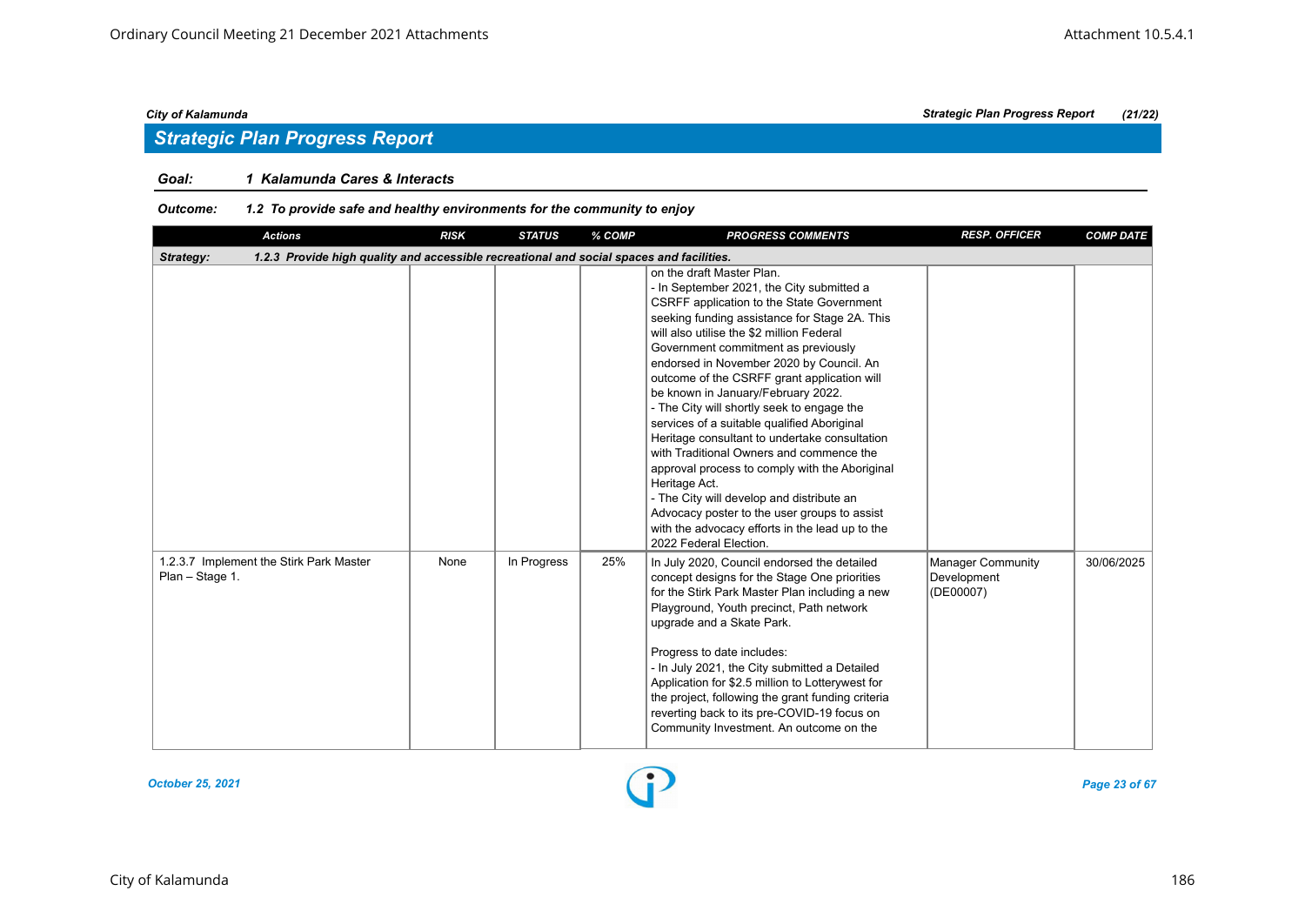### *Goal: 1 Kalamunda Cares & Interacts*

#### *Outcome: 1.2 To provide safe and healthy environments for the community to enjoy*

| <b>Actions</b>                                                                                                                       | <b>RISK</b> | <b>STATUS</b> | % COMP | <b>PROGRESS COMMENTS</b>                                                                                                                                                                                                                                                                                                                                                                                                                                                                                                                                                                                                                    | <b>RESP. OFFICER</b>                    | <b>COMP DATE</b> |  |  |  |  |
|--------------------------------------------------------------------------------------------------------------------------------------|-------------|---------------|--------|---------------------------------------------------------------------------------------------------------------------------------------------------------------------------------------------------------------------------------------------------------------------------------------------------------------------------------------------------------------------------------------------------------------------------------------------------------------------------------------------------------------------------------------------------------------------------------------------------------------------------------------------|-----------------------------------------|------------------|--|--|--|--|
| 1.2.3 Provide high quality and accessible recreational and social spaces and facilities.<br>Strategy:                                |             |               |        |                                                                                                                                                                                                                                                                                                                                                                                                                                                                                                                                                                                                                                             |                                         |                  |  |  |  |  |
|                                                                                                                                      |             |               |        | grant application is anticipated to be known by<br>November/December 2021.<br>- The detailed designs for Stage One are<br>currently underway by the appointed<br>Consultants, and pending a successful<br>funding outcome from Lotterywest will ensure<br>the project can then be progressed to the<br>construction phase.<br>- Rotary Kalamunda has confirmed that they<br>will contribute \$75,000. The City is currently<br>developing a Funding Agreement with Rotary<br>Kalamunda<br>- The Minister of Planning has approved<br>\$262,000 from Public Open Space Cash in<br>Lieu funding towards the implementation of<br>the project. |                                         |                  |  |  |  |  |
| 1.2.3.8 Manage the release of funds<br>reserved from 'cash in lieu' of public open<br>space on improvements to local open<br>spaces. | None        | In Progress   | 25%    | Approval received from the Minister for<br>Planning on all Cash in Lieu proposals.<br>Various proposals under community<br>engagement or physical construction.                                                                                                                                                                                                                                                                                                                                                                                                                                                                             | Manager Strategic<br>Planning (TO00041) | 30/06/2025       |  |  |  |  |

#### *Outcome: 1.3 To support the active participation of local communities*

| <b>Actions</b>                                                                                         | <b>RISK</b> | <b>STATUS</b> | % COMP | <b>PROGRESS COMMENTS</b>                                                                                                                             | <b>RESP. OFFICER</b>                              | <b>COMP DATE</b> |  |  |  |
|--------------------------------------------------------------------------------------------------------|-------------|---------------|--------|------------------------------------------------------------------------------------------------------------------------------------------------------|---------------------------------------------------|------------------|--|--|--|
| 1.3.1 Support local communities to connect, grow and shape the future of Kalamunda.<br>Strategy:       |             |               |        |                                                                                                                                                      |                                                   |                  |  |  |  |
| 1.3.1.1 Coordinate the City's capital<br>grants program (Strategic Sport and<br>Recreation Committee). | None        | In Progress   | 25%    | The Strategic Sport and Recreation<br>Committee (SSRC) considers Capital Grant<br>requests from sport and recreation groups on<br>l an annual basis. | Manager Community<br>Development<br>$ $ (DE00007) | 30/06/2025       |  |  |  |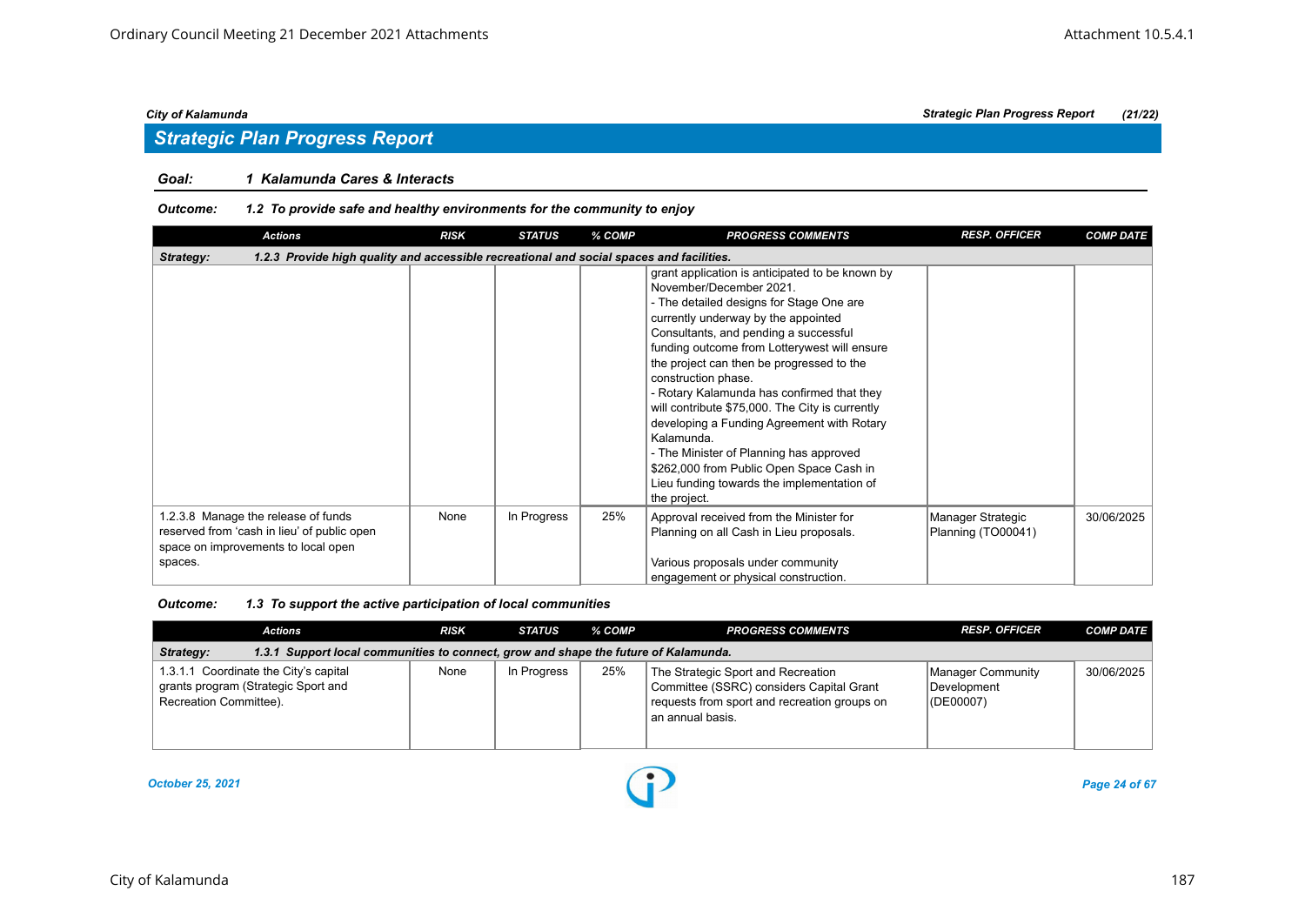## *Strategic Plan Progress Report*

### *Goal: 1 Kalamunda Cares & Interacts*

### *Outcome: 1.3 To support the active participation of local communities*

| <b>Actions</b>                                                                                                               | <b>RISK</b> | <b>STATUS</b> | % COMP | <b>PROGRESS COMMENTS</b>                                                                                                                                                                                                                                                                                                                                          | <b>RESP. OFFICER</b>                                       | <b>COMP DATE</b> |  |  |  |
|------------------------------------------------------------------------------------------------------------------------------|-------------|---------------|--------|-------------------------------------------------------------------------------------------------------------------------------------------------------------------------------------------------------------------------------------------------------------------------------------------------------------------------------------------------------------------|------------------------------------------------------------|------------------|--|--|--|
| 1.3.1 Support local communities to connect, grow and shape the future of Kalamunda.<br>Strategy:                             |             |               |        |                                                                                                                                                                                                                                                                                                                                                                   |                                                            |                  |  |  |  |
|                                                                                                                              |             |               |        | Capital Grant applications closed on 30<br>September 2021, with the City receiving two<br>applications, which will now be assessed by<br>the City's relevant Technical Officers.                                                                                                                                                                                  |                                                            |                  |  |  |  |
| 1.3.1.3 Promote opportunities for local<br>communities to connect, grow and shape<br>the future of Kalamunda.                | None        | In Progress   | 46%    | Community engagement campaigns for the<br>financial year to date are published and<br>available at:<br>https://engage.kalamunda.wa.gov.au/                                                                                                                                                                                                                        | Manager Customer &<br>Public Relations<br>(DE00008)        | 30/06/2025       |  |  |  |
| 1.3.1.4 Encourage and support<br>establishment of Town Teams in the City<br>of Kalamunda, and an increase in<br>placemaking. | None        | In Progress   | 26%    | Two town teams are registered. Ongoing<br>promotion in place.                                                                                                                                                                                                                                                                                                     | Manager Customer &<br><b>Public Relations</b><br>(DE00008) | 30/06/2025       |  |  |  |
| <b>Actions</b>                                                                                                               | <b>RISK</b> | <b>STATUS</b> | % COMP | <b>PROGRESS COMMENTS</b>                                                                                                                                                                                                                                                                                                                                          | <b>RESP. OFFICER</b>                                       | <b>COMP DATE</b> |  |  |  |
| Strategy:                                                                                                                    |             |               |        | 1.3.2 Encourage and promote active participation in social and cultural events in the City of Kalamunda.                                                                                                                                                                                                                                                          |                                                            |                  |  |  |  |
| 1.3.2.1 Implement the City's approved<br>community events programs.                                                          | None        | In Progress   | 25%    | - Perth Hills Spring Festival currently<br>underway<br>- Thank a Volunteer Day held first Saturday in<br>December<br>- Christmas Festival and Summer Series to be<br>held in 2021/2022<br>- NAIDOC events completed in July 2021.                                                                                                                                 | Manager Customer &<br>Public Relations<br>(DE00008)        | 30/06/2025       |  |  |  |
| 1.3.2.3 Review and implement the Arts<br>Strategy.                                                                           | None        | In Progress   | 30%    | Completed various actions from the Arts<br>Strategy including:<br>- Development of a Public Arts Masterplan as<br>well as review of the Local Planning Polcy 26 -<br>due for Council endorsement in coming<br>months.<br>- Delivery of fully funded indigenous theatre at<br>KPAC including three week residency.<br>- Attendance at Circuitwest for professional | Coordinator Culture.<br>Arts & Libraries<br>(CSS002)       | 30/06/2025       |  |  |  |

*October 25, 2021 Page 25 of 67*

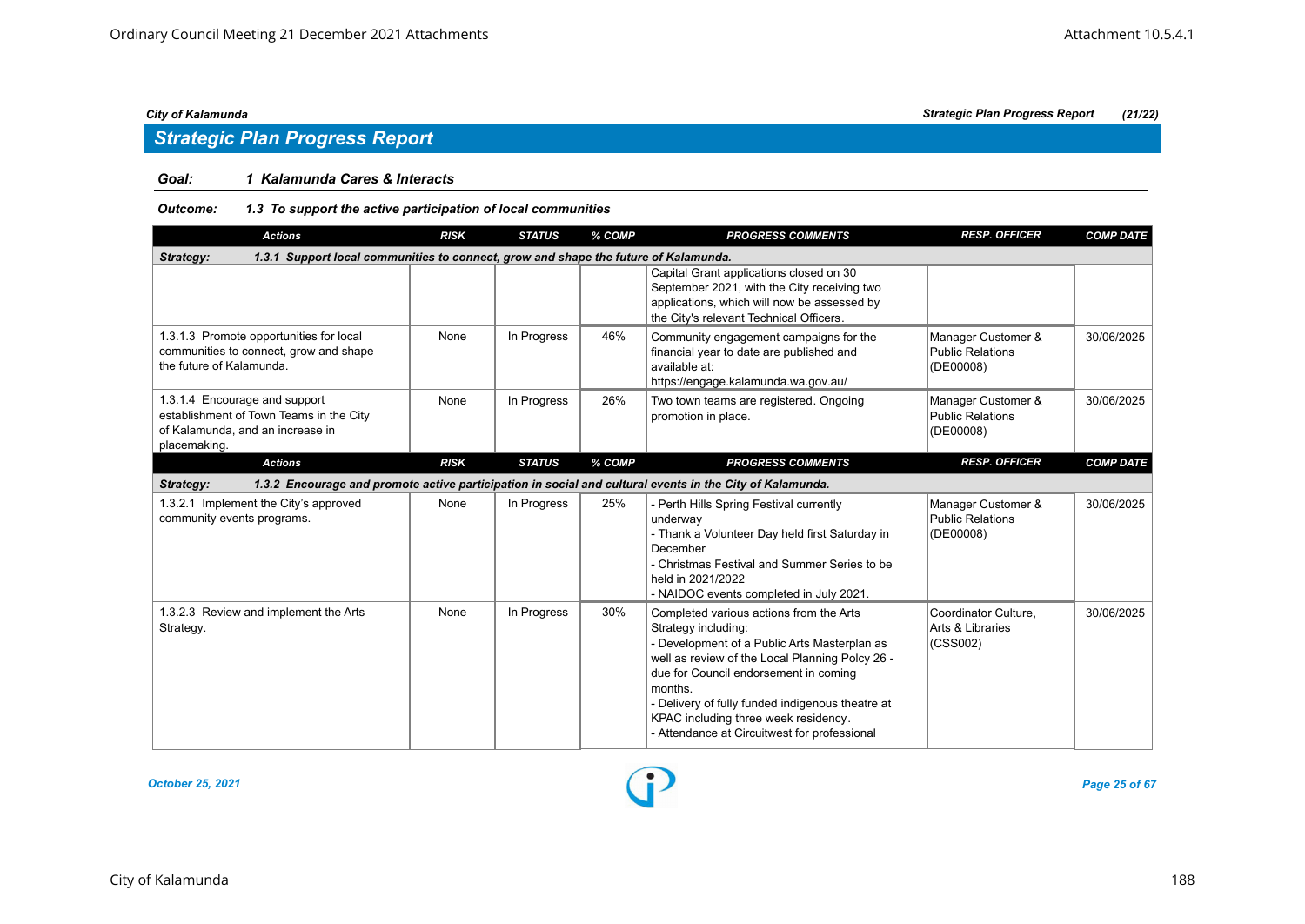## *Strategic Plan Progress Report*

### *Goal: 1 Kalamunda Cares & Interacts*

### *Outcome: 1.3 To support the active participation of local communities*

| <b>Actions</b>                                                                                                                         | <b>RISK</b> | <b>STATUS</b> | % COMP | <b>PROGRESS COMMENTS</b>                                                                                                                                                                                                                                                                                                                                                                                                                     | <b>RESP. OFFICER</b>                                       | <b>COMP DATE</b> |  |  |  |
|----------------------------------------------------------------------------------------------------------------------------------------|-------------|---------------|--------|----------------------------------------------------------------------------------------------------------------------------------------------------------------------------------------------------------------------------------------------------------------------------------------------------------------------------------------------------------------------------------------------------------------------------------------------|------------------------------------------------------------|------------------|--|--|--|
| 1.3.2 Encourage and promote active participation in social and cultural events in the City of Kalamunda.<br>Strategy:                  |             |               |        |                                                                                                                                                                                                                                                                                                                                                                                                                                              |                                                            |                  |  |  |  |
|                                                                                                                                        |             |               |        | development.<br>- Engagement via the Arts Advisory<br>Committee to provide guidance and direction<br>on the actions from the Arts Strategy.<br>- Review of Arts Strategy - endorsed by<br>Council at December 2020 OCM -<br>Commenced in March 2021 with consultation<br>finalised.                                                                                                                                                          |                                                            |                  |  |  |  |
| 1.3.2.4 Support and promote the<br>Kalamunda History Village to increase<br>patronage.                                                 | None        | In Progress   | 25%    | Excellent relationship with Historical Society<br>maintained.<br>The Education programme was fully booked<br>for the months of July, August and September<br>2021.<br>Looking to alter current scheduling to move<br>home schooling groups to free up space for<br>extra Education programme spaces.<br>Developing new cancellation system to ensure<br>funds received represent staffing required to<br>appropriately fulfill the bookings. | Manager Economic &<br><b>Cultural Services</b><br>(CSS001) | 30/06/2025       |  |  |  |
| 1.3.2.5 Implement actions from the<br>Kalamunda Performing Arts Centre review<br>to ensure a more functional asset fit for<br>purpose. | None        | In Progress   | 25%    | Office improvements complete - signage<br>required.<br>Draft strategic plan developed in conjunction<br>with Circuitwest for KPAC.<br>Draft programming plan developed.<br>Outer Metro Funding delivered with diverse<br>audience and exposure.                                                                                                                                                                                              | Coordinator Culture,<br>Arts & Libraries<br>(CSS002)       | 30/06/2025       |  |  |  |
| 1.3.2.6 Implement actions from the Zig<br>Zag Gallery Review.                                                                          | None        | Deferred      | 10%    | 0.5 FTE Curator position will be fulfilled upon<br>the appointment of the Cultural Activities<br>Coordinator - within 3 months.                                                                                                                                                                                                                                                                                                              | Arts Gallery & Events<br>Coordinator (AC00008)             | 30/06/2025       |  |  |  |

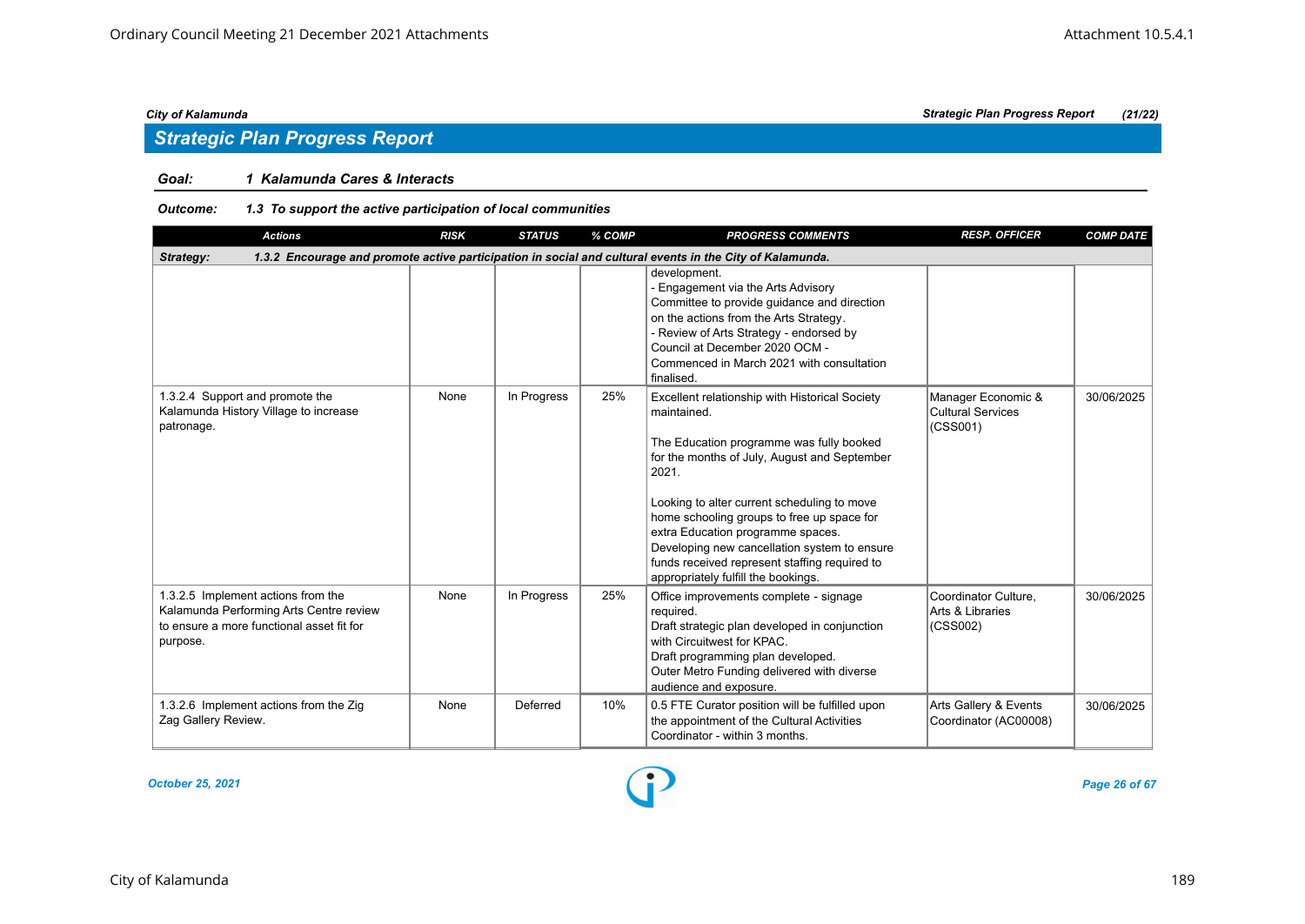## *Strategic Plan Progress Report*

### *Goal: 1 Kalamunda Cares & Interacts*

### *Outcome: 1.3 To support the active participation of local communities*

| <b>Actions</b>                                                                                                        | <b>RISK</b> | <b>STATUS</b> | % COMP | <b>PROGRESS COMMENTS</b>                                                                                                                                                                                                                                                                                                                                                                                                                                                                                                                                                                                                                                                                                                                                                                                                                                                                                                                                                                                                                                                                                                                 | <b>RESP. OFFICER</b>                                 | <b>COMP DATE</b> |  |  |  |  |
|-----------------------------------------------------------------------------------------------------------------------|-------------|---------------|--------|------------------------------------------------------------------------------------------------------------------------------------------------------------------------------------------------------------------------------------------------------------------------------------------------------------------------------------------------------------------------------------------------------------------------------------------------------------------------------------------------------------------------------------------------------------------------------------------------------------------------------------------------------------------------------------------------------------------------------------------------------------------------------------------------------------------------------------------------------------------------------------------------------------------------------------------------------------------------------------------------------------------------------------------------------------------------------------------------------------------------------------------|------------------------------------------------------|------------------|--|--|--|--|
| 1.3.2 Encourage and promote active participation in social and cultural events in the City of Kalamunda.<br>Strategy: |             |               |        |                                                                                                                                                                                                                                                                                                                                                                                                                                                                                                                                                                                                                                                                                                                                                                                                                                                                                                                                                                                                                                                                                                                                          |                                                      |                  |  |  |  |  |
| 1.3.2.7 Ensure maximum utilisation of<br>KPAC by curating and hosting appealing<br>social and cultural events.        | None        | In Progress   | 25%    | Facility continues to operate at reduced<br>capacity due to COVID-19 - facility has<br>performed incredibly well given the restrictions<br>with several shows being a COVID 'sell out'.<br>Several months have allowed for sell out<br>shows (at full capacity) but patronage<br>continues to be impacted by COVID. The<br>facility has experienced major change in<br>2021/2022 and KPAC is starting to progress<br>and get noticed.<br>2021 Launch event was scheduled for 2 July<br>after being postponed for the second time,<br>and fell within the snap lockdown, so launch<br>event of the 25th year has not occurred.<br>21/22 program budget request has increased<br>to ensure a broad cultural offering is available.<br>\$50k received for 2021 community<br>engagement program with Yirra Yaakin as well<br>as creative residency confirmed for 2021 with<br>Whiskey and Boots (all new offerings).<br>Morning Music is available online already for<br>2021 second season for tickets purchasing<br>with new online ticketing system. 2022<br>Season is progressing and City has much<br>stronger industry representation. | Coordinator Culture.<br>Arts & Libraries<br>(CSS002) | 30/06/2025       |  |  |  |  |
| 1.3.2.8 Ensure maximum utilisation of the<br>Zig Zag Gallery via exhibitions and                                      | None        | In Progress   | 25%    | With a varied program of cultural activities<br>complementing the regular exhibition                                                                                                                                                                                                                                                                                                                                                                                                                                                                                                                                                                                                                                                                                                                                                                                                                                                                                                                                                                                                                                                     | Arts Gallery & Events<br>Coordinator (AC00008)       | 30/06/2025       |  |  |  |  |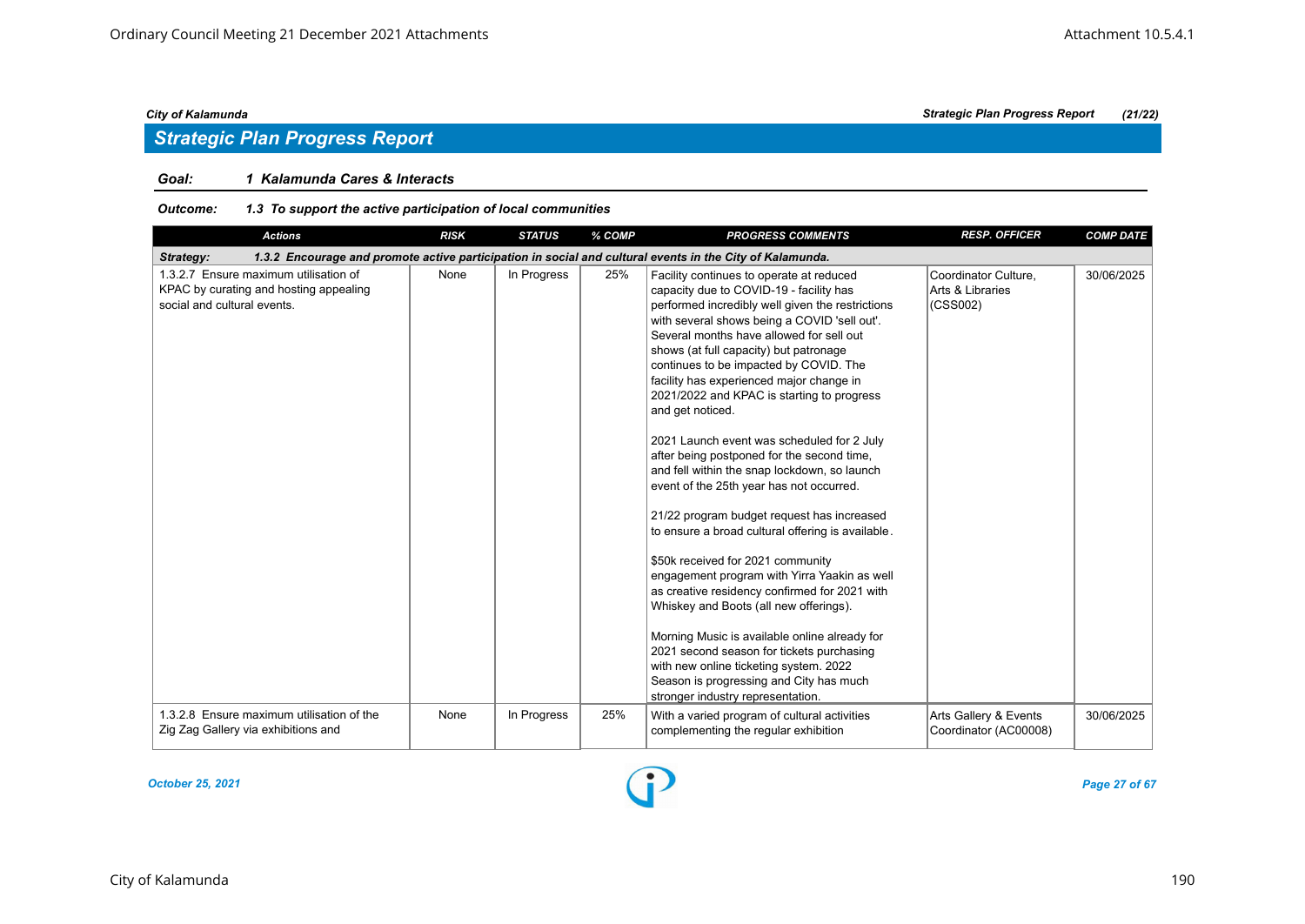## *Strategic Plan Progress Report*

### *Goal: 1 Kalamunda Cares & Interacts*

### *Outcome: 1.3 To support the active participation of local communities*

| <b>Actions</b>    | <b>RISK</b> | <b>STATUS</b> | % COMP | <b>PROGRESS COMMENTS</b>                                                                                                                                                                                                                                                                                                                                                                                                                                                                                                                                                                                                                                                                                                                                                                                                                                                                                                                                                                                                                                                                                                                                                                                                                                                        | <b>RESP. OFFICER</b> | <b>COMP DATE</b> |
|-------------------|-------------|---------------|--------|---------------------------------------------------------------------------------------------------------------------------------------------------------------------------------------------------------------------------------------------------------------------------------------------------------------------------------------------------------------------------------------------------------------------------------------------------------------------------------------------------------------------------------------------------------------------------------------------------------------------------------------------------------------------------------------------------------------------------------------------------------------------------------------------------------------------------------------------------------------------------------------------------------------------------------------------------------------------------------------------------------------------------------------------------------------------------------------------------------------------------------------------------------------------------------------------------------------------------------------------------------------------------------|----------------------|------------------|
| Strategy:         |             |               |        | 1.3.2 Encourage and promote active participation in social and cultural events in the City of Kalamunda.                                                                                                                                                                                                                                                                                                                                                                                                                                                                                                                                                                                                                                                                                                                                                                                                                                                                                                                                                                                                                                                                                                                                                                        |                      |                  |
| art-based events. |             |               |        | openings held in the space, the Zig Zag<br>Gallery continues to attract a strong level of<br>interest from artists seeking to show their<br>works. Book launches and author readings<br>are becoming synonymous with the Gallery<br>program.<br>The Gallery Coordinator has partnered with<br>the Esther Foundation to deliver their annual<br>art exhibition and auction at the Zig Zag<br>Gallery this coming December. Each year this<br>activity raises over \$60,000 for the foundation<br>and it is anticipated that this year will be<br>another financial success. It is planned that<br>this will become an annual partnership with<br>the foundation keeping a very localised profile<br>on behalf of the foundation.<br>Exhibition openings continue to attract patrons<br>in order to meet the artist and to acquire<br>original art.<br>Programming is complete for 2022 into early<br>2023 with a common thread in themeing<br>almost entirely based around the environment<br>and our interactions with it, Crooked Water &<br>Women, Water, Seeds to name a few. 2022<br>will see the welcome return of the Lions Club<br>Art Awards which has had to take a break due<br>to lack of sponsorship from the local business<br>community over the period of COVID. |                      |                  |
|                   |             |               |        |                                                                                                                                                                                                                                                                                                                                                                                                                                                                                                                                                                                                                                                                                                                                                                                                                                                                                                                                                                                                                                                                                                                                                                                                                                                                                 |                      |                  |

#### *October 25, 2021 Page 28 of 67*

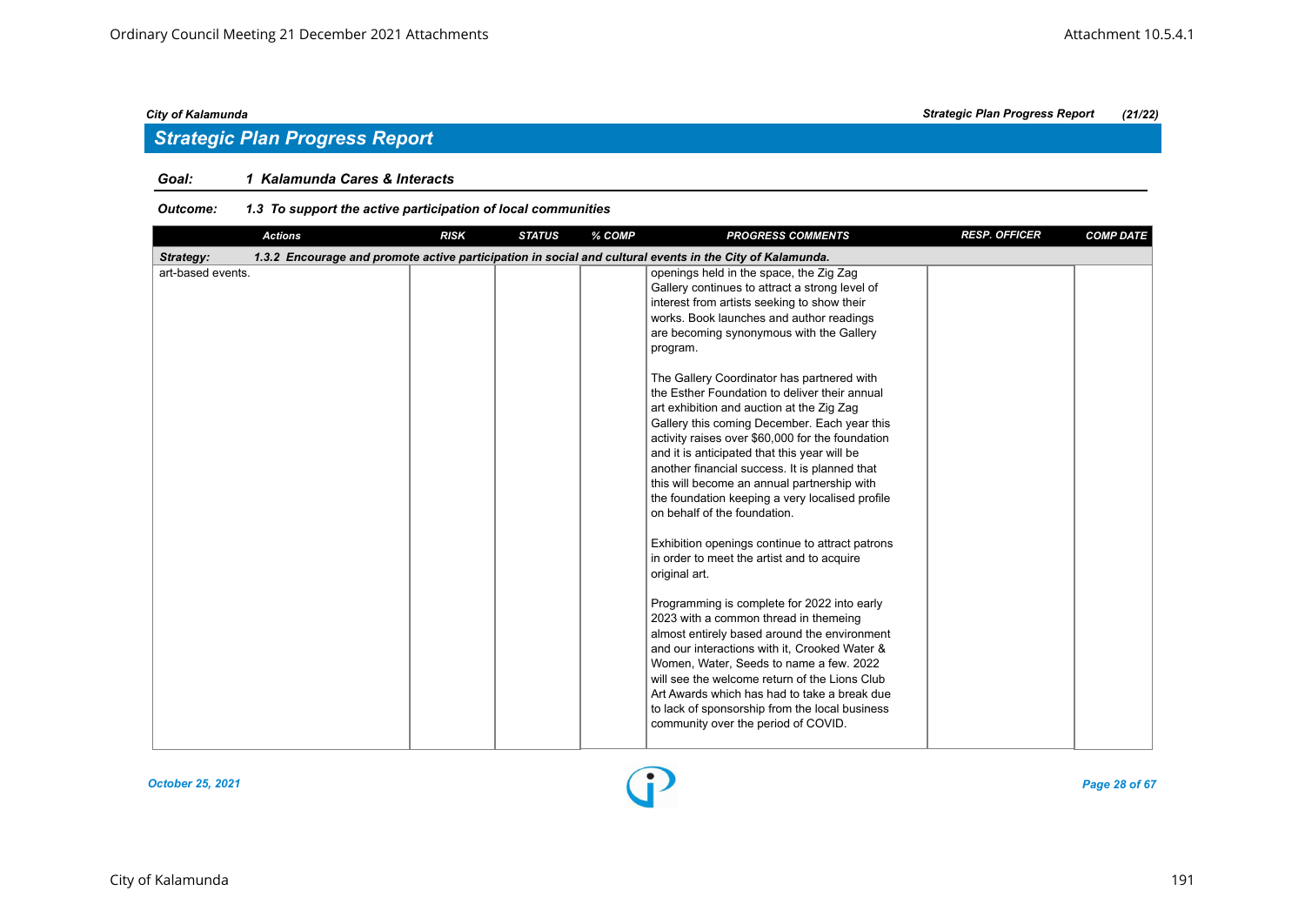### *Goal: 1 Kalamunda Cares & Interacts*

### *Outcome: 1.3 To support the active participation of local communities*

| <b>Actions</b>                                                                                                        | <b>RISK</b> | <b>STATUS</b> | % COMP | <b>PROGRESS COMMENTS</b>                                                                                                                                                                                                                                                                                                                                                                                                                                                                                                                                                                                                                            | <b>RESP. OFFICER</b>                                       | <b>COMP DATE</b> |  |  |  |
|-----------------------------------------------------------------------------------------------------------------------|-------------|---------------|--------|-----------------------------------------------------------------------------------------------------------------------------------------------------------------------------------------------------------------------------------------------------------------------------------------------------------------------------------------------------------------------------------------------------------------------------------------------------------------------------------------------------------------------------------------------------------------------------------------------------------------------------------------------------|------------------------------------------------------------|------------------|--|--|--|
| 1.3.2 Encourage and promote active participation in social and cultural events in the City of Kalamunda.<br>Strategy: |             |               |        |                                                                                                                                                                                                                                                                                                                                                                                                                                                                                                                                                                                                                                                     |                                                            |                  |  |  |  |
|                                                                                                                       |             |               |        | Despite significant disruptions throughout the<br>year the Zig Zag Gallery had an exceptional<br>year of sales with high numbers of visits to the<br>gallery space. This success has been<br>reflected in sales of just under \$100,000 for<br>the financial year 2020/21. This does not<br>include income from the hire of the gallery<br>space of around \$10,000.                                                                                                                                                                                                                                                                                |                                                            |                  |  |  |  |
| 1.3.2.9 Facilitate, support, and approve<br>community generated events.                                               | None        | In Progress   | 28%    | Applications for events that have been<br>approved and have occurred, along with those<br>received and being processed to date for the<br>July-September 2021 quarter:<br><b>JULY</b><br>RugbyWA Indigenous Round - NAIDOC 2021<br>International Yoga Day - CANCELLED<br>All Things Vintage Winter Market - CHANGED<br>Fight Night WA- CHANGED<br>Yoga Fundraiser for India Covid-19 Crisis -<br>CANCELLED<br><b>AUGUST</b><br><b>Belmont Little Athletics</b><br>Hills BMX Super Series<br>All Things Vintage Winter Market<br>Fight Night WA<br>Ultra Events "The Great Relay"<br>Sri Krishna Janmastami - Religious Festival<br><b>SEPTEMBER</b> | Manager Customer &<br><b>Public Relations</b><br>(DE00008) | 30/06/2025       |  |  |  |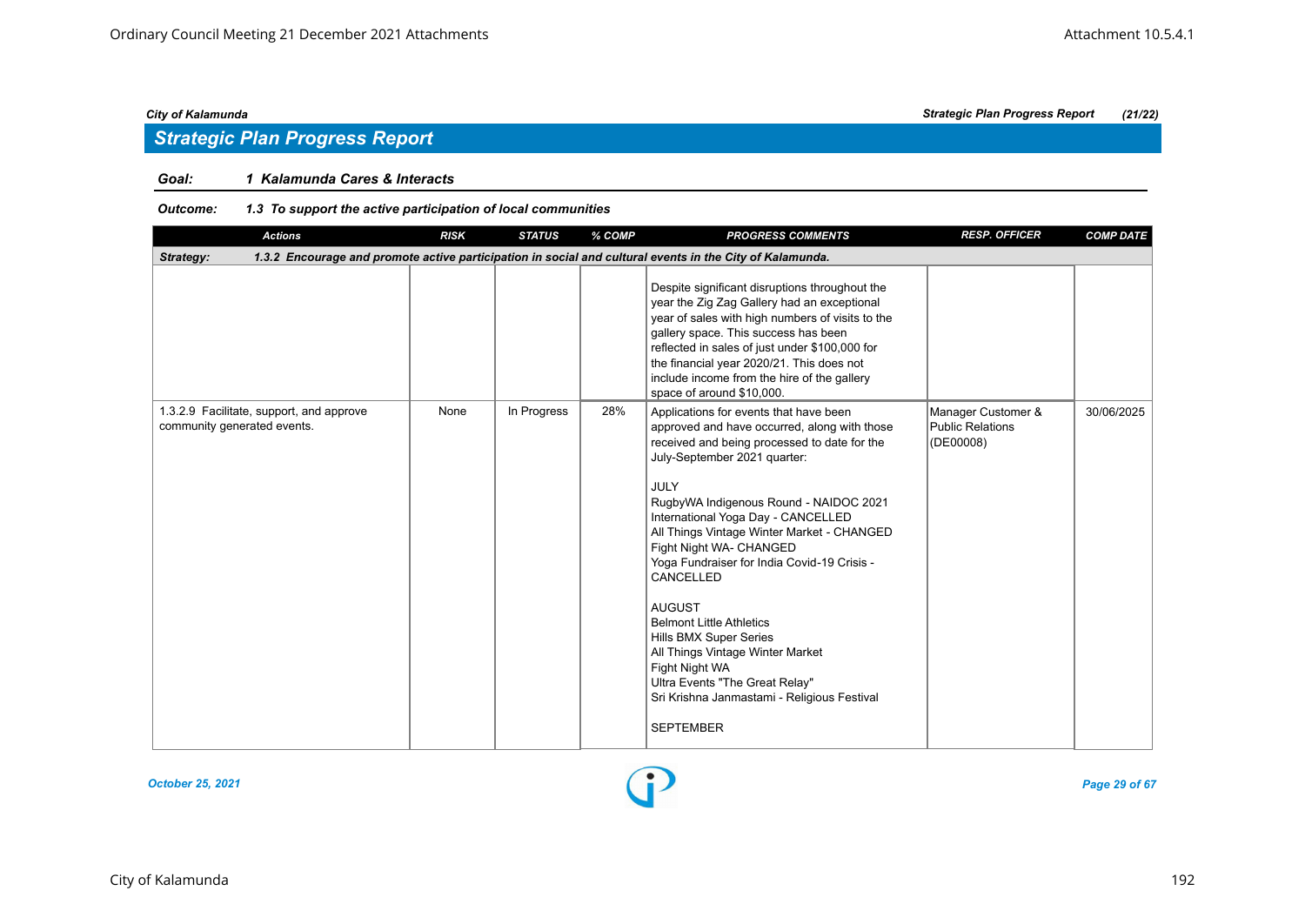## *Strategic Plan Progress Report*

### *Goal: 1 Kalamunda Cares & Interacts*

### *Outcome: 1.3 To support the active participation of local communities*

| <b>Actions</b>                                                                                                                                                                                 | <b>RISK</b> | <b>STATUS</b> | % COMP | <b>PROGRESS COMMENTS</b>                                                                                                                                                                                                                                                             | <b>RESP. OFFICER</b>                                 | <b>COMP DATE</b> |
|------------------------------------------------------------------------------------------------------------------------------------------------------------------------------------------------|-------------|---------------|--------|--------------------------------------------------------------------------------------------------------------------------------------------------------------------------------------------------------------------------------------------------------------------------------------|------------------------------------------------------|------------------|
| Strategy:                                                                                                                                                                                      |             |               |        | 1.3.2 Encourage and promote active participation in social and cultural events in the City of Kalamunda.                                                                                                                                                                             |                                                      |                  |
|                                                                                                                                                                                                |             |               |        | S&R Orchard Blossom Festival<br>RugbyWA Grand Finals<br>Breakfast In The Park 2021 - CHANGED<br><b>KDJFC Quiz Night</b><br>Kalamunda Netball Carnival                                                                                                                                |                                                      |                  |
| <b>Actions</b>                                                                                                                                                                                 | <b>RISK</b> | <b>STATUS</b> | % COMP | <b>PROGRESS COMMENTS</b>                                                                                                                                                                                                                                                             | <b>RESP. OFFICER</b>                                 | <b>COMP DATE</b> |
| 1.3.3 Empower community groups and sporting organisations to provide for communities.<br>Strategy:                                                                                             |             |               |        |                                                                                                                                                                                                                                                                                      |                                                      |                  |
| 1.3.3.1 In consultation with the Strategic<br>Sport and Recreation Committee,<br>facilitate the provision of the City's<br>Community Funding Program in<br>accordance with set funding rounds. | None        | In Progress   | 25%    | The Strategic Sport and Recreation<br>Committee (SSRC) considers Capital Grant<br>requests from sport and recreation groups on<br>an annual basis.<br>Capital Grant applications closed on 30                                                                                        | Manager Community<br>Development<br>(DE00007)        | 30/06/2025       |
|                                                                                                                                                                                                |             |               |        | September 2021, with the City receiving two<br>applications, which will now be assessed by<br>the City's relevant Technical Officers.                                                                                                                                                |                                                      |                  |
| 1.3.3.2 Continue to deliver the Clubs for<br>Life program to build leadership skills and<br>sustainability within sporting groups.                                                             | None        | In Progress   | 25%    | The following Clubs for Life programs have<br>been undertaken in the first quarter:<br>- Development of a 5 year Strategic Plan<br>between the High Wycombe Junior and<br>Senior Football Clubs.<br>- Promotion of the City's Community Funding<br>Program.                          | <b>Manager Community</b><br>Development<br>(DE00007) | 30/06/2025       |
| 1.3.3.3 Provide support and guidance to<br>community groups as and when required.                                                                                                              | None        | In Progress   | 25%    | City Officers are regularly required to provide<br>support to community groups with the<br>following examples occurring in the first<br>quarter:<br>- Darling Range Seniors Hub - supported<br>various events including Absolutely Fashion<br>Show and the designing and printing of | <b>Manager Community</b><br>Development<br>(DE00007) | 30/06/2025       |

*October 25, 2021 Page 30 of 67*

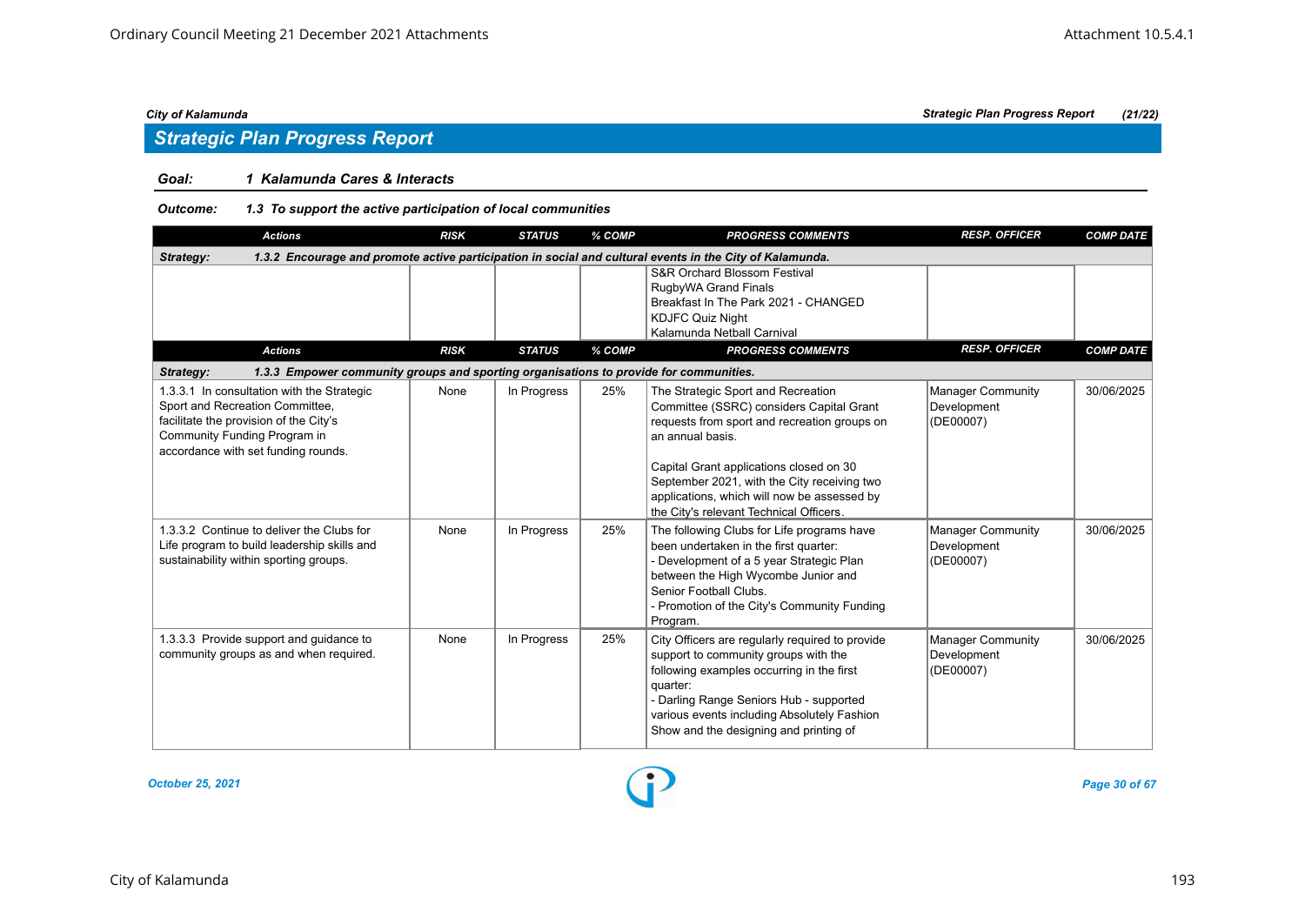### *Goal: 1 Kalamunda Cares & Interacts*

### *Outcome: 1.3 To support the active participation of local communities*

|           | <b>Actions</b>                                                                        | <b>RISK</b> | <b>STATUS</b> | % COMP | <b>PROGRESS COMMENTS</b>                        | <b>RESP. OFFICER</b> | <b>COMP DATE</b> |  |  |  |  |
|-----------|---------------------------------------------------------------------------------------|-------------|---------------|--------|-------------------------------------------------|----------------------|------------------|--|--|--|--|
| Strategy: | 1.3.3 Empower community groups and sporting organisations to provide for communities. |             |               |        |                                                 |                      |                  |  |  |  |  |
|           |                                                                                       |             |               |        | promotional materials. City officers refer      |                      |                  |  |  |  |  |
|           |                                                                                       |             |               |        | community members, who are in need, to this     |                      |                  |  |  |  |  |
|           |                                                                                       |             |               |        | service.                                        |                      |                  |  |  |  |  |
|           |                                                                                       |             |               |        | - Probus Club - connected Probus Club with      |                      |                  |  |  |  |  |
|           |                                                                                       |             |               |        | presenters to deliver Fire Safety in the home   |                      |                  |  |  |  |  |
|           |                                                                                       |             |               |        | workshop to the community.                      |                      |                  |  |  |  |  |
|           |                                                                                       |             |               |        | - Kalamunda Preparedness Hill Program           |                      |                  |  |  |  |  |
|           |                                                                                       |             |               |        | (KPHP) - connected KPHP to various              |                      |                  |  |  |  |  |
|           |                                                                                       |             |               |        | community groups including Kalamunda            |                      |                  |  |  |  |  |
|           |                                                                                       |             |               |        | Men's Shed, local schools, libraries and senior |                      |                  |  |  |  |  |
|           |                                                                                       |             |               |        | groups for delivery of the preparedness         |                      |                  |  |  |  |  |
|           |                                                                                       |             |               |        | workshops.                                      |                      |                  |  |  |  |  |
|           |                                                                                       |             |               |        | - Rapid Relief Team (RRT) - connected the       |                      |                  |  |  |  |  |
|           |                                                                                       |             |               |        | RRT with community groups and                   |                      |                  |  |  |  |  |
|           |                                                                                       |             |               |        | organisations who were able to disseminate      |                      |                  |  |  |  |  |
|           |                                                                                       |             |               |        | their RRT Family Food Boxes and SmaRRT          |                      |                  |  |  |  |  |
|           |                                                                                       |             |               |        | Cookie Initiative to the community.             |                      |                  |  |  |  |  |
|           |                                                                                       |             |               |        | - Student Citizenship program - educated 4      |                      |                  |  |  |  |  |
|           |                                                                                       |             |               |        | young people on how they can work with the      |                      |                  |  |  |  |  |
|           |                                                                                       |             |               |        | Local Government Authority to make a            |                      |                  |  |  |  |  |
|           |                                                                                       |             |               |        | difference for their community as part of this  |                      |                  |  |  |  |  |
|           |                                                                                       |             |               |        | school based program.                           |                      |                  |  |  |  |  |

*October 25, 2021 Page 31 of 67*

*City of Kalamunda Strategic Plan Progress Report (21/22)*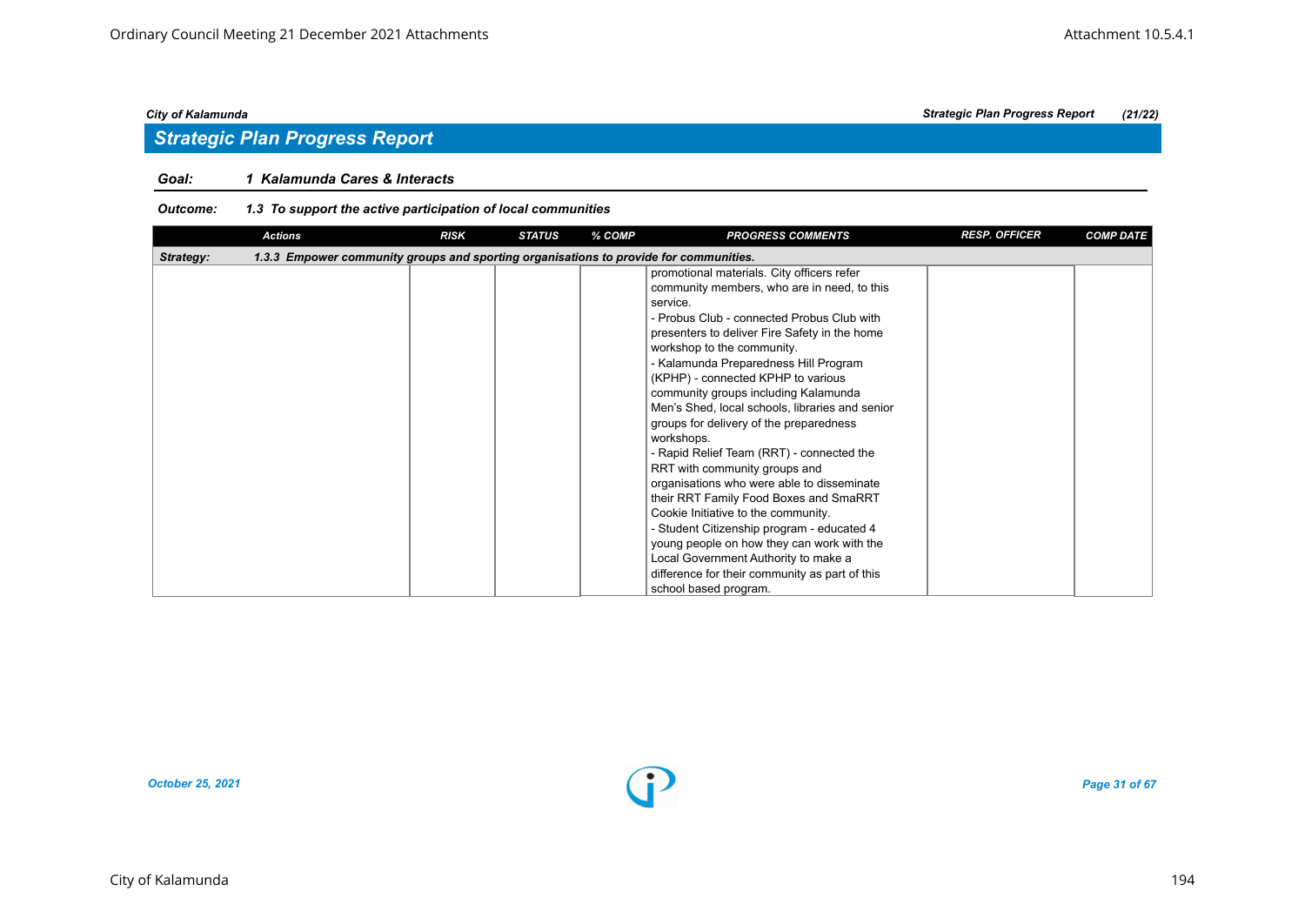## *Strategic Plan Progress Report*

#### *Goal: 2 Kalamunda Clean & Green*

#### *Outcome: 2.1 To protect and enhance the environmental values of the City*

| <b>Actions</b>                                                                                                                                                                | <b>RISK</b> | <b>STATUS</b>      | % COMP | <b>PROGRESS COMMENTS</b>                                                                                                                                                                                                                                                                                          | <b>RESP. OFFICER</b>                                          | <b>COMP DATE</b> |  |  |  |  |
|-------------------------------------------------------------------------------------------------------------------------------------------------------------------------------|-------------|--------------------|--------|-------------------------------------------------------------------------------------------------------------------------------------------------------------------------------------------------------------------------------------------------------------------------------------------------------------------|---------------------------------------------------------------|------------------|--|--|--|--|
| 2.1.1 Implementation of the Local Environment Strategy.<br>Strategy:                                                                                                          |             |                    |        |                                                                                                                                                                                                                                                                                                                   |                                                               |                  |  |  |  |  |
| 2.1.1.4 Develop and implement progress<br>reporting of Local Environmental Strategy<br>(LES) actions on the City Website.                                                     | None        | In Progress        | 25%    | Project working group have this action in<br>hand. Progress is satisfactory.<br>Progress reporting of LES actions is already in<br>place within the Kalamunda Environmental<br>Advisory Committee, which will simply<br>translate for public facing website.                                                      | Manager Parks &<br><b>Environmental Services</b><br>(TO00019) | 30/06/2025       |  |  |  |  |
| 2.1.1.7 Develop Perth Airport North and<br>Perth Airport South catchment<br>management plans to inform surface<br>water management.                                           | None        | <b>Not Started</b> | $0\%$  | Project is scheduled to commence at end of<br>March 2022 and take 15 months to complete.                                                                                                                                                                                                                          | Manager Asset<br>Planning (TO00018)                           | 30/06/2023       |  |  |  |  |
| <b>Actions</b>                                                                                                                                                                | <b>RISK</b> | <b>STATUS</b>      | % COMP | <b>PROGRESS COMMENTS</b>                                                                                                                                                                                                                                                                                          | <b>RESP. OFFICER</b>                                          | <b>COMP DATE</b> |  |  |  |  |
| 2.1.2 Development and implementation of the Urban Forest Strategy.<br>Strategy:                                                                                               |             |                    |        |                                                                                                                                                                                                                                                                                                                   |                                                               |                  |  |  |  |  |
| 2.1.2.5 Develop a Street Tree Master<br>Plan to target prioritisation of increases in<br>urban canopy, tree replacement program<br>and tree conditioning monitoring protocol. | None        | In Progress        | 25%    | Commenced preliminary scoping and<br>planning. Pick up survey of existing street<br>trees is well underway. Master Plan for<br>Council review will be completed by end June<br>2022.                                                                                                                              | Manager Parks &<br><b>Environmental Services</b><br>(TO00019) | 30/06/2022       |  |  |  |  |
| 2.1.2.6 Implement street tree planting<br>programs.                                                                                                                           | None        | In Progress        | 40%    | 50% of funding allocated for FY2021/22 has<br>been spent or committed in procurement and<br>planting of street trees.<br>WALGA / Water Corporation grant scheme of<br>additional street trees is now in procurement.                                                                                              | Manager Parks &<br><b>Environmental Services</b><br>(TO00019) | 30/06/2025       |  |  |  |  |
| 2.1.2.7 Develop new verge planting<br>(including under powerlines) and<br>streetscape guidelines.                                                                             | None        | In Progress        | 25%    | City has completed and rolled out web based<br>advice to residents of water wise plant<br>suggestions for their residences which are<br>aligned to the different suburbs and<br>topography. This will form the basis of a<br>proposed streetscape design quideline.<br>Regulatory directions exist regarding what | Manager Parks &<br>Environmental Services<br>(TO00019)        | 30/06/2022       |  |  |  |  |

*October 25, 2021 Page 32 of 67*

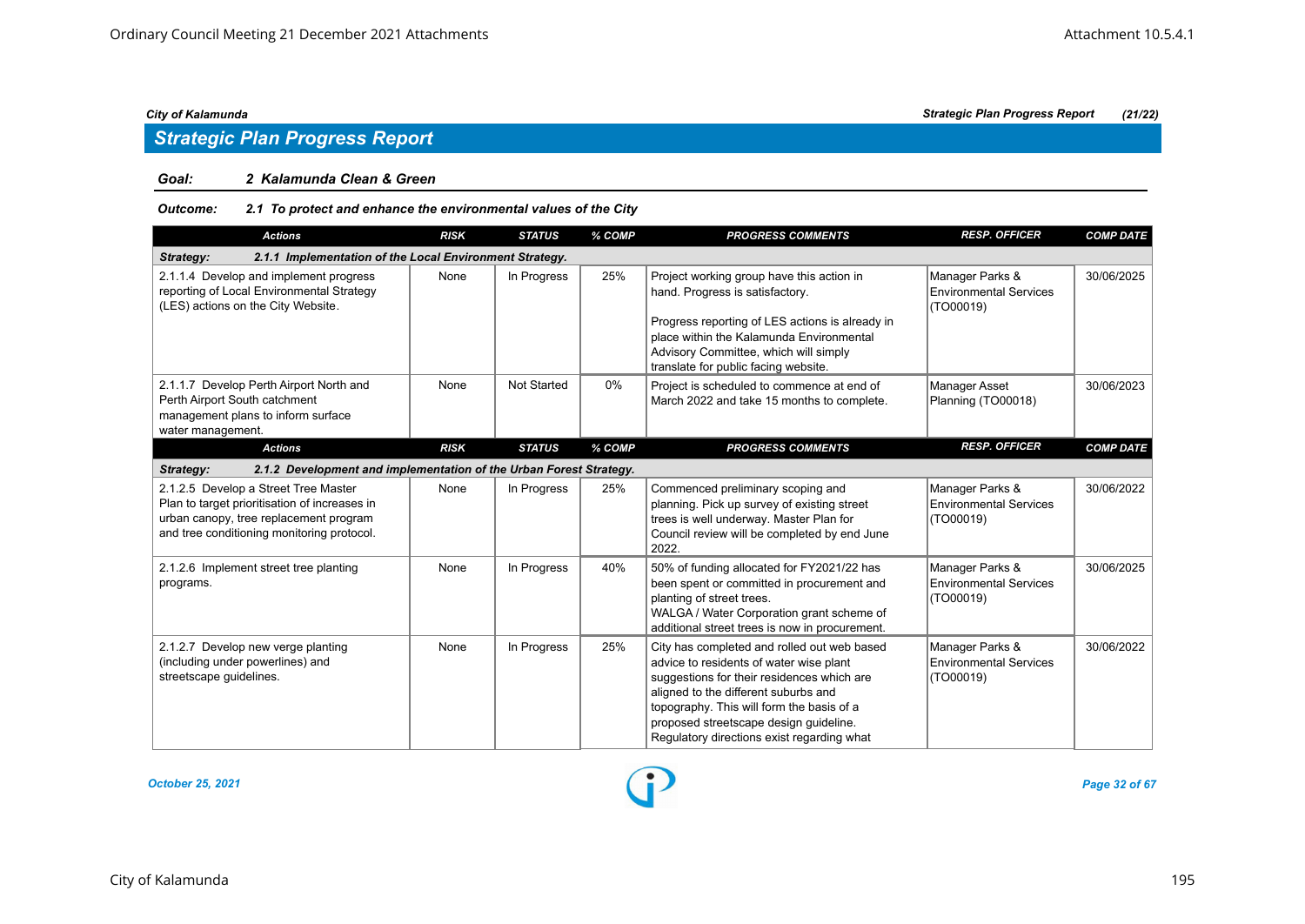### *Goal: 2 Kalamunda Clean & Green*

### *Outcome: 2.1 To protect and enhance the environmental values of the City*

| <b>Actions</b>                                                                                                         | <b>RISK</b> | <b>STATUS</b> | % COMP | <b>PROGRESS COMMENTS</b>                                                                                                                                                                                                             | <b>RESP. OFFICER</b>                                          | <b>COMP DATE</b> |  |  |  |  |
|------------------------------------------------------------------------------------------------------------------------|-------------|---------------|--------|--------------------------------------------------------------------------------------------------------------------------------------------------------------------------------------------------------------------------------------|---------------------------------------------------------------|------------------|--|--|--|--|
| 2.1.2 Development and implementation of the Urban Forest Strategy.<br>Strategy:                                        |             |               |        |                                                                                                                                                                                                                                      |                                                               |                  |  |  |  |  |
|                                                                                                                        |             |               |        | residents can, and cannot do on verges from<br>a safety perspective.<br>Actions underway now are to prepare a draft<br>Streetscape Policy with accompanying<br>guidelines for Council to consider for adoption.                      |                                                               |                  |  |  |  |  |
| <b>Actions</b>                                                                                                         | <b>RISK</b> | <b>STATUS</b> | % COMP | <b>PROGRESS COMMENTS</b>                                                                                                                                                                                                             | <b>RESP. OFFICER</b>                                          | <b>COMP DATE</b> |  |  |  |  |
| 2.1.3 Development and Implementation of the Local Biodiversity Strategy.<br>Strategy:                                  |             |               |        |                                                                                                                                                                                                                                      |                                                               |                  |  |  |  |  |
| 2.1.3.7 Complete the finalisation for<br>Council adoption of the Local Biodiversity<br>Strategy 2021.                  | None        | In Progress   | 25%    | The City is undertaking a review of the draft<br>Strategy after conclusion of the Public<br>Consultation feedback, and is planning to<br>submit a final Strategy for Council adoption in<br>the first quarter of calendar year 2022. | Manager Parks &<br><b>Environmental Services</b><br>(TO00019) | 30/06/2022       |  |  |  |  |
| 2.1.3.9 Integrate within Streetscape and<br>Street Tree master planning biodiversity<br>needs.                         | None        | In Progress   | 25%    | Development of this action is in conjunction<br>with the Green Links Master Plan, Scheduled<br>for delivery in the 2022 calendar year.<br>Currently defining scope and resource<br>requirements.                                     | Manager Parks &<br>Environmental Services<br>(TO00019)        | 30/06/2022       |  |  |  |  |
| <b>Actions</b>                                                                                                         | <b>RISK</b> | <b>STATUS</b> | % COMP | <b>PROGRESS COMMENTS</b>                                                                                                                                                                                                             | <b>RESP. OFFICER</b>                                          | <b>COMP DATE</b> |  |  |  |  |
| Strategy:<br>protection into planning processes including schemes, policies, and strategies.                           |             |               |        | 2.1.4 Increasing and protecting local biodiversity and conservation, wherever possible, through integrating ecosystem and biodiversity                                                                                               |                                                               |                  |  |  |  |  |
| 2.1.4.1 Prepare a local planning policy for<br>the retention of significant trees on<br>development sites.             | None        | In Progress   | 57%    | Draft Local Planning Policy 33 - Tree<br>Retention adopted for advertising in<br>September 2021.<br>Finalisation of policy expected in first half of<br>2022.                                                                        | Manager Strategic<br>Planning (TO00041)                       | 30/06/2023       |  |  |  |  |
| 2.1.4.3 Ensure development applications<br>are assessed for biodiversity conservation<br>before approvals are granted. | None        | In Progress   | 50%    | The City now has a dedicated Environmental<br>Planning resource who reviews development<br>applications to improve biodiversity outcomes<br>and compliance with relevant legislation and                                             | Manager Strategic<br>Planning (TO00041)                       | 30/06/2025       |  |  |  |  |

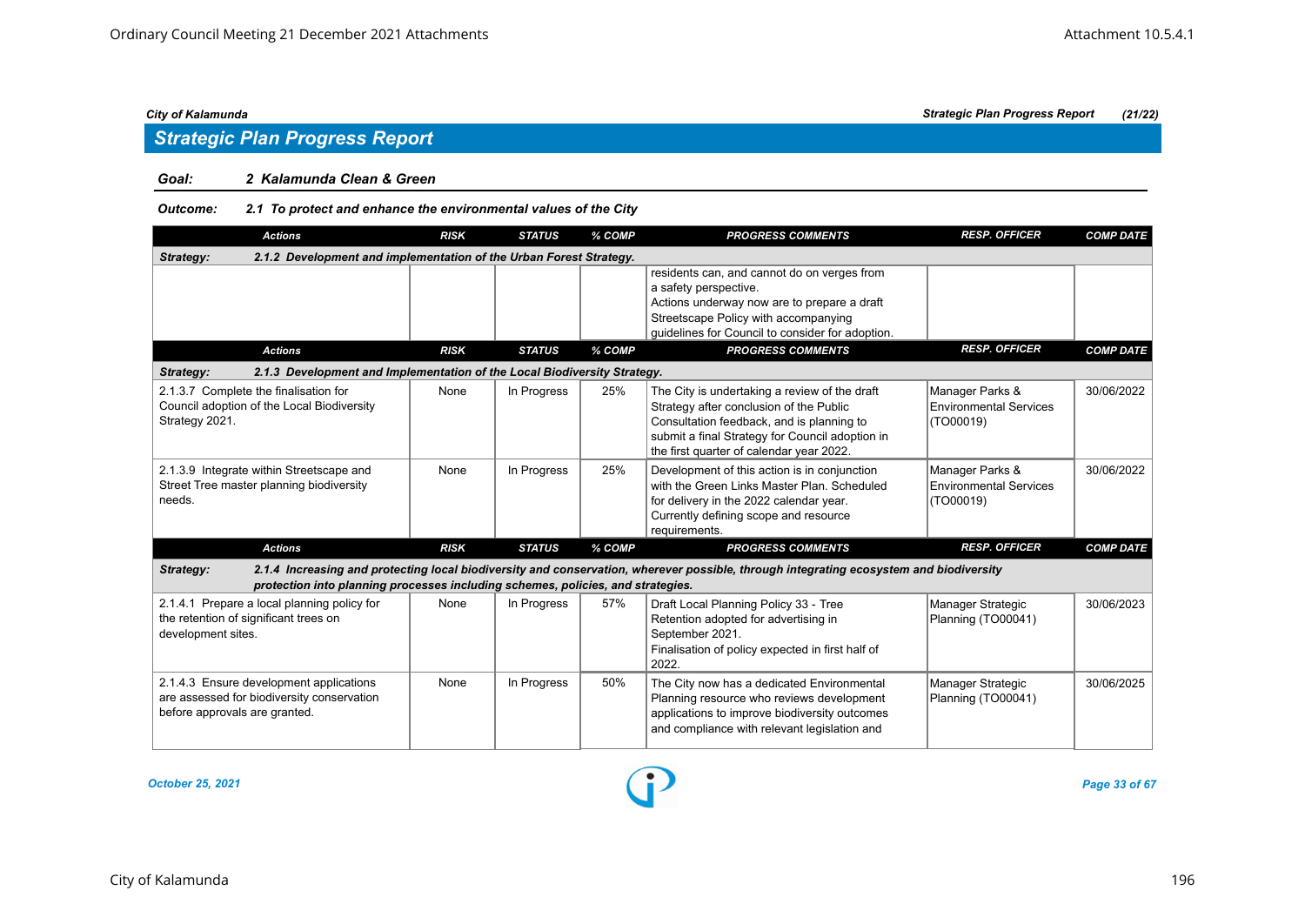## *Strategic Plan Progress Report*

### *Goal: 2 Kalamunda Clean & Green*

### *Outcome: 2.1 To protect and enhance the environmental values of the City*

| <b>Actions</b>                                                                                                                                                                                                                                 | <b>RISK</b> | <b>STATUS</b> | % COMP | <b>PROGRESS COMMENTS</b>                                                                                                                                                                                                                                                                                                                                                                                                                                                                                                                                                                     | <b>RESP. OFFICER</b>                                          | <b>COMP DATE</b> |  |  |  |  |
|------------------------------------------------------------------------------------------------------------------------------------------------------------------------------------------------------------------------------------------------|-------------|---------------|--------|----------------------------------------------------------------------------------------------------------------------------------------------------------------------------------------------------------------------------------------------------------------------------------------------------------------------------------------------------------------------------------------------------------------------------------------------------------------------------------------------------------------------------------------------------------------------------------------------|---------------------------------------------------------------|------------------|--|--|--|--|
| Strategy:<br>2.1.4 Increasing and protecting local biodiversity and conservation, wherever possible, through integrating ecosystem and biodiversity                                                                                            |             |               |        |                                                                                                                                                                                                                                                                                                                                                                                                                                                                                                                                                                                              |                                                               |                  |  |  |  |  |
| protection into planning processes including schemes, policies, and strategies.                                                                                                                                                                |             |               |        |                                                                                                                                                                                                                                                                                                                                                                                                                                                                                                                                                                                              |                                                               |                  |  |  |  |  |
|                                                                                                                                                                                                                                                |             |               |        | regulations.                                                                                                                                                                                                                                                                                                                                                                                                                                                                                                                                                                                 |                                                               |                  |  |  |  |  |
| 2.1.4.4 Monitor and implement the<br>various actions of the Environmental Land<br>Use Planning Strategy.                                                                                                                                       | None        | In Progress   | 25%    | Monitoring occurring on a bi-annual basis.<br>Some key outcomes include:<br>- the City has commenced work to implement<br>a paperless online planning and building<br>approvals process.<br>- Street tree audit for the new tree masterplan<br>is underway.<br>- commenced the preparation of a new Local<br><b>Biodiversity Strategy.</b><br>- Firebreak notice updated to reflect maximum<br>firebreak width.<br>- New policy for tree retention on private land<br>adopted for advertising.<br>- new policy for waterways and wetlands due<br>to be considered by Council by end of 2021. | Manager Strategic<br>Planning (TO00041)                       | 30/06/2025       |  |  |  |  |
| 2.1.4.6 Investigate the potential for<br>renewable energy project opportunities in<br>the City. Provide comments and input on<br>planning, compliance, and development<br>processes in relation to environmental<br>planning-oriented matters. | None        | In Progress   | 25%    | Progress is satisfactory in developing<br>renewable energy considerations for<br>upcoming capital works projects. Input to<br>planning processes has been provided upon<br>request.                                                                                                                                                                                                                                                                                                                                                                                                          | Manager Asset &<br><b>Waste Operations</b><br>(TO00017)       | 30/06/2025       |  |  |  |  |
| <b>Actions</b>                                                                                                                                                                                                                                 | <b>RISK</b> | <b>STATUS</b> | % COMP | <b>PROGRESS COMMENTS</b>                                                                                                                                                                                                                                                                                                                                                                                                                                                                                                                                                                     | <b>RESP. OFFICER</b>                                          | <b>COMP DATE</b> |  |  |  |  |
| Strategy:<br>2.1.5 Community engagement and education in environmental management.                                                                                                                                                             |             |               |        |                                                                                                                                                                                                                                                                                                                                                                                                                                                                                                                                                                                              |                                                               |                  |  |  |  |  |
| 2.1.5.2 Support for community led<br>environmental initiatives (Adopt a Patch,<br>Friends Groups, Clean Up Australia Day).                                                                                                                     | None        | In Progress   | 25%    | Program is being rolled out progressively<br>during this Financial Year. Satisfactory<br>progress is being made.                                                                                                                                                                                                                                                                                                                                                                                                                                                                             | Manager Parks &<br><b>Environmental Services</b><br>(TO00019) | 30/06/2025       |  |  |  |  |
|                                                                                                                                                                                                                                                |             |               |        |                                                                                                                                                                                                                                                                                                                                                                                                                                                                                                                                                                                              |                                                               |                  |  |  |  |  |

*October 25, 2021 Page 34 of 67*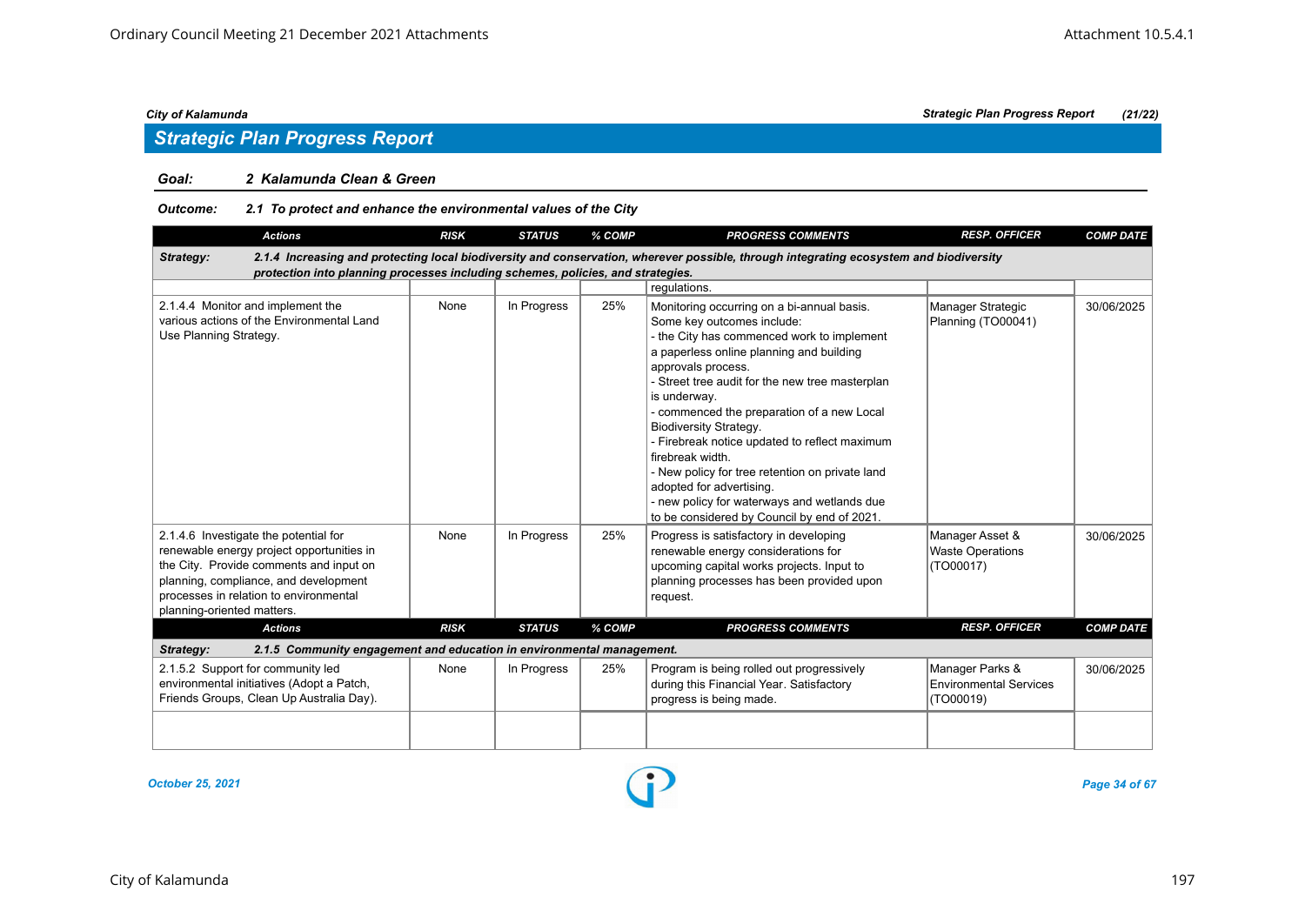## *Strategic Plan Progress Report*

#### *Goal: 2 Kalamunda Clean & Green*

#### *Outcome: 2.1 To protect and enhance the environmental values of the City*

| <b>Actions</b>                                                                                                                                       | <b>RISK</b> | <b>STATUS</b> | % COMP | <b>PROGRESS COMMENTS</b>                                                                                                                                                                                                                                                         | <b>RESP. OFFICER</b>                                          | <b>COMP DATE</b> |  |  |  |
|------------------------------------------------------------------------------------------------------------------------------------------------------|-------------|---------------|--------|----------------------------------------------------------------------------------------------------------------------------------------------------------------------------------------------------------------------------------------------------------------------------------|---------------------------------------------------------------|------------------|--|--|--|
| 2.1.5 Community engagement and education in environmental management.<br>Strategy:                                                                   |             |               |        |                                                                                                                                                                                                                                                                                  |                                                               |                  |  |  |  |
| 2.1.5.3 Targeted community engagement<br>programs regarding waste minimisation<br>and resource recovery.                                             | None        | In Progress   | 25%    | The City's Waste Education Officer has been<br>undertaking, in conjunction with the Customer<br>and Public Relations team, targeted internal<br>and external campaigns on waste<br>management.<br>The annual waste guide has been completed<br>and dispatched to all ratepayers. | Manager Asset &<br>Waste Operations<br>(TO00017)              | 30/06/2025       |  |  |  |
| 2.1.5.4 Targeted community awareness<br>campaigns regarding urban forest,<br>biodiversity, energy management,<br>renewable energy, water management. | None        | In Progress   | 25%    | These actions are progressing well.<br>Community engagement on Climate Change<br>is underway speaking to these issues.                                                                                                                                                           | Manager Parks &<br><b>Environmental Services</b><br>(TO00019) | 30/06/2025       |  |  |  |

#### *Outcome: 2.2 To achieve environmental sustainability through effective natural resource management*

| <b>Actions</b>                                                                                                                                    | <b>RISK</b> | <b>STATUS</b> | % COMP | <b>PROGRESS COMMENTS</b>                                                                                                                                                                                                                                                                   | <b>RESP. OFFICER</b>                 | <b>COMP DATE</b> |  |  |  |  |
|---------------------------------------------------------------------------------------------------------------------------------------------------|-------------|---------------|--------|--------------------------------------------------------------------------------------------------------------------------------------------------------------------------------------------------------------------------------------------------------------------------------------------|--------------------------------------|------------------|--|--|--|--|
| 2.2.1 Manage the forecast impacts of a changed climate upon the environment.<br>Strategy:                                                         |             |               |        |                                                                                                                                                                                                                                                                                            |                                      |                  |  |  |  |  |
| 2.2.1.5 Develop a Climate Change Action<br>and Emissions Reduction Plan in<br>accordance with the WALGA template<br>and toolkit.<br>(CEO KPI 4.2) | None        | In Progress   | 7%     | The City has completed the WALGA<br>declaration of climate emergency.<br>Climate Change Action Plan project program<br>has been completed.<br>Initial community survey regarding Climate<br>Change went live Thursday 30 September,<br>closing 31 October 2021.<br>Project plan completed. | Director Asset Services<br>(DE00002) | 30/06/2022       |  |  |  |  |
| 2.2.1.6 Adopt a Renewable Energy<br>Target for the City in line with<br>contemporary targets being used in other<br>local governments.            | None        | In Progress   | 5%     | Action will be a resultant action from any<br>adopted Climate Change Action Plan.<br>Works will commence as the CCAP is drafted.<br>Literature research is underway.                                                                                                                       | Director Asset Services<br>(DE00002) | 30/06/2022       |  |  |  |  |

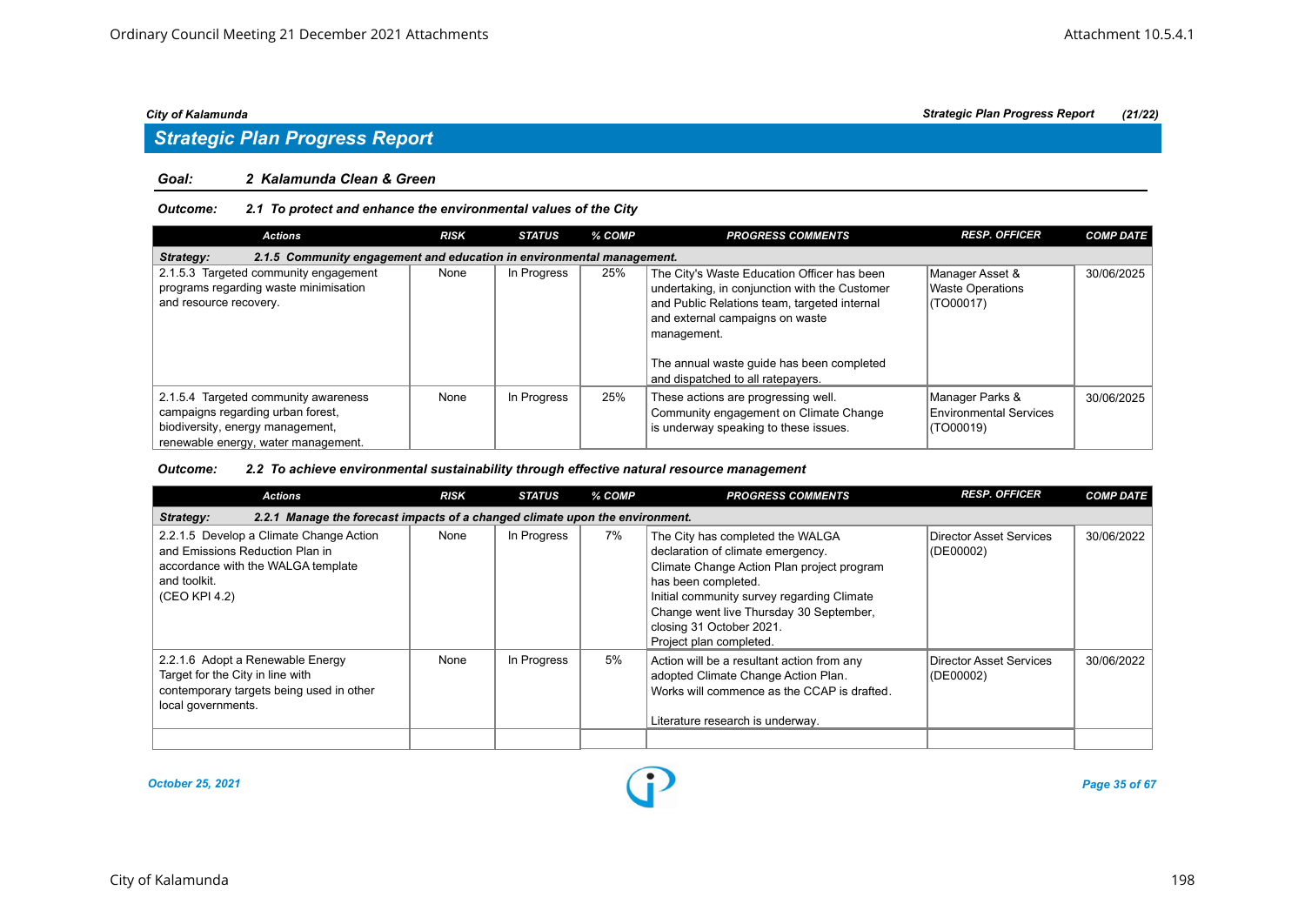## *Strategic Plan Progress Report*

#### *Goal: 2 Kalamunda Clean & Green*

### *Outcome: 2.2 To achieve environmental sustainability through effective natural resource management*

| <b>Actions</b>                                                                                                                                    | <b>RISK</b> | <b>STATUS</b> | % COMP | <b>PROGRESS COMMENTS</b>                                                                                                                                                                                                                                                                                                                                                                                                                                                                                                                                                                                                                                                   | <b>RESP. OFFICER</b>                        | <b>COMP DATE</b> |  |  |  |  |
|---------------------------------------------------------------------------------------------------------------------------------------------------|-------------|---------------|--------|----------------------------------------------------------------------------------------------------------------------------------------------------------------------------------------------------------------------------------------------------------------------------------------------------------------------------------------------------------------------------------------------------------------------------------------------------------------------------------------------------------------------------------------------------------------------------------------------------------------------------------------------------------------------------|---------------------------------------------|------------------|--|--|--|--|
| 2.2.1 Manage the forecast impacts of a changed climate upon the environment.<br>Strategy:                                                         |             |               |        |                                                                                                                                                                                                                                                                                                                                                                                                                                                                                                                                                                                                                                                                            |                                             |                  |  |  |  |  |
| 2.2.1.7 Prepare and implement the<br>Kalamunda Flowing Drainage<br>and Waterways Strategy, which includes<br>catchment management plans.          | None        | In Progress   | 25%    | Work continues on data collection and<br>community engagement for the first of the six<br>catchments in the City, being the Lower<br>Helena Catchment. The City will then arrange<br>for hydrological modelling, and collate the<br>information into a catchment management<br>plan. Work on further catchment management<br>plans will be undertaken in 2022 and 2023.<br>Once all the plans are completed they will<br>collectively become the Kalamunda Flowing<br>strategy. The City will also be supported in its<br>strategy with three engineering students from<br>Curtin University, whom are undertaking final<br>year projects that will align to the strategy. | Manager Asset<br>Planning (TO00018)         | 30/06/2025       |  |  |  |  |
| <b>Actions</b>                                                                                                                                    | <b>RISK</b> | <b>STATUS</b> | % COMP | <b>PROGRESS COMMENTS</b>                                                                                                                                                                                                                                                                                                                                                                                                                                                                                                                                                                                                                                                   | <b>RESP. OFFICER</b>                        | <b>COMP DATE</b> |  |  |  |  |
| 2.2.2 Work towards a Carbon Neutral Footprint of City-operated areas.<br>Strategy:                                                                |             |               |        |                                                                                                                                                                                                                                                                                                                                                                                                                                                                                                                                                                                                                                                                            |                                             |                  |  |  |  |  |
| 2.2.2.2 Undertake Expressions of<br>Interest from Private Industry to partner<br>with the City in development of a solar<br>farm at Pioneer Park. | None        | In Progress   | 25%    | EOI specification has been completed.<br>Advertising to be undertaken in October 2021,<br>closing mid December 2021.                                                                                                                                                                                                                                                                                                                                                                                                                                                                                                                                                       | <b>Director Asset Services</b><br>(DE00002) | 30/06/2023       |  |  |  |  |
| 2.2.2.3 Continue to replace city owned<br>community leased buildings with solar<br>panels in line with Council Policy.                            | None        | In Progress   | 10%    | Policy was endorsed by Council (OCM<br>234/2020) at November 2020 OCM.<br>Budget adopted 2021/22. Pickering Brook<br>Sports Club have indicated that they wish to<br>proceed. Now firming up scope and costs.                                                                                                                                                                                                                                                                                                                                                                                                                                                              | <b>Director Asset Services</b><br>(DE00002) | 30/06/2025       |  |  |  |  |
| 2.2.2.40 Continue conversion of gas<br>discharge streetlights to LED streetlights.                                                                | None        | In Progress   | 25%    | Western Power will be upgrading street lights<br>to LED lighting on all Distributor A roads in the<br>City (covering approximately 648 lights).<br>Although the street lights are Western Power                                                                                                                                                                                                                                                                                                                                                                                                                                                                            | <b>Manager Asset</b><br>Planning (TO00018)  | 30/06/2025       |  |  |  |  |

*October 25, 2021 Page 36 of 67*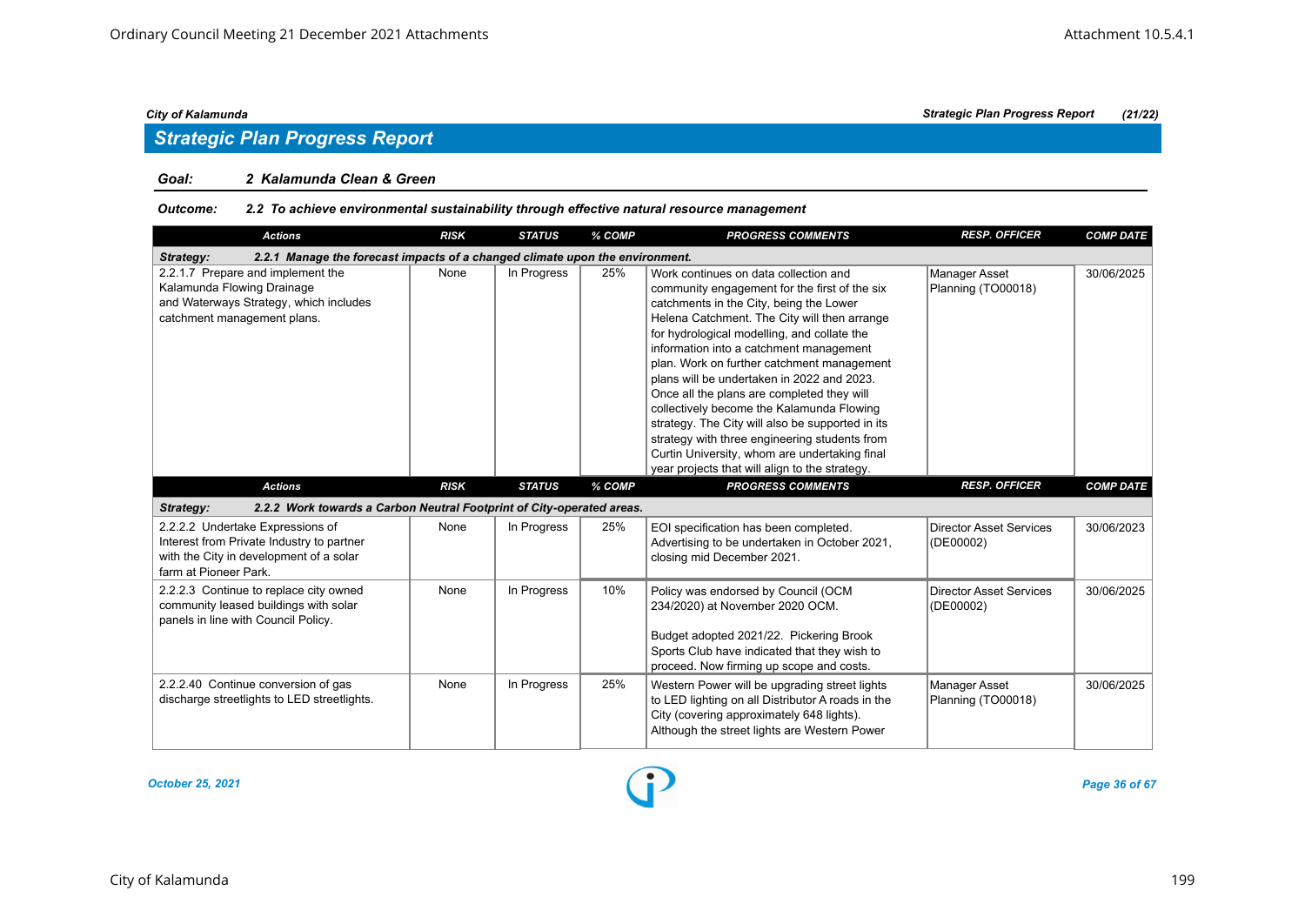## *Strategic Plan Progress Report*

### *Goal: 2 Kalamunda Clean & Green*

#### *Outcome: 2.2 To achieve environmental sustainability through effective natural resource management*

| <b>Actions</b>                                                                                                            | <b>RISK</b> | <b>STATUS</b>      | % COMP | <b>PROGRESS COMMENTS</b>                                                                                                                                                                                                                                                                                                                                                                             | <b>RESP. OFFICER</b>                                    | <b>COMP DATE</b> |  |  |  |  |
|---------------------------------------------------------------------------------------------------------------------------|-------------|--------------------|--------|------------------------------------------------------------------------------------------------------------------------------------------------------------------------------------------------------------------------------------------------------------------------------------------------------------------------------------------------------------------------------------------------------|---------------------------------------------------------|------------------|--|--|--|--|
| 2.2.2 Work towards a Carbon Neutral Footprint of City-operated areas.<br>Strategy:                                        |             |                    |        |                                                                                                                                                                                                                                                                                                                                                                                                      |                                                         |                  |  |  |  |  |
|                                                                                                                           |             |                    |        | owned, the City pays for the electricity tariff<br>and any upgrades are at our cost. The<br>upgrades commence on 5 October 2021. In<br>addition to this budgeted work, the City is<br>awaiting advice on a submission for grant<br>funding under the Clean Energy Future Fund<br>for the upgrade of a further 1,600 over three<br>years 2022/23 to 2024/25, which was<br>endorsed by Council in May. |                                                         |                  |  |  |  |  |
| 2.2.2.41 Develop and review business<br>cases annually for roll out of electric<br>vehicles as part of the City fleet.    | None        | <b>Not Started</b> | 0%     | These works commence each year as the<br>annual upcoming capital works program is<br>developed. Works due to commence in<br>November each year                                                                                                                                                                                                                                                       | Manager Asset &<br><b>Waste Operations</b><br>(TO00017) | 30/06/2025       |  |  |  |  |
| <b>Actions</b>                                                                                                            | <b>RISK</b> | <b>STATUS</b>      | % COMP | <b>PROGRESS COMMENTS</b>                                                                                                                                                                                                                                                                                                                                                                             | <b>RESP. OFFICER</b>                                    | <b>COMP DATE</b> |  |  |  |  |
| <b>Strategy:</b>                                                                                                          |             |                    |        | 2.2.3 Produce cost effective solutions to reduce the reliance and volume of potable and ground water used by the City.                                                                                                                                                                                                                                                                               |                                                         |                  |  |  |  |  |
| 2.2.3.1 Undertake water audits on all City<br>managed buildings identifying and<br>implementing 'quick win' improvements. | None        | <b>Not Started</b> | 0%     | Program due to commence in January 2022                                                                                                                                                                                                                                                                                                                                                              | Manager Asset &<br><b>Waste Operations</b><br>(TO00017) | 30/06/2025       |  |  |  |  |
| 2.2.3.2 Undertake audits on the City's<br>irrigation systems to mitigate water loss or<br>inefficient watering schemes.   | None        | In Progress        | 25%    | This is an ongoing process. Recently<br>completed a comprehensive review of high<br>water use reserves, resulting in the inefficient<br>retic system at Scott Reserve being listed for<br>renewal.                                                                                                                                                                                                   | Manager Parks &<br>Environmental Services<br>(TO00019)  | 30/06/2024       |  |  |  |  |
| 2.2.3.3 Implement an irrigation water<br>supply for Ray Owen Reserve from the<br>Hartfield Park MAR system.               | None        | In Progress        | 25%    | FY2021/22 will result in detail design,<br>documentation and tender for works to be<br>constructed in FY2022/23.<br>Progress on design phase is satisfactory with<br>regulatory approval in principle achieved and<br>request for quotation for design services<br>underway.                                                                                                                         | <b>Manager Asset Delivery</b><br>(PD00004)              | 30/06/2023       |  |  |  |  |

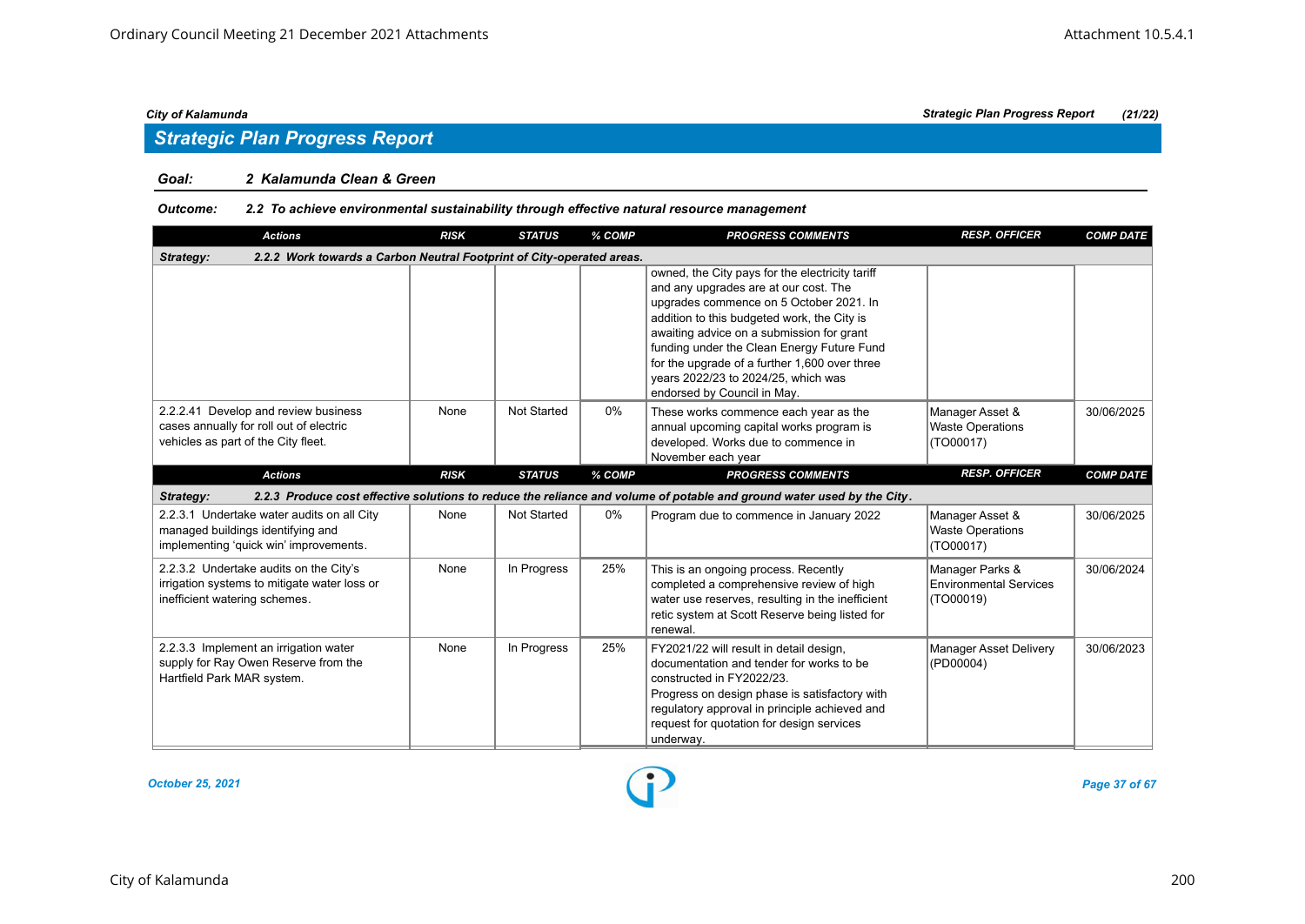### *Strategic Plan Progress Report*

#### *Goal: 2 Kalamunda Clean & Green*

### *Outcome: 2.2 To achieve environmental sustainability through effective natural resource management*

| Actions                                  | <b>RISK</b> | <b>STATUS</b> | % COMP | <b>PROGRESS COMMENTS</b>                                                                                               | <b>RESP. OFFICER</b>          | <b>COMP DATE</b> |
|------------------------------------------|-------------|---------------|--------|------------------------------------------------------------------------------------------------------------------------|-------------------------------|------------------|
| Strategy:                                |             |               |        | 2.2.3 Produce cost effective solutions to reduce the reliance and volume of potable and ground water used by the City. |                               |                  |
| 2.2.3.5 Integrate water sensitive design | None        | Completed     | 100%   | Residents now have access via City website                                                                             | Manager Parks &               | 30/06/2022       |
| principles with the new Streetscape      |             |               |        | to substantial information regarding water                                                                             | <b>Environmental Services</b> |                  |
| Guidelines.                              |             |               |        | sensitive plants tailored to their suburb.                                                                             | I(TO00019)                    |                  |
|                                          |             |               |        | Guidelines have been updated and refreshed.                                                                            |                               |                  |

#### *Outcome: 2.3 To reduce the amount of waste produced and increase the amount of reuse and recycling of waste*

| <b>Actions</b>                                                                                                          | <b>RISK</b> | <b>STATUS</b> | % COMP | <b>PROGRESS COMMENTS</b>                                                                                                                                                                                                                                                                                                                                                                                                                                                                                                                                                                                                                                                                                                                                                                                                                     | <b>RESP. OFFICER</b>                                    | <b>COMP DATE</b> |  |  |  |  |
|-------------------------------------------------------------------------------------------------------------------------|-------------|---------------|--------|----------------------------------------------------------------------------------------------------------------------------------------------------------------------------------------------------------------------------------------------------------------------------------------------------------------------------------------------------------------------------------------------------------------------------------------------------------------------------------------------------------------------------------------------------------------------------------------------------------------------------------------------------------------------------------------------------------------------------------------------------------------------------------------------------------------------------------------------|---------------------------------------------------------|------------------|--|--|--|--|
| 2.3.1 Implement the City's Waste Plan aligned to the State Waste Avoidance and Resource Recovery Strategy.<br>Strategy: |             |               |        |                                                                                                                                                                                                                                                                                                                                                                                                                                                                                                                                                                                                                                                                                                                                                                                                                                              |                                                         |                  |  |  |  |  |
| 2.3.1.1 Plan and implement the provision<br>of third kerbside waste bin for FOGO.                                       | None        | In Progress   | 25%    | FY2021/22 outcomes will be a decision by the<br>City to commit to a third FOGO bin process.<br>FY2022/23 will result in the procurement of<br>third bin and completion of kerbside collection<br>and dispatch to FOGO processing facility<br>contract arrangements. It is planned that the<br>3rd bin kerbside service will commence in<br>2023/24.<br>2021/22 progress has been satisfactory.<br>EMRC on behalf of member councils has<br>called tenders for a FOGO processing facility<br>at Red Hill and tender assessment is<br>underway. At this stage it appears that the<br>proposed cost to the City may be<br>unacceptable. Investigations into alternate<br>FOGO suppliers are proving fruitful.<br>It is anticipated that Council will be able to<br>resolve if the EMRC facility is to be<br>progressed by end of February 2022. | Manager Asset &<br><b>Waste Operations</b><br>(TO00017) | 30/06/2025       |  |  |  |  |
|                                                                                                                         |             |               |        |                                                                                                                                                                                                                                                                                                                                                                                                                                                                                                                                                                                                                                                                                                                                                                                                                                              |                                                         |                  |  |  |  |  |

*October 25, 2021 Page 38 of 67*

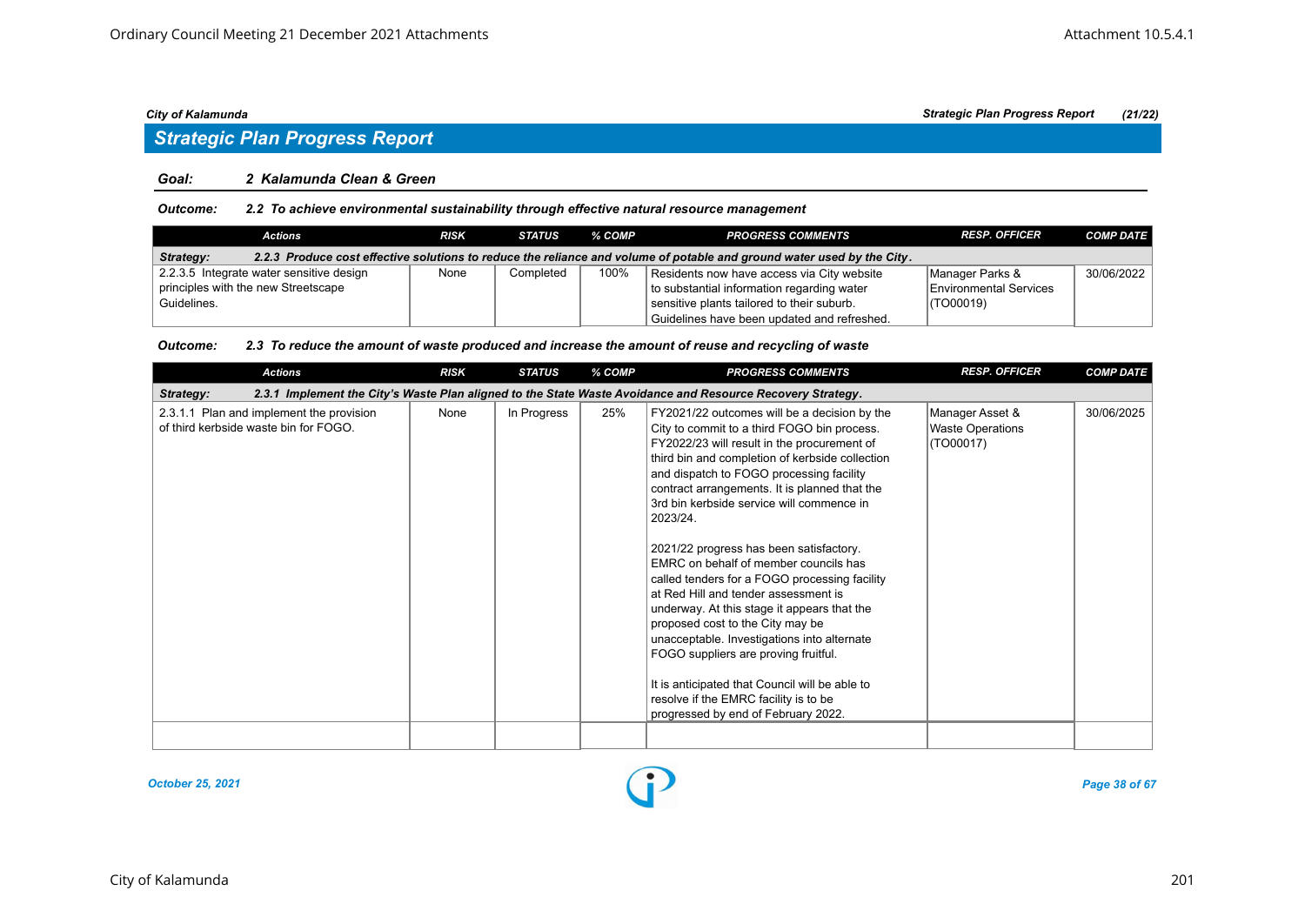## *Strategic Plan Progress Report*

#### *Goal: 2 Kalamunda Clean & Green*

#### *Outcome: 2.3 To reduce the amount of waste produced and increase the amount of reuse and recycling of waste*

| <b>Actions</b>                                                                                                                                                                        | <b>RISK</b> | <b>STATUS</b> | % COMP | <b>PROGRESS COMMENTS</b>                                                                                                                                                                                                                                                                                                                                                                                                                                                                                                | <b>RESP. OFFICER</b>                                    | <b>COMP DATE</b> |
|---------------------------------------------------------------------------------------------------------------------------------------------------------------------------------------|-------------|---------------|--------|-------------------------------------------------------------------------------------------------------------------------------------------------------------------------------------------------------------------------------------------------------------------------------------------------------------------------------------------------------------------------------------------------------------------------------------------------------------------------------------------------------------------------|---------------------------------------------------------|------------------|
| Strategy:                                                                                                                                                                             |             |               |        | 2.3.1 Implement the City's Waste Plan aligned to the State Waste Avoidance and Resource Recovery Strategy.                                                                                                                                                                                                                                                                                                                                                                                                              |                                                         |                  |
| 2.3.1.2 Improve access and facilities at<br>the Walliston Transfer Station for the<br>community to increase diversion of waste<br>from landfill into recycled or reused<br>materials. | None        | In Progress   | 25%    | 4 Year Proiect.<br>On 16 June 2020, DWER granted the City a<br>20 year conditional licence with improvements<br>to Infrastructure to be completed by June<br>2023.<br>RFQ awarded to TALIS Consultants.<br>Access Road cleared 2020.<br>Detailed design finalised 31 March 2021.<br>Construction works (Access Road Sealing,<br>Drainage, Hardstands, etc.) have commenced<br>April 2021.<br>Satisfactory progress made with new access<br>road complete, gate house being relocated<br>and internal layouts confirmed. | Manager Asset &<br><b>Waste Operations</b><br>(TO00017) | 30/06/2025       |
| 2.3.1.3 Plan and implement the change<br>of kerbside landfill waste bin refuse from<br>Red Hill landfill to East Rockingham<br>Waste to Energy.                                       | None        | Completed     | 100%   | Construction of the East Rockingham Waste<br>to Energy plant commenced on 18th May<br>2020 with an expected<br>commissioning/opening mid 2023.<br>EMRC have determined member costs to<br>utilise a new transfer station at Hazelmere to<br>transport kerbside waste to the East<br>Rockingham facility.<br>Actions are complete for FY2021/22.                                                                                                                                                                         | Manager Asset &<br><b>Waste Operations</b><br>(TO00017) | 30/06/2023       |
| 2.3.1.14 Develop within the new kerbside<br>waste management contract initiatives<br>that promote good waste management<br>behaviours.                                                | None        | In Progress   | 25%    | Specifications for new kerbside contract are<br>being finalised including matters pertaining to<br>waste management behaviours.                                                                                                                                                                                                                                                                                                                                                                                         | Manager Asset &<br><b>Waste Operations</b><br>(TO00017) | 30/06/2022       |
|                                                                                                                                                                                       |             |               |        |                                                                                                                                                                                                                                                                                                                                                                                                                                                                                                                         |                                                         |                  |

*October 25, 2021 Page 39 of 67*

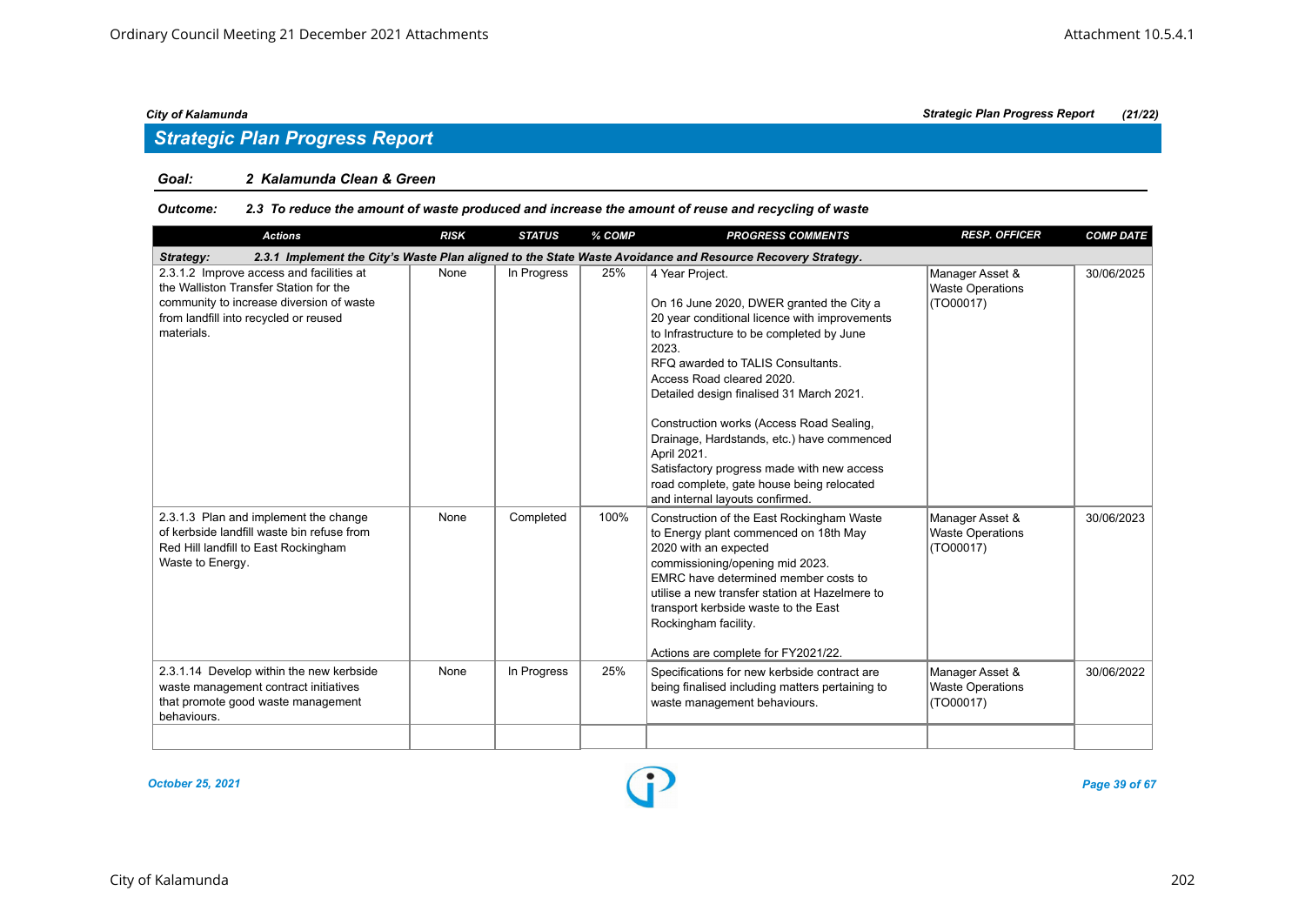### *Goal: 2 Kalamunda Clean & Green*

#### *Outcome: 2.3 To reduce the amount of waste produced and increase the amount of reuse and recycling of waste*

| Actions                                                                                                                 | <b>RISK</b> | STATUS      | % COMP | <b>PROGRESS COMMENTS</b>                                                                                                                            | <b>RESP. OFFICER</b>                             | <b>COMP DATE</b> |  |  |  |  |
|-------------------------------------------------------------------------------------------------------------------------|-------------|-------------|--------|-----------------------------------------------------------------------------------------------------------------------------------------------------|--------------------------------------------------|------------------|--|--|--|--|
| 2.3.1 Implement the City's Waste Plan aligned to the State Waste Avoidance and Resource Recovery Strategy.<br>Strategy: |             |             |        |                                                                                                                                                     |                                                  |                  |  |  |  |  |
| 2.3.1.17 Develop an awareness<br>campaign to gain community support for<br>monitoring illegal dumping.                  | None        | In Progress | 5%     | 4 Year Program to be developed in<br>conjunction with Keep Australia Beautiful and<br>the Department of Water & Environmental<br>Regulation (DWER). | Manager Asset &<br>Waste Operations<br>(TO00017) | 30/06/2025       |  |  |  |  |
|                                                                                                                         |             |             |        | Planning to occur in 2021/22, with roll out late<br>2021/2022. Satisfactory progress being made.                                                    |                                                  |                  |  |  |  |  |

#### *Outcome: 2.4 To ensure contaminated sites are safe*

| <b>Actions</b>                                                                                                | <b>RISK</b> | <b>STATUS</b> | % COMP | <b>PROGRESS COMMENTS</b>                                                                                                                                                                                                                                                                                                                                                                                                                                                                                                                                                                                                                                                                                                                                 | <b>RESP. OFFICER</b>                                                | <b>COMP DATE</b> |  |  |  |  |
|---------------------------------------------------------------------------------------------------------------|-------------|---------------|--------|----------------------------------------------------------------------------------------------------------------------------------------------------------------------------------------------------------------------------------------------------------------------------------------------------------------------------------------------------------------------------------------------------------------------------------------------------------------------------------------------------------------------------------------------------------------------------------------------------------------------------------------------------------------------------------------------------------------------------------------------------------|---------------------------------------------------------------------|------------------|--|--|--|--|
| 2.4.1 Identify, examine, and manage risk associated with contaminated sites.<br>Strategy:                     |             |               |        |                                                                                                                                                                                                                                                                                                                                                                                                                                                                                                                                                                                                                                                                                                                                                          |                                                                     |                  |  |  |  |  |
| 2.4.1.1 Investigate all City managed<br>contaminated sites to understand the full<br>extent of contamination. | None        | In Progress   | 25%    | Updates for this quarter include:<br>Former Dawson Road Landfill (Dawson &<br>Pioneer Parks) -<br>Following up with EDL Energy regarding<br>landfill gas generation and passive venting<br>system to ensure their contractual<br>commitments are met.<br><b>Finalising Contaminated Sites Auditors</b><br>contract to undertake voluntary auditor review<br>of proposed Detailed Site Investigations (DSI)<br>Environmental evaluation and Site<br>Management Plans (SMPs).<br>Tender drafted and soon to be advertised for<br>Environmental Consultants to complete the<br>DSI (soil, gas and groundwater) and SMPs.<br>Review into potentional hazards to<br>recreational users at Pioneer Park has been<br>completed by a contaminated sites auditor. | Manager<br>lEnvironmental Health &<br>Community Safety<br>(AC00064) | 30/06/2025       |  |  |  |  |

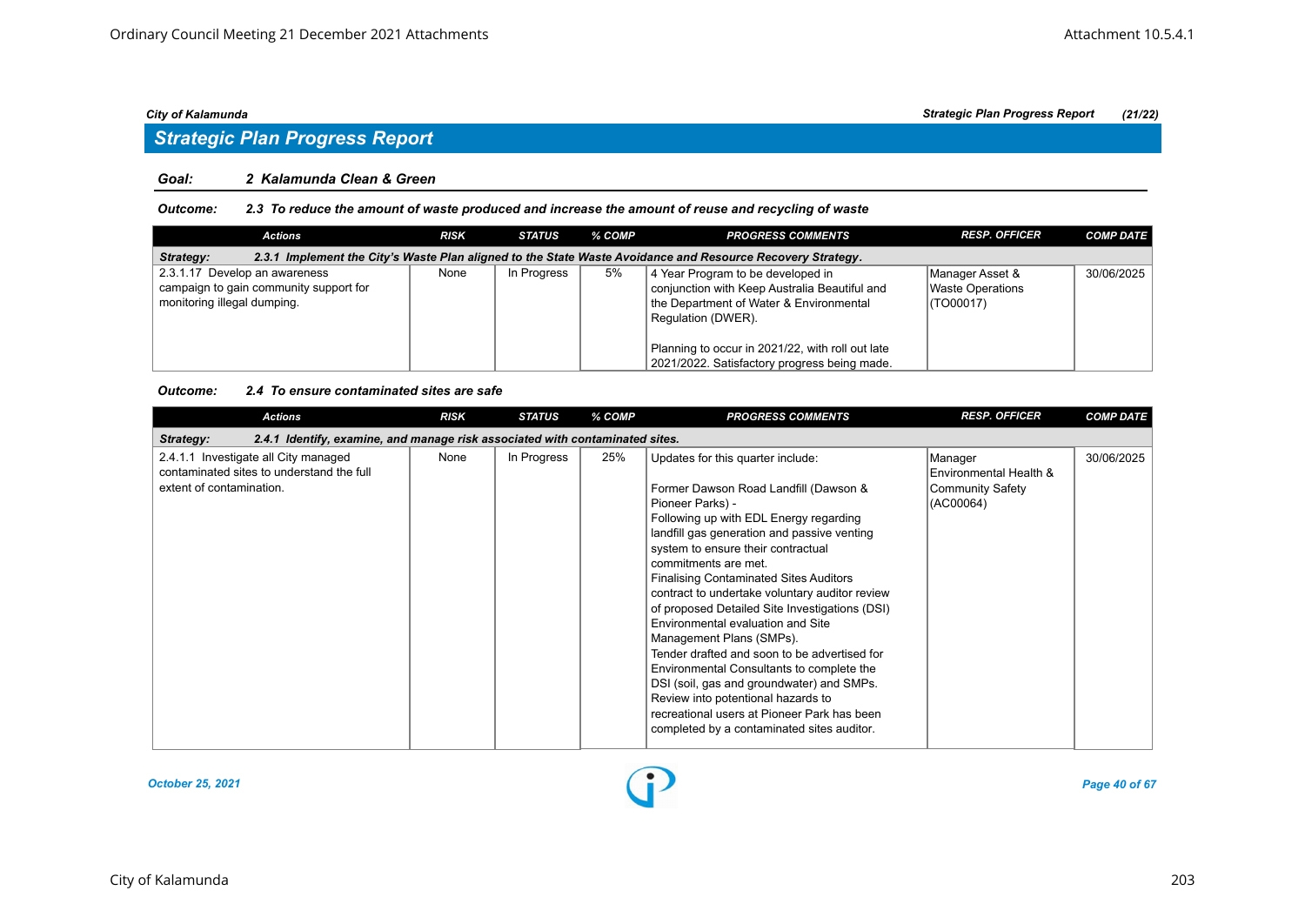## *Strategic Plan Progress Report*

### *Goal: 2 Kalamunda Clean & Green*

#### *Outcome: 2.4 To ensure contaminated sites are safe*

| <b>Actions</b>                                                                            | <b>RISK</b> | <b>STATUS</b> | % COMP | <b>PROGRESS COMMENTS</b>                                                                                                                                                                                                                                                                                                                                                                                                                                                                                                                                                                                                                                                                                                                                                                                         | <b>RESP. OFFICER</b>                                               | <b>COMP DATE</b> |
|-------------------------------------------------------------------------------------------|-------------|---------------|--------|------------------------------------------------------------------------------------------------------------------------------------------------------------------------------------------------------------------------------------------------------------------------------------------------------------------------------------------------------------------------------------------------------------------------------------------------------------------------------------------------------------------------------------------------------------------------------------------------------------------------------------------------------------------------------------------------------------------------------------------------------------------------------------------------------------------|--------------------------------------------------------------------|------------------|
| 2.4.1 Identify, examine, and manage risk associated with contaminated sites.<br>Strategy: |             |               |        |                                                                                                                                                                                                                                                                                                                                                                                                                                                                                                                                                                                                                                                                                                                                                                                                                  |                                                                    |                  |
|                                                                                           |             |               |        | Recommendations around further monitoring<br>for soil, gas and/or groundwater will be<br>undertaken as part of the detailed site<br>investigations.<br>Considering further recommendations, such<br>as preventing access to passive vent system<br>with EDL Energy by installing additional<br>fencing / access controls.                                                                                                                                                                                                                                                                                                                                                                                                                                                                                        |                                                                    |                  |
| 2.4.1.2 Manage all contaminated sites to<br>support existing and future land uses.        | None        | In Progress   | 25%    | Updates for this quarter include:<br>Site Management Plans (SMP) will be<br>developed and audited for all contaminated<br>sites. SMP development will be prioritised<br>based on current and future land use risk.<br>Environmental Consultant specifications being<br>drafted for further Detailed Site Investigations<br>(DSI), SMP; Remediation Plans to facilitate<br>Contaminated Sites reclassification &<br>proposed land use at the former Brand Road<br>tip site.<br>Alan Anderson Park work commencing over<br>the next 12 months to improved vegetation<br>cover sustainability and reduce long term<br>maintenance costs.<br>Ledger Road Reserve proposal being<br>developed to reduce the contaminated sites<br>area of concern and long term maintenance<br>costs. Continue to undertake bi-annual | Manager<br>Environmental Health &<br>Community Safety<br>(AC00064) | 30/06/2025       |

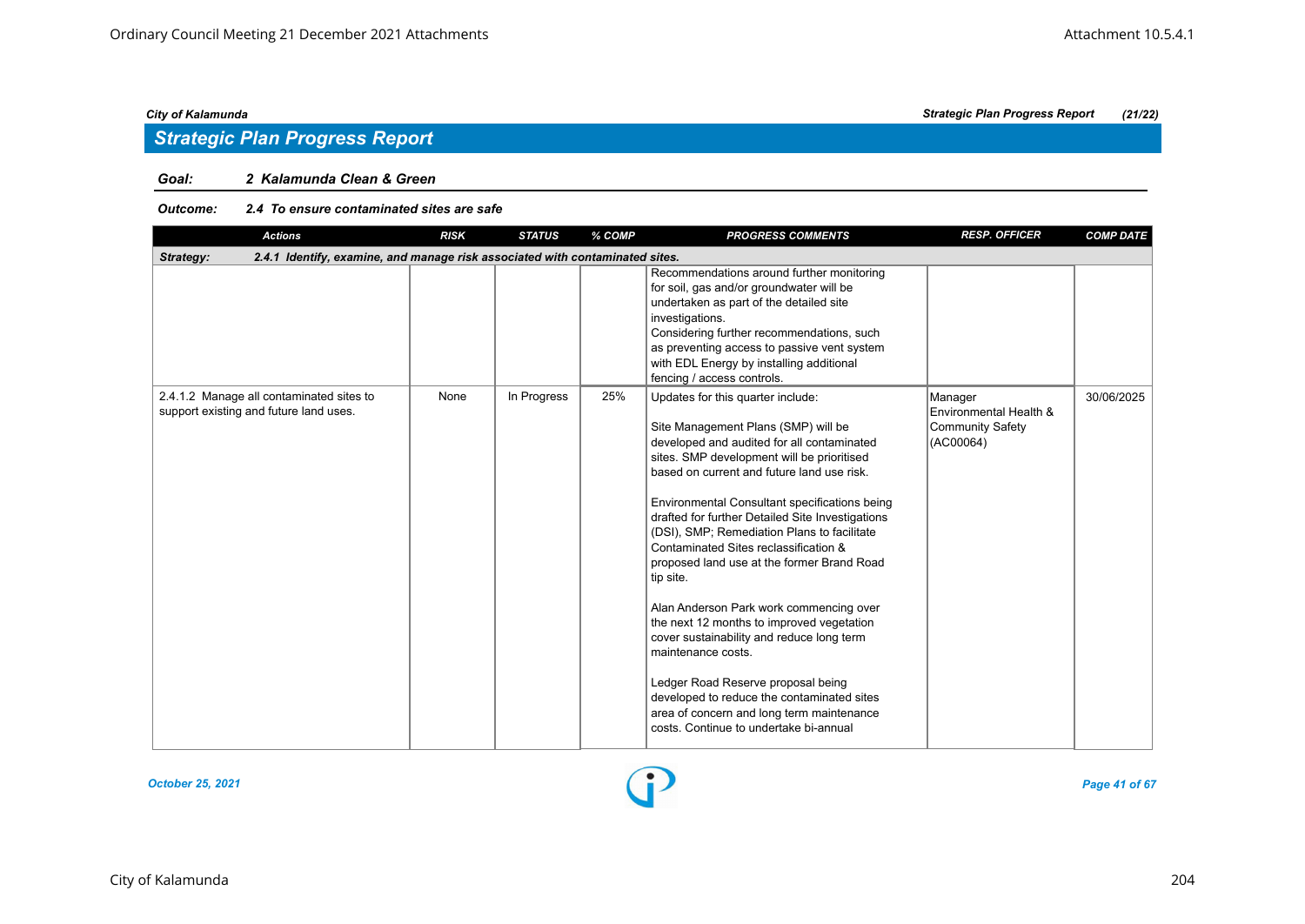## *Strategic Plan Progress Report*

### *Goal: 2 Kalamunda Clean & Green*

#### *Outcome: 2.4 To ensure contaminated sites are safe*

|                                                                                           | Actions | <b>RISK</b> | STATUS | % COMP | <b>PROGRESS COMMENTS</b>                      | <b>RESP. OFFICER</b> | <b>COMP DATE</b> |  |
|-------------------------------------------------------------------------------------------|---------|-------------|--------|--------|-----------------------------------------------|----------------------|------------------|--|
| 2.4.1 Identify, examine, and manage risk associated with contaminated sites.<br>Strategy: |         |             |        |        |                                               |                      |                  |  |
|                                                                                           |         |             |        |        | asbestos picks from the site and recently     |                      |                  |  |
|                                                                                           |         |             |        |        | undertook a pick prior to the prescribed burn |                      |                  |  |
|                                                                                           |         |             |        |        | conducted by the City's Fire Mitigation team. |                      |                  |  |

*October 25, 2021 Page 42 of 67*

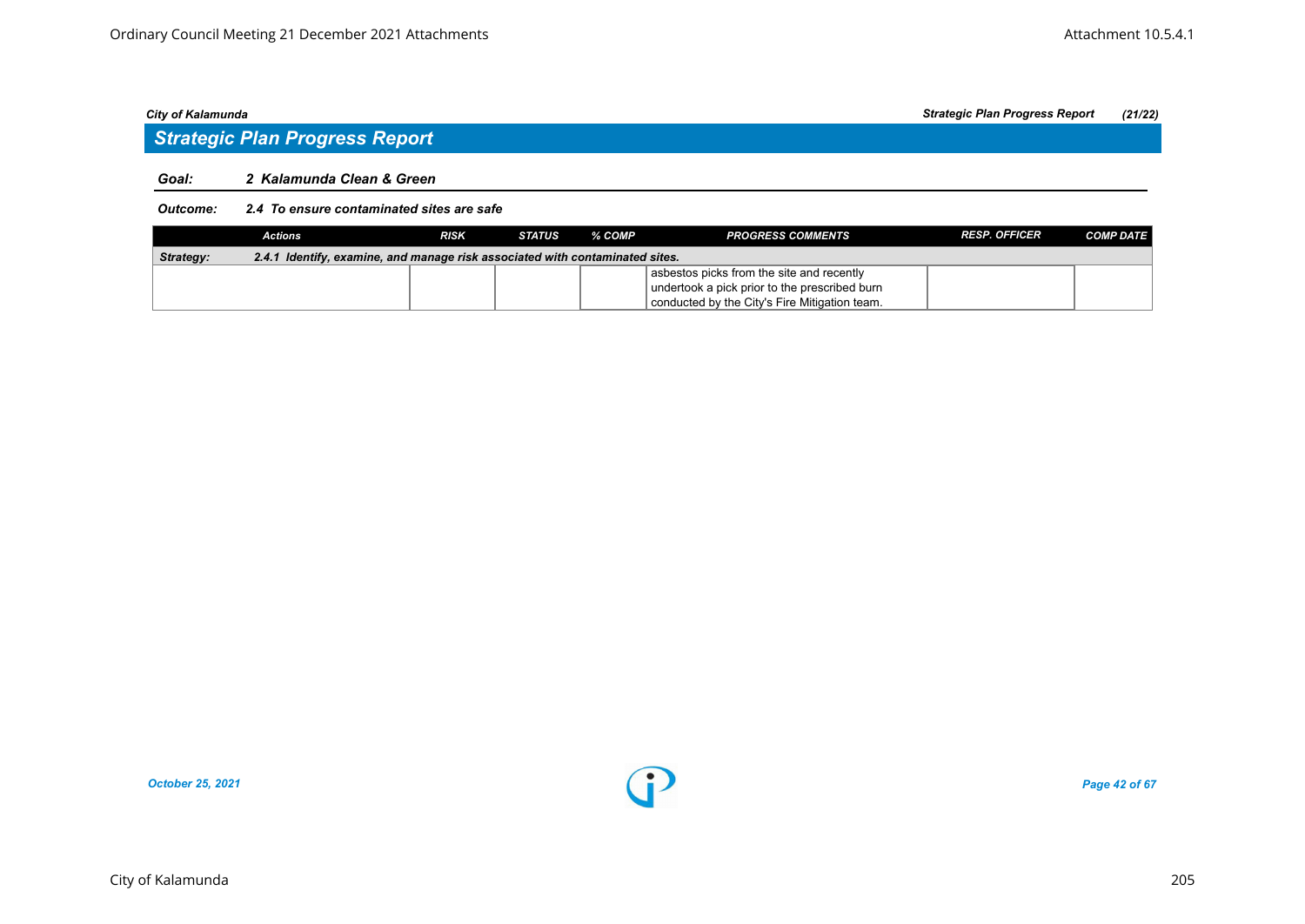## *Strategic Plan Progress Report*

### *Goal: 3 Kalamunda Develops*

| <b>Actions</b>                                                                                                                                                                                                  | <b>RISK</b> | <b>STATUS</b> | % COMP | <b>PROGRESS COMMENTS</b>                                                                                                                                                                                                                                                                                                                                                                                                                                                                                                                                                                                                                                                                                                                                                                                                                                                                                                                             | <b>RESP. OFFICER</b>                    | <b>COMP DATE</b> |  |  |  |  |
|-----------------------------------------------------------------------------------------------------------------------------------------------------------------------------------------------------------------|-------------|---------------|--------|------------------------------------------------------------------------------------------------------------------------------------------------------------------------------------------------------------------------------------------------------------------------------------------------------------------------------------------------------------------------------------------------------------------------------------------------------------------------------------------------------------------------------------------------------------------------------------------------------------------------------------------------------------------------------------------------------------------------------------------------------------------------------------------------------------------------------------------------------------------------------------------------------------------------------------------------------|-----------------------------------------|------------------|--|--|--|--|
| 3.1.1 Plan for diverse and sustainable activity centres, housing, community facilities and industrial development to meet future growth, and<br>Strategy:<br>changing social, economic and environmental needs. |             |               |        |                                                                                                                                                                                                                                                                                                                                                                                                                                                                                                                                                                                                                                                                                                                                                                                                                                                                                                                                                      |                                         |                  |  |  |  |  |
| 3.1.1.1 Commence preparation of a new<br>Local Planning Strategy to inform Local<br>Planning Scheme No. 4.                                                                                                      | None        | In Progress   | 25%    | Public Open Space Strategy:<br>- Public Open Space Strategy adopted by<br>Council in July 2018 and is currently in<br>implementation phase.<br>Industrial Development Strategy:<br>- Industrial Development Strategy adopted by<br>Council in December 2018 and is currently in<br>implementation phase.<br>Environmental Land Use Planning Strategy:<br>Environmental Land Use Planning Strategy<br>adopted by Council in July 2019 and is<br>currently in implementation phase.<br><b>Activity Centres Strategy:</b><br>- Council adopted March 2021 and is currently<br>in implementation phase.<br>Housing Strategy:<br>- The draft Housing Strategy was adopted by<br>Council in August 2021 and is currently in<br>implementation phase.<br><b>Rural Strategy:</b><br>- To be assimilated as part of new Local<br>Planning Strategy.<br>- Rural zone rationalisation analysis well<br>underway.<br>- Pending outcomes from Pickering Brook and | Manager Strategic<br>Planning (TO00041) | 30/06/2024       |  |  |  |  |

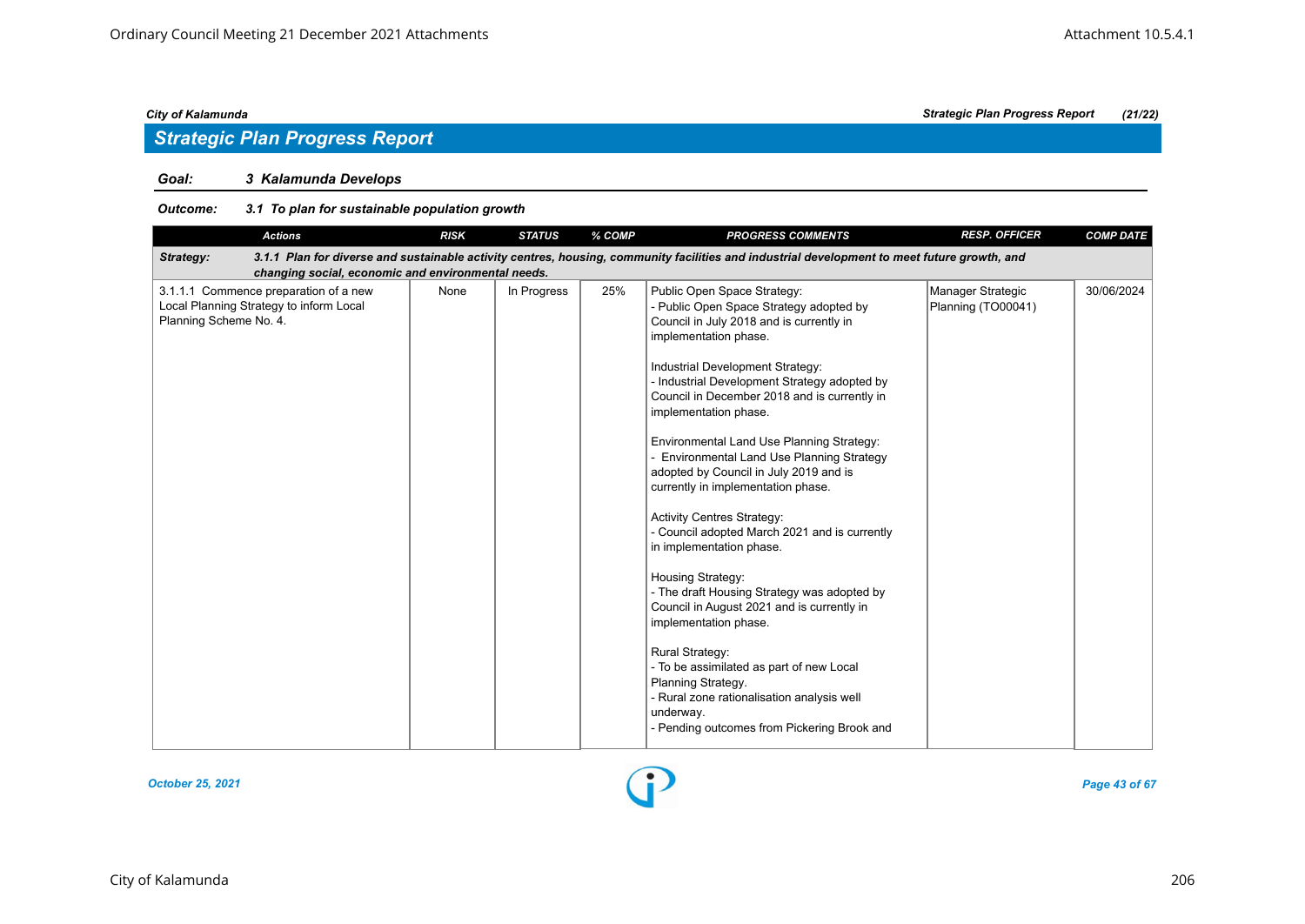### *Goal: 3 Kalamunda Develops*

### *Outcome: 3.1 To plan for sustainable population growth*

| <b>Actions</b>                                                                                                                                                                                                  | <b>RISK</b> | <b>STATUS</b> | % COMP | <b>PROGRESS COMMENTS</b>                                                                                                                                                                                                                                                                                                                                                                                                        | <b>RESP. OFFICER</b>                    | <b>COMP DATE</b> |  |  |  |  |
|-----------------------------------------------------------------------------------------------------------------------------------------------------------------------------------------------------------------|-------------|---------------|--------|---------------------------------------------------------------------------------------------------------------------------------------------------------------------------------------------------------------------------------------------------------------------------------------------------------------------------------------------------------------------------------------------------------------------------------|-----------------------------------------|------------------|--|--|--|--|
| 3.1.1 Plan for diverse and sustainable activity centres, housing, community facilities and industrial development to meet future growth, and<br>Strategy:<br>changing social, economic and environmental needs. |             |               |        |                                                                                                                                                                                                                                                                                                                                                                                                                                 |                                         |                  |  |  |  |  |
|                                                                                                                                                                                                                 |             |               |        | Surrounds taskforce phase 2.<br>Infrastructure and Servicing Strategy:<br>- the final sub-strategy to the above, to be<br>assimilated into the future Local Planning<br>Strategy.<br>Local Planning Strategy:<br>- Project Plan Prepared<br>- strategy development envisaged through<br>2020/21 completed as practically possible.<br>Local Planning Strategy scoped with project<br>plan for development in 2021/22.           |                                         |                  |  |  |  |  |
| 3.1.1.3 Finalise the Transit Oriented<br>Development Precinct Local Structure<br>Plan and supporting Development<br>Contribution Plan(s) for the broader<br>project area.                                       | None        | In Progress   | 80%    | <b>Residential Precinct Local Structure Plan:</b><br>- Approved by WAPC June 2020.<br><b>Transit Oriented Development Precinct Local</b><br>Structure Plan:<br>- TOD Activity Centre Structure Plan was<br>adopted for the purposes of forwarding to the<br>responsible authority, DevelopmentWA, in<br>October 2021.<br>- Currently pending DevelopmentWA's<br>assessment, consultation and any requests<br>for modifications. | Manager Strategic<br>Planning (TO00041) | 30/06/2023       |  |  |  |  |
| 3.1.1.7 Biennial review of existing Local<br>Planning Policies and implementation of<br>new Local Planning Policies as required.                                                                                | None        | In Progress   | 25%    | Existing Local Planning Policies identified for<br>review and new Policies to be prepared.<br>LPP 14 - Car Parking scheduled for<br>revocation at the September PAB/OCM.                                                                                                                                                                                                                                                        | Manager Approval<br>Services (TO00016)  | 30/06/2025       |  |  |  |  |

*October 25, 2021 Page 44 of 67*

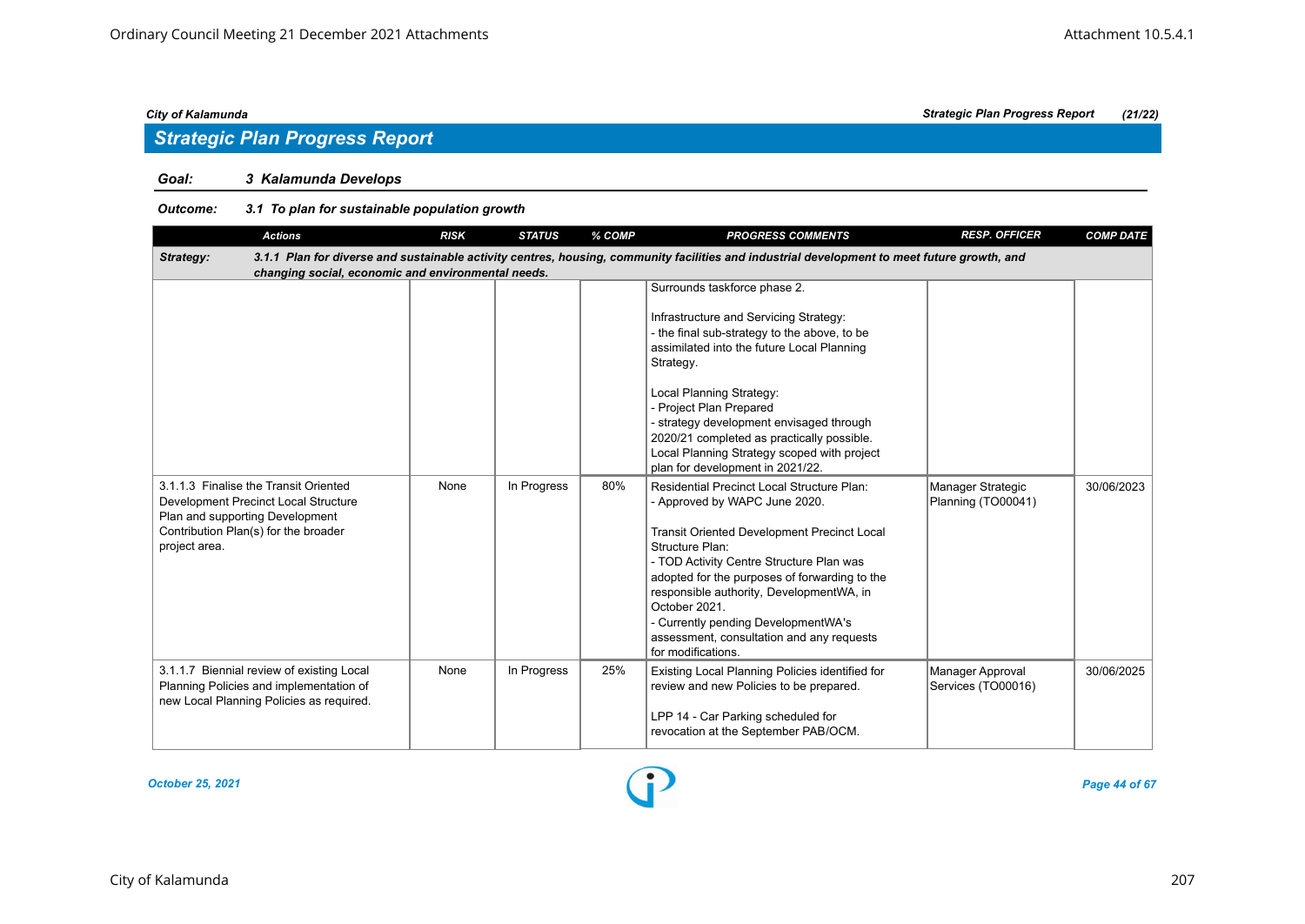## *Strategic Plan Progress Report*

### *Goal: 3 Kalamunda Develops*

| <b>Actions</b>                                                                                                                                                                                                  | <b>RISK</b> | <b>STATUS</b> | % COMP | <b>PROGRESS COMMENTS</b>                                                                                                                                                                                                                                                                                                                                                                                                                                                                                                                                                                                                                                                                                                                                                                                                                                                                                                                                                                                                              | <b>RESP. OFFICER</b>                   | <b>COMP DATE</b> |  |  |  |  |  |
|-----------------------------------------------------------------------------------------------------------------------------------------------------------------------------------------------------------------|-------------|---------------|--------|---------------------------------------------------------------------------------------------------------------------------------------------------------------------------------------------------------------------------------------------------------------------------------------------------------------------------------------------------------------------------------------------------------------------------------------------------------------------------------------------------------------------------------------------------------------------------------------------------------------------------------------------------------------------------------------------------------------------------------------------------------------------------------------------------------------------------------------------------------------------------------------------------------------------------------------------------------------------------------------------------------------------------------------|----------------------------------------|------------------|--|--|--|--|--|
| Strategy:<br>3.1.1 Plan for diverse and sustainable activity centres, housing, community facilities and industrial development to meet future growth, and<br>changing social, economic and environmental needs. |             |               |        |                                                                                                                                                                                                                                                                                                                                                                                                                                                                                                                                                                                                                                                                                                                                                                                                                                                                                                                                                                                                                                       |                                        |                  |  |  |  |  |  |
|                                                                                                                                                                                                                 |             |               |        | LPP 26 - Public Art Policy adopted at the May<br>OCM for public advertising, to be referred to<br>November OCM for final approval.                                                                                                                                                                                                                                                                                                                                                                                                                                                                                                                                                                                                                                                                                                                                                                                                                                                                                                    |                                        |                  |  |  |  |  |  |
| 3.1.1.8 Customer survey form is provided<br>with all planning and building approvals,<br>with survey results reported to Council<br>half yearly.                                                                | None        | In Progress   | 25%    | Customer Survey responses for the period<br>July - September 2021 -<br><b>Statutory Planning:</b><br>20 responses to the question of level of<br>service<br>85% (17) were either satisfied, very satisfied<br>and neutral and 15% (3) either unsatisfied or<br>very unsatisfied with the level of service<br>provided.<br>19 responses to the question of whether staff<br>assessed the planning application within a<br>reasonable period of time.<br>79% (15) indicated that the time taken was<br>either good, very good or average, whilst 21%<br>(4) indicated the time taken was either poor or<br>very poor.<br>Building:<br>7 responses to the question of level of service<br>86% (14) were either satisfied, very satisfied<br>or neutral and 14% (1) either unsatisfied or<br>very unsatisfied with the level of service<br>provided.<br>5 responses to the question of whether staff<br>assessed the building permit within a<br>reasonable period of time, 80% (4) were<br>satisfied with the period of time taken, with | Manager Approval<br>Services (TO00016) | 30/06/2025       |  |  |  |  |  |

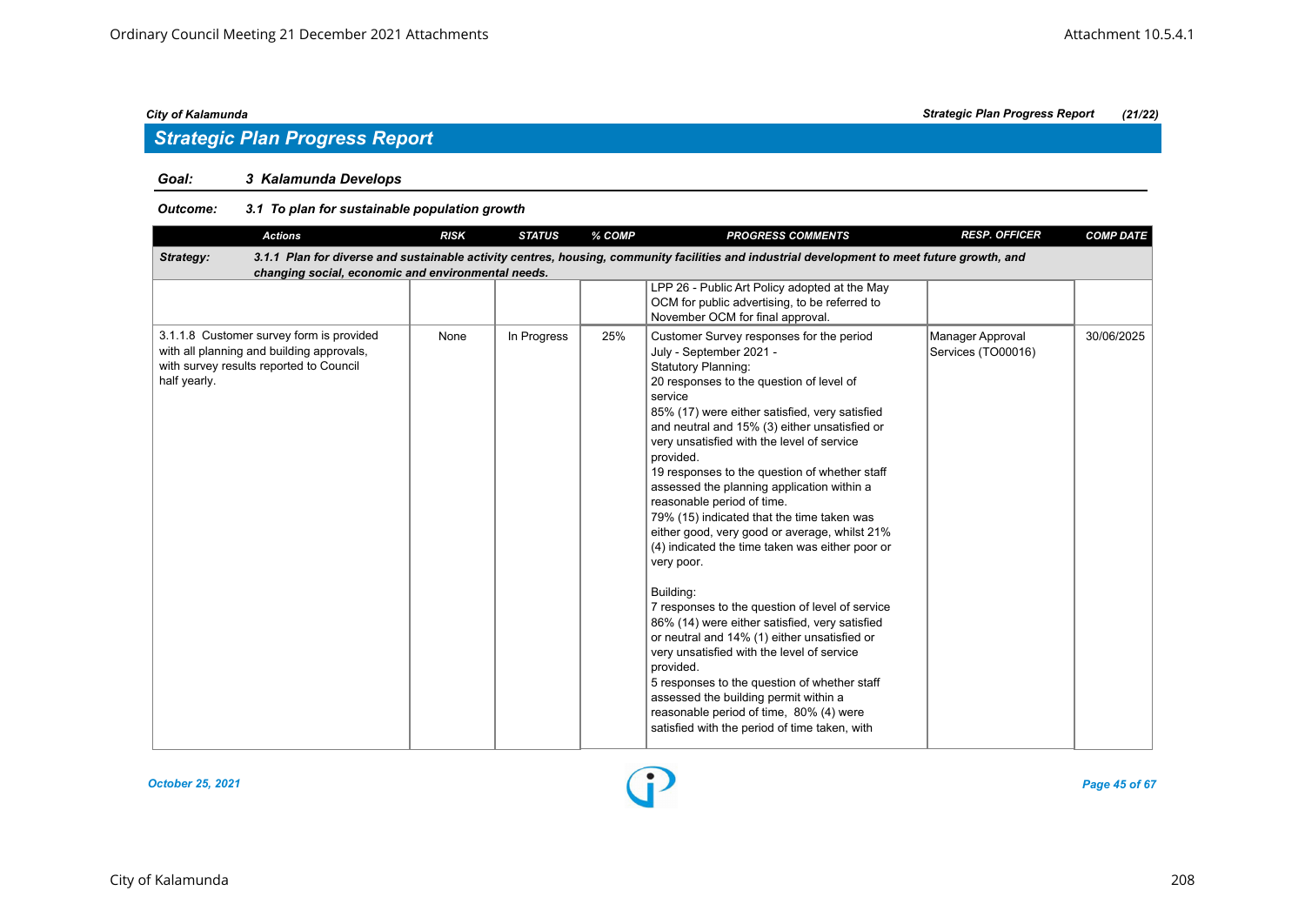### *Goal: 3 Kalamunda Develops*

### *Outcome: 3.1 To plan for sustainable population growth*

| <b>Actions</b>                                                                                               | <b>RISK</b> | <b>STATUS</b> | % COMP | <b>PROGRESS COMMENTS</b>                                                                                                                                                                                                                                                                                                                                                                                                                                                                                                                                                                                                                                                                                                                                                                                                                                                                                                                                                               | <b>RESP. OFFICER</b>                    | <b>COMP DATE</b> |  |  |  |  |
|--------------------------------------------------------------------------------------------------------------|-------------|---------------|--------|----------------------------------------------------------------------------------------------------------------------------------------------------------------------------------------------------------------------------------------------------------------------------------------------------------------------------------------------------------------------------------------------------------------------------------------------------------------------------------------------------------------------------------------------------------------------------------------------------------------------------------------------------------------------------------------------------------------------------------------------------------------------------------------------------------------------------------------------------------------------------------------------------------------------------------------------------------------------------------------|-----------------------------------------|------------------|--|--|--|--|
| Strategy:                                                                                                    |             |               |        | 3.1.1 Plan for diverse and sustainable activity centres, housing, community facilities and industrial development to meet future growth, and                                                                                                                                                                                                                                                                                                                                                                                                                                                                                                                                                                                                                                                                                                                                                                                                                                           |                                         |                  |  |  |  |  |
| changing social, economic and environmental needs.                                                           |             |               |        |                                                                                                                                                                                                                                                                                                                                                                                                                                                                                                                                                                                                                                                                                                                                                                                                                                                                                                                                                                                        |                                         |                  |  |  |  |  |
|                                                                                                              |             |               |        | 20% (1) unsatisfied.                                                                                                                                                                                                                                                                                                                                                                                                                                                                                                                                                                                                                                                                                                                                                                                                                                                                                                                                                                   |                                         |                  |  |  |  |  |
| 3.1.1.10 Ensure planning and building<br>applications are processed within required<br>statutory timeframes. | None        | In Progress   | 25%    | Planning statistics are reported for Basic (20<br>days), Standard (60 days) and Complex (90<br>days) development applications on a monthly<br>basis. The statistics are reviewed and<br>monitored to ensure compliance with the<br>statutory time frames.<br>Planning Applications processed July -<br>September period:<br>165 development applications processed -<br>98% completed within statutory time frames<br>as follows:<br>Basic development applications (20 days) 35<br>applications, 92% completed on time<br>Standard development applications (60 days)<br>71 applications, 97% completed on time<br>Complex development applications (90 days)<br>59 applications, 97% completed on time<br>Building Permits July - September period:<br>Certified Building Permits 213 permits<br>processed with 99% completed with the<br>statutory 10 day timeframe.<br>Uncertified Building Permits - 145 processed<br>with 100% completed with the statutory 25 day<br>timeframe. | Manager Approval<br>Services (TO00016)  | 30/06/2025       |  |  |  |  |
| 3.1.1.11 Finalise and manage the<br>implementation of Local Planning<br>Strategy sub-strategies:             | None        | In Progress   | 25%    | Public Open Space Strategy:<br>- Public Open Space Strategy adopted by<br>Council in July 2018 and is currently in                                                                                                                                                                                                                                                                                                                                                                                                                                                                                                                                                                                                                                                                                                                                                                                                                                                                     | Manager Strategic<br>Planning (TO00041) | 30/06/2025       |  |  |  |  |

*October 25, 2021 Page 46 of 67*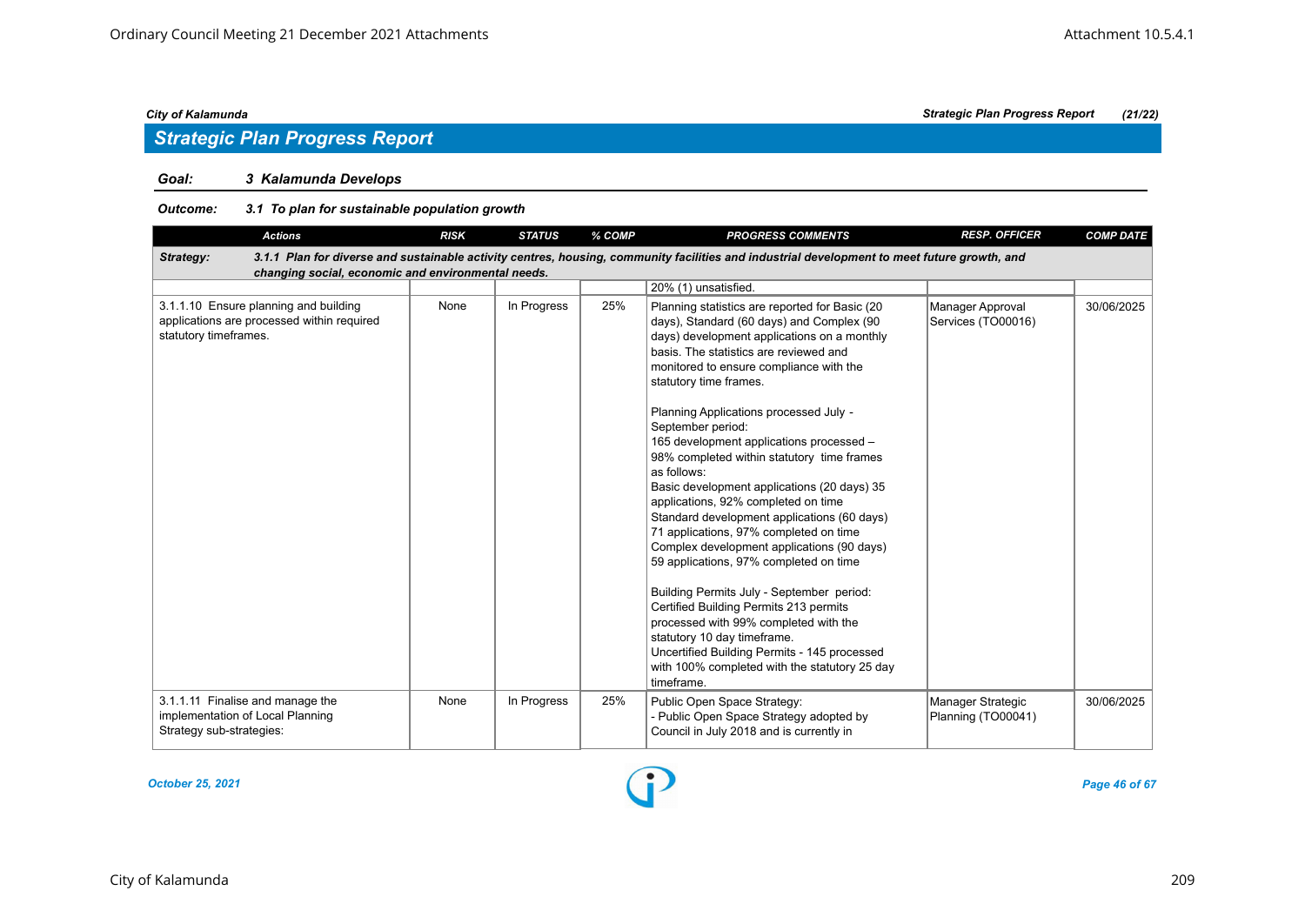### *Goal: 3 Kalamunda Develops*

| <b>Actions</b>                                     | <b>RISK</b> | <b>STATUS</b> | % COMP | <b>PROGRESS COMMENTS</b>                                                                                                                     | <b>RESP. OFFICER</b> | <b>COMP DATE</b> |
|----------------------------------------------------|-------------|---------------|--------|----------------------------------------------------------------------------------------------------------------------------------------------|----------------------|------------------|
| Strategy:                                          |             |               |        | 3.1.1 Plan for diverse and sustainable activity centres, housing, community facilities and industrial development to meet future growth, and |                      |                  |
| changing social, economic and environmental needs. |             |               |        |                                                                                                                                              |                      |                  |
| - Local Housing Strategy                           |             |               |        | implementation phase.                                                                                                                        |                      |                  |
| - Activity Centres Strategy                        |             |               |        |                                                                                                                                              |                      |                  |
| - Industrial Development Strategy                  |             |               |        | Industrial Development Strategy:                                                                                                             |                      |                  |
| - Environmental Land Use Planning                  |             |               |        | - Industrial Development Strategy adopted by                                                                                                 |                      |                  |
| Strategy                                           |             |               |        | Council in December 2018 and is currently in                                                                                                 |                      |                  |
| - Public Open Space Strategy                       |             |               |        | implementation phase.                                                                                                                        |                      |                  |
|                                                    |             |               |        |                                                                                                                                              |                      |                  |
|                                                    |             |               |        | Environmental Land Use Planning Strategy:                                                                                                    |                      |                  |
|                                                    |             |               |        | <b>Environmental Land Use Planning Strategy</b><br>adopted by Council in July 2019 and is                                                    |                      |                  |
|                                                    |             |               |        | currently in implementation phase.                                                                                                           |                      |                  |
|                                                    |             |               |        |                                                                                                                                              |                      |                  |
|                                                    |             |               |        | <b>Activity Centres Strategy:</b>                                                                                                            |                      |                  |
|                                                    |             |               |        | - Council adopted March 2021 and is currently                                                                                                |                      |                  |
|                                                    |             |               |        | in implementation phase.                                                                                                                     |                      |                  |
|                                                    |             |               |        |                                                                                                                                              |                      |                  |
|                                                    |             |               |        | Housing Strategy:                                                                                                                            |                      |                  |
|                                                    |             |               |        | - The draft Housing Strategy was adopted by                                                                                                  |                      |                  |
|                                                    |             |               |        | Council in August 2021 and is currently in                                                                                                   |                      |                  |
|                                                    |             |               |        | implementation phase.                                                                                                                        |                      |                  |
|                                                    |             |               |        |                                                                                                                                              |                      |                  |
|                                                    |             |               |        | Rural Strategy:                                                                                                                              |                      |                  |
|                                                    |             |               |        | - To be assimilated as part of new Local                                                                                                     |                      |                  |
|                                                    |             |               |        | Planning Strategy.                                                                                                                           |                      |                  |
|                                                    |             |               |        | - Rural zone rationalisation analysis well                                                                                                   |                      |                  |
|                                                    |             |               |        | underway.                                                                                                                                    |                      |                  |
|                                                    |             |               |        | - Pending outcomes from Pickering Brook and                                                                                                  |                      |                  |
|                                                    |             |               |        | Surrounds taskforce phase 2.                                                                                                                 |                      |                  |
|                                                    |             |               |        |                                                                                                                                              |                      |                  |
|                                                    |             |               |        | Infrastructure and Servicing Strategy:                                                                                                       |                      |                  |
|                                                    |             |               |        |                                                                                                                                              |                      |                  |

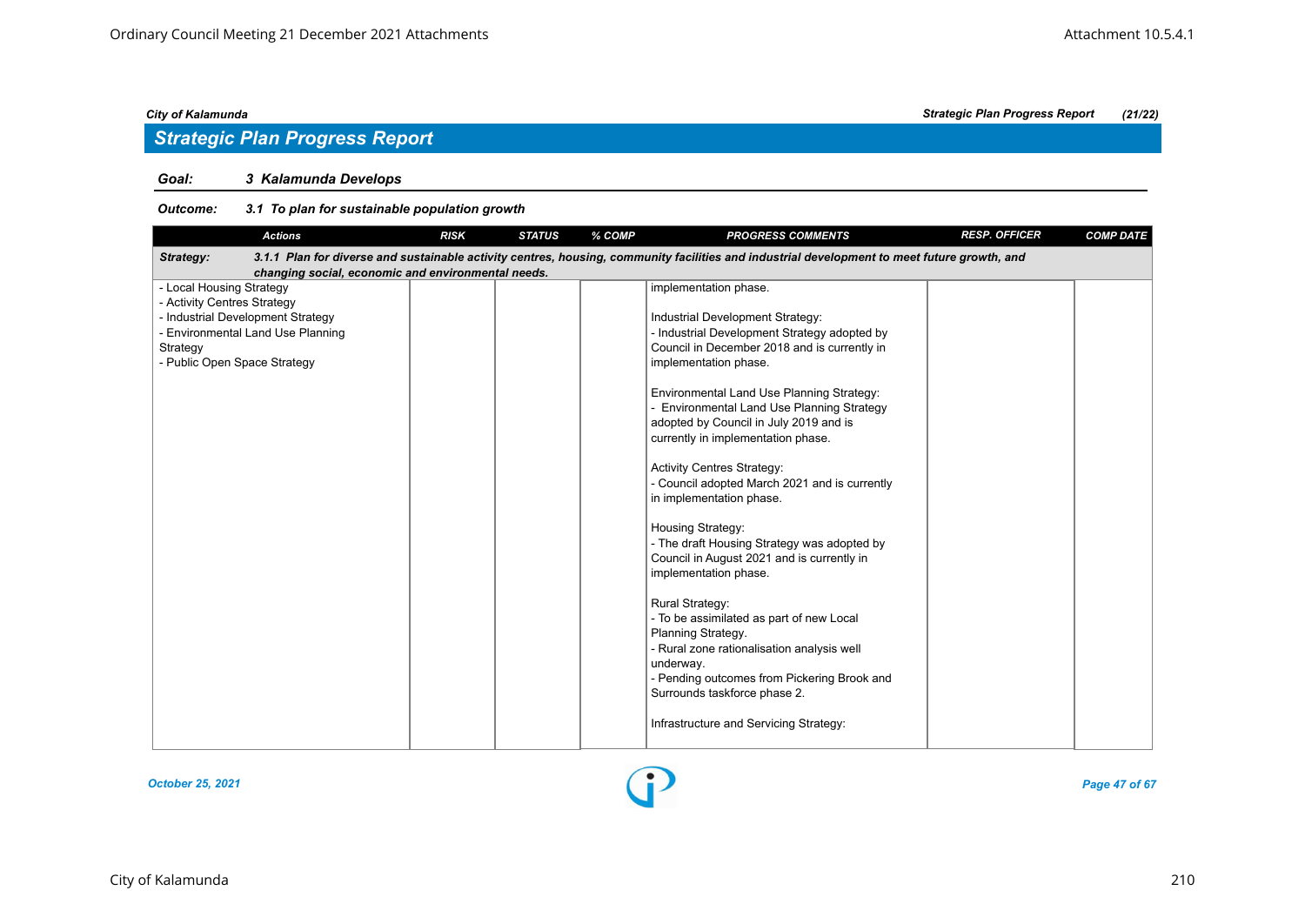### *Goal: 3 Kalamunda Develops*

| <b>Actions</b>                                                                                                                  | <b>RISK</b> | <b>STATUS</b> | % COMP | <b>PROGRESS COMMENTS</b>                                                                                                                                                                                                                                                                                                         | <b>RESP. OFFICER</b>                   | <b>COMP DATE</b> |
|---------------------------------------------------------------------------------------------------------------------------------|-------------|---------------|--------|----------------------------------------------------------------------------------------------------------------------------------------------------------------------------------------------------------------------------------------------------------------------------------------------------------------------------------|----------------------------------------|------------------|
| Strategy:<br>changing social, economic and environmental needs.                                                                 |             |               |        | 3.1.1 Plan for diverse and sustainable activity centres, housing, community facilities and industrial development to meet future growth, and                                                                                                                                                                                     |                                        |                  |
|                                                                                                                                 |             |               |        | - the final sub-strategy to the above, to be<br>assimilated into the future Local Planning<br>Strategy.<br>Local Planning Strategy:<br>- Project Plan Prepared<br>- strategy development envisaged through<br>2020/21 completed as practically possible.<br>Local Planning Strategy scoped with project                          |                                        |                  |
| 3.1.1.12 Undertake a review of Local<br>Planning Scheme No. 3 in preparation for<br>Local Planning Scheme No.4.                 | None        | In Progress   | 25%    | plan for development in 2021/22.<br>Project Plan completed.<br>Local Planning Scheme review underway,<br>regarding the following elements:<br>Rural analysis;<br>Residential analysis - Dual Density codes;<br>Industrial and commercial:<br>Environmental.<br>Use class table review completed.<br>Work on Scheme text ongoing. | Manager Approval<br>Services (TO00016) | 30/06/2025       |
| 3.1.1.13 Provide a half yearly report to<br>Council on regulatory planning and<br>building performance of Approval<br>Services. | None        | In Progress   | 25%    | Regulatory Review for the period January -<br>June 2021 presented to Council at the<br>September PAB/OCM.<br>Next review July - December 2021.                                                                                                                                                                                   | Manager Approval<br>Services (TO00016) | 30/06/2025       |
| 3.1.1.14 Compliance audit of contentious<br>and high-risk planning approvals, as<br>resources permit.                           | None        | In Progress   | 25%    | Ongoing.<br>High risk development applications and<br>associated conditions of approval identified,<br>and planning process for compliance                                                                                                                                                                                       | Manager Approval<br>Services (TO00016) | 30/06/2025       |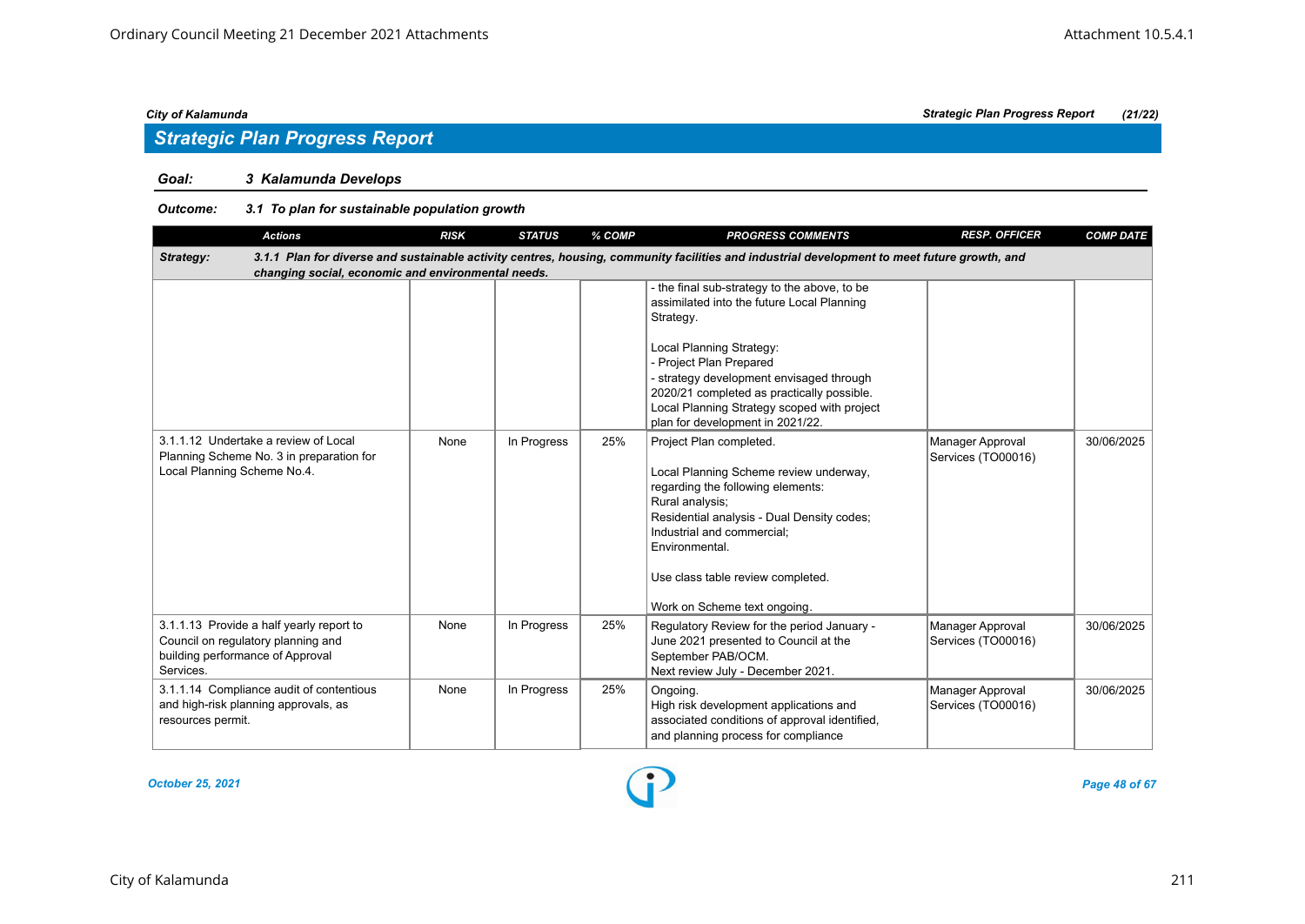## *Strategic Plan Progress Report*

### *Goal: 3 Kalamunda Develops*

| <b>Actions</b>                                                                                                                                                                                                                                                                                                                             | <b>RISK</b> | <b>STATUS</b>      | % COMP | <b>PROGRESS COMMENTS</b>                                                                                                                                                                                                                                                                                                                                                                                                                                                                   | <b>RESP. OFFICER</b>                    | <b>COMP DATE</b> |
|--------------------------------------------------------------------------------------------------------------------------------------------------------------------------------------------------------------------------------------------------------------------------------------------------------------------------------------------|-------------|--------------------|--------|--------------------------------------------------------------------------------------------------------------------------------------------------------------------------------------------------------------------------------------------------------------------------------------------------------------------------------------------------------------------------------------------------------------------------------------------------------------------------------------------|-----------------------------------------|------------------|
| Strategy:<br>changing social, economic and environmental needs.                                                                                                                                                                                                                                                                            |             |                    |        | 3.1.1 Plan for diverse and sustainable activity centres, housing, community facilities and industrial development to meet future growth, and                                                                                                                                                                                                                                                                                                                                               |                                         |                  |
|                                                                                                                                                                                                                                                                                                                                            |             |                    |        | monitoring established.<br>Forrestfield/High Wycombe Stage 1 and<br>associated public art conditions identified as<br>high risk.                                                                                                                                                                                                                                                                                                                                                           |                                         |                  |
| 3.1.1.28 Progress the planning for the<br>Pickering Brook townsite expansion.                                                                                                                                                                                                                                                              | None        | <b>Not Started</b> | $0\%$  | Townsite expansion report (Part 1) finalised<br>and issued to the Taskforce for<br>recommendation. Part 1 report and<br>recommendations have now been considered<br>by Council.<br>A Metropolitan Region Scheme amendment<br>request was presented and endorsed by<br>Council at the March 2021 Ordinary Council<br>Meeting.                                                                                                                                                               | Manager Strategic<br>Planning (TO00041) | 30/06/2024       |
| 3.1.1.29 Progress investigations to<br>ensure the highest and best use of the<br>City's freehold land assets for reporting to<br>Council.                                                                                                                                                                                                  | None        | In Progress        | 50%    | Investigations underway for various sites in<br>Kalamunda and Forrestfield.                                                                                                                                                                                                                                                                                                                                                                                                                | Manager Strategic<br>Planning (TO00041) | 30/06/2025       |
| 3.1.1.30 Prepare and review<br>Development Contribution Plans for the<br>City's development areas including:<br>a) Forrestfield / High Wycombe Industrial<br>Area (existing).<br>b) Cell 9 Guided Development Scheme<br>(existing).<br>c) Maddington Kenwick Strategic<br>Employment Area (proposed).<br>d) Forrestfield North (proposed). | None        | <b>Not Started</b> | 0%     | For the MKSEA draft development<br>contribution scheme, Porter Engineering<br>Consultants have been appointed to<br>undertake the detailed design and approvals<br>for the upgrade of the Welshpool Road East<br>and Coldwell Road intersection. They have<br>achieved the first stage of approvals from<br>MRWA for traffic signals at the intersection,<br>and are finalising designs and costs.<br>For the Forrestfield Industrial scheme.<br>designs were commenced for the upgrade of | Manager Strategic<br>Planning (TO00041) | 30/06/2025       |

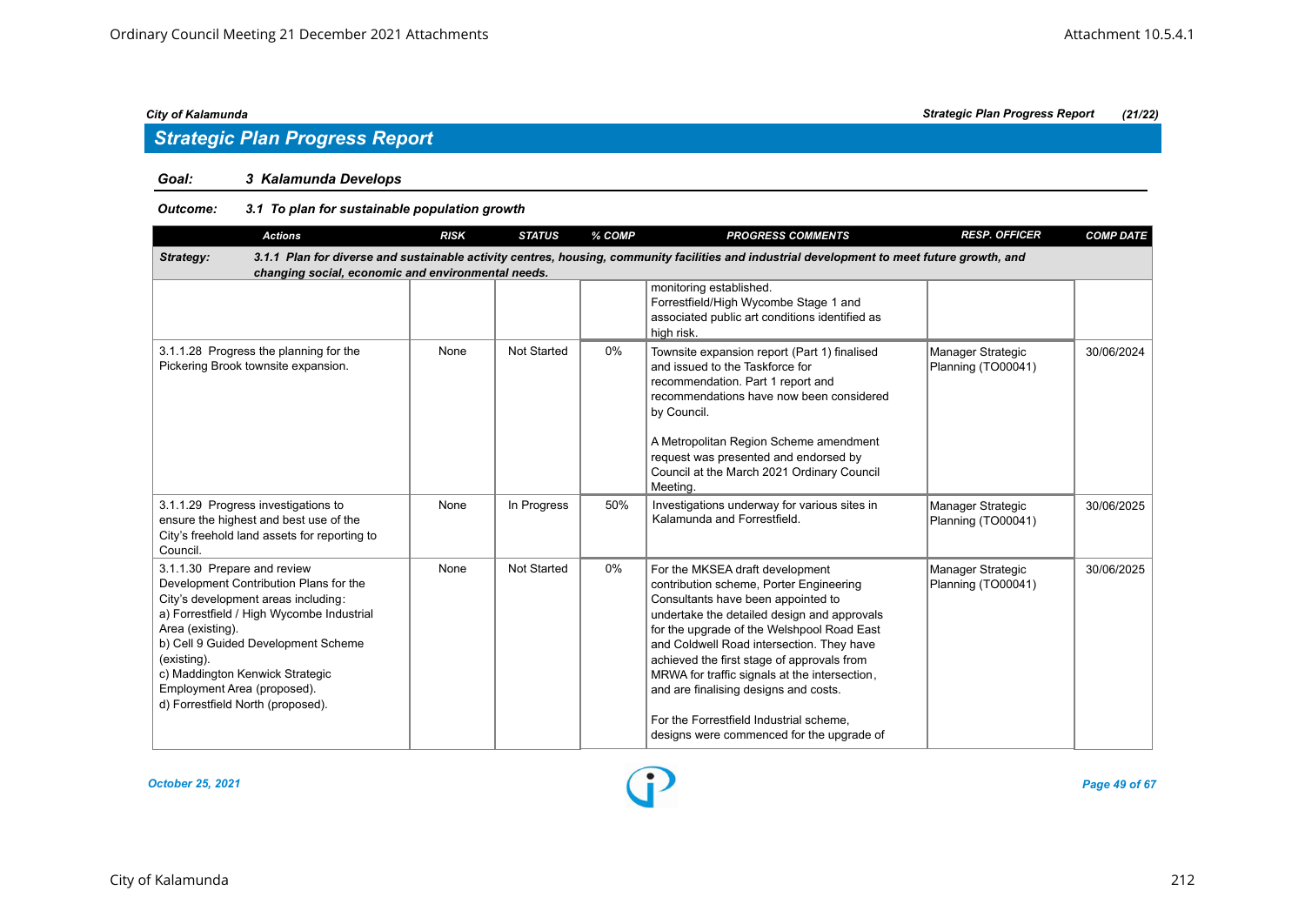## *Strategic Plan Progress Report*

### *Goal: 3 Kalamunda Develops*

### *Outcome: 3.1 To plan for sustainable population growth*

|           | <b>Actions</b>                                     | <b>RISK</b> | <b>STATUS</b> | % COMP | <b>PROGRESS COMMENTS</b>                                                                                                                                                                                               | <b>RESP. OFFICER</b> | <b>COMP DATE</b> |  |  |  |  |
|-----------|----------------------------------------------------|-------------|---------------|--------|------------------------------------------------------------------------------------------------------------------------------------------------------------------------------------------------------------------------|----------------------|------------------|--|--|--|--|
| Strategy: |                                                    |             |               |        | 3.1.1 Plan for diverse and sustainable activity centres, housing, community facilities and industrial development to meet future growth, and                                                                           |                      |                  |  |  |  |  |
|           | changing social, economic and environmental needs. |             |               |        |                                                                                                                                                                                                                        |                      |                  |  |  |  |  |
|           |                                                    |             |               |        | Milner Road and Sultana Road West, however                                                                                                                                                                             |                      |                  |  |  |  |  |
|           |                                                    |             |               |        | these are now on hold as they are not                                                                                                                                                                                  |                      |                  |  |  |  |  |
|           |                                                    |             |               |        | required for some time.                                                                                                                                                                                                |                      |                  |  |  |  |  |
|           |                                                    |             |               |        | Extensive traffic modelling reports totalling<br>766 pages and stormwater strategies have<br>been reviewed for the High Wycombe<br>Development Area (TOD precinct) and the<br>Forrestfield North Residential Precinct. |                      |                  |  |  |  |  |
|           |                                                    |             |               |        | Under the Wattle Grove Cell 9 scheme, Hale<br>Road is being upgraded as reported through<br>the capital works program.                                                                                                 |                      |                  |  |  |  |  |

#### *Outcome: 3.2 To connect the community to key centres of activity, employment, and quality amenities*

| <b>Actions</b>                                                                               | <b>RISK</b> | <b>STATUS</b> | % COMP | <b>PROGRESS COMMENTS</b>                                                                                                                                                                                                                                                                                            | <b>RESP. OFFICER</b>                                    | <b>COMP DATE</b> |  |  |  |  |
|----------------------------------------------------------------------------------------------|-------------|---------------|--------|---------------------------------------------------------------------------------------------------------------------------------------------------------------------------------------------------------------------------------------------------------------------------------------------------------------------|---------------------------------------------------------|------------------|--|--|--|--|
| 3.2.1 Ensure existing assets are maintained to meet community expectations.<br>Strategy:     |             |               |        |                                                                                                                                                                                                                                                                                                                     |                                                         |                  |  |  |  |  |
| 3.2.1.8 Prepare and implement the<br>Strategic Asset Management Plan.                        | None        | In Progress   | 25%    | Internal workshops to determine the City's<br>level of Asset Management Maturity have<br>been completed. Results to be incorporated<br>into a new Strategic Asset Management Plan<br>late in 2021.                                                                                                                  | Manager Asset<br>Planning (TO00018)                     | 30/06/2025       |  |  |  |  |
| 3.2.1.13 Develop maintenance programs<br>aligned to greater focus on planned<br>maintenance. | None        | Not Started   | 0%     | This project will be undertaken over three<br>years, with the following annual milestones -<br>FY2021/22 - Review of current reactive versus<br>planned maintenance activities.<br>FY2022/23 - Development of Business Case<br>to implement new systems and processes.<br>FY2023/24 - Implementation of new systems | Manager Asset &<br><b>Waste Operations</b><br>(TO00017) | 30/06/2024       |  |  |  |  |

*October 25, 2021 Page 50 of 67*

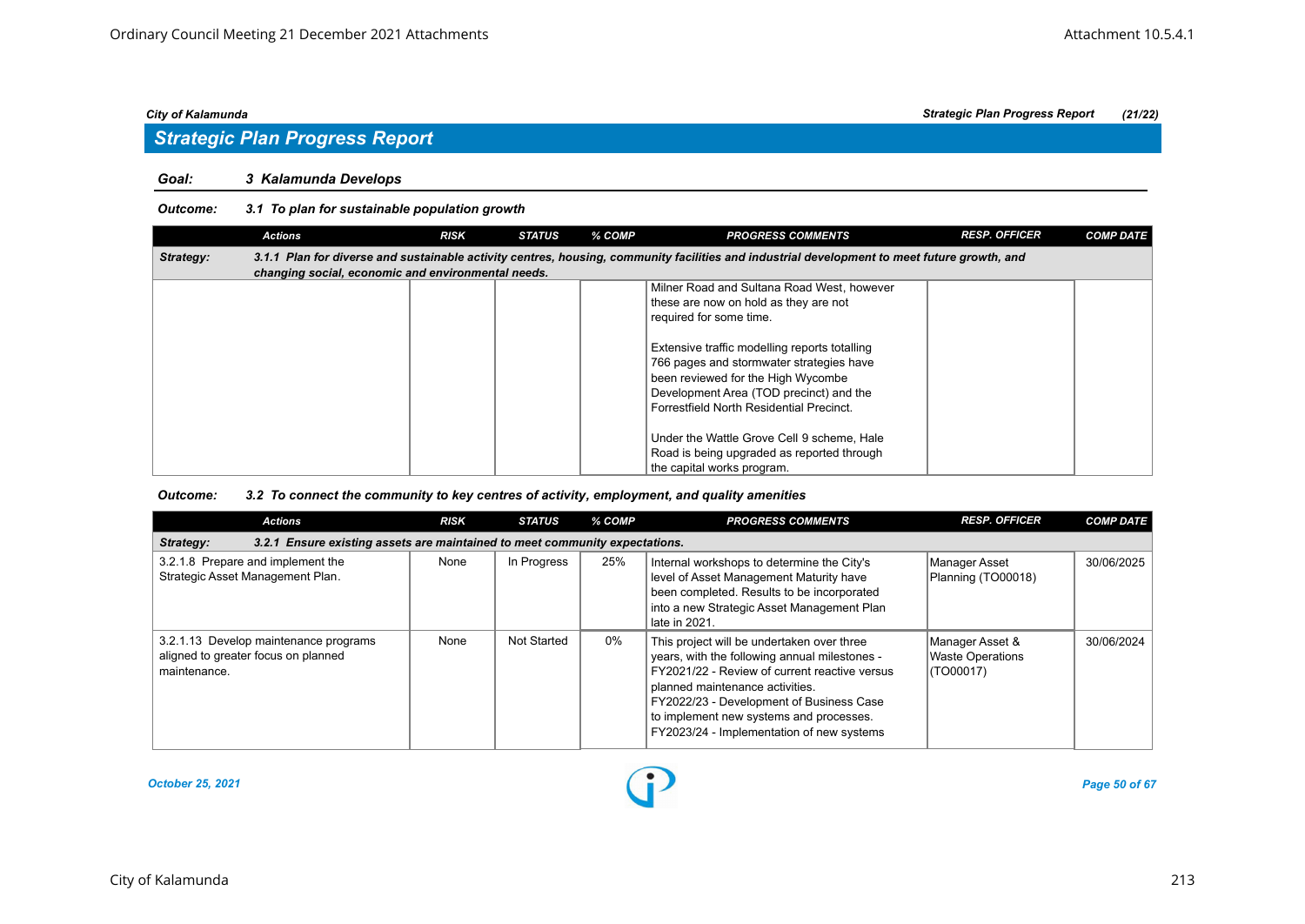## *Strategic Plan Progress Report*

### *Goal: 3 Kalamunda Develops*

#### *Outcome: 3.2 To connect the community to key centres of activity, employment, and quality amenities*

| <b>Actions</b>                                                                           | <b>RISK</b> | <b>STATUS</b> | % COMP | <b>PROGRESS COMMENTS</b>                                                                                                                                                                                                                                                                                                                                                                                                                                                                                                                                                                                                                                                                                                                                                                                                                                                                                                                                                                                                                 | <b>RESP. OFFICER</b>                          | <b>COMP DATE</b> |
|------------------------------------------------------------------------------------------|-------------|---------------|--------|------------------------------------------------------------------------------------------------------------------------------------------------------------------------------------------------------------------------------------------------------------------------------------------------------------------------------------------------------------------------------------------------------------------------------------------------------------------------------------------------------------------------------------------------------------------------------------------------------------------------------------------------------------------------------------------------------------------------------------------------------------------------------------------------------------------------------------------------------------------------------------------------------------------------------------------------------------------------------------------------------------------------------------------|-----------------------------------------------|------------------|
| 3.2.1 Ensure existing assets are maintained to meet community expectations.<br>Strategy: |             |               |        |                                                                                                                                                                                                                                                                                                                                                                                                                                                                                                                                                                                                                                                                                                                                                                                                                                                                                                                                                                                                                                          |                                               |                  |
|                                                                                          |             |               |        | and processes.<br>FY2021/22 works are due to commence end<br>April 2022.                                                                                                                                                                                                                                                                                                                                                                                                                                                                                                                                                                                                                                                                                                                                                                                                                                                                                                                                                                 |                                               |                  |
| <b>Actions</b>                                                                           | <b>RISK</b> | <b>STATUS</b> | % COMP | <b>PROGRESS COMMENTS</b>                                                                                                                                                                                                                                                                                                                                                                                                                                                                                                                                                                                                                                                                                                                                                                                                                                                                                                                                                                                                                 | <b>RESP. OFFICER</b>                          | <b>COMP DATE</b> |
| Strategy:<br>community.                                                                  |             |               |        | 3.2.2 Develop improvement plans for City assets such as parks, community facilities and playgrounds to meet the changing needs of the                                                                                                                                                                                                                                                                                                                                                                                                                                                                                                                                                                                                                                                                                                                                                                                                                                                                                                    |                                               |                  |
| 3.2.2.2 Review and implement the<br>Community Facilities Plan.                           | None        | In Progress   | 25%    | Dave Lanfear Consulting (DLC) has been<br>appointed to update the Community Facilities<br>Plan 2019-2039. Progress to date includes:<br>- Completed a literature review and<br>demographic analysis.<br>- Review of usage data, analysing adjoining<br>local government provision and industry<br>trends and benchmarking.<br>- Four consultation sessions have been held,<br>plus a community survey.<br>- Community consultation findings and<br>recommendations were workshopped with<br>City Officers, with a draft report being provided<br>to the City.<br>- During 20/21 a draft report was developed,<br>however was delayed given the need to await<br>the finalisation of key facility planning studies<br>(Aquatics Study, Hartfield Park, Scott Reserve<br>& Libraries Review) within the City that will<br>influence the project.<br>- In 2021/22 the draft report will be reviewed<br>and updated based on the outcome of the<br>various key facility planning studies and<br>subsequently workshopped with Councillors in | Manager Community<br>Development<br>(DE00007) | 30/06/2023       |

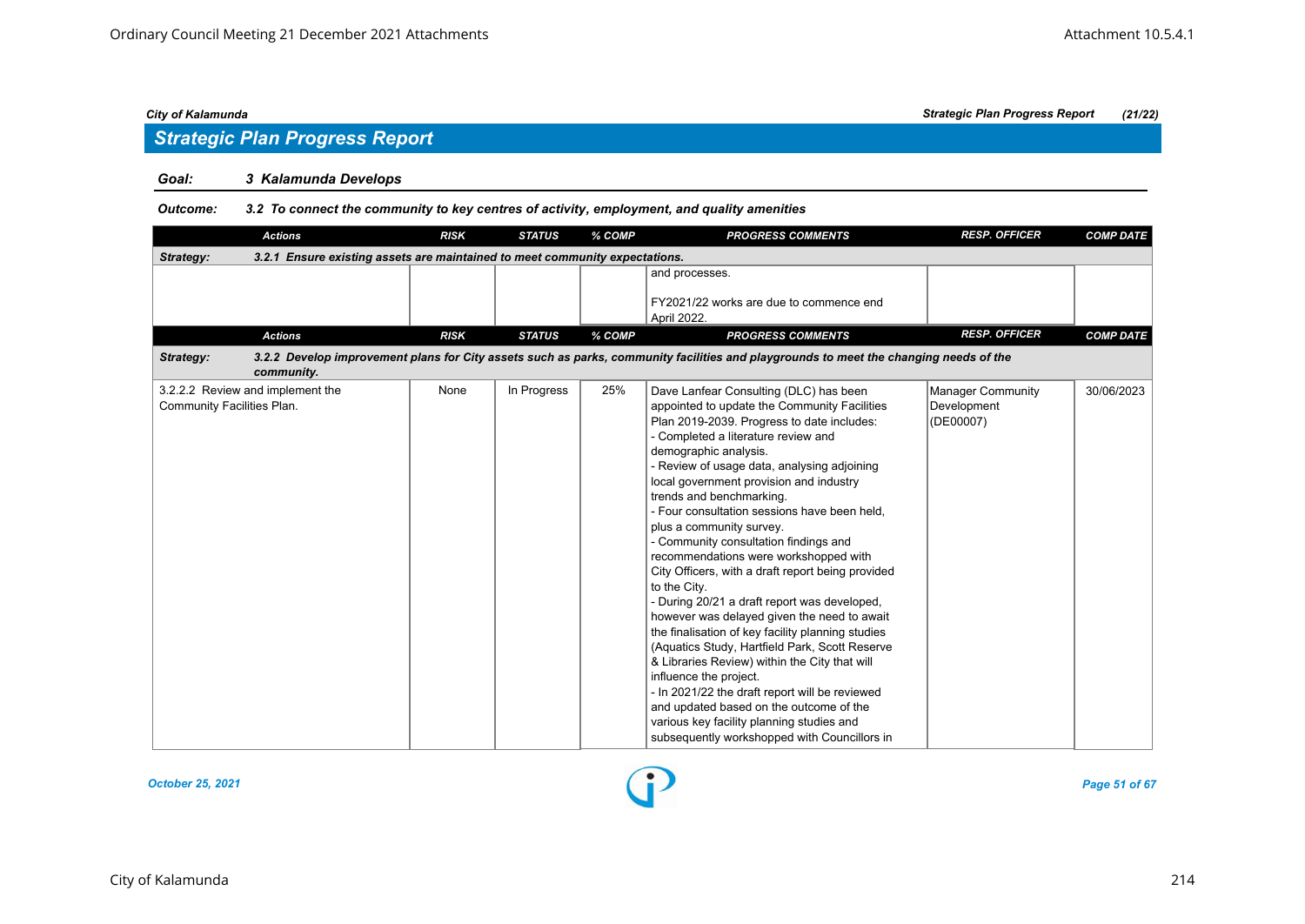## *Strategic Plan Progress Report*

### *Goal: 3 Kalamunda Develops*

#### *Outcome: 3.2 To connect the community to key centres of activity, employment, and quality amenities*

| <b>Actions</b>                                                                                                                                                | <b>RISK</b> | <b>STATUS</b> | % COMP | <b>PROGRESS COMMENTS</b>                                                                                                                                                                                                                                                                                                                                                                                                                                                                                                                                                                                                                                                                                                            | <b>RESP. OFFICER</b>                          | <b>COMP DATE</b> |
|---------------------------------------------------------------------------------------------------------------------------------------------------------------|-------------|---------------|--------|-------------------------------------------------------------------------------------------------------------------------------------------------------------------------------------------------------------------------------------------------------------------------------------------------------------------------------------------------------------------------------------------------------------------------------------------------------------------------------------------------------------------------------------------------------------------------------------------------------------------------------------------------------------------------------------------------------------------------------------|-----------------------------------------------|------------------|
| Strategy:<br>community.                                                                                                                                       |             |               |        | 3.2.2 Develop improvement plans for City assets such as parks, community facilities and playgrounds to meet the changing needs of the                                                                                                                                                                                                                                                                                                                                                                                                                                                                                                                                                                                               |                                               |                  |
|                                                                                                                                                               |             |               |        | 2022.                                                                                                                                                                                                                                                                                                                                                                                                                                                                                                                                                                                                                                                                                                                               |                                               |                  |
| 3.2.2.3 Undertake community<br>consultation and develop high level<br>concept ideas for redevelopment of<br>district and regional level parks as<br>required. | None        | In Progress   | 25%    | During the 2021 State Election the City of<br>Kalamunda received \$1m towards an All<br>Inclusive Playground in the Forrestfield area.<br>Progress to date includes:<br>- Officers are currently undertaking a site<br>options analysis to determine location options<br>and recommendation for consideration of<br>Councillors. Following determination by<br>Council of a preferred site, the City will<br>progress community consultation with the<br>local community and commence the detailed<br>design process.<br>- Officers are currently working with the State<br>Government to develop a funding agreement<br>for this project.<br>- Refer to Action Item: 1.2.3.7 for an update on<br>Stirk Park (District Level Park). | Manager Community<br>Development<br>(DE00007) | 30/06/2025       |
| 3.2.2.4 Undertake concept and detailed<br>design and delivery of approved concept<br>plans for park and playground upgrades<br>as required.                   | None        | In Progress   | 40%    | Project plan is to have full design and<br>documentation completed by the end of<br>December 2021 and (depending on outcomes<br>of grant funding applications) undertake<br>construction tenders in early 2022 ready for<br>works to commence FY2023/24.<br>Progress this year has been ahead of<br>program with design team nearing completion<br>of 50% design.                                                                                                                                                                                                                                                                                                                                                                   | <b>Manager Asset Delivery</b><br>(PD00004)    | 30/06/2025       |
| <b>Actions</b>                                                                                                                                                | <b>RISK</b> | <b>STATUS</b> | % COMP | <b>PROGRESS COMMENTS</b>                                                                                                                                                                                                                                                                                                                                                                                                                                                                                                                                                                                                                                                                                                            | <b>RESP. OFFICER</b>                          | <b>COMP DATE</b> |
| Strategy:                                                                                                                                                     |             |               |        | 3.2.3 Provide and advocate for improved transport solutions and better connectivity through integrated transport planning.                                                                                                                                                                                                                                                                                                                                                                                                                                                                                                                                                                                                          |                                               |                  |

*October 25, 2021 Page 52 of 67*

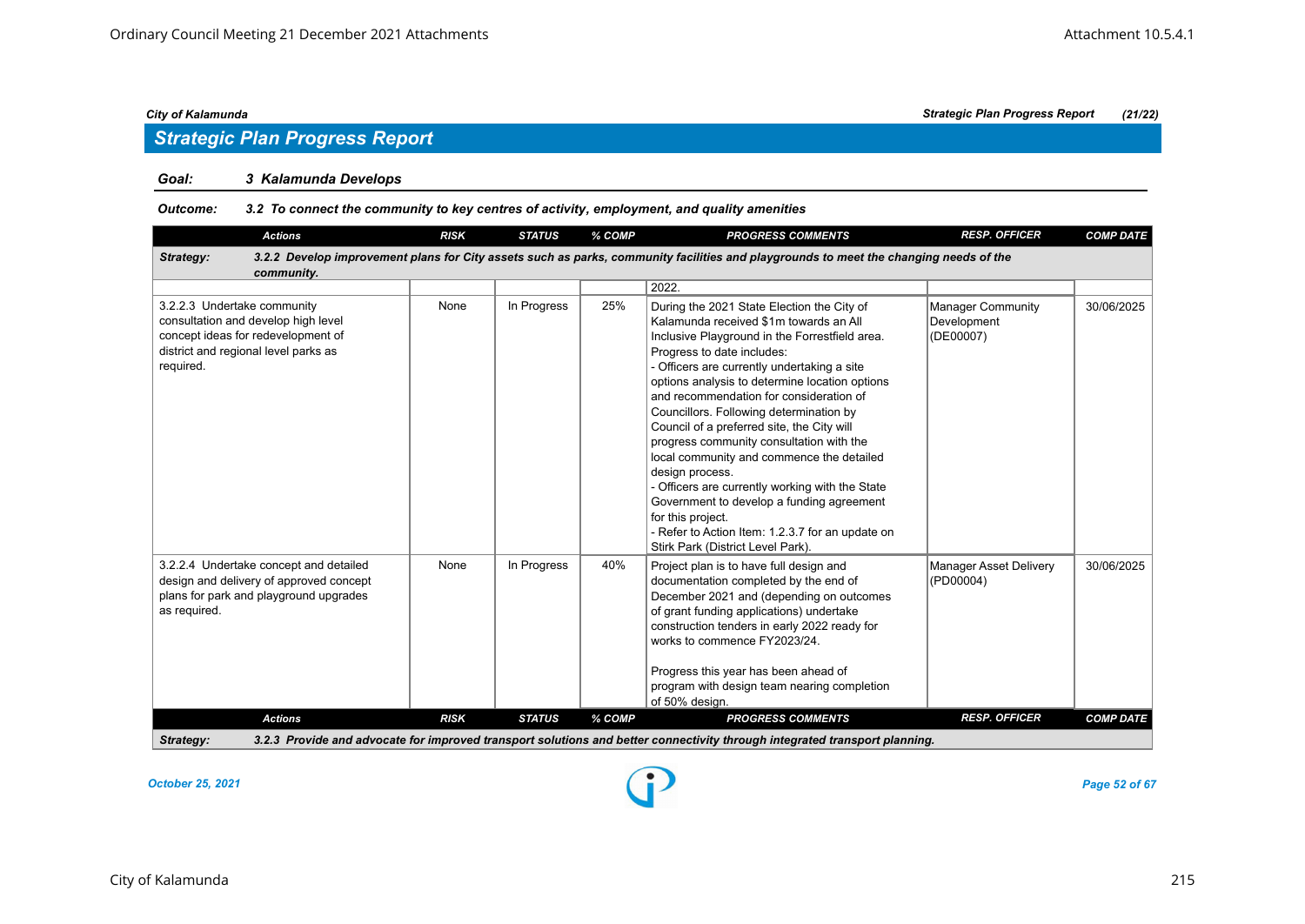## *Strategic Plan Progress Report*

#### *Goal: 3 Kalamunda Develops*

#### *Outcome: 3.2 To connect the community to key centres of activity, employment, and quality amenities*

| <b>Actions</b>                                                                                                                                                                                                | <b>RISK</b> | <b>STATUS</b> | % COMP | <b>PROGRESS COMMENTS</b>                                                                                                                                                                                                                                                                                                                                                                                                                                                                                                                                                                                                                                                                                                                                           | <b>RESP. OFFICER</b>                | <b>COMP DATE</b> |  |  |  |  |  |
|---------------------------------------------------------------------------------------------------------------------------------------------------------------------------------------------------------------|-------------|---------------|--------|--------------------------------------------------------------------------------------------------------------------------------------------------------------------------------------------------------------------------------------------------------------------------------------------------------------------------------------------------------------------------------------------------------------------------------------------------------------------------------------------------------------------------------------------------------------------------------------------------------------------------------------------------------------------------------------------------------------------------------------------------------------------|-------------------------------------|------------------|--|--|--|--|--|
| 3.2.3 Provide and advocate for improved transport solutions and better connectivity through integrated transport planning.<br>Strategy:                                                                       |             |               |        |                                                                                                                                                                                                                                                                                                                                                                                                                                                                                                                                                                                                                                                                                                                                                                    |                                     |                  |  |  |  |  |  |
| 3.2.3.1 Prepare the transport strategy<br>'Kalamunda Moving, A Transport and<br>Road Safety Strategy' as per the project<br>plan.                                                                             | None        | In Progress   | 25%    | A timeline and set of actions have been<br>prepared, with the first major action to prepare<br>a traffic model for the City. A request for<br>quotation for the modelling has been issued to<br>consultants.                                                                                                                                                                                                                                                                                                                                                                                                                                                                                                                                                       | Manager Asset<br>Planning (TO00018) | 30/06/2024       |  |  |  |  |  |
| 3.2.3.2 Implement, subject to funding, the<br>Bicycle Plan 2017 and its recommended<br>actions and projects, to promote and<br>improve cycling in the City. Undertake a<br>formal five-yearly review in 2022. | None        | In Progress   | 25%    | Projects continue to be identified, scoped,<br>budgeted and delivered as per the original<br>program, subject to capital funding limits.<br>The City is pleased to have completed the<br>second part of the High Wycombe Local<br>Route, which connects the Kiandra Way area<br>to the train station and has included bright,<br>decorative road paintings.<br>During 2021/22 the City will be constructing a<br>new shared path along Berkshire Road and<br>Dundas Road also connecting to the train<br>station. Concept work with community<br>consultation will be undertaken through<br>2021/22 on new cycling routes along Kiandra<br>Way High Wycombe, and Sussex Road<br>Forrestfield. The overall Bicycle Plan is<br>intended to be reviewed in late 2022. | Manager Asset<br>Planning (TO00018) | 30/06/2025       |  |  |  |  |  |

#### *Outcome: 3.3 To develop and enhance the City's economy*

|                                                                                 | <b>Actions</b> | <b>RISK</b> | STATUS | % COMP | <b>PROGRESS COMMENTS</b> | <b>RESP. OFFICER</b> | <b>COMP DATE</b> |  |  |  |  |
|---------------------------------------------------------------------------------|----------------|-------------|--------|--------|--------------------------|----------------------|------------------|--|--|--|--|
| 3.3.1 Facilitate and support the success and growth of businesses.<br>Strategy: |                |             |        |        |                          |                      |                  |  |  |  |  |
|                                                                                 |                |             |        |        |                          |                      |                  |  |  |  |  |
|                                                                                 |                |             |        |        |                          |                      |                  |  |  |  |  |
|                                                                                 |                |             |        |        |                          |                      |                  |  |  |  |  |

*October 25, 2021 Page 53 of 67*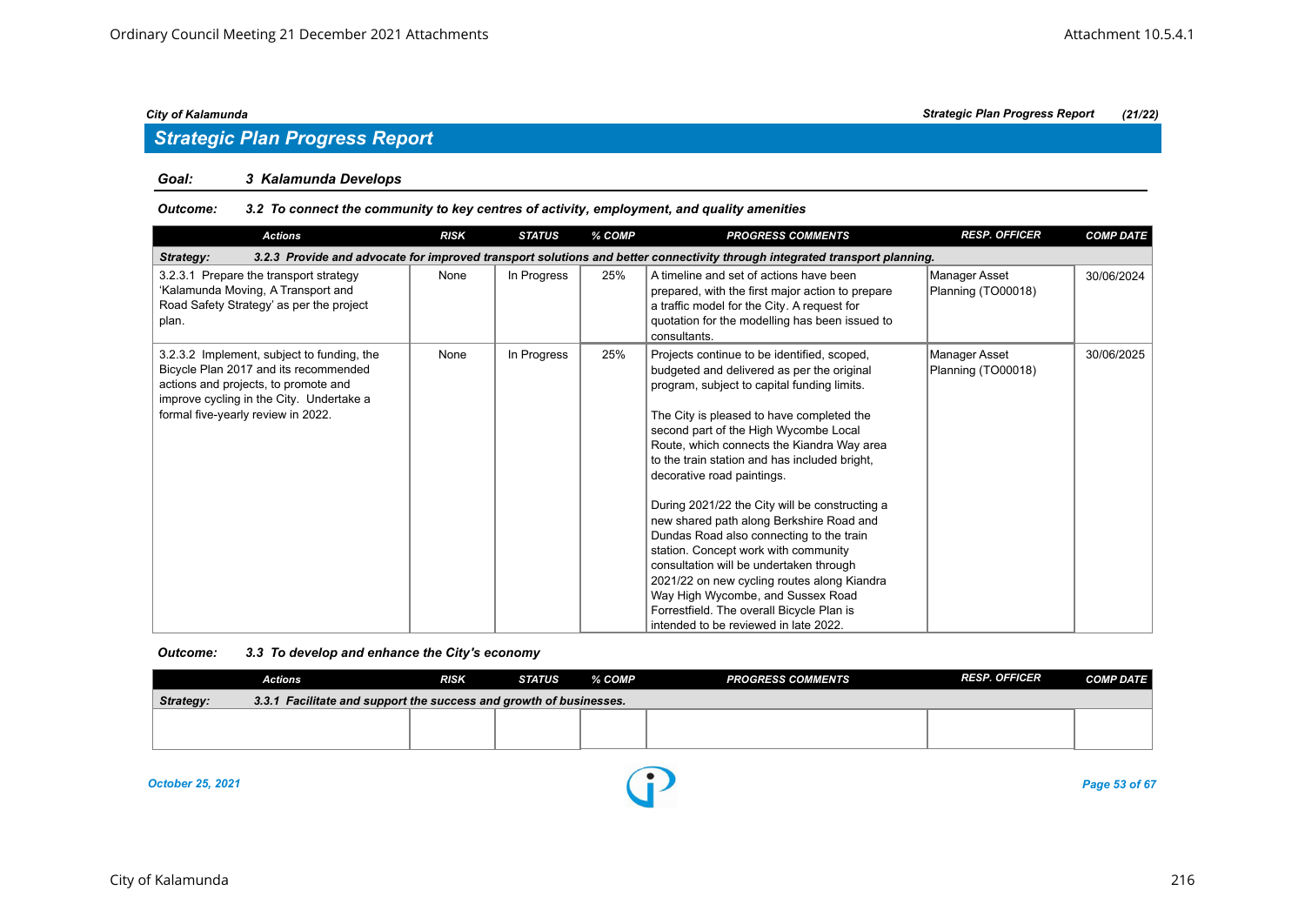## *Strategic Plan Progress Report*

### *Goal: 3 Kalamunda Develops*

### *Outcome: 3.3 To develop and enhance the City's economy*

| <b>Actions</b>                                                                                                             | <b>RISK</b> | <b>STATUS</b>      | % COMP | <b>PROGRESS COMMENTS</b>                                                                                                                                                                                                                                                                                                                                                                                                                                                                                                                                                                                                          | <b>RESP. OFFICER</b>                                       | <b>COMP DATE</b> |
|----------------------------------------------------------------------------------------------------------------------------|-------------|--------------------|--------|-----------------------------------------------------------------------------------------------------------------------------------------------------------------------------------------------------------------------------------------------------------------------------------------------------------------------------------------------------------------------------------------------------------------------------------------------------------------------------------------------------------------------------------------------------------------------------------------------------------------------------------|------------------------------------------------------------|------------------|
| 3.3.1 Facilitate and support the success and growth of businesses.<br>Strategy:                                            |             |                    |        |                                                                                                                                                                                                                                                                                                                                                                                                                                                                                                                                                                                                                                   |                                                            |                  |
| 3.3.1.1 Deliver the initiatives and targets<br>from the Economic Development Strategy<br>(2017-2022) for the current year. | None        | In Progress        | 25%    | Committee up and running, working on<br>investment and attraction prospectus, which<br>will be informed by the recent workshop<br>identifying initiatives for specific locations<br>within the City of Kalamunda.<br><b>Economic Development Advisory Committee</b><br>garnering much support, strong Presiding<br>Member meeting with staff to ensure<br>deliverables. Investment Prospectus a major<br>current initiative.<br>Continued collaboration with Kalamunda<br>Chamber of Commerce.<br>Working continually on Investment Prospectus<br>and has identified a number of projects to<br>work towards this financial year. | Manager Economic &<br>Cultural Services<br>(CSS001)        | 30/06/2023       |
| 3.3.1.4 Commence and complete a<br>review and update the Economic<br>Development Strategy.                                 | None        | <b>Not Started</b> | $0\%$  | Not commenced - awaiting new staff member<br>within the Economic arena to facilitate<br>movement on the review. Expected<br>commencement January 2022.                                                                                                                                                                                                                                                                                                                                                                                                                                                                            | Manager Economic &<br><b>Cultural Services</b><br>(CSS001) | 30/06/2023       |
| <b>Actions</b>                                                                                                             | <b>RISK</b> | <b>STATUS</b>      | % COMP | <b>PROGRESS COMMENTS</b>                                                                                                                                                                                                                                                                                                                                                                                                                                                                                                                                                                                                          | <b>RESP. OFFICER</b>                                       | <b>COMP DATE</b> |
| Strategy:<br>3.3.2 Attract and enable new investment opportunities.                                                        |             |                    |        |                                                                                                                                                                                                                                                                                                                                                                                                                                                                                                                                                                                                                                   |                                                            |                  |
| 3.3.2.2 Support and participate in LINK<br>WA Alliance to optimise freight and<br>logistics opportunities.                 | None        | In Progress        | 25%    | Alliance currently working on an investment<br>prospectus for Freight & Logistics across the<br>region. Monthly meetings continuing.<br>Commitment from Steering Group to support<br>for a further financial year. Director of<br>Corporate Services now Chair of the Steering                                                                                                                                                                                                                                                                                                                                                    | Manager Economic &<br><b>Cultural Services</b><br>(CSS001) | 30/06/2025       |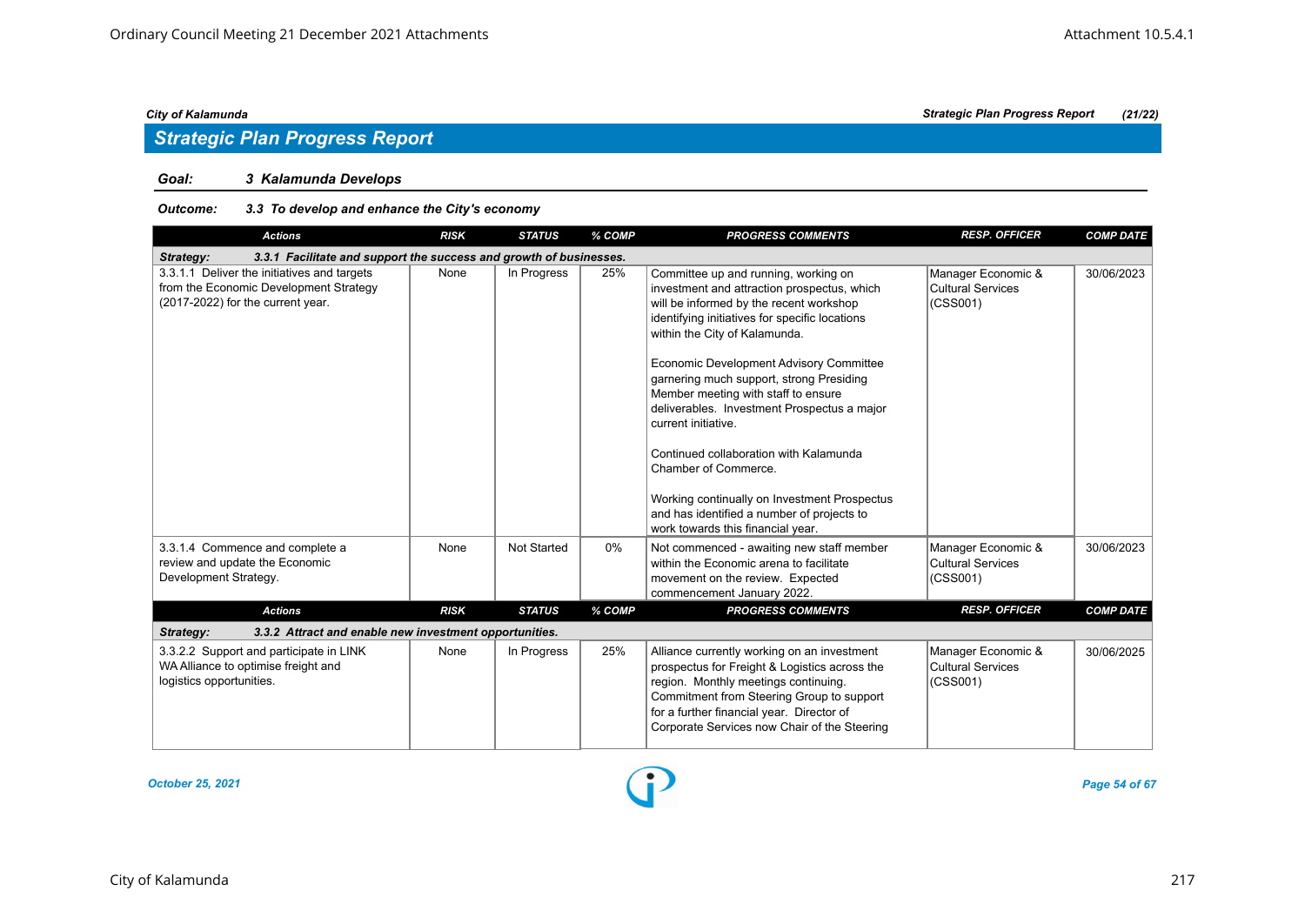## *Strategic Plan Progress Report*

### *Goal: 3 Kalamunda Develops*

### *Outcome: 3.3 To develop and enhance the City's economy*

| <b>Actions</b>                                                                                                                                                                                                                                               | <b>RISK</b> | <b>STATUS</b> | % COMP | <b>PROGRESS COMMENTS</b>                                                                                                                                                                                                                                                                                                                                                                                | <b>RESP. OFFICER</b>                                | <b>COMP DATE</b> |
|--------------------------------------------------------------------------------------------------------------------------------------------------------------------------------------------------------------------------------------------------------------|-------------|---------------|--------|---------------------------------------------------------------------------------------------------------------------------------------------------------------------------------------------------------------------------------------------------------------------------------------------------------------------------------------------------------------------------------------------------------|-----------------------------------------------------|------------------|
| 3.3.2 Attract and enable new investment opportunities.<br>Strategy:                                                                                                                                                                                          |             |               |        |                                                                                                                                                                                                                                                                                                                                                                                                         |                                                     |                  |
|                                                                                                                                                                                                                                                              |             |               |        | Committee. Communications plan complete<br>and currently sourcing projects for the next<br>year, however, investment prospectus will<br>remain the key focus.                                                                                                                                                                                                                                           |                                                     |                  |
| 3.3.2.3 Develop and promote an<br>investment prospectus and collateral to<br>target and attract new business and<br>industry opportunities.                                                                                                                  | None        | In Progress   | 25%    | KEDAC have completed two workshops with<br>regards the investment prospectus. Members<br>are currently evaluating draft investment<br>prospectus with a view to completion of a<br>robust offering within the 21/22 financial year.<br>Three areas for Economic Development have<br>been highlighted, the Investment Prospectus<br>will be the key piece of work going forwards.                        | Manager Economic &<br>Cultural Services<br>(CSS001) | 30/06/2025       |
| 3.3.2.4 Work closely with stakeholders to<br>raise awareness of economic<br>development opportunities and through<br>the Economic Development Committee<br>and other key agencies ensure regular<br>contact and opportunities are recorded<br>and maximised. | None        | In Progress   | 26%    | Working with all key stakeholders to identify<br>opportunities within the Economic<br>Development arena. Awaiting results of grant<br>application to run a series of women in<br>business workshops over a 6 to 12 month<br>period - funding through Dept of Communities.<br>Strong relationships with Kalamunda<br>Chamber of Commerce, KEDAC, Link WA<br>and looking to reinvigorate Grow South East. | Manager Economic &<br>Cultural Services<br>(CSS001) | 30/06/2025       |
| <b>Actions</b>                                                                                                                                                                                                                                               | <b>RISK</b> | <b>STATUS</b> | % COMP | <b>PROGRESS COMMENTS</b>                                                                                                                                                                                                                                                                                                                                                                                | <b>RESP. OFFICER</b>                                | <b>COMP DATE</b> |
| Strategy:                                                                                                                                                                                                                                                    |             |               |        | 3.3.3 Plan for strong activity centres and employment areas to meet the future needs of the community, industry, and commerce.                                                                                                                                                                                                                                                                          |                                                     |                  |
| 3.3.3.1 As resources permit, implement<br>the Kalamunda Activity Centre Plan and<br>Landscape Masterplan.                                                                                                                                                    | None        | In Progress   | 40%    | Central Mall upgrades being implemented in 2022.<br>Other future streetscape upgrades subject to the<br>adoption of the Council's budget.                                                                                                                                                                                                                                                               | Manager Strategic<br>Planning (TO00041)             | 30/06/2025       |

| Outcome: |  |  | 3.4 To be recognised as a preferred tourism destination |
|----------|--|--|---------------------------------------------------------|
|          |  |  |                                                         |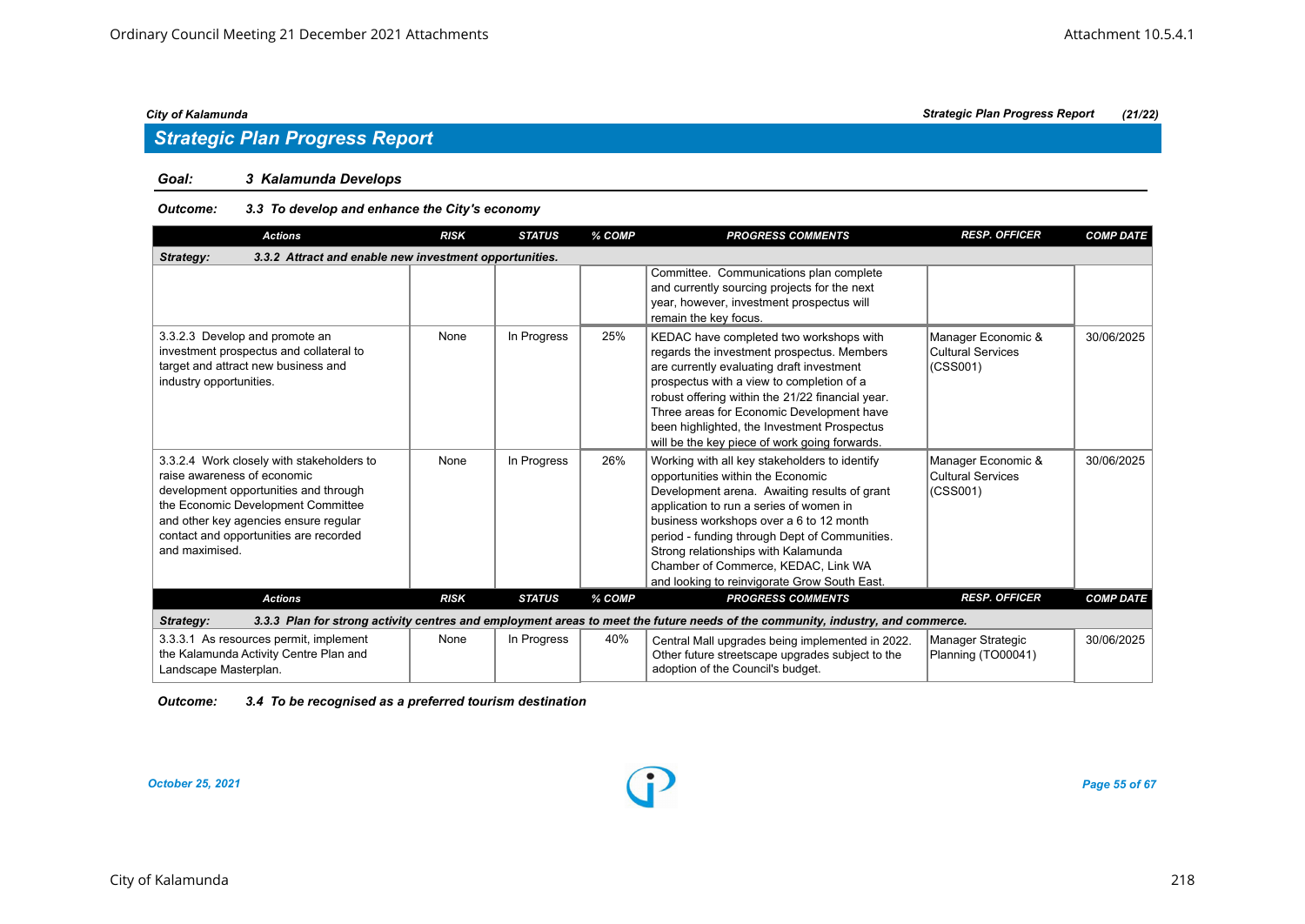## *Strategic Plan Progress Report*

### *Goal: 3 Kalamunda Develops*

### *Outcome: 3.4 To be recognised as a preferred tourism destination*

| <b>Actions</b>                                                                                                                         | <b>RISK</b> | <b>STATUS</b> | % COMP | <b>PROGRESS COMMENTS</b>                                                                                                                                                                                                                                                                                                                                                                                                               | <b>RESP. OFFICER</b>                                       | <b>COMP DATE</b> |  |  |  |  |
|----------------------------------------------------------------------------------------------------------------------------------------|-------------|---------------|--------|----------------------------------------------------------------------------------------------------------------------------------------------------------------------------------------------------------------------------------------------------------------------------------------------------------------------------------------------------------------------------------------------------------------------------------------|------------------------------------------------------------|------------------|--|--|--|--|
| 3.4.1 Facilitate, support and promote activities and places to visit.<br>Strategy:                                                     |             |               |        |                                                                                                                                                                                                                                                                                                                                                                                                                                        |                                                            |                  |  |  |  |  |
| 3.4.1.1 Implement the key actions in the<br>Tourism Development Strategy.<br>Foster growth of the Perth Hills Tourism<br>Alliance.     | None        | In Progress   | 26%    | Perth Hills Tourism Alliance procured new<br>website designers - regional website due in<br>October. Currently working on collateral.<br>Experience Perth Hills recognised as a leader<br>in the social media field with organic growth<br>and curated content.<br>Working with members of Kalamunda Tourism<br>Advisory Committee to identify the best<br>signage structure for Kalamunda around<br>precincts rather than businesses. | Manager Economic &<br><b>Cultural Services</b><br>(CSS001) | 30/06/2025       |  |  |  |  |
| 3.4.1.3 Collaborate with the alliance<br>members to increase promotion and<br>branding of the Perth Hills.                             | None        | In Progress   | 50%    | Alliance members committed to a six month<br>campaign with Destination Perth which will<br>include radio advertising, print advertising,<br>EDM's with Perth Now, Billboards in Perth<br>Underground and Instameets with young<br>influencers for the Hills.                                                                                                                                                                           | Manager Economic &<br>Cultural Services<br>(CSS001)        | 30/06/2025       |  |  |  |  |
| <b>Actions</b>                                                                                                                         | <b>RISK</b> | <b>STATUS</b> | % COMP | <b>PROGRESS COMMENTS</b>                                                                                                                                                                                                                                                                                                                                                                                                               | <b>RESP. OFFICER</b>                                       | <b>COMP DATE</b> |  |  |  |  |
| 3.4.2 Advocate and facilitate Agri-Tourism opportunities for rural properties to flourish.<br>Strategy:                                |             |               |        |                                                                                                                                                                                                                                                                                                                                                                                                                                        |                                                            |                  |  |  |  |  |
| 3.4.2.2 Provide input as part of the<br>Working Group for the Pickering Brook &<br>Surrounds - Sustainability and Tourism<br>Strategy. | None        | In Progress   | 50%    | Part 2 of the working group and taskforce<br>recommendations being progressed by<br>Department of Planning, Lands and Heritage.                                                                                                                                                                                                                                                                                                        | Director Development<br>Services (DE00004)                 | 30/06/2022       |  |  |  |  |
| 3.4.2.3 Facilitate, investigate, and<br>advocate for opportunities to enable<br>landowners to diversify through tourism<br>ventures.   | None        | In Progress   | 25%    | Work as single point concierge service for<br>new tourism businesses - garnering support<br>from all departments prior to applications<br>being received. Worked with Planners on new<br>items for inclusion in the review of the Local<br>Planning Scheme to identify tourism<br>opportunities and look to make them included<br>in the Scheme.                                                                                       | Manager Economic &<br><b>Cultural Services</b><br>(CSS001) | 30/06/2025       |  |  |  |  |

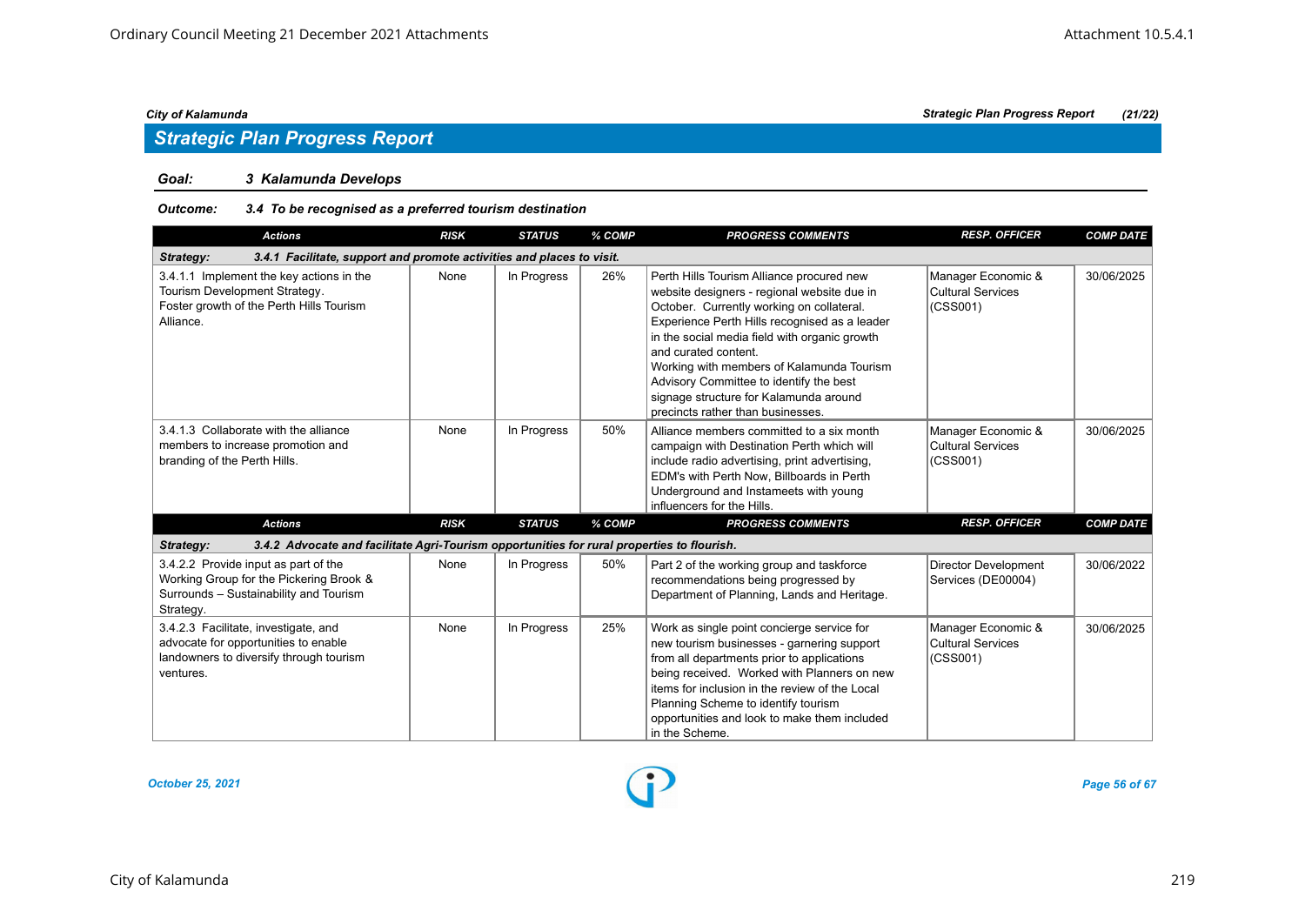| City of Kalamunda |                                | <b>Strategic Plan Progress Report</b> | (21/22) |
|-------------------|--------------------------------|---------------------------------------|---------|
|                   | Strategic Plan Progress Report |                                       |         |
| Goal:             | 3 Kalamunda Develops           |                                       |         |

*October 25, 2021 Page 57 of 67*

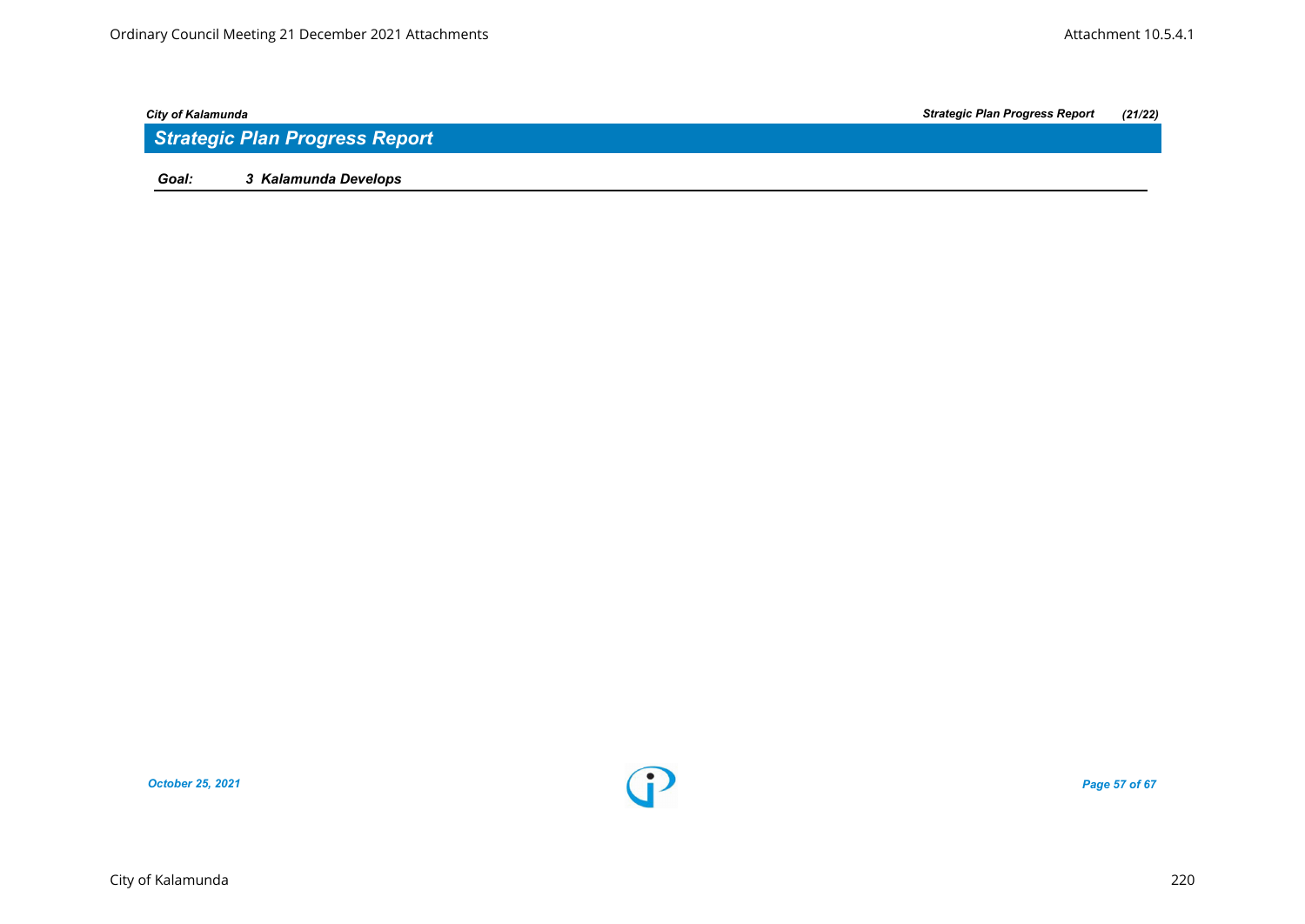### *Goal: 4 Kalamunda Leads*

### *Outcome: 4.1 To provide leadership through transparent governance*

| <b>Actions</b>                                                                                                                                                               | <b>RISK</b> | <b>STATUS</b> | % COMP | <b>PROGRESS COMMENTS</b>                                                                                                                                                                                                                                                                                                                                                                                                                                 | <b>RESP. OFFICER</b>                        | <b>COMP DATE</b> |
|------------------------------------------------------------------------------------------------------------------------------------------------------------------------------|-------------|---------------|--------|----------------------------------------------------------------------------------------------------------------------------------------------------------------------------------------------------------------------------------------------------------------------------------------------------------------------------------------------------------------------------------------------------------------------------------------------------------|---------------------------------------------|------------------|
| 4.1.1 Provide good governance.<br>Strategy:                                                                                                                                  |             |               |        |                                                                                                                                                                                                                                                                                                                                                                                                                                                          |                                             |                  |
| 4.1.1.1 Demonstrate compliance with the<br>Integrated Planning & Reporting<br>Framework through self assessment<br>against the Department of Local<br>Government guidelines. | None        | In Progress   | 33%    | The Strategic Community Plan was reviewed<br>and adoption by Council occurred in May<br>2021.<br>The Long Term Financial Plan was adopted in<br>June 2021.<br>The Corporate Business Plan was adopted in<br>June 2021.<br>The Workforce Plan was completed in June<br>2021.<br>All plans meet the required standards as<br>outlined in the Department's guidelines.<br>Progress reporting will commence each<br>quarter via the Corporate Business Plan. | <b>Chief Executive Officer</b><br>(DE00001) | 30/06/2025       |
| 4.1.1.3 Undertake a rolling program of<br>review and update of the Governance &<br>Policy Framework, Council Policies and<br>Local Laws.                                     | None        | Completed     | 100%   | The Governance and Policy Framework has<br>been reviewed internally, along with the<br>Council Policy Manual, these were<br>workshopped with Council in September<br>2021.<br>The review was completed, with Council<br>adopting the Policy review in October 2021.                                                                                                                                                                                      | <b>Chief Executive Officer</b><br>(DE00001) | 30/06/2025       |
| 4.1.1.6 Develop and implement the<br>Annual Internal Audit Plan.                                                                                                             | None        | In Progress   | 25%    | The Internal Audit program is delivered in<br>accordance with the approved audit plan. All<br>audits are reported through the Audit and Risk<br>Committee meetings.                                                                                                                                                                                                                                                                                      | Director Corporate<br>Services (DE00003)    | 30/06/2025       |
| 4.1.1.7 Conduct an annual review of the<br>Delegated Authority Manual and report to<br>Council.                                                                              | None        | In Progress   | 35%    | The review will commence in March 2022 to<br>be completed and adopted by Council in June<br>2022.                                                                                                                                                                                                                                                                                                                                                        | Chief Executive Officer<br>(DE00001)        | 30/06/2025       |
| 4.1.1.8 Compliance Audit Return is<br>completed in accordance with<br>Regulations 14 and 15 of the LG (Audit)                                                                | None        | In Progress   | 34%    | The Compliance Audit Return will be<br>completed in March 2022.                                                                                                                                                                                                                                                                                                                                                                                          | Chief Executive Officer<br>(DE00001)        | 30/06/2025       |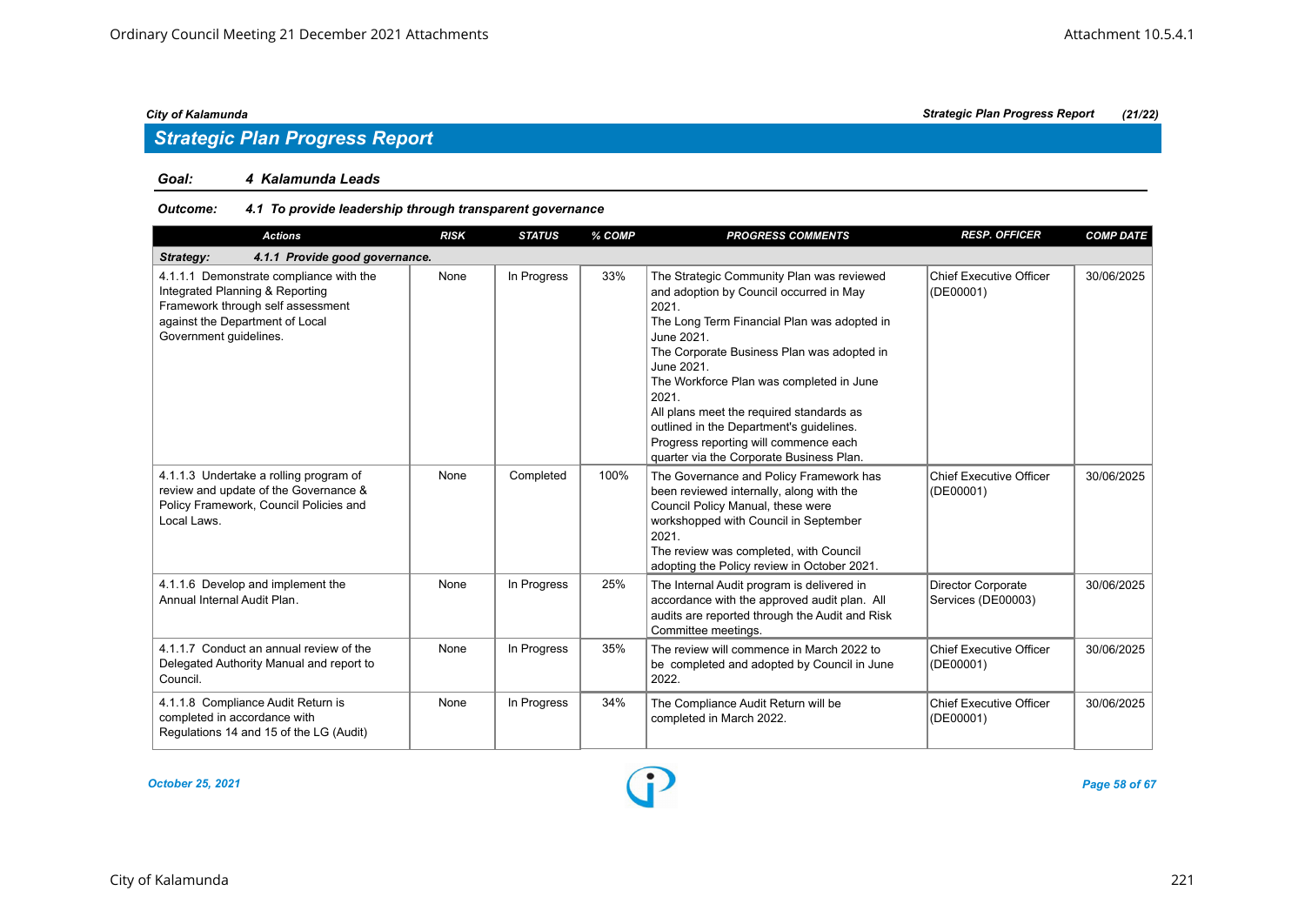### *Goal: 4 Kalamunda Leads*

### *Outcome: 4.1 To provide leadership through transparent governance*

| <b>Actions</b>                                                                                                                                            | <b>RISK</b> | <b>STATUS</b> | % COMP | <b>PROGRESS COMMENTS</b>                                                                                                                                                                                                                                 | <b>RESP. OFFICER</b>                            | <b>COMP DATE</b> |
|-----------------------------------------------------------------------------------------------------------------------------------------------------------|-------------|---------------|--------|----------------------------------------------------------------------------------------------------------------------------------------------------------------------------------------------------------------------------------------------------------|-------------------------------------------------|------------------|
| 4.1.1 Provide good governance.<br>Strategy:                                                                                                               |             |               |        |                                                                                                                                                                                                                                                          |                                                 |                  |
| Regulations.                                                                                                                                              |             |               |        |                                                                                                                                                                                                                                                          |                                                 |                  |
| 4.1.1.10 Convene the Audit & Risk<br>Committee quarterly.                                                                                                 | None        | In Progress   | 25%    | The Audit and Risk Committee was last<br>convened in September 2021, where the<br>City's Risk Appetite Statement was adopted,<br>the External Audit Interim Findings were<br>reported and the Internal Audit Plan was<br>endorsed.                       | <b>Director Corporate</b><br>Services (DE00003) | 30/06/2025       |
| 4.1.1.12 All annual returns are distributed<br>and collated by due dates, and any<br>non-compliance reported to the<br>Department of Local Government.    | None        | Completed     | 100%   | All annual returns were submitted by August<br>2021.                                                                                                                                                                                                     | <b>Chief Executive Officer</b><br>(DE00001)     | 30/06/2025       |
| 4.1.1.13 Undertake biennial reviews of<br>advisory committees of Council, and reset<br>terms of reference and membership prior<br>to each election cycle. | None        | Completed     | 100%   | The review was completed and adopted by<br>Council in October 2021.                                                                                                                                                                                      | <b>Chief Executive Officer</b><br>(DE00001)     | 30/06/2022       |
| <b>Actions</b>                                                                                                                                            | <b>RISK</b> | <b>STATUS</b> | % COMP | <b>PROGRESS COMMENTS</b>                                                                                                                                                                                                                                 | <b>RESP. OFFICER</b>                            | <b>COMP DATE</b> |
| 4.1.2 Build an effective and efficient service-based organisation.<br>Strategy:                                                                           |             |               |        |                                                                                                                                                                                                                                                          |                                                 |                  |
| 4.1.2.1 Develop, implement, and annually<br>review the Workforce Plan.                                                                                    | None        | In Progress   | 80%    | Information such as the Long Term Financial<br>Plan, adopted in June 2021, influence the<br>data.<br>Draft Workforce Plan has been drafted and<br>reviewed, but with further content required to<br>incorporate diversity goals for the<br>organisation. | Manager People<br>Services (DE00009)            | 30/06/2025       |
| 4.1.2.2 Develop, annually review, and<br>implement the GROW Organisational<br>Culture Plan.                                                               | None        | Completed     | 100%   | The in house GROW training program for<br>2020 and 2021 was delivered and a staff<br>satisfaction rate of over 90% was achieved.                                                                                                                         | Manager People<br>Services (DE00009)            | 30/06/2025       |
| 4.1.2.4 Review, develop and implement<br>the ICT Strategy $2021 - 2025$ .                                                                                 | None        | In Progress   | 25%    | - Process mapping of business units prior to<br>developing Altus modules for them is                                                                                                                                                                     | Manager Information<br>Technology (IT00008)     | 30/06/2025       |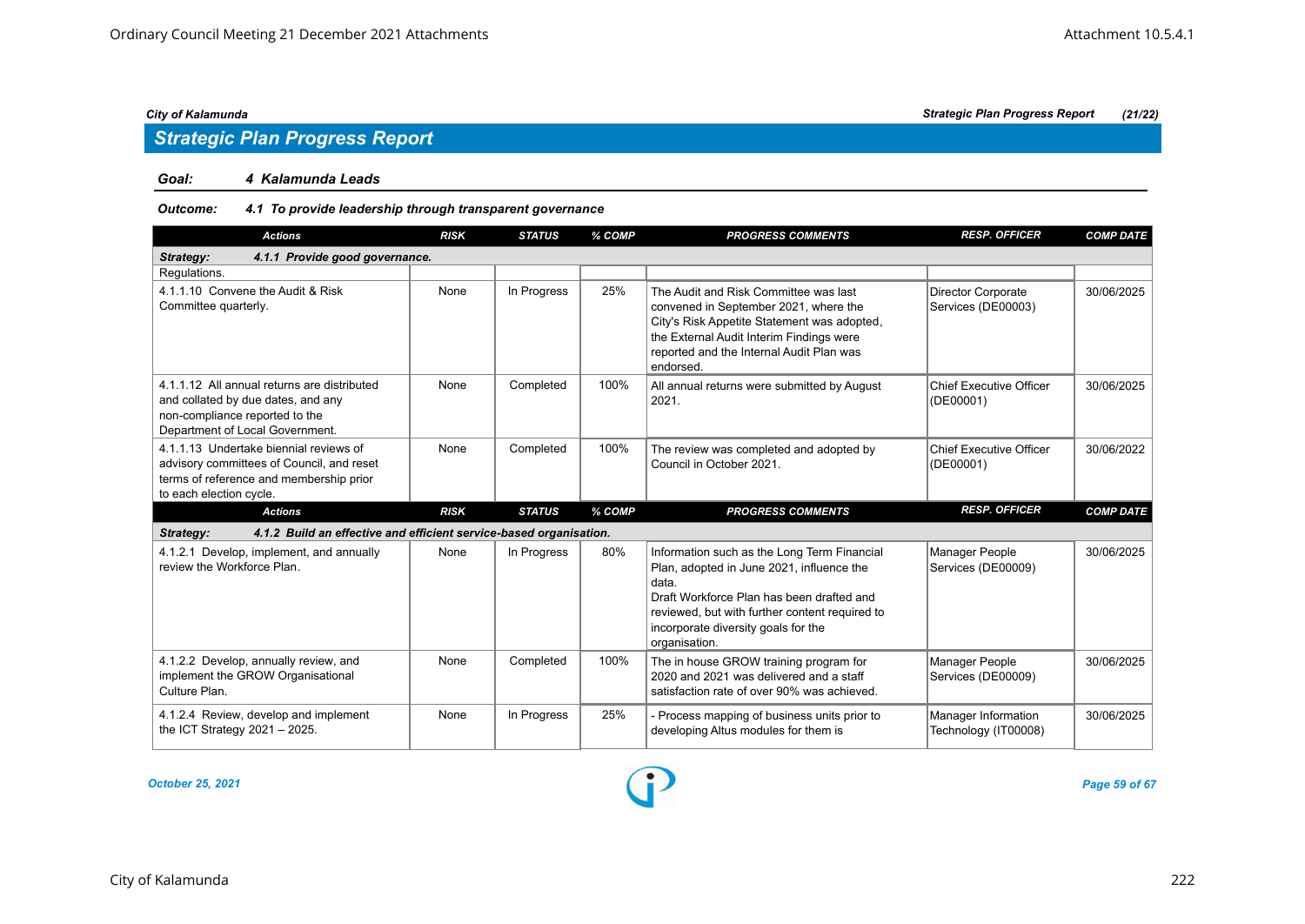## *Strategic Plan Progress Report*

### *Goal: 4 Kalamunda Leads*

### *Outcome: 4.1 To provide leadership through transparent governance*

| <b>Actions</b>                                                                  | <b>RISK</b> | <b>STATUS</b> | % COMP | <b>PROGRESS COMMENTS</b>                                                                                                                                                                                                                                                                                                                                                                                                                                                                                                                                                                                                                                                                                                                                                                                                                                                                                                                                                                                                                                                                                                                                                                                    | <b>RESP. OFFICER</b> | <b>COMP DATE</b> |
|---------------------------------------------------------------------------------|-------------|---------------|--------|-------------------------------------------------------------------------------------------------------------------------------------------------------------------------------------------------------------------------------------------------------------------------------------------------------------------------------------------------------------------------------------------------------------------------------------------------------------------------------------------------------------------------------------------------------------------------------------------------------------------------------------------------------------------------------------------------------------------------------------------------------------------------------------------------------------------------------------------------------------------------------------------------------------------------------------------------------------------------------------------------------------------------------------------------------------------------------------------------------------------------------------------------------------------------------------------------------------|----------------------|------------------|
| 4.1.2 Build an effective and efficient service-based organisation.<br>Strategy: |             |               |        |                                                                                                                                                                                                                                                                                                                                                                                                                                                                                                                                                                                                                                                                                                                                                                                                                                                                                                                                                                                                                                                                                                                                                                                                             |                      |                  |
|                                                                                 |             |               |        | continuing.<br>- Participated in three audits, which have<br>demonstrated the transparency and<br>accountability of the City's Information<br>Technology Infrastructure.<br>- Change management process and policies<br>developed to ensure the City's IT changeover<br>of systems happens in a structured manner.<br>- IT have migrated across to a new Service<br>Desk platform to allow for better reporting of<br>issues.<br>- IT have commissioned a new Virtual Private<br>Network (VPN) connection that allows a<br>connection to the datacentre regardless of<br>whether or not the Administration Centre has<br>power.<br>- IT Disaster Recovery capability and capacity<br>tested via City staff working from home. No<br>issues with capacity, performance or<br>connectivity.<br>- Remote access tests have been conducted<br>in a live environment with a large number of<br>staff currently working from home.<br>- The Customer Service and Relationship<br>system is currently in progress.<br>- A review of telecommunications services is<br>currently being conducted to reduce costs and<br>increase bandwidth.<br>- Work continues on the creation of a new ICT<br>/ Digital Strategy. |                      |                  |

#### *October 25, 2021 Page 60 of 67*

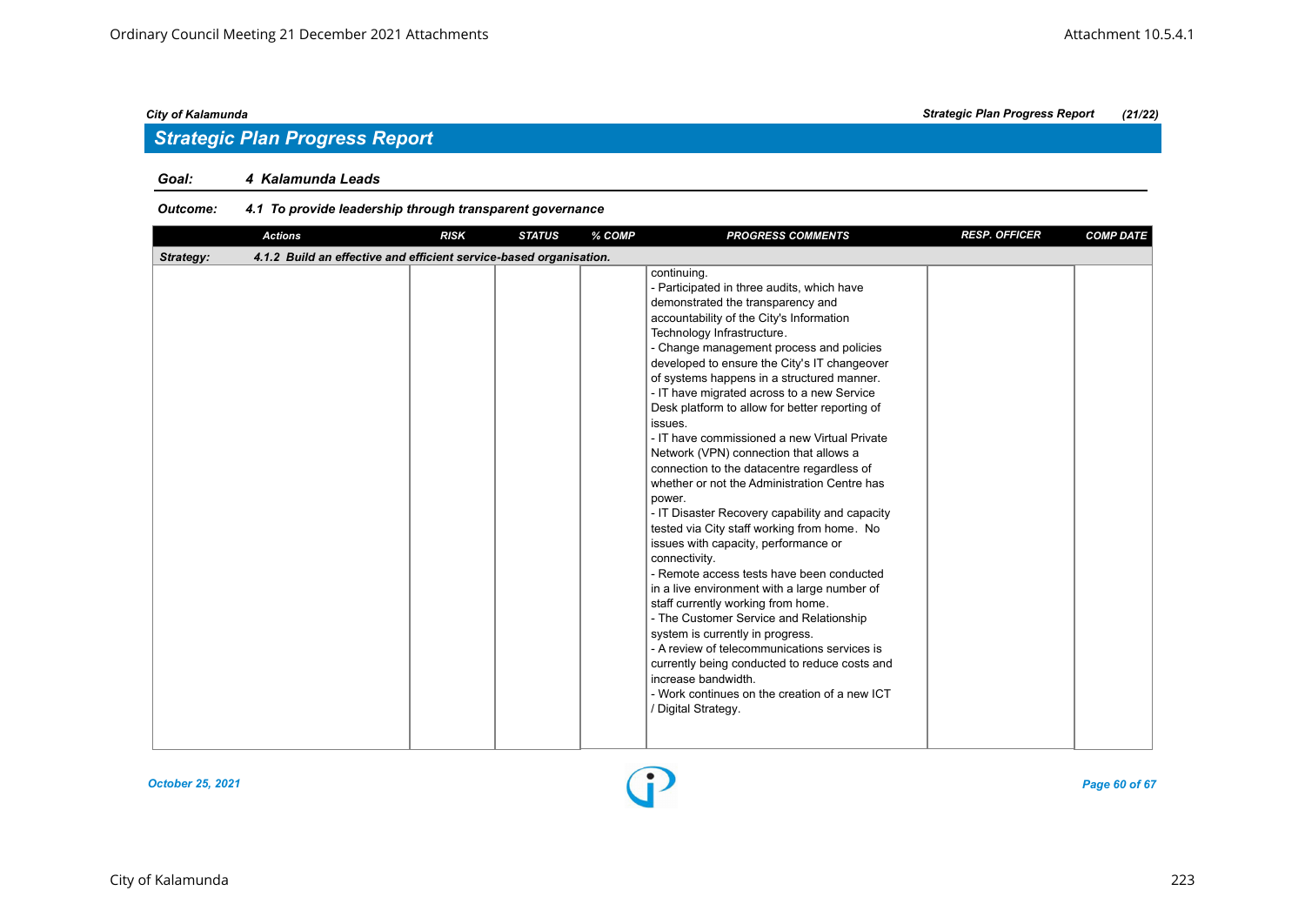## *Strategic Plan Progress Report*

#### *Goal: 4 Kalamunda Leads*

### *Outcome: 4.1 To provide leadership through transparent governance*

| <b>Actions</b>                                                                                                                                 | <b>RISK</b> | <b>STATUS</b> | % COMP | <b>PROGRESS COMMENTS</b>                                                                                                                                                                                                                                | <b>RESP. OFFICER</b>                            | <b>COMP DATE</b> |  |  |  |  |
|------------------------------------------------------------------------------------------------------------------------------------------------|-------------|---------------|--------|---------------------------------------------------------------------------------------------------------------------------------------------------------------------------------------------------------------------------------------------------------|-------------------------------------------------|------------------|--|--|--|--|
| Strategy:<br>4.1.2 Build an effective and efficient service-based organisation.                                                                |             |               |        |                                                                                                                                                                                                                                                         |                                                 |                  |  |  |  |  |
|                                                                                                                                                |             |               |        | Initial strategic priorities have been presented<br>to the Kalamunda Leadership Team for review<br>and feedback. Telecommunications Tender<br>Review which provides the backbone for the<br>next Strategic Plan has been completed.                     |                                                 |                  |  |  |  |  |
| 4.1.2.17 Participate in the Local<br>Government Performance Excellence<br>Program to track and benchmark<br>performance against the sector.    | None        | In Progress   | 25%    | The City has maintained its Local Government<br>Performance Excellence Program using data<br>as a benchmark in a number of core areas.                                                                                                                  | Director Corporate<br>Services (DE00003)        | 30/06/2025       |  |  |  |  |
| 4.1.2.19 Develop and review annually the<br>long-term financial plan.                                                                          | None        | In Progress   | 25%    | The Long Term Financial Plan is updated<br>annually. At the Mid Term Budget Review,<br>financial ratios will be reviewed against the<br>Long Term Financial Plan.                                                                                       | Manager Financial<br>Services (FS00009)         | 30/06/2025       |  |  |  |  |
| 4.1.2.20 Develop Implementation Plan for<br>Altus Core Financials and implement<br>Core Financials.                                            | None        | In Progress   | 25%    | The City has completed the Core Financials<br>Specifications Document, currently in<br>negotiation with the Vendor to implement.                                                                                                                        | Manager Financial<br>Services (FS00009)         | 30/06/2023       |  |  |  |  |
| 4.1.2.21 Develop and implement a<br>budget management system.                                                                                  | None        | In Progress   | 25%    | Completed quotation process and engaged a<br>vendor. Setting up project plan currently<br>underway.                                                                                                                                                     | Manager Financial<br>Services (FS00009)         | 30/06/2022       |  |  |  |  |
| 4.1.2.22 Regularly review the City's Risk<br>Management Plans and annually review<br>the Strategic Risk Review to inform the<br>Risk Register. | None        | In Progress   | 25%    | A Strategic Risk Workshop was undertaken<br>with the Council and Leadership Team<br>resulting in an update to the Risk Register.<br>Risk Management Training Program has been<br>developed to be rolled out to staff during the<br>second half of 2021. | <b>Director Corporate</b><br>Services (DE00003) | 30/06/2025       |  |  |  |  |
| 4.1.2.23 Develop and adopt an Annual<br>Budget.                                                                                                | None        | In Progress   | 25%    | Budget 2021/2022 adopted in June 2021.<br>Budget 2022/2023 process to commence in<br>January 2022.                                                                                                                                                      | Manager Financial<br>Services (FS00009)         | 30/06/2025       |  |  |  |  |
|                                                                                                                                                |             |               |        |                                                                                                                                                                                                                                                         |                                                 |                  |  |  |  |  |

*October 25, 2021 Page 61 of 67*

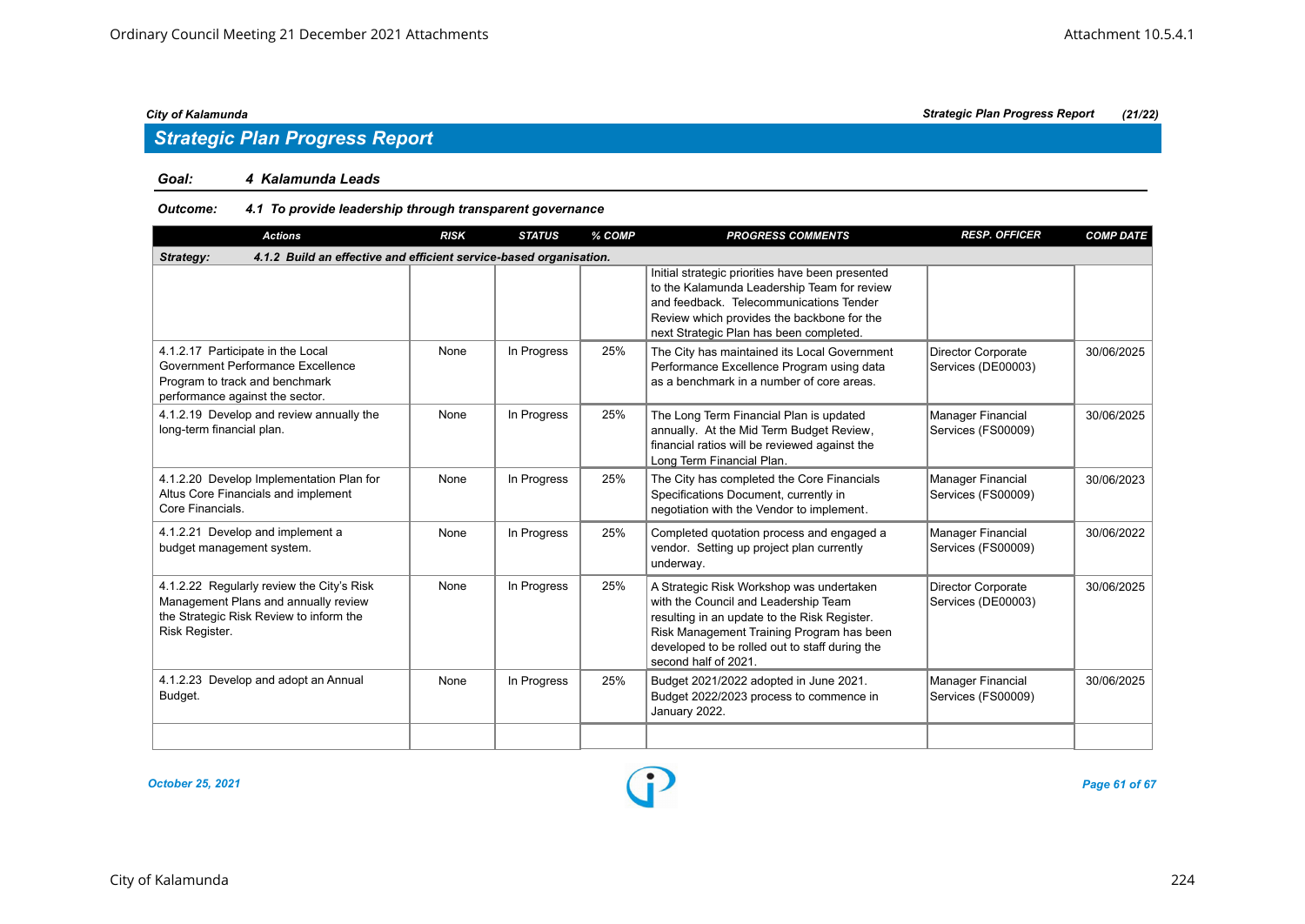### *Goal: 4 Kalamunda Leads*

### *Outcome: 4.1 To provide leadership through transparent governance*

| <b>Actions</b>                                                                                                                             | <b>RISK</b> | <b>STATUS</b> | % COMP | <b>PROGRESS COMMENTS</b>                                                                                                                                                                                                                                                                                                                                                                                                                                                                                                                                             | <b>RESP. OFFICER</b>                        | <b>COMP DATE</b> |
|--------------------------------------------------------------------------------------------------------------------------------------------|-------------|---------------|--------|----------------------------------------------------------------------------------------------------------------------------------------------------------------------------------------------------------------------------------------------------------------------------------------------------------------------------------------------------------------------------------------------------------------------------------------------------------------------------------------------------------------------------------------------------------------------|---------------------------------------------|------------------|
| 4.1.2 Build an effective and efficient service-based organisation.<br>Strategy:                                                            |             |               |        |                                                                                                                                                                                                                                                                                                                                                                                                                                                                                                                                                                      |                                             |                  |
| 4.1.2.24 Prepare the Annual Financial<br>Statement and facilitate the Office of the<br>Auditor General annual external financial<br>audit. | None        | In Progress   | 30%    | Preparation well underway to provide the<br>Office of Auditor General with 2020/2021<br>annual financial statements.                                                                                                                                                                                                                                                                                                                                                                                                                                                 | Manager Financial<br>Services (FS00009)     | 30/06/2025       |
| 4.1.2.25 Monitor closely emerging<br>cybersecurity risks and conduct external<br>cyber penetration testing twice a year.                   | None        | In Progress   | 25%    | Penetration testing in November 2020 didn't<br>highlight any critical or high risk issues.<br>Successfully responded to significant<br>Microsoft Exchange (email servers) threats.<br>Third party tested and validated that no City<br>email servers have been compromised.<br>Scoping of the FY2021/22 cybersecurity<br>testing is underway, with discussion being<br>held with vendors for quotes. This year the<br>testing scope will be increased to test the<br>Intranet, Social Engineering tests, and include<br>the standard two external penetration tests. | Manager Information<br>Technology (IT00008) | 30/06/2025       |
| 4.1.2.26 Test Disaster Recovery and<br>Business Continuity annually.                                                                       | None        | In Progress   | 25%    | The City has undertaken its most significant<br>Business Continuity test yet, the supporting of<br>Operations during COVID-19. As IT had<br>correctly sized the datacentre environment,<br>deployed Remote Desktop Servers and<br>provided multiple data paths into the<br>datacentre, City staff were able to work from<br>home during COVID-19 lockdown periods.<br>This exercise demonstrated that people can<br>continue to access technology resources<br>regardless of their location, and that IT<br>resources were not affected by increased<br>usage.       | Manager Information<br>Technology (IT00008) | 30/06/2025       |

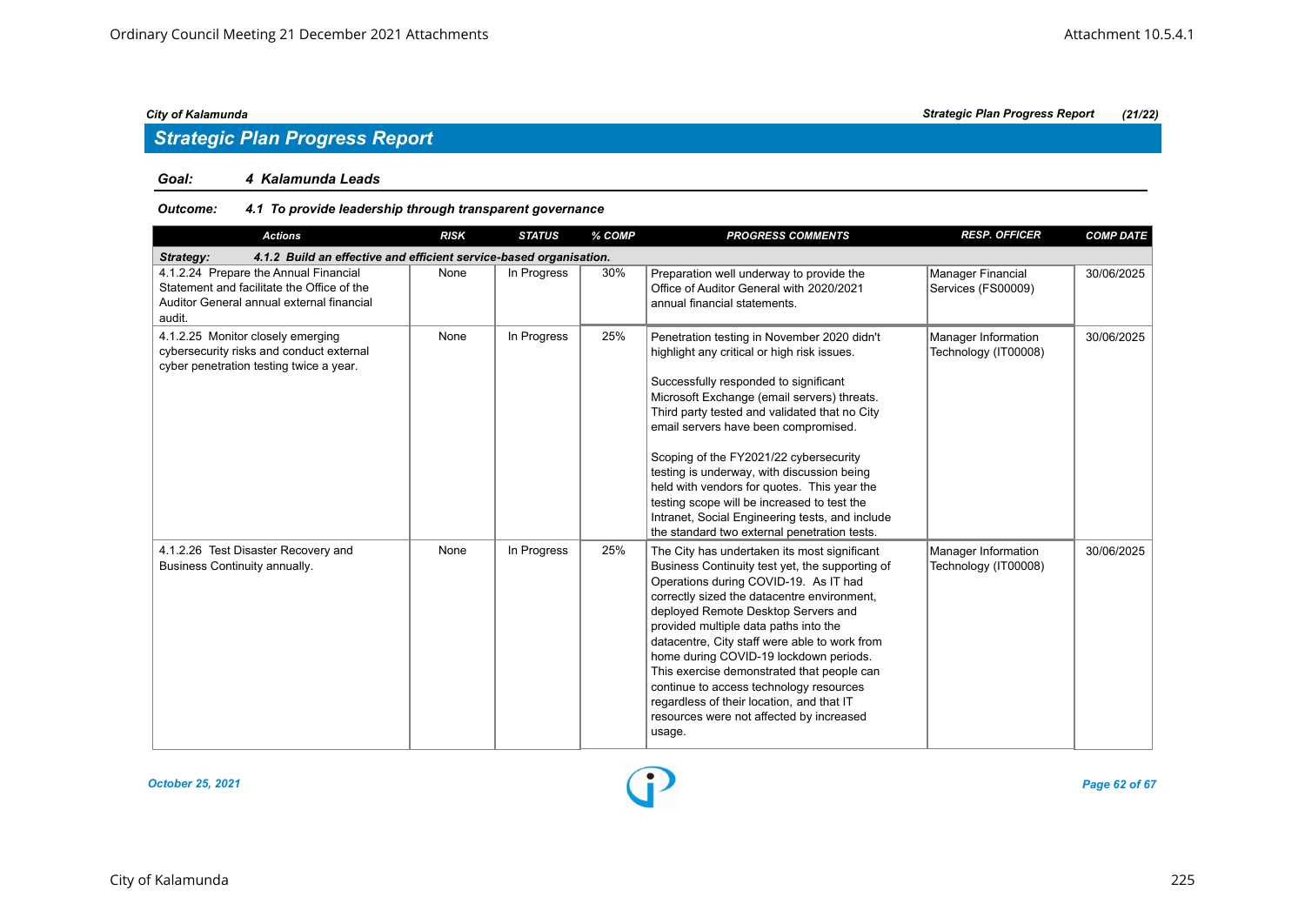## *Strategic Plan Progress Report*

### *Goal: 4 Kalamunda Leads*

### *Outcome: 4.1 To provide leadership through transparent governance*

| <b>Actions</b>                                                                  | <b>RISK</b> | <b>STATUS</b> | % COMP | <b>PROGRESS COMMENTS</b>                                                                                                                                                                                                                                                                                                                                                                                                                                                                                                                                                                                                                           | <b>RESP. OFFICER</b>                        | <b>COMP DATE</b> |
|---------------------------------------------------------------------------------|-------------|---------------|--------|----------------------------------------------------------------------------------------------------------------------------------------------------------------------------------------------------------------------------------------------------------------------------------------------------------------------------------------------------------------------------------------------------------------------------------------------------------------------------------------------------------------------------------------------------------------------------------------------------------------------------------------------------|---------------------------------------------|------------------|
| 4.1.2 Build an effective and efficient service-based organisation.<br>Strategy: |             |               |        |                                                                                                                                                                                                                                                                                                                                                                                                                                                                                                                                                                                                                                                    |                                             |                  |
|                                                                                 |             |               |        | Disaster Recovery test utilising the Geraldton<br>Datacentre to recover a sample of servers<br>successfully actioned.<br>One business continuity test involving the<br>Finance Department has been completed, two<br>disaster recovery desktop exercises have<br>been completed.<br>Planning has commenced for the next round<br>of Disaster Recovery and Business Continuity<br>tests in FY2021/22.                                                                                                                                                                                                                                               |                                             |                  |
| 4.1.2.27 Whole of City<br>Telecommunications Review.                            | None        | In Progress   | 25%    | Request for tender has been released to<br>market and pricing received. The focus of the<br>Tender Request package was to achieve<br>higher bandwidth speeds for a reduced cost,<br>and to provide better disaster recovery<br>opportunities.<br>The Tender Panel has reviewed tenders and<br>prepared a report to Council. Contract will<br>follow Datacentre Review completion.<br>Procurement process has been completed.<br>Letter of Intent to Award will be provided to the<br>successful vendor by the end of September<br>2021. Project planning for the implementation<br>of the new telecommunications will<br>commence in October 2021. | Manager Information<br>Technology (IT00008) | 30/06/2023       |
|                                                                                 |             |               |        |                                                                                                                                                                                                                                                                                                                                                                                                                                                                                                                                                                                                                                                    |                                             |                  |

*October 25, 2021 Page 63 of 67*

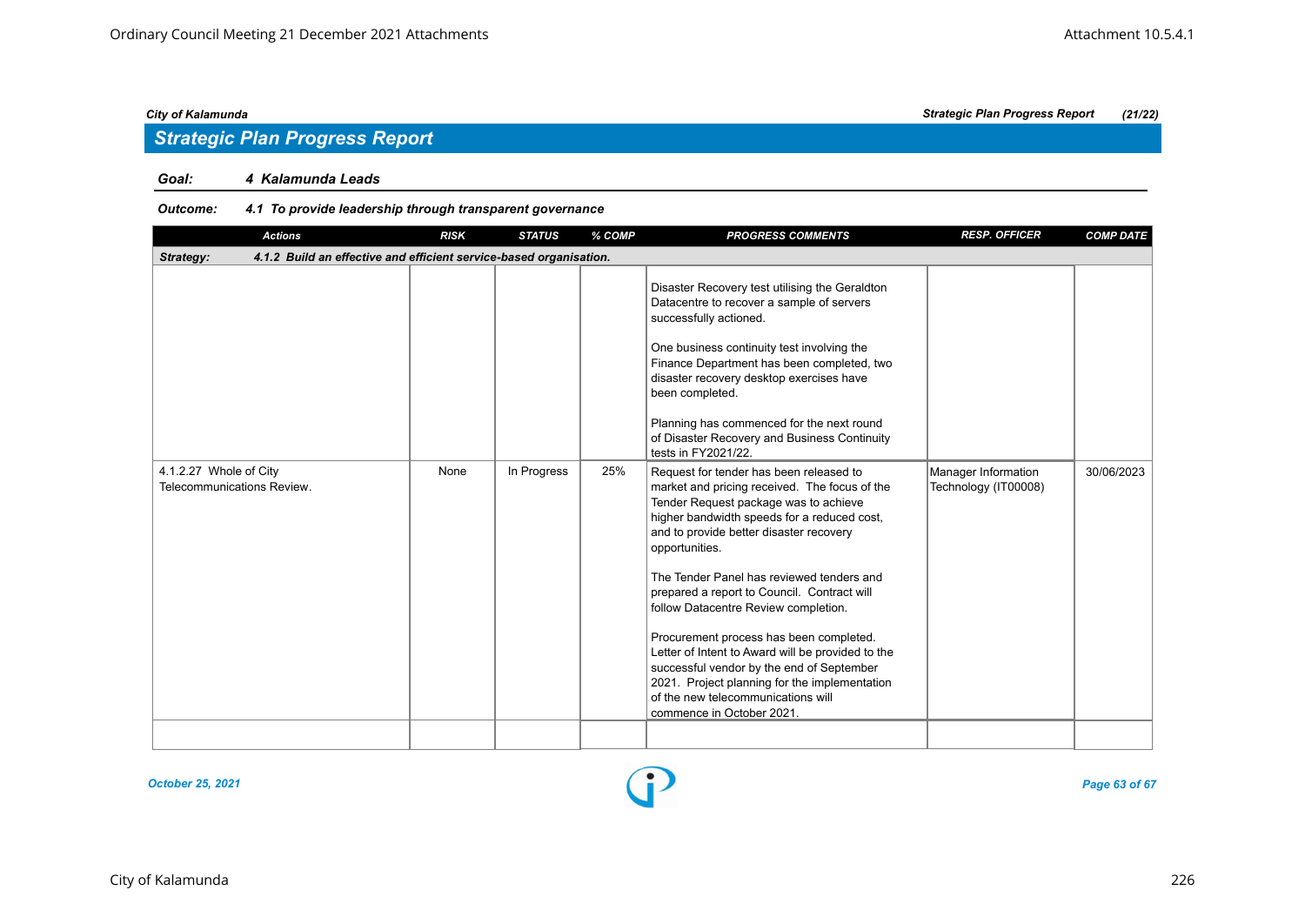#### *Goal: 4 Kalamunda Leads*

### *Outcome: 4.1 To provide leadership through transparent governance*

| <b>Actions</b>                                                                                                                                                                             | <b>RISK</b> | <b>STATUS</b> | % COMP | <b>PROGRESS COMMENTS</b>                                                                                                                                                                                                                                                                                                                                                                                                                                                                                                   | <b>RESP. OFFICER</b>                                       | <b>COMP DATE</b> |
|--------------------------------------------------------------------------------------------------------------------------------------------------------------------------------------------|-------------|---------------|--------|----------------------------------------------------------------------------------------------------------------------------------------------------------------------------------------------------------------------------------------------------------------------------------------------------------------------------------------------------------------------------------------------------------------------------------------------------------------------------------------------------------------------------|------------------------------------------------------------|------------------|
| 4.1.2 Build an effective and efficient service-based organisation.<br>Strategy:                                                                                                            |             |               |        |                                                                                                                                                                                                                                                                                                                                                                                                                                                                                                                            |                                                            |                  |
| 4.1.2.28 Datacentre Contract Review to<br>increase Disaster Recovery and Business<br>Continuity.                                                                                           | None        | In Progress   | 25%    | Expression of Interest report completed with<br>three successful vendors identified. Request<br>for Tender package was reviewed prior to<br>release.<br>Request for Tender process completed with<br>no suitable vendors identified. The City has<br>sought feedback from vendors on the Tender,<br>and will take an updated Tender to market<br>again.                                                                                                                                                                    | Manager Information<br>Technology (IT00008)                | 30/06/2023       |
| 4.1.2.29 Investigate and develop digital<br>citizenship opportunities to enable<br>improved communication and<br>engagement between council and<br>community members.                      | None        | In Progress   | 25%    | Project governance framework for the<br><b>Customer Relationship Management (CRM)</b><br>project has been completed. Contractual<br>negotiations with vendor are in progress.                                                                                                                                                                                                                                                                                                                                              | Manager Information<br>Technology (IT00008)                | 30/06/2025       |
| 4.1.2.30 Continue to map business<br>processes, reengineer, and focus on<br>optimising current mapped processes for<br>organisational efficiencies and<br>documenting corporate knowledge. | None        | In Progress   | 25%    | Business analysis focus is currently on the<br><b>Customer Relationship Management System</b><br>5 processes that are being developed with the<br>contractor. Sorting of the recommended<br>processes to follow is continuing, with a<br>submission to be provided to the Executive<br>Management Group for their decision on<br>priorities.<br>There are currently 1280 business processes<br>mapped. This number is down from March<br>2021 as business units have re-evaluated<br>processes and removed redundant ones. | Manager Information<br>Technology (IT00008)                | 30/06/2025       |
| 4.1.2.31 Implement a Customer<br>Relationship Management System.<br>(CEO KPI 7.3)                                                                                                          | None        | In Progress   | 20%    | Contract development and discussions are<br>underway in order to commence formal<br>development works. Project Charter                                                                                                                                                                                                                                                                                                                                                                                                     | Manager Customer &<br><b>Public Relations</b><br>(DE00008) | 30/06/2025       |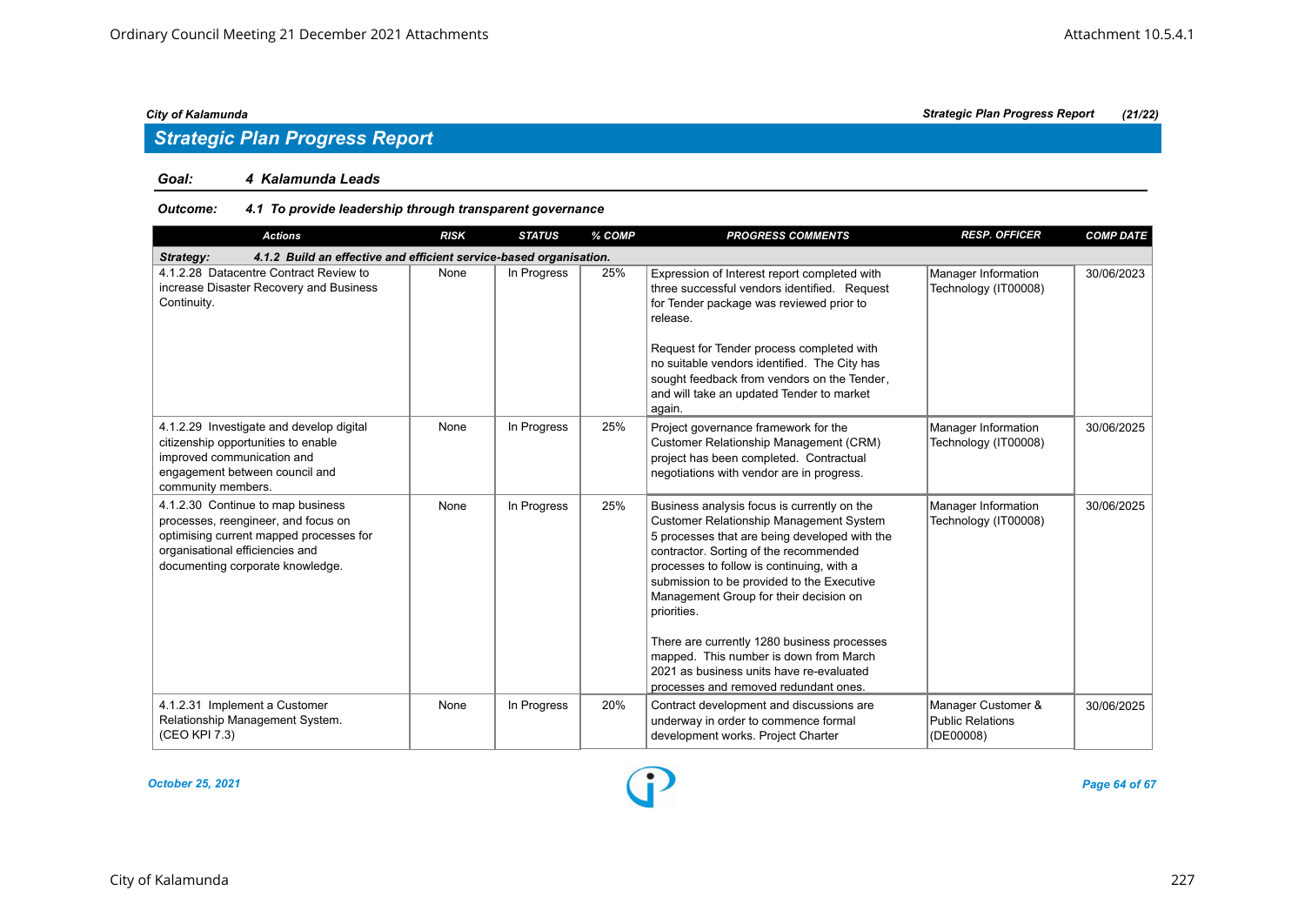## *Strategic Plan Progress Report*

### *Goal: 4 Kalamunda Leads*

#### *Outcome: 4.1 To provide leadership through transparent governance*

| <b>Actions</b>                                                                                                      | <b>RISK</b> | <b>STATUS</b> | % COMP | <b>PROGRESS COMMENTS</b>                                                                                                                                                                                               | <b>RESP. OFFICER</b>                 | <b>COMP DATE</b> |  |  |  |
|---------------------------------------------------------------------------------------------------------------------|-------------|---------------|--------|------------------------------------------------------------------------------------------------------------------------------------------------------------------------------------------------------------------------|--------------------------------------|------------------|--|--|--|
| 4.1.2 Build an effective and efficient service-based organisation.<br>Strategy:                                     |             |               |        |                                                                                                                                                                                                                        |                                      |                  |  |  |  |
|                                                                                                                     |             |               |        | completed and approved.                                                                                                                                                                                                |                                      |                  |  |  |  |
| 4.1.2.32 Ensure the City complies with its<br>OHS responsibilities in providing a duty of<br>care to its employees. | None        | In Progress   | 40%    | Expecting the revised Work Health & Safety<br>(WHS) laws to be published early 2022 and<br>preparation has begun to rebadge OHS to<br>WHS.<br>Training in areas of WHS being developed as<br>part of the GROW program. | Manager People<br>Services (DE00009) | 30/06/2025       |  |  |  |

#### *Outcome: 4.2 To proactively engage and partner for the benefit of the community*

| <b>Actions</b>                                                                                        | <b>RISK</b> | <b>STATUS</b> | % COMP | <b>PROGRESS COMMENTS</b>                                                                                                                                                                                                                                                                                                                                                                                                                                                                                                                                                                                                                                                                                         | <b>RESP. OFFICER</b>                                | <b>COMP DATE</b> |  |  |  |
|-------------------------------------------------------------------------------------------------------|-------------|---------------|--------|------------------------------------------------------------------------------------------------------------------------------------------------------------------------------------------------------------------------------------------------------------------------------------------------------------------------------------------------------------------------------------------------------------------------------------------------------------------------------------------------------------------------------------------------------------------------------------------------------------------------------------------------------------------------------------------------------------------|-----------------------------------------------------|------------------|--|--|--|
| 4.2.1 Actively engage with the community in innovative ways.<br>Strategy:                             |             |               |        |                                                                                                                                                                                                                                                                                                                                                                                                                                                                                                                                                                                                                                                                                                                  |                                                     |                  |  |  |  |
| 4.2.1.1 Review regularly, implement, and<br>report on the Customer Service Strategy.<br>(CEO KPI 7.2) | None        | In Progress   | 25%    | The City of Kalamunda's customer service<br>strategy implementation has to date been an<br>immense success.<br>The key objectives of the Strategy are to:<br>- Strive to achieve a new customer service<br>ethos and deliver on the customer service<br>promise and principles<br>- Culturally optimise the organisation to<br>achieve best practice customer service<br>outcomes<br>- Support and train staff to feel empowered,<br>be proactive and work collaboratively toward<br>business objectives and customer service<br>excellence<br>- Effectively communicate with our customers,<br>internally and externally.<br>Customer Service results have continued to<br>demonstrate that all Key Performance | Manager Customer &<br>Public Relations<br>(DE00008) | 30/06/2025       |  |  |  |

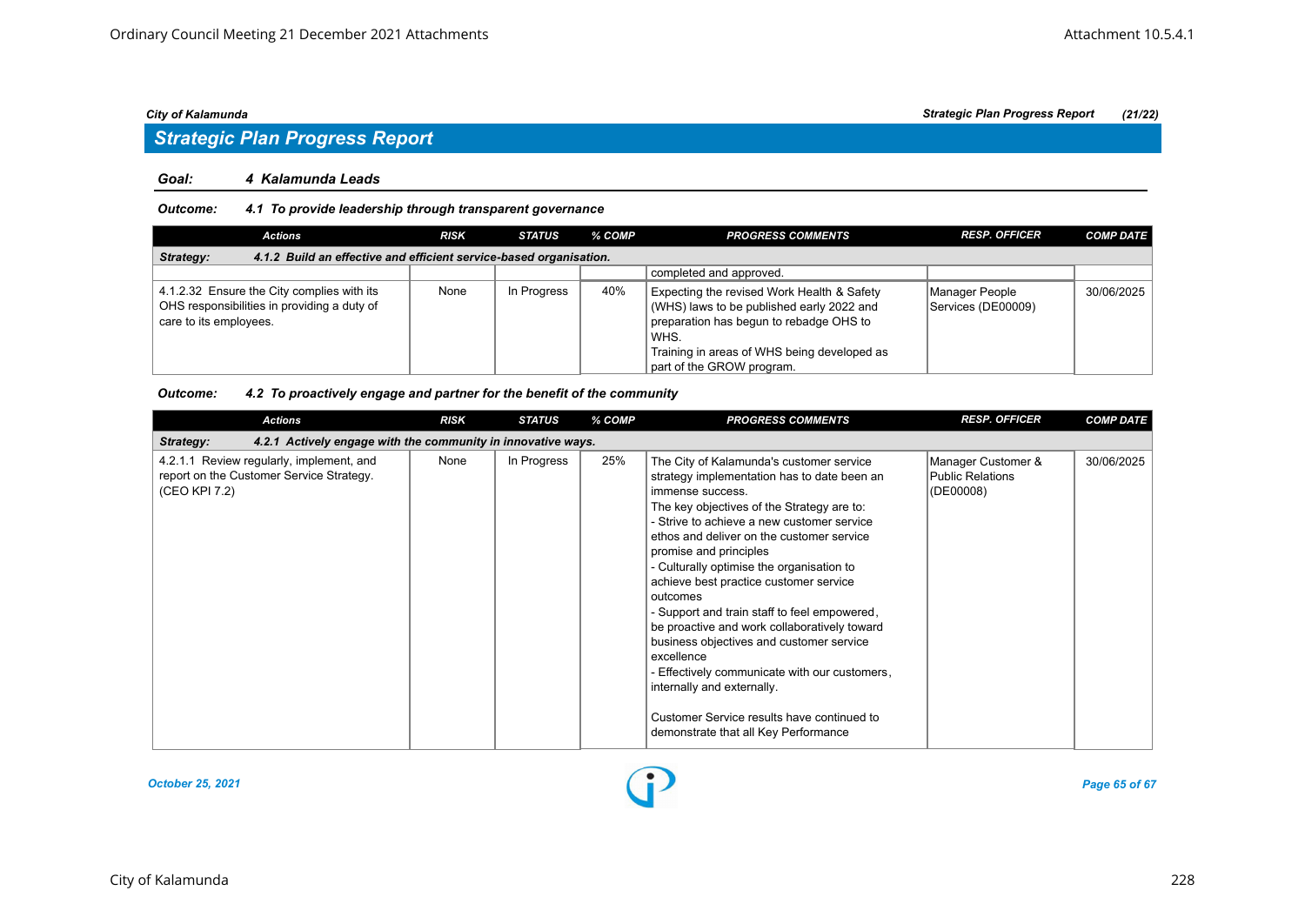## *Strategic Plan Progress Report*

### *Goal: 4 Kalamunda Leads*

### *Outcome: 4.2 To proactively engage and partner for the benefit of the community*

| <b>Actions</b>                                                                                                               | <b>RISK</b> | <b>STATUS</b> | % COMP | <b>PROGRESS COMMENTS</b>                                                                                                                                                                                                                                                                         | <b>RESP. OFFICER</b>                                       | <b>COMP DATE</b> |  |  |
|------------------------------------------------------------------------------------------------------------------------------|-------------|---------------|--------|--------------------------------------------------------------------------------------------------------------------------------------------------------------------------------------------------------------------------------------------------------------------------------------------------|------------------------------------------------------------|------------------|--|--|
| 4.2.1 Actively engage with the community in innovative ways.<br>Strategy:                                                    |             |               |        |                                                                                                                                                                                                                                                                                                  |                                                            |                  |  |  |
|                                                                                                                              |             |               |        | Indicators are being met.<br>The City is currently progressing works for its<br><b>Customer Relationship Management system</b><br>tender.                                                                                                                                                        |                                                            |                  |  |  |
| 4.2.1.2 Undertake the biennial<br>Community Perception Survey.<br>(CEO KPI 4.3)                                              | None        | In Progress   | 25%    | Consultant briefed, with the next Survey to<br>commence in February 2022.                                                                                                                                                                                                                        | Manager Customer &<br><b>Public Relations</b><br>(DE00008) | 30/06/2022       |  |  |
| 4.2.1.3 Review regularly, implement and<br>report on the Community Engagement<br>Strategy.<br>(CEO KPI 6.4)                  | None        | Completed     | 100%   | Completed March 2021.                                                                                                                                                                                                                                                                            | Manager Customer &<br><b>Public Relations</b><br>(DE00008) | 30/06/2025       |  |  |
| 4.2.1.4 Develop, review and implement<br>communications plans and Public<br>Relations responses.                             | None        | In Progress   | 25%    | Communications plans are developed for all<br>major projects and as a part of our<br>Community engagement. The City has also<br>been successful in receiving a number of<br>awards and finalist nominations for our<br>communication and engagement plan<br>strategy, development and execution. | Manager Customer &<br><b>Public Relations</b><br>(DE00008) | 30/06/2025       |  |  |
| <b>Actions</b>                                                                                                               | <b>RISK</b> | <b>STATUS</b> | % COMP | <b>PROGRESS COMMENTS</b>                                                                                                                                                                                                                                                                         | <b>RESP. OFFICER</b>                                       | <b>COMP DATE</b> |  |  |
| 4.2.2 Increase advocacy activities and develop partnerships to support growth and reputation.<br>Strategy:                   |             |               |        |                                                                                                                                                                                                                                                                                                  |                                                            |                  |  |  |
| 4.2.2.1 Establish the annual advocacy<br>program and target audience plans in line<br>with the Kalamunda Advocates Strategy. | None        | In Progress   | 33%    | The Advocacy Plan is currently being used to<br>target the Federal election due in 2022.                                                                                                                                                                                                         | Chief Executive Officer<br>(DE00001)                       | 30/06/2025       |  |  |
| 4.2.2.2 Participate in the Growth Area<br>Perth and Peel Chief Executive Officers<br>advocacy group.                         | None        | In Progress   | 28%    | The GAPP group is focused on the<br>Infrastructure Australia (IA) submission for<br>community recreation facilities and has<br>finalised and lodged its stage 2 submission to<br>IA including additional explanatory information.                                                                | <b>Chief Executive Officer</b><br>(DE00001)                | 30/06/2025       |  |  |